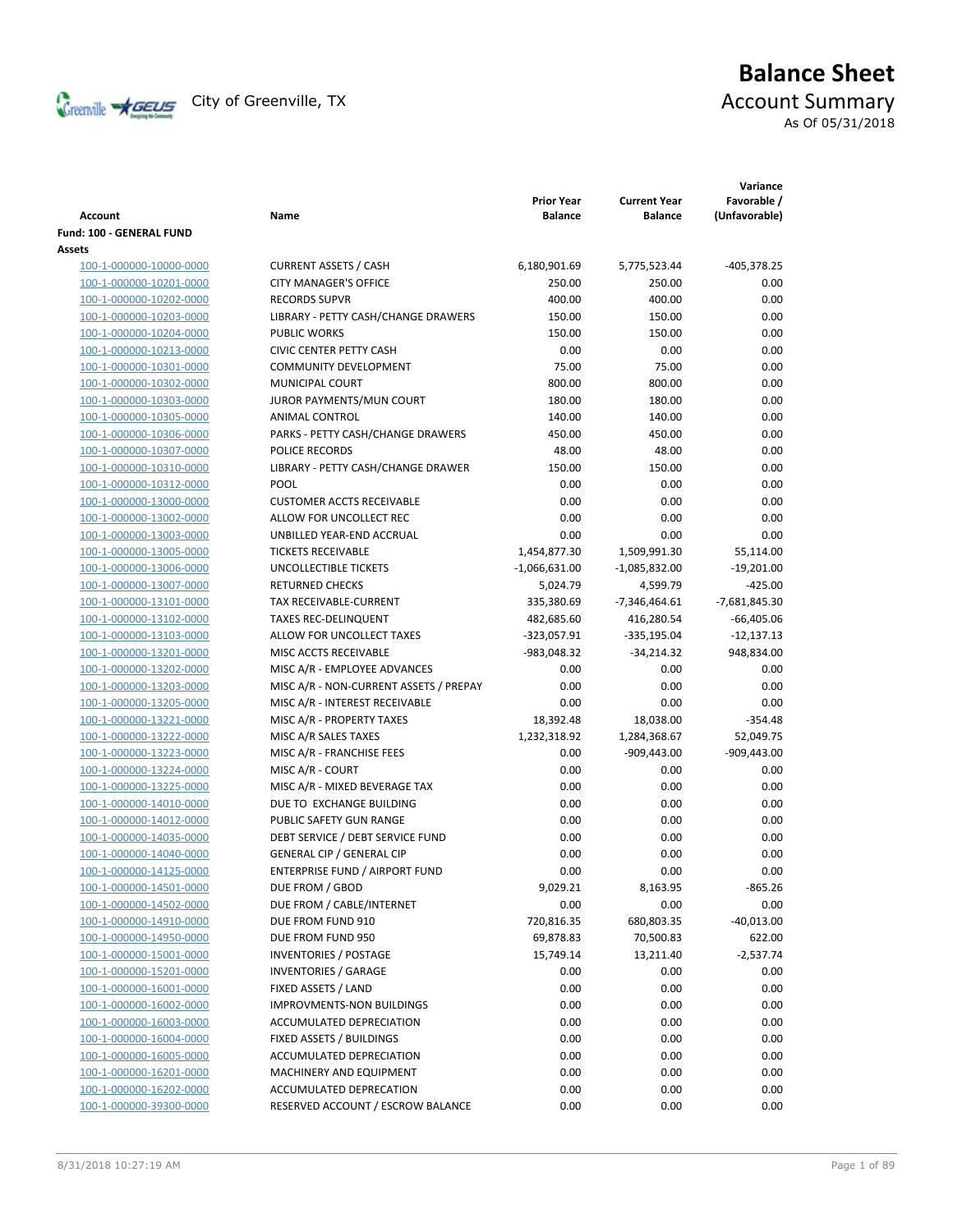**Variance**

|                                                    |                                             | <b>Prior Year</b>        | <b>Current Year</b>           | Favorable /   |
|----------------------------------------------------|---------------------------------------------|--------------------------|-------------------------------|---------------|
| <b>Account</b>                                     | Name                                        | <b>Balance</b>           | <b>Balance</b>                | (Unfavorable) |
| 100-1-000000-91030-0000                            | 4A-EDC                                      | 0.00                     | 0.00                          | 0.00          |
| 100-1-000000-91410-0000                            | <b>INVENTORY / MATERIALS &amp; SUPPLIES</b> | 0.00                     | 0.00                          | 0.00          |
| 100-1-000000-91410-0700                            | <b>INVENTORY / PAPER STOCK</b>              | 0.00                     | 0.00                          | 0.00          |
| 100-1-000000-91430-0000                            | NON-CURRENT ASSETS / PREPAYMENTS            | 0.00                     | 0.00                          | 0.00          |
|                                                    | <b>Total Assets:</b>                        | 8,155,110.77             | 73,125.30                     | -8,081,985.47 |
|                                                    |                                             |                          |                               |               |
| Liability                                          |                                             |                          |                               |               |
| 100-1-000000-20101-0000                            | <b>ACCOUNTS PAYABLE</b>                     | 0.00                     | 390.00                        | $-390.00$     |
| 100-1-000000-20102-0000                            | <b>CREDIT CARD PAYABLE</b>                  | 0.00                     | 0.00                          | 0.00          |
| 100-1-000000-20103-0000                            | ACCRUED ACCOUNTS PAYABLE                    | 29,682.60                | 29,682.60                     | 0.00          |
| 100-1-000000-20114-0000                            | <b>INVESTMENT ADVISORY FEES</b>             | 0.00                     | 0.00                          | 0.00          |
| 100-1-000000-20115-0000                            | PD EMP COMMISSION                           | 29.46                    | 13.76                         | 15.70         |
| 100-1-000000-20116-0000                            | POLICE DONATIONS                            | 16,909.17                | 14,616.95                     | 2,292.22      |
| 100-1-000000-20117-0000                            | <b>FIRE DONATIONS</b>                       | 11,249.66                | 11,153.28                     | 96.38         |
| 100-1-000000-20118-0000                            | <b>COMBAT CHALLENGE</b>                     | 6,361.27                 | 804.06                        | 5,557.21      |
| 100-1-000000-20119-0000                            | <b>CEMETERIES DONATIONS</b>                 | 61.79                    | 61.79                         | 0.00          |
| 100-1-000000-20120-0000                            | <b>LIBRARY DONATIONS</b>                    | 12,415.96                | 13,597.64                     | $-1,181.68$   |
| 100-1-000000-20121-0000                            | <b>ANIMAL SHELTER DONATIONS</b>             | 640.85                   | 1,041.85                      | $-401.00$     |
| 100-1-000000-20122-0000                            | <b>PARKS DONATIONS</b>                      | 483.03                   | 4,216.03                      | $-3,733.00$   |
| 100-1-000000-20125-0000                            | SALES TAX PAYABLE / IN THE CITY             | 16.07                    | 6.50                          | 9.57          |
| 100-1-000000-20127-0000                            | STATE COURT COST/FEE PAYB                   | 46,582.42                | 48,940.50                     | $-2,358.08$   |
| 100-1-000000-20128-0000                            | SEATBELT&CHILD RESTRAINT                    | 7,578.87                 | 8,354.39                      | $-775.52$     |
| 100-1-000000-20129-0000                            | MUNICIPAL COURT CLEARING                    | 972.00                   | 316.10                        | 655.90        |
| 100-1-000000-20130-0000                            | <b>3RD PARTY FTA FEE PAYABLE</b>            | 66.58                    | 86.26                         | $-19.68$      |
| 100-1-000000-20131-0000                            | REFUNDS / OVERPAYMENTS                      | $-122.70$                | $-122.70$                     | 0.00          |
| 100-1-000000-20132-0000                            | <b>COURT COLL AGENCY FEES</b>               | 696.63                   | 773.76                        | $-77.13$      |
| 100-1-000000-20136-0000                            | ATTORNEY COLLECTION FEES                    | 0.00                     | 0.00                          | 0.00          |
| 100-1-000000-20137-0000                            | PLAT FILING FEES PAYABLE                    | 21,897.74                | 25,809.74                     | $-3,912.00$   |
| 100-1-000000-20138-0000                            | COMMUNITY DEV TRUST ACCT                    | 1,953.50                 | 1,648.50                      | 305.00        |
| 100-1-000000-20139-0000                            | RETAINAGES PAYABLE                          | 0.00                     | 0.00                          | 0.00          |
| 100-1-000000-20141-0000                            | <b>TELEPHONE CLEARING</b>                   | 5,826.52                 | 5,539.66                      | 286.86        |
| 100-1-000000-20143-0000                            | POLICE PROPERTY ROOM CLEARING               | 10,775.99                | 11,053.99                     | $-278.00$     |
| 100-1-000000-20146-0000                            | MAIN ST / FARMERS MRKT RESALE               | 164.12                   | 134.12                        | 30.00         |
| 100-1-000000-20147-0000                            | YMCA REGISTRATIONS                          | 0.00                     | 0.00                          | 0.00          |
| 100-1-000000-20155-0000                            | MAIN STREET - DONATIONS                     | 1,536.52                 | 17.02                         | 1,519.50      |
| 100-1-000000-20160-0000                            | <b>UNAPPLIED CREDIT</b>                     | 0.00                     | 0.00                          | 0.00          |
| 100-1-000000-20201-0000                            | <b>DEFERRED REVENUE</b>                     | 0.00                     | 0.00                          | 0.00          |
|                                                    | DEFERRED TAX REVENUE                        |                          |                               |               |
| 100-1-000000-20203-0000<br>100-1-000000-20204-0000 | DEFERRED TICKET REVENUE                     | 473,331.18<br>323,539.30 | $-7,287,056.31$<br>353,466.30 | 7,760,387.49  |
|                                                    |                                             |                          |                               | $-29,927.00$  |
| 100-1-000000-21040-0000                            | DUE TO / GENERAL CIP FUND                   | 0.00                     | 0.00                          | 0.00<br>0.00  |
| 100-1-000000-21201-0000                            | DUE TO / CENTRAL SERVICE FUND               | 0.00                     | 0.00                          |               |
| 100-1-000000-21401-0000                            | DUE TO / ELECTRIC OPERATING FUND            | 0.00                     | 0.00                          | 0.00          |
| 100-1-000000-21506-0000                            | DUE TO / 4A-EDC                             | 1,752.85                 | 1,781.23                      | $-28.38$      |
| 100-1-000000-21507-0000                            | DUE TO / BOARD OF DEVELOPMENT               | $-158,139.04$            | $-158,139.04$                 | 0.00          |
| 100-1-000000-22001-0000                            | <b>SALARIES PAYABLE</b>                     | 490,669.47               | 562,350.41                    | $-71,680.94$  |
| 100-1-000000-23001-0000                            | CAPITAL LEASE PAYABLE                       | 0.00                     | 0.00                          | 0.00          |
| 100-1-000000-23101-0000                            | CAPITAL LEASE PAYABLE                       | 0.00                     | 0.00                          | 0.00          |
| 100-1-000000-24001-0000                            | O/S CHECKS PAYABLE                          | 0.00                     | 0.00                          | 0.00          |
| 100-1-000000-24004-0000                            | INTEREST PAYABLE ON DEP                     | 0.00                     | 0.00                          | 0.00          |
| 100-1-000000-24007-0000                            | <b>BILLED DEPOSITS SUSPENSE</b>             | 0.00                     | 0.00                          | 0.00          |
| 100-1-000000-24008-0000                            | <b>CUSTOMER DEPOSITS / ANIMAL SHELTER</b>   | 0.00                     | 0.00                          | 0.00          |
| 100-1-000000-24009-0000                            | <b>LIBRARY MEETING ROOM DEPOSITS</b>        | 501.20                   | 616.20                        | $-115.00$     |
| 100-1-000000-24010-0000                            | <b>CIVIC CENTER DEPOSITS</b>                | 0.00                     | 0.00                          | 0.00          |
| 100-1-000000-24011-0000                            | <b>AUDITORIUM DEPOSITS</b>                  | 0.00                     | 0.00                          | 0.00          |
| 100-1-000000-26001-0000                            | <b>COMPENSATED ABSENCES PAY</b>             | 0.00                     | 0.00                          | 0.00          |
| 100-1-000000-29000-0000                            | MISC LIABILITY - GREENVILLE ENERGY LLC      | 0.00                     | 0.00                          | 0.00          |
| 100-1-000000-29001-0000                            | <b>RESALE</b>                               | 0.00                     | 0.00                          | 0.00          |
| 100-1-000000-29300-0000                            | <b>ENCUMBRANCE SUMMARY</b>                  | 0.00                     | 0.00                          | 0.00          |
| 100-1-000000-29400-0000                            | RESERVED ACCOUNT / ENCUMBRANCES             | 0.00                     | 0.00                          | 0.00          |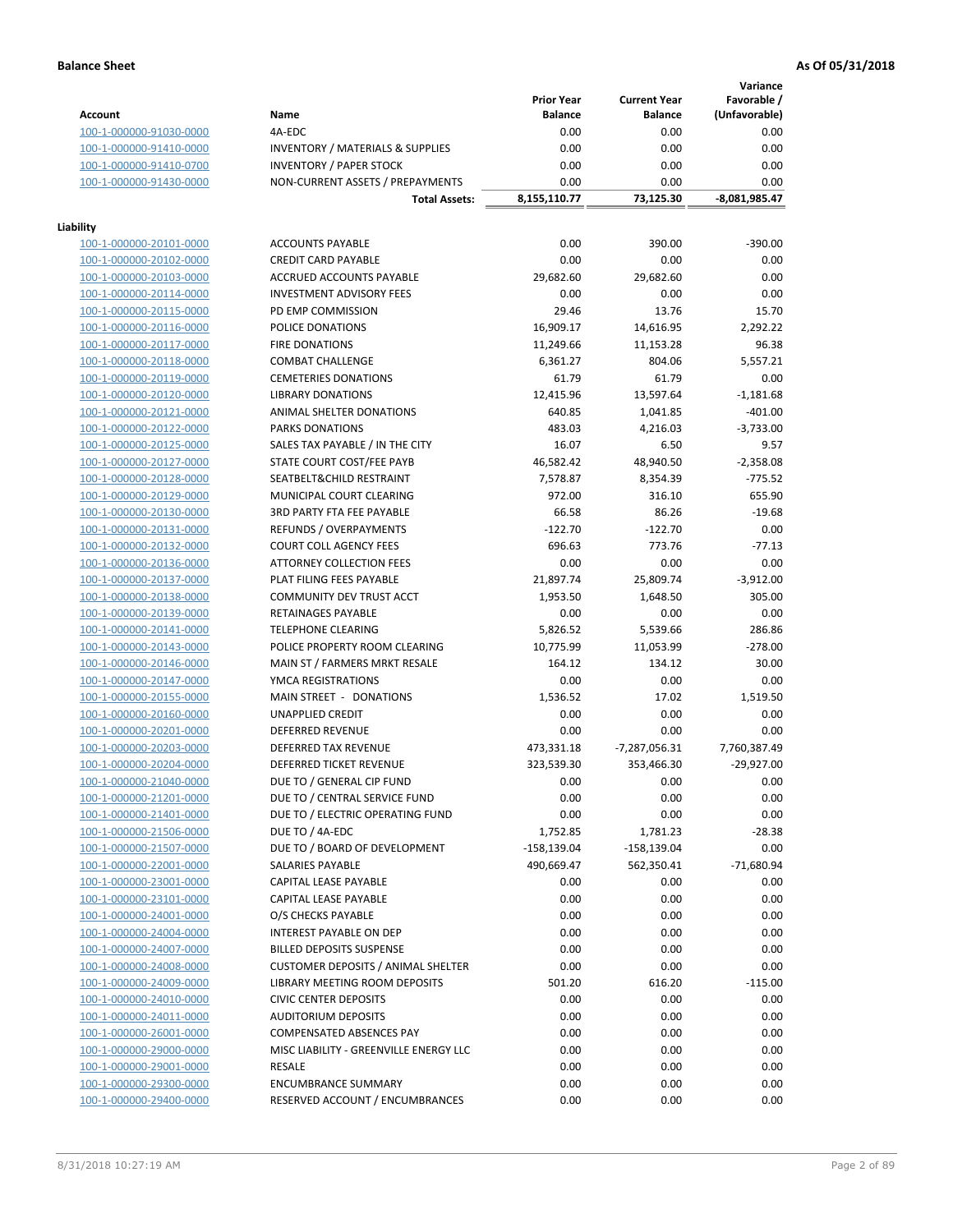| <b>Account</b>                        | <b>Name</b>                                              | <b>Prior Year</b><br><b>Balance</b> | <b>Current Year</b><br><b>Balance</b> | Variance<br>Favorable /<br>(Unfavorable) |
|---------------------------------------|----------------------------------------------------------|-------------------------------------|---------------------------------------|------------------------------------------|
| 100-1-000000-29400-0900               | RESERVED ACCOUNT / ENCUMBRANCES                          | 0.00                                | 0.00                                  | 0.00                                     |
| 100-1-000000-92190-1202               | <b>LABORATORY CLEARING</b>                               | 0.00                                | 0.00                                  | 0.00                                     |
| 100-1-000000-92191-0000               | <b>SPONSORS - PARKS</b>                                  | 0.00                                | 0.00                                  | 0.00                                     |
| 100-1-000000-92200-0000               | MISCELLANEOUS LIABILITIES                                | 0.00                                | 0.00                                  | 0.00                                     |
| 100-1-000000-92270-1600               | <b>CREDIT CARD FEES PAYABLE</b>                          | 0.00                                | 0.00                                  | 0.00                                     |
|                                       | <b>Total Liability:</b>                                  | 1,307,433.01                        | $-6,348,845.41$                       | 7,656,278.42                             |
| <b>Equity</b>                         |                                                          |                                     |                                       |                                          |
| 100-1-000000-39000-0000               | UNRESERVED-FUND BALANCE                                  | 6,221,851.32                        | 5,189,230.97                          | $-1,032,620.35$                          |
|                                       | <b>Total Beginning Equity:</b>                           | 6,221,851.32                        | 5,189,230.97                          | $-1,032,620.35$                          |
| <b>Total Revenue</b>                  |                                                          | 15,184,016.55                       | 17,951,160.17                         | 2,767,143.62                             |
| <b>Total Expense</b>                  |                                                          | 14,558,190.02                       | 16,718,420.27                         | $-2,160,230.25$                          |
| <b>Revenues Over/(Under) Expenses</b> |                                                          | 625,826.53                          | 1,232,739.90                          | 606,913.37                               |
|                                       | <b>Total Equity and Current Surplus (Deficit):</b>       | 6,847,677.85                        | 6,421,970.87                          | -425,706.98                              |
|                                       | Total Liabilities, Equity and Current Surplus (Deficit): | 8,155,110.86                        | 73,125.46                             | $-8,081,985.40$                          |
|                                       | *** FUND 100 OUT OF BALANCE ***                          | $-0.09$                             | $-0.16$                               | $-0.07$                                  |

**\*\*\*Warning: Account Authorization is turned on. Please run the Unauthorized Account Listing Report to see if you are out of balance due to missing accounts \*\*\***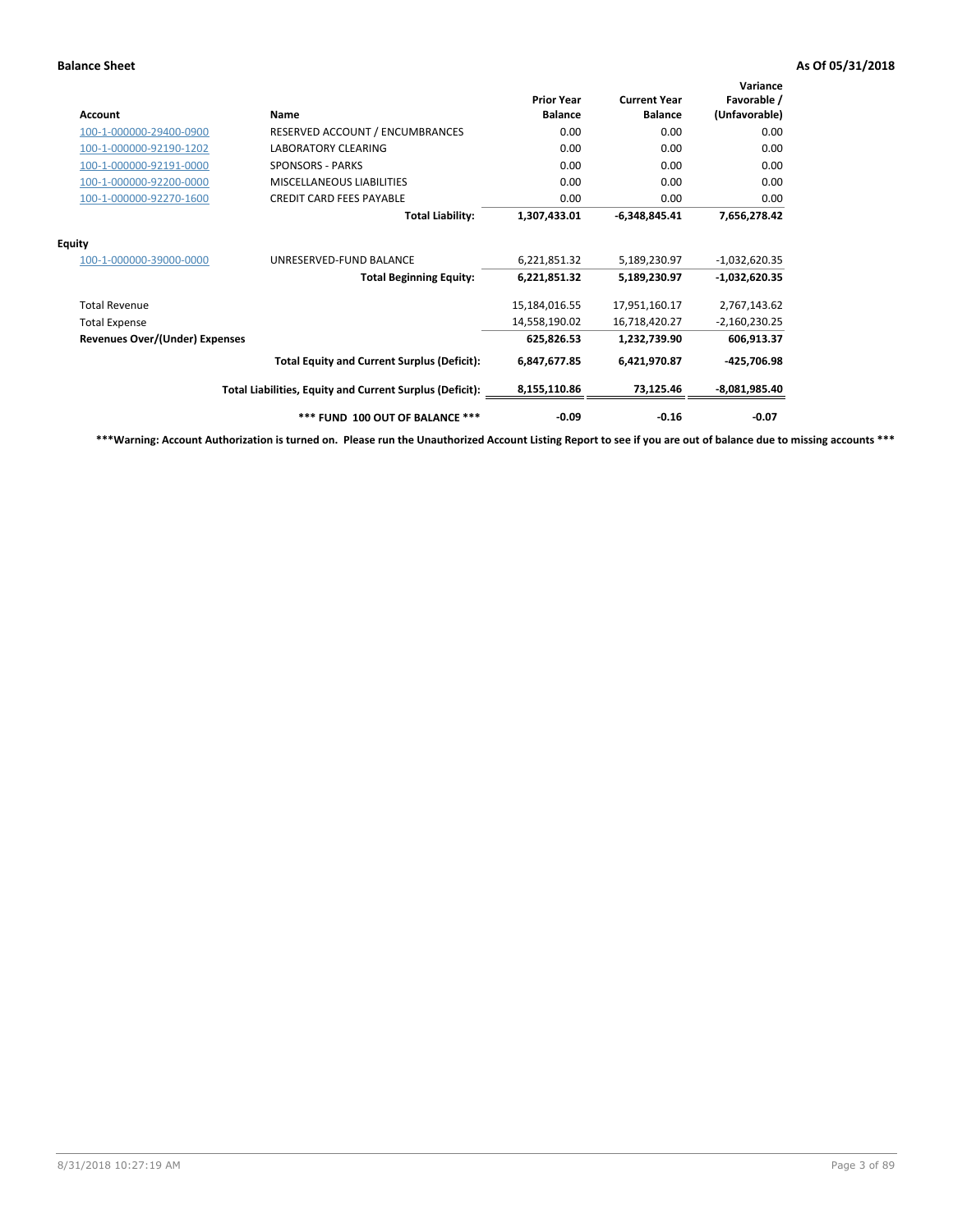| <b>Account</b>                                            | Name                                                     | <b>Prior Year</b><br><b>Balance</b> | <b>Current Year</b><br><b>Balance</b> | Variance<br>Favorable /<br>(Unfavorable) |
|-----------------------------------------------------------|----------------------------------------------------------|-------------------------------------|---------------------------------------|------------------------------------------|
| <b>Fund: 101 - MUNICIPAL COURT BUILDING SECURITY FEES</b> |                                                          |                                     |                                       |                                          |
| <b>Assets</b>                                             |                                                          |                                     |                                       |                                          |
| 101-1-000000-10000-0000                                   | <b>CURRENT ASSETS / CASH</b>                             | 46,416.14                           | 54,272.38                             | 7,856.24                                 |
| 101-1-000000-13201-0000                                   | MISC ACCTS RECEIVABLE                                    | 0.00                                | 0.00                                  | 0.00                                     |
| 101-1-000000-13203-0000                                   | NON-CURRENT ASSETS / PREPAYMENTS                         | 0.00                                | 0.00                                  | 0.00                                     |
| 101-1-000000-13205-0000                                   | <b>INTEREST RECEIVABLE</b>                               | 0.00                                | 0.00                                  | 0.00                                     |
|                                                           | <b>Total Assets:</b>                                     | 46,416.14                           | 54,272.38                             | 7,856.24                                 |
| Liability                                                 |                                                          |                                     |                                       |                                          |
| 101-1-000000-20101-0000                                   | <b>ACCOUNTS PAYABLE</b>                                  | 0.00                                | 0.00                                  | 0.00                                     |
| 101-1-000000-20102-0000                                   | <b>CREDIT CARD PAYABLE</b>                               | 0.00                                | 0.00                                  | 0.00                                     |
| 101-1-000000-20103-0000                                   | <b>ACCRUED ACCOUNTS PAYABLE</b>                          | 0.00                                | 0.00                                  | 0.00                                     |
| 101-1-000000-29300-0000                                   | <b>ENCUMBRANCE SUMMARY</b>                               | 0.00                                | 0.00                                  | 0.00                                     |
| 101-1-000000-29400-0000                                   | RESERVED ACCOUNT / ENCUMBRANCES                          | 0.00                                | 0.00                                  | 0.00                                     |
|                                                           | <b>Total Liability:</b>                                  | 0.00                                | 0.00                                  | 0.00                                     |
| <b>Equity</b>                                             |                                                          |                                     |                                       |                                          |
| 101-1-000000-39000-0000                                   | UNRESERVED-FUND BALANCE                                  | 40.094.13                           | 48,740.74                             | 8,646.61                                 |
|                                                           | <b>Total Beginning Equity:</b>                           | 40.094.13                           | 48.740.74                             | 8.646.61                                 |
| <b>Total Revenue</b>                                      |                                                          | 6,341.69                            | 6,254.94                              | $-86.75$                                 |
| <b>Total Expense</b>                                      |                                                          | 19.68                               | 723.30                                | $-703.62$                                |
| <b>Revenues Over/(Under) Expenses</b>                     |                                                          | 6,322.01                            | 5,531.64                              | $-790.37$                                |
|                                                           | <b>Total Equity and Current Surplus (Deficit):</b>       | 46,416.14                           | 54,272.38                             | 7,856.24                                 |
|                                                           | Total Liabilities, Equity and Current Surplus (Deficit): | 46,416.14                           | 54,272.38                             | 7,856.24                                 |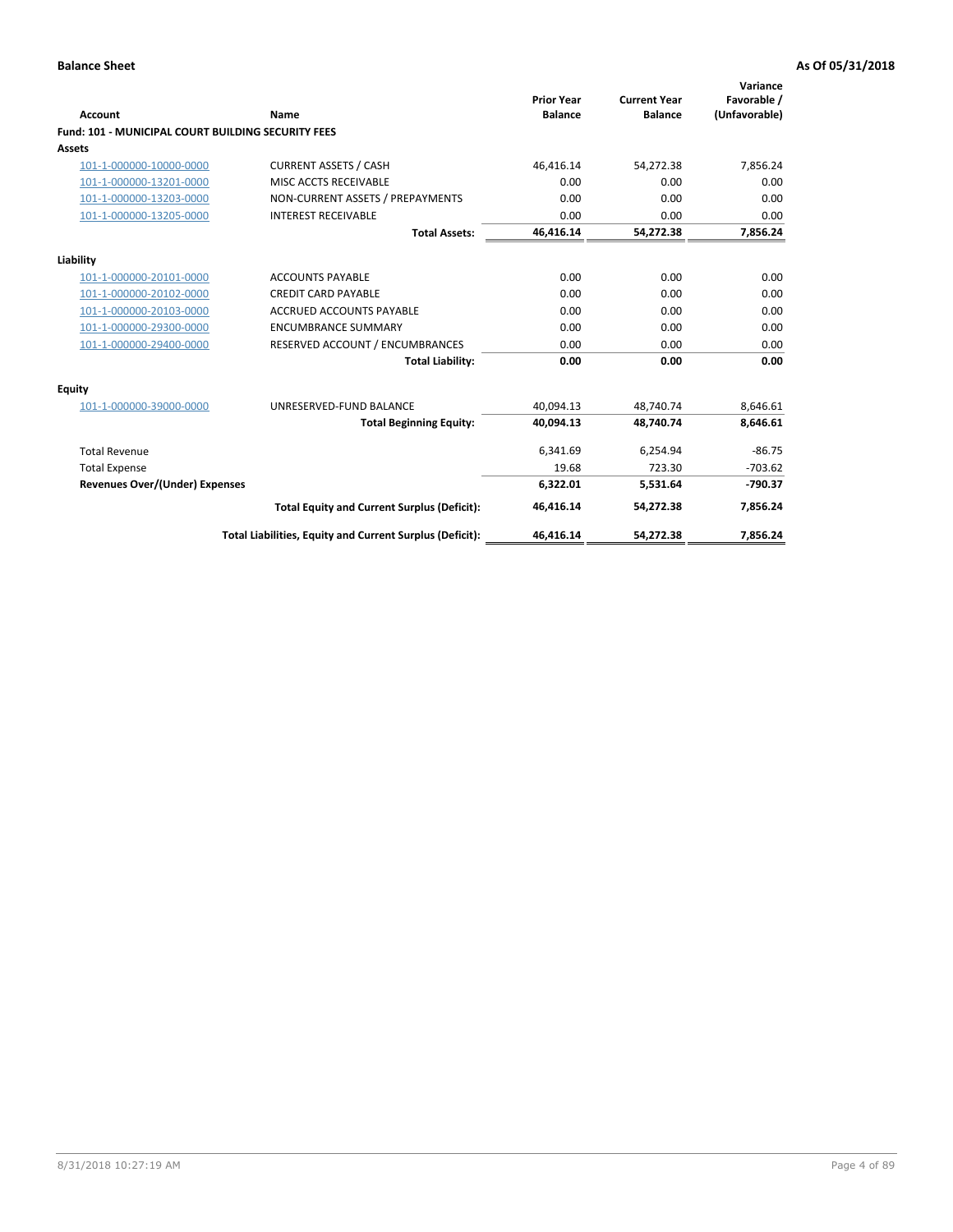| <b>Account</b>                        | Name                                                     | <b>Prior Year</b><br><b>Balance</b> | <b>Current Year</b><br><b>Balance</b> | Variance<br>Favorable /<br>(Unfavorable) |
|---------------------------------------|----------------------------------------------------------|-------------------------------------|---------------------------------------|------------------------------------------|
| Fund: 102 - MUNICIPAL COURT TECH FUND |                                                          |                                     |                                       |                                          |
| <b>Assets</b>                         |                                                          |                                     |                                       |                                          |
| 102-1-000000-10000-0000               | <b>CURRENT ASSETS / CASH</b>                             | 18,883.97                           | 30,593.31                             | 11,709.34                                |
| 102-1-000000-13201-0000               | MISC ACCTS RECEIVABLE                                    | 0.00                                | 0.00                                  | 0.00                                     |
|                                       | <b>Total Assets:</b>                                     | 18,883.97                           | 30,593.31                             | 11,709.34                                |
| Liability                             |                                                          |                                     |                                       |                                          |
| 102-1-000000-20101-0000               | <b>ACCOUNTS PAYABLE</b>                                  | 0.00                                | 0.00                                  | 0.00                                     |
| 102-1-000000-20102-0000               | <b>CREDIT CARD PAYABLE</b>                               | 0.00                                | 0.00                                  | 0.00                                     |
| 102-1-000000-20103-0000               | <b>ACCRUED ACCOUNTS PAYABLE</b>                          | 0.00                                | 0.00                                  | 0.00                                     |
| 102-1-000000-23001-0000               | <b>CAPITAL LEASE PAYABLE</b>                             | 0.00                                | 0.00                                  | 0.00                                     |
| 102-1-000000-23101-0000               | <b>CAPITAL LEASE PAYABLE</b>                             | 0.00                                | 0.00                                  | 0.00                                     |
| 102-1-000000-29300-0000               | <b>ENCUMBRANCE SUMMARY</b>                               | 0.00                                | 0.00                                  | 0.00                                     |
| 102-1-000000-29400-0000               | RESERVED ACCOUNT / ENCUMBRANCES                          | 0.00                                | 0.00                                  | 0.00                                     |
|                                       | <b>Total Liability:</b>                                  | 0.00                                | 0.00                                  | 0.00                                     |
| <b>Equity</b>                         |                                                          |                                     |                                       |                                          |
| 102-1-000000-39000-0000               | UNRESERVED-FUND BALANCE                                  | 10,478.37                           | 22,395.61                             | 11,917.24                                |
|                                       | <b>Total Beginning Equity:</b>                           | 10,478.37                           | 22,395.61                             | 11,917.24                                |
| <b>Total Revenue</b>                  |                                                          | 8,411.84                            | 8,204.55                              | $-207.29$                                |
| <b>Total Expense</b>                  |                                                          | 6.24                                | 6.85                                  | $-0.61$                                  |
| <b>Revenues Over/(Under) Expenses</b> |                                                          | 8.405.60                            | 8,197.70                              | $-207.90$                                |
|                                       | <b>Total Equity and Current Surplus (Deficit):</b>       | 18,883.97                           | 30,593.31                             | 11,709.34                                |
|                                       | Total Liabilities, Equity and Current Surplus (Deficit): | 18,883.97                           | 30,593.31                             | 11,709.34                                |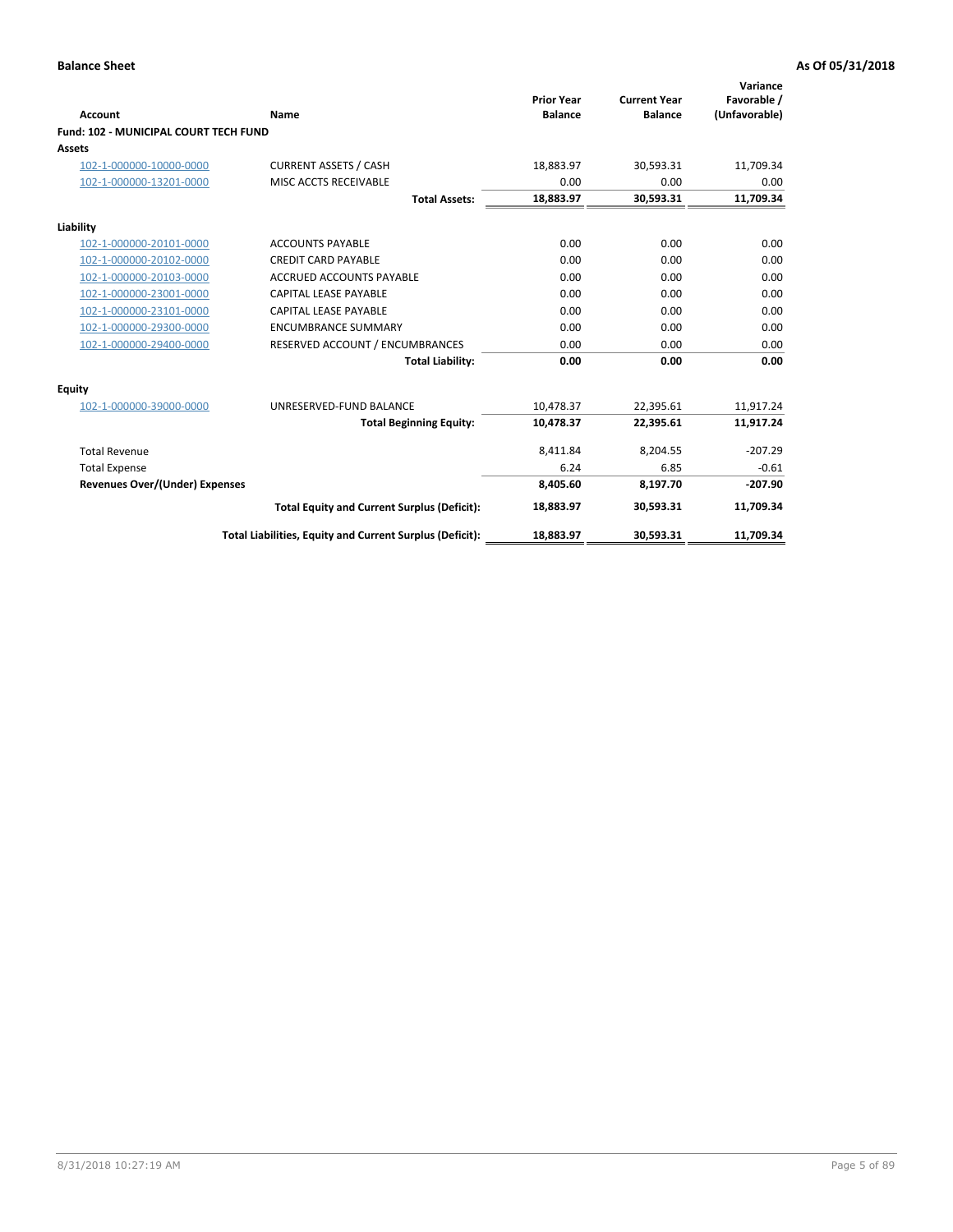| <b>Account</b>                                       | Name                                                     | <b>Prior Year</b><br><b>Balance</b> | <b>Current Year</b><br><b>Balance</b> | Variance<br>Favorable /<br>(Unfavorable) |
|------------------------------------------------------|----------------------------------------------------------|-------------------------------------|---------------------------------------|------------------------------------------|
| <b>Fund: 103 - MUNICIPAL COURT CHILD SAFETY FUND</b> |                                                          |                                     |                                       |                                          |
| <b>Assets</b>                                        |                                                          |                                     |                                       |                                          |
| 103-1-000000-10000-0000                              | <b>CURRENT ASSETS / CASH</b>                             | 11,394.55                           | 12,544.16                             | 1,149.61                                 |
| 103-1-000000-13201-0000                              | MISC ACCTS RECEIVABLE                                    | 0.00                                | 0.00                                  | 0.00                                     |
| 103-1-000000-13203-0000                              | NON-CURRENT ASSETS / PREPAYMENTS                         | 0.00                                | 0.00                                  | 0.00                                     |
| 103-1-000000-13205-0000                              | <b>INTEREST RECEIVABLE</b>                               | 0.00                                | 0.00                                  | 0.00                                     |
|                                                      | <b>Total Assets:</b>                                     | 11,394.55                           | 12,544.16                             | 1,149.61                                 |
| Liability                                            |                                                          |                                     |                                       |                                          |
| 103-1-000000-20101-0000                              | <b>ACCOUNTS PAYABLE</b>                                  | 0.00                                | 0.00                                  | 0.00                                     |
| 103-1-000000-20103-0000                              | <b>ACCRUED ACCOUNTS PAYABLE</b>                          | 0.00                                | 0.00                                  | 0.00                                     |
|                                                      | <b>Total Liability:</b>                                  | 0.00                                | 0.00                                  | 0.00                                     |
| <b>Equity</b>                                        |                                                          |                                     |                                       |                                          |
| 103-1-000000-39000-0000                              | UNRESERVED-FUND BALANCE                                  | 9,909.90                            | 19,143.89                             | 9,233.99                                 |
|                                                      | <b>Total Beginning Equity:</b>                           | 9,909.90                            | 19.143.89                             | 9.233.99                                 |
| <b>Total Revenue</b>                                 |                                                          | 14,454.35                           | 13,946.03                             | $-508.32$                                |
| <b>Total Expense</b>                                 |                                                          | 12,969.70                           | 20,545.76                             | $-7,576.06$                              |
| <b>Revenues Over/(Under) Expenses</b>                |                                                          | 1,484.65                            | $-6.599.73$                           | $-8,084.38$                              |
|                                                      | <b>Total Equity and Current Surplus (Deficit):</b>       | 11,394.55                           | 12.544.16                             | 1,149.61                                 |
|                                                      | Total Liabilities, Equity and Current Surplus (Deficit): | 11,394.55                           | 12,544.16                             | 1,149.61                                 |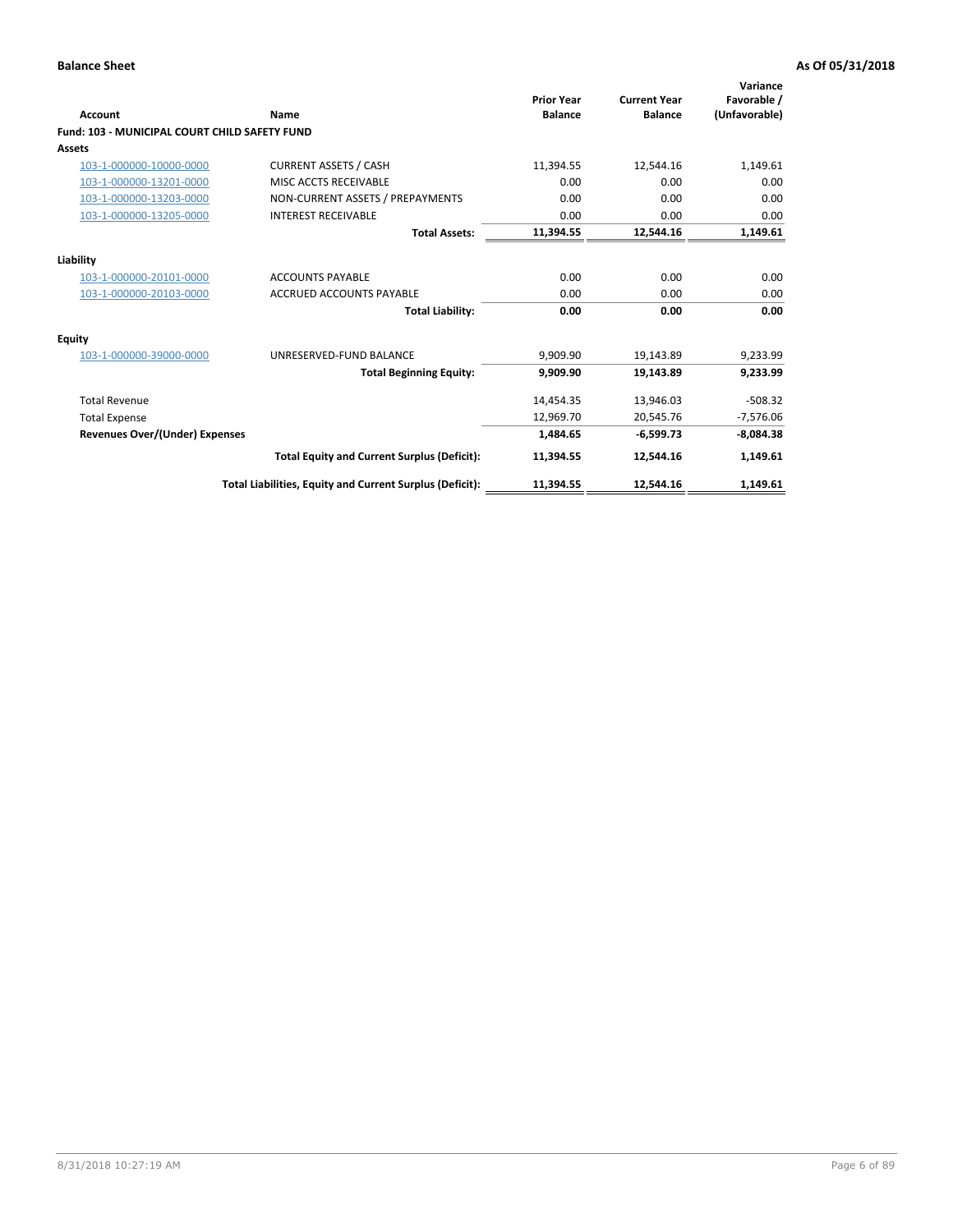|                                       |                                                          |                                     |                                       | Variance                     |
|---------------------------------------|----------------------------------------------------------|-------------------------------------|---------------------------------------|------------------------------|
| <b>Account</b>                        | Name                                                     | <b>Prior Year</b><br><b>Balance</b> | <b>Current Year</b><br><b>Balance</b> | Favorable /<br>(Unfavorable) |
| Fund: 110 - EXCHANGE BUILDING FUND    |                                                          |                                     |                                       |                              |
| Assets                                |                                                          |                                     |                                       |                              |
| 110-1-000000-10000-0000               | <b>CURRENT ASSETS / CASH</b>                             | -533,349.75                         | $-533,019.77$                         | 329.98                       |
| 110-1-000000-13201-0000               | MISC ACCTS RECEIVABLE                                    | 0.00                                | 0.00                                  | 0.00                         |
| 110-1-000000-13203-0000               | NON-CURRENT ASSETS / PREPAYMENTS                         | 0.00                                | 0.00                                  | 0.00                         |
| 110-1-000000-13205-0000               | <b>INTEREST RECEIVABLE</b>                               | 0.00                                | 0.00                                  | 0.00                         |
| 110-1-000000-14100-0000               | DUE FROM FUND 100                                        | 0.00                                | 0.00                                  | 0.00                         |
| 110-1-000000-16001-0000               | FIXED ASSETS / LAND                                      | 0.00                                | 0.00                                  | 0.00                         |
| 110-1-000000-16002-0000               | <b>IMPROVMENTS-NON BUILDINGS</b>                         | 0.00                                | 0.00                                  | 0.00                         |
| 110-1-000000-16003-0000               | ACCUMULATED DEPRECIATION                                 | 0.00                                | 0.00                                  | 0.00                         |
| 110-1-000000-16004-0000               | FIXED ASSETS / BUILDINGS                                 | 0.00                                | 0.00                                  | 0.00                         |
| 110-1-000000-16005-0000               | ACCUMULATED DEPRECIATION                                 | 0.00                                | 0.00                                  | 0.00                         |
| 110-1-000000-16201-0000               | MACHINERY AND EQUIPMENT                                  | 0.00                                | 0.00                                  | 0.00                         |
| 110-1-000000-16202-0000               | ACCUMULATED DEPRECATION                                  | 0.00                                | 0.00                                  | 0.00                         |
| 110-1-000000-16301-0000               | FIXED ASSETS / C W I P                                   | 0.00                                | 0.00                                  | 0.00                         |
|                                       | <b>Total Assets:</b>                                     | $-533,349.75$                       | -533,019.77                           | 329.98                       |
| Liability                             |                                                          |                                     |                                       |                              |
| 110-1-000000-20101-0000               | <b>ACCOUNTS PAYABLE</b>                                  | 0.00                                | 0.00                                  | 0.00                         |
| 110-1-000000-20102-0000               | <b>CREDIT CARD PAYABLE</b>                               | 0.00                                | 0.00                                  | 0.00                         |
| 110-1-000000-20103-0000               | ACCRUED ACCOUNTS PAYABLE                                 | 0.00                                | 0.00                                  | 0.00                         |
| 110-1-000000-20109-0000               | MISCELLANEOUS LIABILITIES                                | 0.00                                | 0.00                                  | 0.00                         |
| 110-1-000000-20110-0000               | <b>REVENUE BONDS PAYABLE</b>                             | 0.00                                | 0.00                                  | 0.00                         |
| 110-1-000000-20112-0000               | <b>ACCRUED INTEREST PAYABLE</b>                          | 0.00                                | 0.00                                  | 0.00                         |
| 110-1-000000-20141-0000               | <b>TELEPHONE CLEARING</b>                                | 0.00                                | 0.00                                  | 0.00                         |
| 110-1-000000-20160-0000               | <b>UNAPPLIED CREDIT</b>                                  | 0.00                                | 0.00                                  | 0.00                         |
| 110-1-000000-20201-0000               | <b>DEFERRED REVENUE</b>                                  | 0.00                                | 0.00                                  | 0.00                         |
| 110-1-000000-21001-0000               | <b>GENERAL FUND / GENERAL FUND</b>                       | 0.00                                | 0.00                                  | 0.00                         |
| 110-1-000000-22001-0000               | SALARIES PAYABLE                                         | 0.00                                | 0.00                                  | 0.00                         |
| 110-1-000000-22002-0000               | <b>VACATION/SICK PAYABLE</b>                             | 0.00                                | 0.00                                  | 0.00                         |
| 110-1-000000-26001-0000               | <b>OBLIG FOR COMP ABSENCES</b>                           | 0.00                                | 0.00                                  | 0.00                         |
| 110-1-000000-26102-0000               | REVENUE BONDS PAYABLE                                    | 0.00                                | 0.00                                  | 0.00                         |
| 110-1-000000-27001-0000               | <b>CONTRIBUTED CAPITAL</b>                               | 0.00                                | 0.00                                  | 0.00                         |
| 110-1-000000-29300-0000               | <b>ENCUMBRANCE SUMMARY</b>                               | 0.00                                | 0.00                                  | 0.00                         |
| 110-1-000000-29400-0100               | RESERVED ACCOUNT / ENCUMBRANCES                          | 0.00                                | 0.00                                  | 0.00                         |
|                                       | <b>Total Liability:</b>                                  | 0.00                                | 0.00                                  | 0.00                         |
| <b>Equity</b>                         |                                                          |                                     |                                       |                              |
| 110-1-000000-39000-0000               | UNRESERVED-FUND BALANCE                                  | 0.00                                | 0.00                                  | 0.00                         |
| <u>110-1-000000-39100-0000</u>        | UNRESERVED-RET. EARNINGS                                 | $-533,357.14$                       | -533,019.77                           | 337.37                       |
|                                       | <b>Total Beginning Equity:</b>                           | $-533,357.14$                       | -533,019.77                           | 337.37                       |
|                                       |                                                          |                                     |                                       |                              |
| <b>Total Revenue</b>                  |                                                          | 12.61                               | 0.00                                  | $-12.61$                     |
| <b>Total Expense</b>                  |                                                          | 5.22                                | 0.00                                  | 5.22                         |
| <b>Revenues Over/(Under) Expenses</b> |                                                          | 7.39                                | 0.00                                  | $-7.39$                      |
|                                       | <b>Total Equity and Current Surplus (Deficit):</b>       | -533,349.75                         | -533,019.77                           | 329.98                       |
|                                       | Total Liabilities, Equity and Current Surplus (Deficit): | -533,349.75                         | -533,019.77                           | 329.98                       |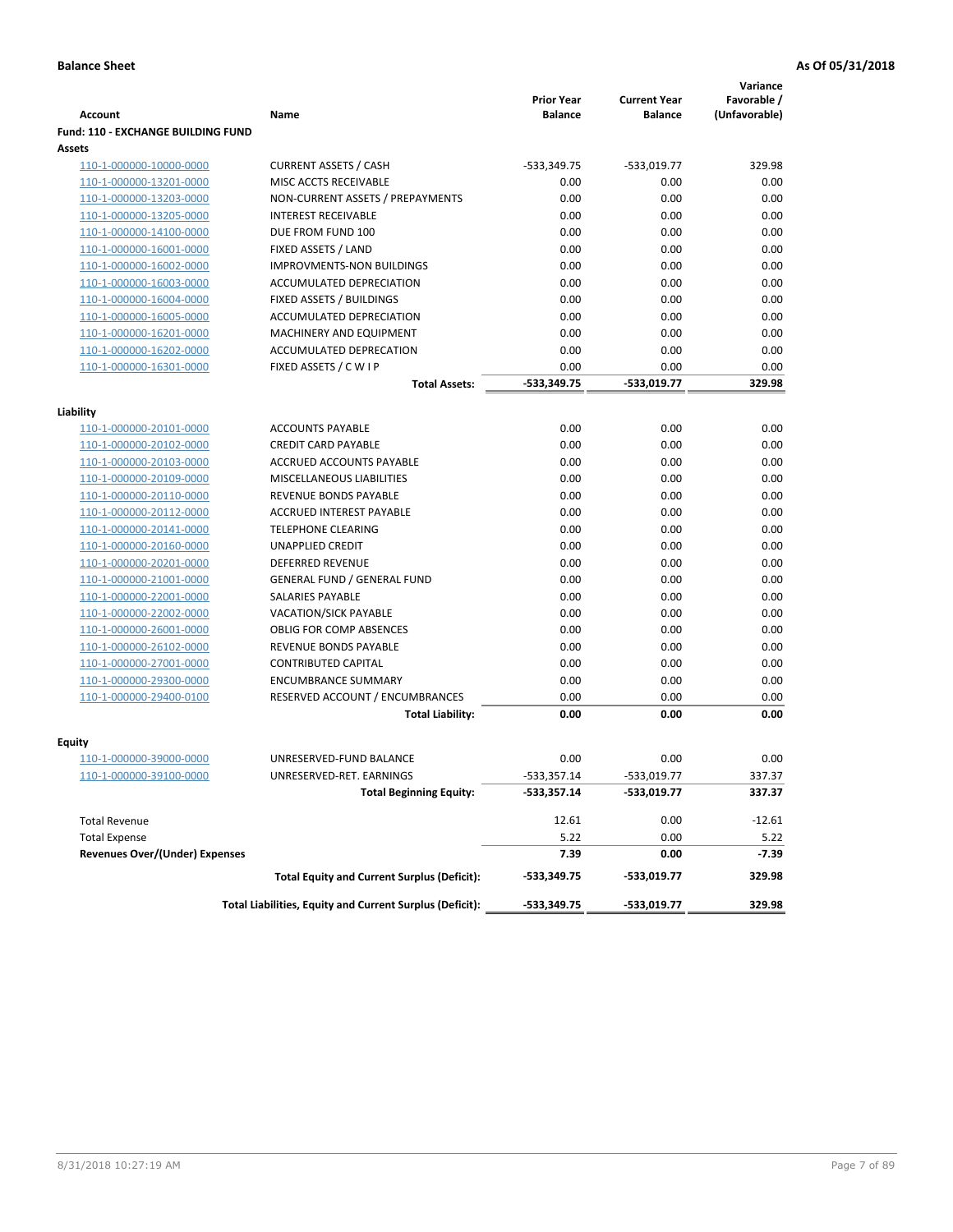| <b>Account</b>                                     | <b>Name</b>                                              | <b>Prior Year</b><br><b>Balance</b> | <b>Current Year</b><br><b>Balance</b> | Variance<br>Favorable /<br>(Unfavorable) |
|----------------------------------------------------|----------------------------------------------------------|-------------------------------------|---------------------------------------|------------------------------------------|
| Fund: 111 - RECREATION ACTIVITIES FUND             |                                                          |                                     |                                       |                                          |
| <b>Assets</b>                                      |                                                          |                                     |                                       |                                          |
| 111-1-000000-10000-0000                            | <b>CURRENT ASSETS / CASH</b>                             | $-10,059.13$                        | 14,748.18                             | 24,807.31                                |
| 111-1-000000-10313-0000                            | <b>CHANGE DRAWER - PARK CONCESSIONS</b>                  | 0.00                                | 0.00                                  | 0.00                                     |
| 111-1-000000-13201-0000                            | MISC ACCTS RECEIVABLE                                    | 0.00                                | 0.00                                  | 0.00                                     |
| 111-1-000000-13205-0000                            | <b>INTEREST RECEIVABLE</b>                               | 0.00                                | 0.00                                  | 0.00                                     |
|                                                    | <b>Total Assets:</b>                                     | $-10,059.13$                        | 14,748.18                             | 24,807.31                                |
|                                                    |                                                          |                                     |                                       |                                          |
| Liability                                          |                                                          | 0.00                                | 0.00                                  | 0.00                                     |
| 111-1-000000-20101-0000<br>111-1-000000-20102-0000 | <b>ACCOUNTS PAYABLE</b><br><b>CREDIT CARD PAYABLE</b>    | 0.00                                | 0.00                                  | 0.00                                     |
| 111-1-000000-20103-0000                            | <b>ACCRUED ACCOUNTS PAYABLE</b>                          | 0.00                                | 0.00                                  | 0.00                                     |
| 111-1-000000-20125-0000                            | SALES TAX PAYABLE / IN THE CITY                          | $-483.51$                           | 548.93                                | $-1,032.44$                              |
| 111-1-000000-20160-0000                            | <b>UNAPPLIED CREDIT</b>                                  | 0.00                                | 0.00                                  | 0.00                                     |
| 111-1-000000-20201-0000                            | <b>DEFERRED REVENUE</b>                                  | 0.00                                | 0.00                                  | 0.00                                     |
| 111-1-000000-22001-0000                            | <b>SALARIES PAYABLE</b>                                  | 0.00                                | 0.00                                  | 0.00                                     |
| 111-1-000000-29300-0000                            | <b>ENCUMBRANCE SUMMARY</b>                               | 0.00                                | 0.00                                  | 0.00                                     |
| 111-1-000000-29400-0100                            | RESERVED ACCOUNT / ENCUMBRANCES                          | 0.00                                | 0.00                                  | 0.00                                     |
|                                                    | <b>Total Liability:</b>                                  | $-483.51$                           | 548.93                                | $-1,032.44$                              |
| <b>Equity</b>                                      |                                                          |                                     |                                       |                                          |
| 111-1-000000-39000-0000                            | UNRESERVED-FUND BALANCE                                  | $-21,137.22$                        | $-13,054.13$                          | 8,083.09                                 |
| 111-1-000000-39100-0000                            | UNRESERVED-RET. EARNINGS                                 | 0.00                                | 0.00                                  | 0.00                                     |
|                                                    | <b>Total Beginning Equity:</b>                           | $-21,137.22$                        | $-13,054.13$                          | 8,083.09                                 |
| <b>Total Revenue</b>                               |                                                          | 123,488.40                          | 117,757.70                            | $-5,730.70$                              |
| <b>Total Expense</b>                               |                                                          | 111,926.80                          | 90,504.32                             | 21,422.48                                |
| <b>Revenues Over/(Under) Expenses</b>              |                                                          | 11,561.60                           | 27,253.38                             | 15,691.78                                |
|                                                    | <b>Total Equity and Current Surplus (Deficit):</b>       | $-9,575.62$                         | 14,199.25                             | 23,774.87                                |
|                                                    | Total Liabilities, Equity and Current Surplus (Deficit): | $-10,059.13$                        | 14,748.18                             | 24,807.31                                |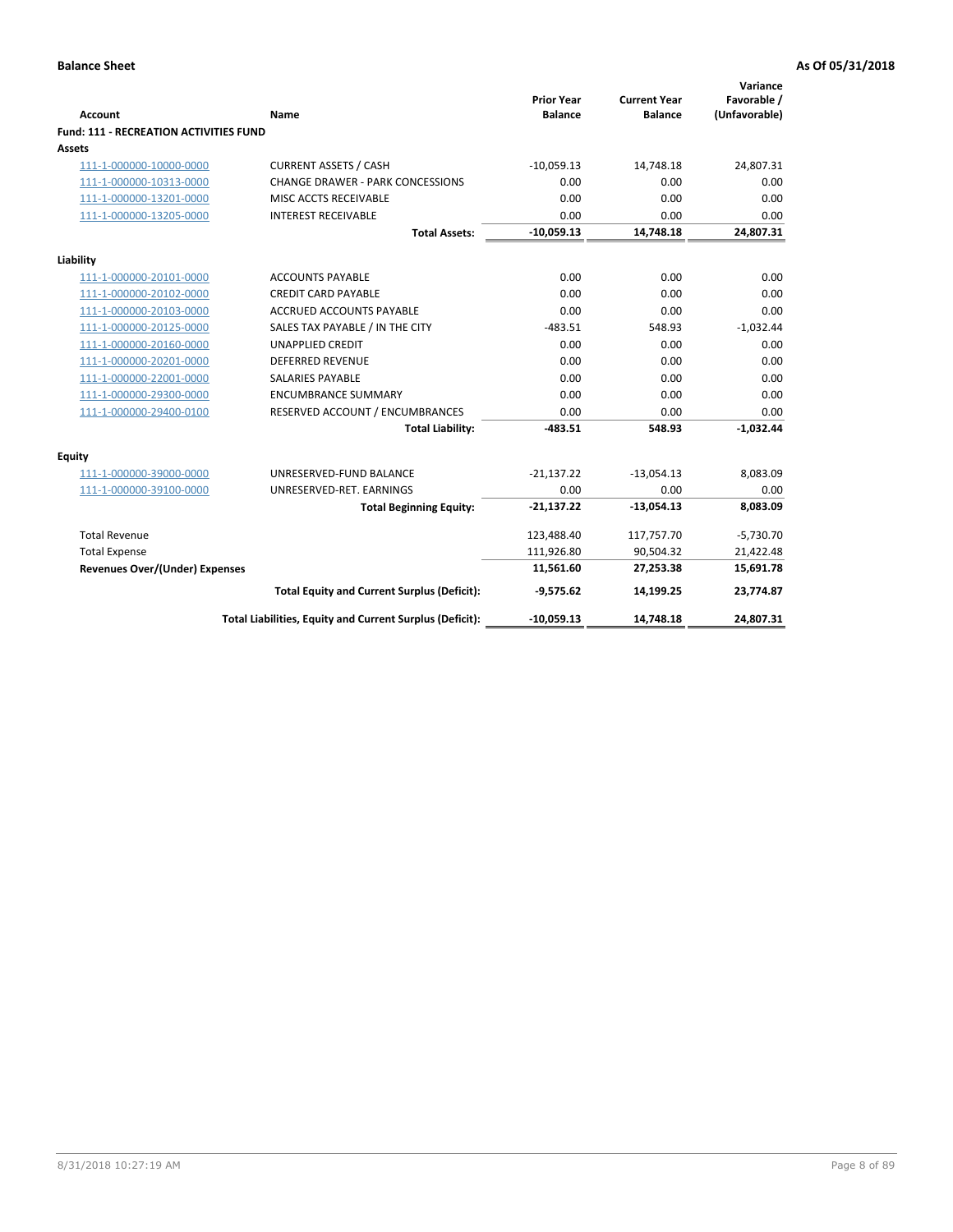|                                       |                                                          |                                     |                                       | Variance                     |
|---------------------------------------|----------------------------------------------------------|-------------------------------------|---------------------------------------|------------------------------|
| <b>Account</b>                        | Name                                                     | <b>Prior Year</b><br><b>Balance</b> | <b>Current Year</b><br><b>Balance</b> | Favorable /<br>(Unfavorable) |
| Fund: 112 - GUN RANGE FUND            |                                                          |                                     |                                       |                              |
| <b>Assets</b>                         |                                                          |                                     |                                       |                              |
| 112-1-000000-10000-0000               | <b>CURRENT ASSETS / CASH</b>                             | 28,573.76                           | 8,869.13                              | $-19,704.63$                 |
| 112-1-000000-13201-0000               | MISC ACCTS RECEIVABLE                                    | 0.00                                | 0.00                                  | 0.00                         |
|                                       | <b>Total Assets:</b>                                     | 28,573.76                           | 8,869.13                              | $-19,704.63$                 |
| Liability                             |                                                          |                                     |                                       |                              |
| 112-1-000000-20101-0000               | <b>ACCOUNTS PAYABLE</b>                                  | 0.00                                | 0.00                                  | 0.00                         |
| 112-1-000000-20103-0000               | <b>ACCRUED ACCOUNTS PAYABLE</b>                          | 0.00                                | 0.00                                  | 0.00                         |
| 112-1-000000-20160-0000               | <b>UNAPPLIED CREDIT</b>                                  | 0.00                                | 0.00                                  | 0.00                         |
| 112-1-000000-21001-0000               | <b>GENERAL FUND / GENERAL FUND</b>                       | 0.00                                | 0.00                                  | 0.00                         |
| 112-1-000000-29300-0000               | <b>ENCUMBRANCE SUMMARY</b>                               | 0.00                                | 0.00                                  | 0.00                         |
| 112-1-000000-29400-0100               | RESERVED ACCOUNT / ENCUMBRANCES                          | 0.00                                | 0.00                                  | 0.00                         |
|                                       | <b>Total Liability:</b>                                  | 0.00                                | 0.00                                  | 0.00                         |
| Equity                                |                                                          |                                     |                                       |                              |
| 112-1-000000-39000-0000               | UNRESERVED-FUND BALANCE                                  | 26,256.56                           | 29,489.10                             | 3,232.54                     |
| 112-1-000000-39100-0000               | UNRESERVED-RET. EARNINGS                                 | 0.00                                | 0.00                                  | 0.00                         |
|                                       | <b>Total Beginning Equity:</b>                           | 26,256.56                           | 29,489.10                             | 3,232.54                     |
| <b>Total Revenue</b>                  |                                                          | 2,879.65                            | 1,287.90                              | $-1,591.75$                  |
| <b>Total Expense</b>                  |                                                          | 562.45                              | 21,907.87                             | $-21,345.42$                 |
| <b>Revenues Over/(Under) Expenses</b> |                                                          | 2,317.20                            | $-20,619.97$                          | $-22,937.17$                 |
|                                       | <b>Total Equity and Current Surplus (Deficit):</b>       | 28,573.76                           | 8,869.13                              | $-19,704.63$                 |
|                                       | Total Liabilities, Equity and Current Surplus (Deficit): | 28,573.76                           | 8,869.13                              | $-19,704.63$                 |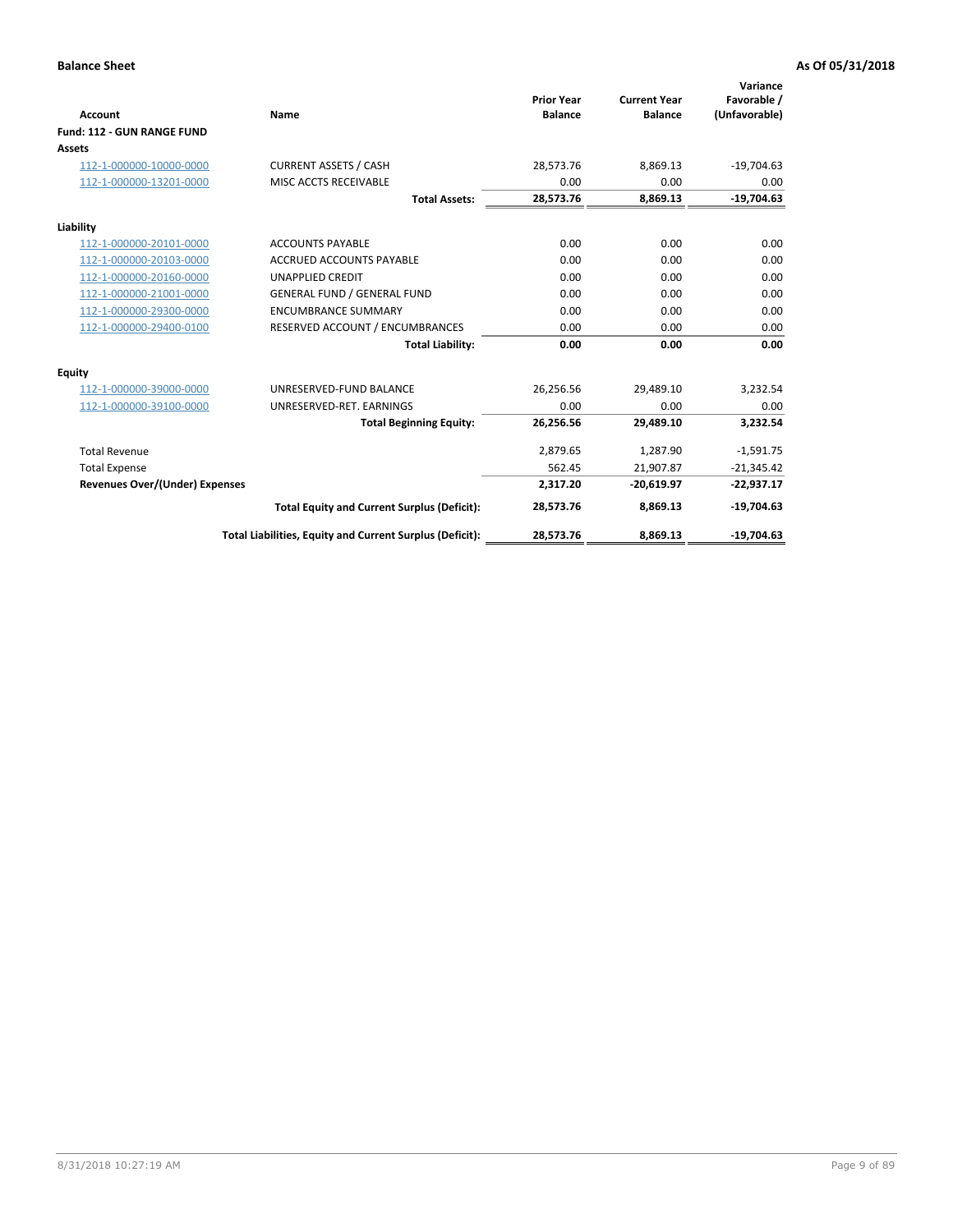| <b>Account</b>                               | Name                                                     | <b>Prior Year</b><br><b>Balance</b> | <b>Current Year</b><br><b>Balance</b> | Variance<br>Favorable /<br>(Unfavorable) |
|----------------------------------------------|----------------------------------------------------------|-------------------------------------|---------------------------------------|------------------------------------------|
| Fund: 113 - HOTEL / MOTEL OCCUPANCY TAX FUND |                                                          |                                     |                                       |                                          |
| Assets                                       |                                                          |                                     |                                       |                                          |
| 113-1-000000-10000-0000                      | <b>CURRENT ASSETS / CASH</b>                             | 502,434.98                          | 473,906.26                            | $-28,528.72$                             |
| 113-1-000000-13101-0000                      | TAX RECEIVABLE-CURRENT                                   | 0.00                                | 0.00                                  | 0.00                                     |
| 113-1-000000-13201-0000                      | MISC ACCTS RECEIVABLE                                    | 0.00                                | 0.00                                  | 0.00                                     |
| 113-1-000000-13202-0000                      | <b>EMPLOYEE ADVANCES</b>                                 | 0.00                                | 0.00                                  | 0.00                                     |
| 113-1-000000-13203-0000                      | NON-CURRENT ASSETS / PREPAYMENTS                         | 0.00                                | 0.00                                  | 0.00                                     |
| 113-1-000000-13205-0000                      | <b>INTEREST RECEIVABLE</b>                               | 0.00                                | 0.00                                  | 0.00                                     |
|                                              | <b>Total Assets:</b>                                     | 502,434.98                          | 473,906.26                            | $-28,528.72$                             |
| Liability                                    |                                                          |                                     |                                       |                                          |
| 113-1-000000-20101-0000                      | <b>ACCOUNTS PAYABLE</b>                                  | 0.00                                | 0.00                                  | 0.00                                     |
| 113-1-000000-20102-0000                      | <b>CREDIT CARD PAYABLE</b>                               | 0.00                                | 0.00                                  | 0.00                                     |
| 113-1-000000-20103-0000                      | ACCRUED ACCOUNTS PAYABLE                                 | 0.00                                | 0.00                                  | 0.00                                     |
| 113-1-000000-20144-0000                      | SPECIAL EVENT DONATIONS                                  | 0.00                                | $-1,046.65$                           | 1,046.65                                 |
| 113-1-000000-22001-0000                      | <b>SALARIES PAYABLE</b>                                  | 1,622.86                            | 1,673.24                              | $-50.38$                                 |
| 113-1-000000-24001-0000                      | O/S CHECKS PAYABLE                                       | 0.00                                | 0.00                                  | 0.00                                     |
| 113-1-000000-29300-0000                      | <b>ENCUMBRANCE SUMMARY</b>                               | 0.00                                | 0.00                                  | 0.00                                     |
| 113-1-000000-29400-0100                      | RESERVED ACCOUNT / ENCUMBRANCES                          | 0.00                                | 0.00                                  | 0.00                                     |
|                                              | <b>Total Liability:</b>                                  | 1,622.86                            | 626.59                                | 996.27                                   |
|                                              |                                                          |                                     |                                       |                                          |
| Equity<br>113-1-000000-39000-0000            | UNRESERVED-FUND BALANCE                                  | 417,432.34                          | 616,628.89                            | 199,196.55                               |
|                                              | <b>Total Beginning Equity:</b>                           | 417,432.34                          | 616,628.89                            | 199,196.55                               |
|                                              |                                                          |                                     |                                       |                                          |
| <b>Total Revenue</b>                         |                                                          | 392,940.76                          | 372,344.42                            | $-20,596.34$                             |
| <b>Total Expense</b>                         |                                                          | 309,560.98                          | 515,693.64                            | $-206, 132.66$                           |
| Revenues Over/(Under) Expenses               |                                                          | 83,379.78                           | $-143,349.22$                         | $-226,729.00$                            |
|                                              | <b>Total Equity and Current Surplus (Deficit):</b>       | 500,812.12                          | 473,279.67                            | $-27,532.45$                             |
|                                              | Total Liabilities, Equity and Current Surplus (Deficit): | 502,434.98                          | 473,906.26                            | $-28,528.72$                             |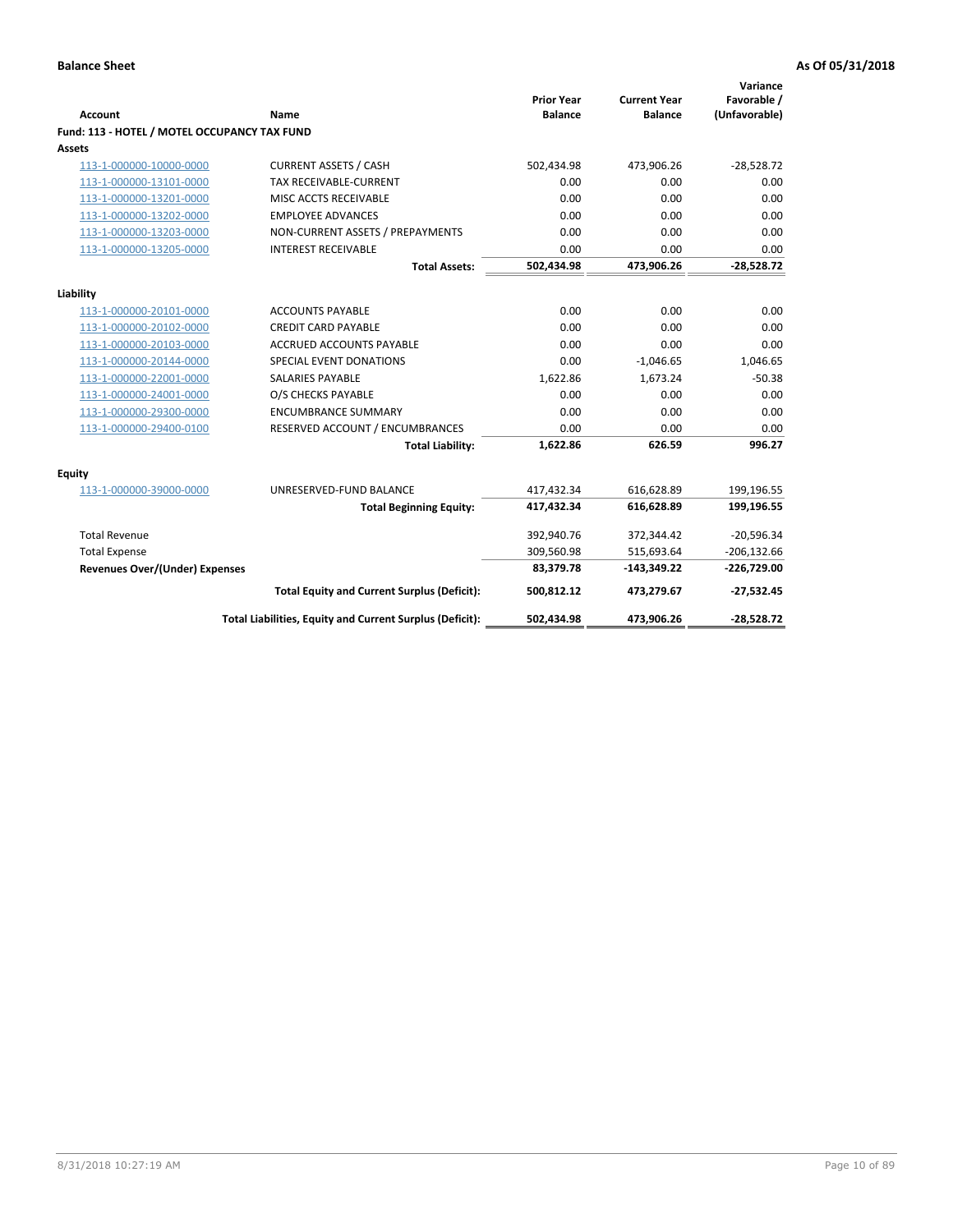| <b>Account</b>                              | Name                                                     | <b>Prior Year</b><br><b>Balance</b> | <b>Current Year</b><br><b>Balance</b> | Variance<br>Favorable /<br>(Unfavorable) |
|---------------------------------------------|----------------------------------------------------------|-------------------------------------|---------------------------------------|------------------------------------------|
| Fund: 114 - VENUE MANAGEMENT FUND<br>Assets |                                                          |                                     |                                       |                                          |
| 114-1-000000-10000-0000                     | <b>CURRENT ASSETS / CASH</b>                             | $-206,766.09$                       | $-143,392.23$                         | 63,373.86                                |
| 114-1-000000-10311-0000                     | CASH / PETTY CASH/CHANGE DRAWERS                         | 200.00                              | 200.00                                | 0.00                                     |
| 114-1-000000-13201-0000                     | MISC ACCTS RECEIVABLE                                    | 0.00                                | 0.00                                  | 0.00                                     |
| 114-1-000000-13203-0000                     | NON-CURRENT ASSETS / PREPAYMENTS                         | 0.00                                | 0.00                                  | 0.00                                     |
| 114-1-000000-13205-0000                     | <b>INTEREST RECEIVABLE</b>                               | 0.00                                | 0.00                                  | 0.00                                     |
|                                             | <b>Total Assets:</b>                                     | $-206,566.09$                       | $-143, 192.23$                        | 63,373.86                                |
| Liability                                   |                                                          |                                     |                                       |                                          |
| 114-1-000000-20101-0000                     | <b>ACCOUNTS PAYABLE</b>                                  | 0.00                                | 0.00                                  | 0.00                                     |
| 114-1-000000-20102-0000                     | <b>CREDIT CARD PAYABLE</b>                               | 0.00                                | 0.00                                  | 0.00                                     |
| 114-1-000000-20103-0000                     | <b>ACCRUED ACCOUNTS PAYABLE</b>                          | 0.00                                | 0.00                                  | 0.00                                     |
| 114-1-000000-20125-0000                     | SALES TAX PAYABLE / IN THE CITY                          | $-113.36$                           | 0.00                                  | $-113.36$                                |
| 114-1-000000-20144-0000                     | SPECIAL EVENT DONATIONS                                  | 0.00                                | $-24,878.08$                          | 24,878.08                                |
| 114-1-000000-20150-0000                     | <b>TICKET SALE SHARING</b>                               | 12,286.74                           | 618.00                                | 11,668.74                                |
| 114-1-000000-20151-0000                     | <b>SOUND &amp; LIGHTING</b>                              | 0.00                                | 0.00                                  | 0.00                                     |
| 114-1-000000-20160-0000                     | <b>UNAPPLIED CREDIT</b>                                  | 0.00                                | 0.00                                  | 0.00                                     |
| 114-1-000000-20201-0000                     | <b>DEFERRED REVENUE</b>                                  | 0.00                                | 0.00                                  | 0.00                                     |
| 114-1-000000-22001-0000                     | SALARIES PAYABLE                                         | 1,082.08                            | 1,129.52                              | $-47.44$                                 |
| 114-1-000000-24010-0000                     | <b>CIVIC CENTER DEPOSITS</b>                             | 6,400.00                            | 8,150.00                              | $-1,750.00$                              |
| 114-1-000000-24012-0000                     | <b>AUDITORIUM DEPOSITS</b>                               | 5,500.00                            | 10,025.00                             | $-4,525.00$                              |
| 114-1-000000-29300-0000                     | <b>ENCUMBRANCE SUMMARY</b>                               | 0.00                                | 0.00                                  | 0.00                                     |
| 114-1-000000-29400-0000                     | RESERVED ACCOUNT / ENCUMBRANCES                          | 0.00                                | 0.00                                  | 0.00                                     |
|                                             | <b>Total Liability:</b>                                  | 25,155.46                           | $-4,955.56$                           | 30,111.02                                |
| Equity                                      |                                                          |                                     |                                       |                                          |
| 114-1-000000-39000-0000                     | UNRESERVED-FUND BALANCE                                  | $-196,531.63$                       | $-275,832.77$                         | $-79,301.14$                             |
|                                             | <b>Total Beginning Equity:</b>                           | $-196,531.63$                       | -275,832.77                           | $-79,301.14$                             |
| <b>Total Revenue</b>                        |                                                          | 112,498.90                          | 286,714.72                            | 174,215.82                               |
| <b>Total Expense</b>                        |                                                          | 147,688.82                          | 149,118.62                            | $-1,429.80$                              |
| <b>Revenues Over/(Under) Expenses</b>       |                                                          | $-35,189.92$                        | 137,596.10                            | 172,786.02                               |
|                                             | <b>Total Equity and Current Surplus (Deficit):</b>       | $-231,721.55$                       | $-138,236.67$                         | 93,484.88                                |
|                                             | Total Liabilities, Equity and Current Surplus (Deficit): | -206,566.09                         | $-143.192.23$                         | 63,373.86                                |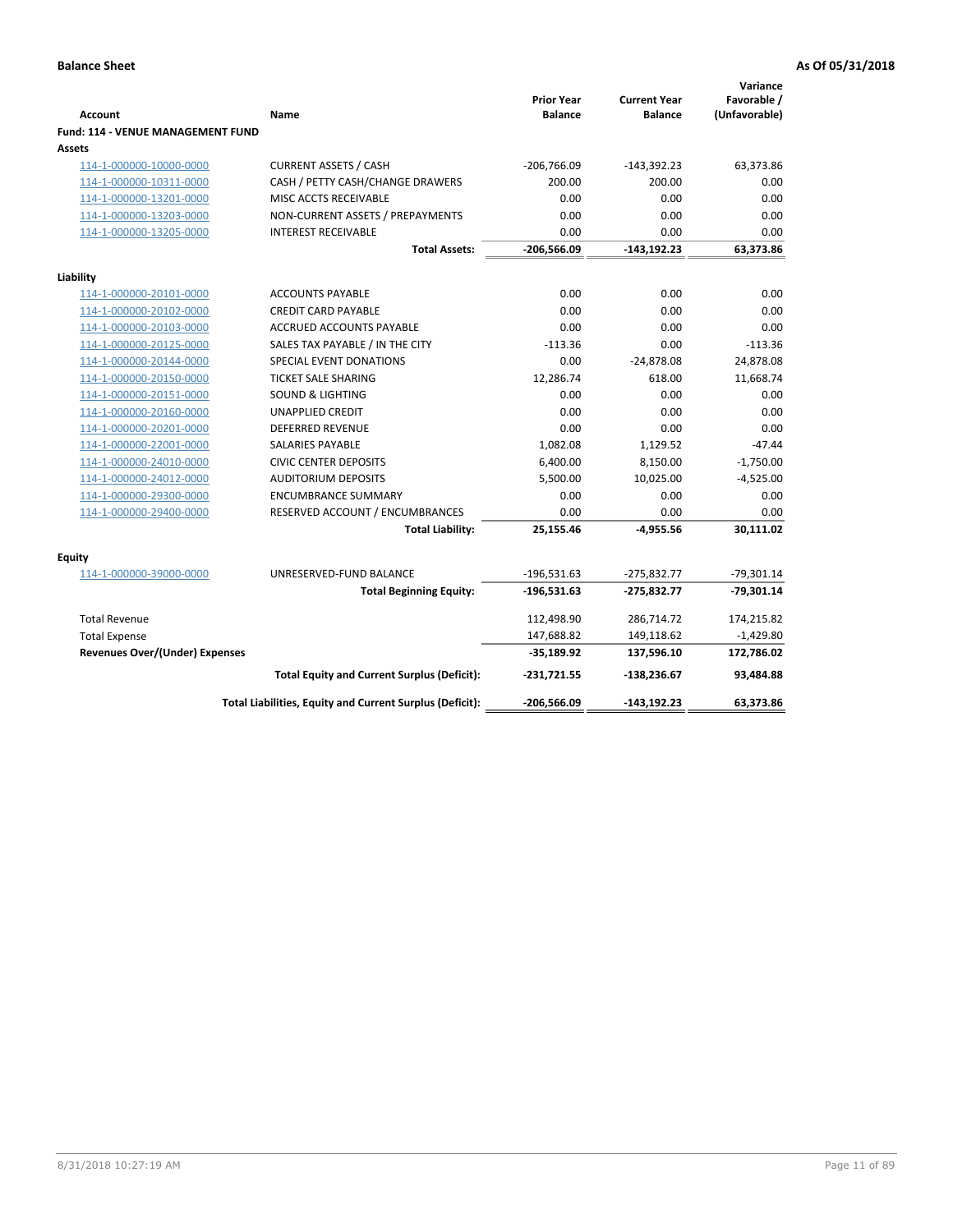| <b>Account</b>                        | <b>Name</b>                                              | <b>Prior Year</b><br><b>Balance</b> | <b>Current Year</b><br><b>Balance</b> | Variance<br>Favorable /<br>(Unfavorable) |
|---------------------------------------|----------------------------------------------------------|-------------------------------------|---------------------------------------|------------------------------------------|
| Fund: 115 - TIRZ FUND                 |                                                          |                                     |                                       |                                          |
| <b>Assets</b>                         |                                                          |                                     |                                       |                                          |
| 115-1-000000-10000-0000               | <b>CURRENT ASSETS / CASH</b>                             | 0.00                                | 0.00                                  | 0.00                                     |
| 115-1-000000-13101-0000               | <b>TAX RECEIVABLE-CURRENT</b>                            | 0.00                                | 0.00                                  | 0.00                                     |
| 115-1-000000-13102-0000               | <b>TAXES REC-DELINQUENT</b>                              | 0.00                                | 0.00                                  | 0.00                                     |
| 115-1-000000-13103-0000               | ALLOW FOR UNCOLLECT TAXES                                | 0.00                                | 0.00                                  | 0.00                                     |
| 115-1-000000-13201-0000               | MISC ACCTS RECEIVABLE                                    | 0.00                                | 0.00                                  | 0.00                                     |
| 115-1-000000-13205-0000               | <b>INTEREST RECEIVABLE</b>                               | 0.00                                | 0.00                                  | 0.00                                     |
|                                       | <b>Total Assets:</b>                                     | 0.00                                | 0.00                                  | 0.00                                     |
| Liability                             |                                                          |                                     |                                       |                                          |
| 115-1-000000-20101-0000               | <b>ACCOUNTS PAYABLE</b>                                  | 0.00                                | 0.00                                  | 0.00                                     |
| 115-1-000000-20103-0000               | <b>ACCRUED ACCOUNTS PAYABLE</b>                          | 0.00                                | 0.00                                  | 0.00                                     |
| 115-1-000000-20203-0000               | <b>DEFERRED TAX REVENUE</b>                              | 0.00                                | 0.00                                  | 0.00                                     |
| 115-1-000000-29300-0000               | <b>ENCUMBRANCE SUMMARY</b>                               | 0.00                                | 0.00                                  | 0.00                                     |
| 115-1-000000-29400-0100               | RESERVED ACCOUNT / ENCUMBRANCES                          | 0.00                                | 0.00                                  | 0.00                                     |
|                                       | <b>Total Liability:</b>                                  | 0.00                                | 0.00                                  | 0.00                                     |
| <b>Equity</b>                         |                                                          |                                     |                                       |                                          |
| 115-1-000000-39000-0000               | UNRESERVED-FUND BALANCE                                  | 0.00                                | 0.00                                  | 0.00                                     |
| 115-1-000000-39100-0000               | UNRESERVED-RET. EARNINGS                                 | 0.00                                | 0.00                                  | 0.00                                     |
|                                       | <b>Total Beginning Equity:</b>                           | 0.00                                | 0.00                                  | 0.00                                     |
| <b>Total Revenue</b>                  |                                                          | 0.00                                | 0.00                                  | 0.00                                     |
| <b>Total Expense</b>                  |                                                          | 0.00                                | 0.00                                  | 0.00                                     |
| <b>Revenues Over/(Under) Expenses</b> |                                                          | 0.00                                | 0.00                                  | 0.00                                     |
|                                       | <b>Total Equity and Current Surplus (Deficit):</b>       | 0.00                                | 0.00                                  | 0.00                                     |
|                                       | Total Liabilities, Equity and Current Surplus (Deficit): | 0.00                                | 0.00                                  | 0.00                                     |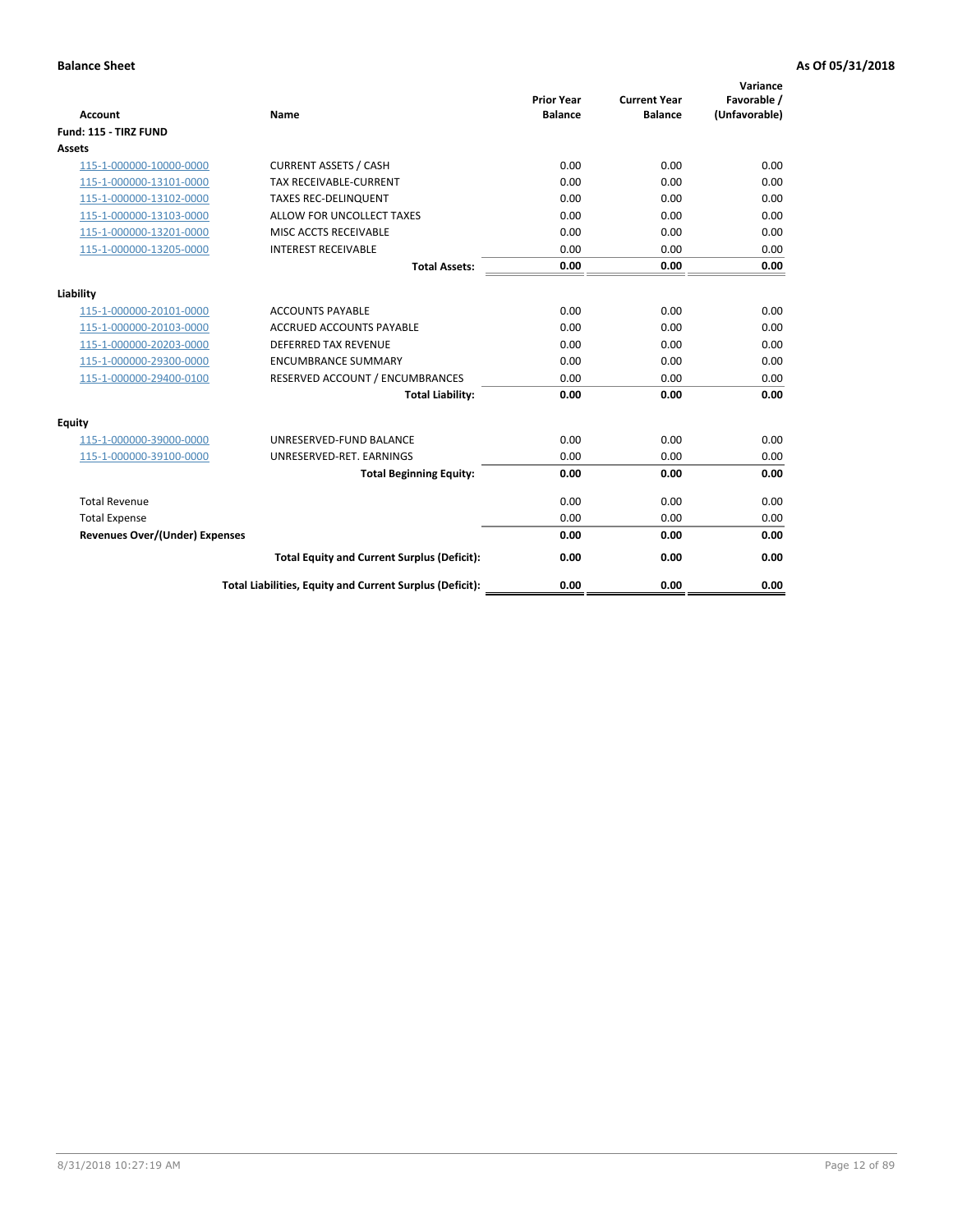| <b>Account</b>                        | Name                                                     | <b>Prior Year</b><br><b>Balance</b> | <b>Current Year</b><br><b>Balance</b> | Variance<br>Favorable /<br>(Unfavorable) |
|---------------------------------------|----------------------------------------------------------|-------------------------------------|---------------------------------------|------------------------------------------|
| Fund: 116 - ROADWAY IMPACT FEE 1      |                                                          |                                     |                                       |                                          |
| Assets                                |                                                          |                                     |                                       |                                          |
| 116-1-000000-10000-0000               | <b>CURRENT ASSETS / CASH</b>                             | 13,129.19                           | 13,175.24                             | 46.05                                    |
| 116-1-000000-13201-0000               | MISC ACCTS RECEIVABLE                                    | 0.00                                | 0.00                                  | 0.00                                     |
| 116-1-000000-13205-0000               | <b>INTEREST RECEIVABLE</b>                               | 0.00                                | 0.00                                  | 0.00                                     |
|                                       | <b>Total Assets:</b>                                     | 13,129.19                           | 13,175.24                             | 46.05                                    |
| Liability                             |                                                          |                                     |                                       |                                          |
| 116-1-000000-20101-0000               | <b>ACCOUNTS PAYABLE</b>                                  | 0.00                                | 0.00                                  | 0.00                                     |
| 116-1-000000-20103-0000               | <b>ACCRUED ACCOUNTS PAYABLE</b>                          | 0.00                                | 0.00                                  | 0.00                                     |
|                                       | <b>Total Liability:</b>                                  | 0.00                                | 0.00                                  | 0.00                                     |
| Equity                                |                                                          |                                     |                                       |                                          |
| 116-1-000000-39000-0000               | UNRESERVED-FUND BALANCE                                  | 0.00                                | 0.00                                  | 0.00                                     |
| 116-1-000000-39100-0000               | UNRESERVED-RET. EARNINGS                                 | 13,121.26                           | 13,136.26                             | 15.00                                    |
|                                       | <b>Total Beginning Equity:</b>                           | 13,121.26                           | 13,136.26                             | 15.00                                    |
| <b>Total Revenue</b>                  |                                                          | 13.71                               | 42.38                                 | 28.67                                    |
| <b>Total Expense</b>                  |                                                          | 5.78                                | 3.40                                  | 2.38                                     |
| <b>Revenues Over/(Under) Expenses</b> |                                                          | 7.93                                | 38.98                                 | 31.05                                    |
|                                       | <b>Total Equity and Current Surplus (Deficit):</b>       | 13,129.19                           | 13,175.24                             | 46.05                                    |
|                                       | Total Liabilities, Equity and Current Surplus (Deficit): | 13,129.19                           | 13,175.24                             | 46.05                                    |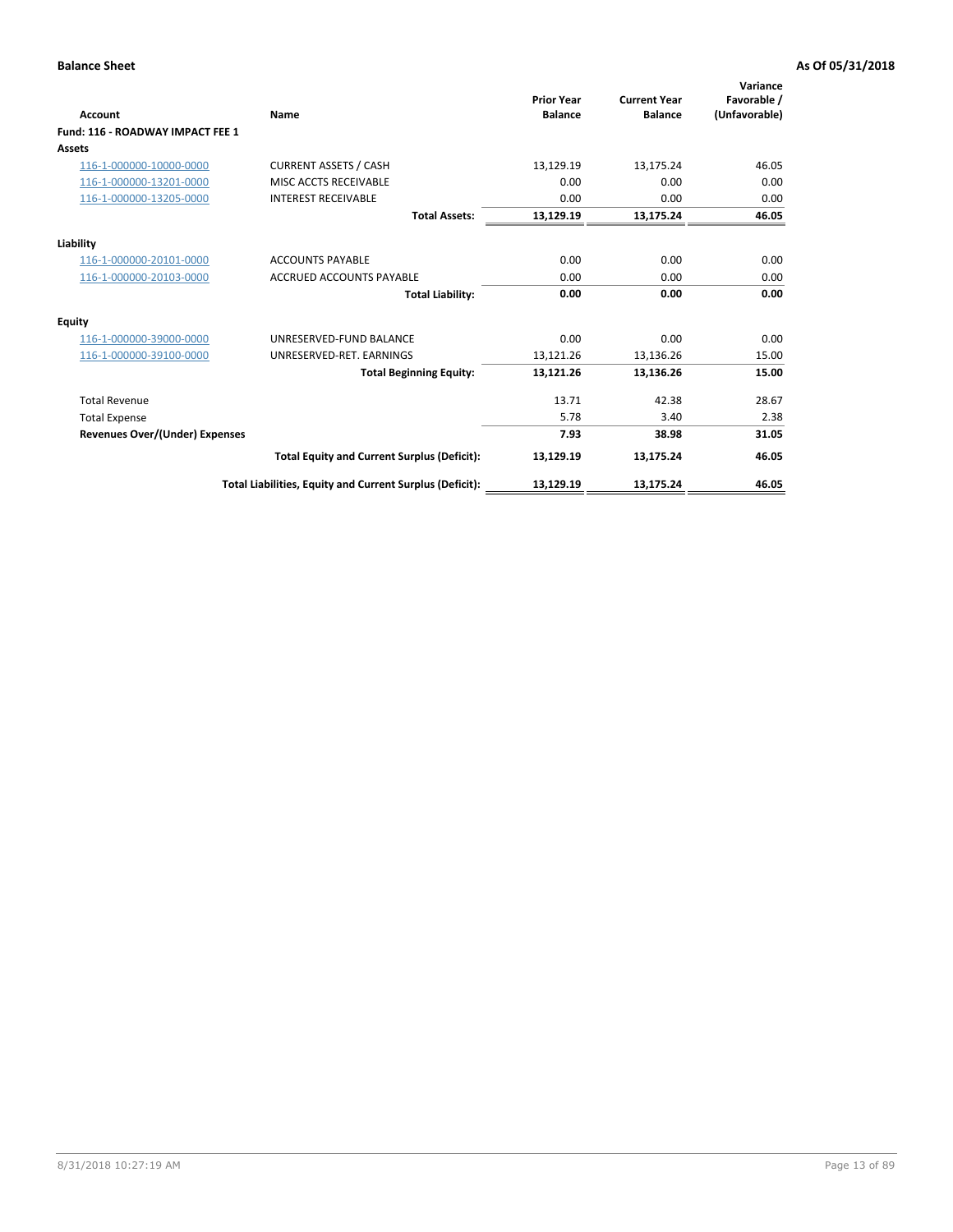| <b>Account</b>                        | Name                                                     | <b>Prior Year</b><br><b>Balance</b> | <b>Current Year</b><br><b>Balance</b> | Variance<br>Favorable /<br>(Unfavorable) |
|---------------------------------------|----------------------------------------------------------|-------------------------------------|---------------------------------------|------------------------------------------|
| Fund: 117 - ROADWAY IMPACT FEE 2      |                                                          |                                     |                                       |                                          |
| Assets                                |                                                          |                                     |                                       |                                          |
| 117-1-000000-10000-0000               | <b>CURRENT ASSETS / CASH</b>                             | 64.84                               | 65.10                                 | 0.26                                     |
| 117-1-000000-13201-0000               | MISC ACCTS RECEIVABLE                                    | 0.00                                | 0.00                                  | 0.00                                     |
| 117-1-000000-13205-0000               | <b>INTEREST RECEIVABLE</b>                               | 0.00                                | 0.00                                  | 0.00                                     |
|                                       | <b>Total Assets:</b>                                     | 64.84                               | 65.10                                 | 0.26                                     |
| Liability                             |                                                          |                                     |                                       |                                          |
| 117-1-000000-20101-0000               | <b>ACCOUNTS PAYABLE</b>                                  | 0.00                                | 0.00                                  | 0.00                                     |
| 117-1-000000-20103-0000               | <b>ACCRUED ACCOUNTS PAYABLE</b>                          | 0.00                                | 0.00                                  | 0.00                                     |
|                                       | <b>Total Liability:</b>                                  | 0.00                                | 0.00                                  | 0.00                                     |
| Equity                                |                                                          |                                     |                                       |                                          |
| 117-1-000000-39000-0000               | UNRESERVED-FUND BALANCE                                  | 0.00                                | 0.00                                  | 0.00                                     |
| 117-1-000000-39100-0000               | UNRESERVED-RET, EARNINGS                                 | 64.77                               | 64.88                                 | 0.11                                     |
|                                       | <b>Total Beginning Equity:</b>                           | 64.77                               | 64.88                                 | 0.11                                     |
| <b>Total Revenue</b>                  |                                                          | 0.07                                | 0.22                                  | 0.15                                     |
| <b>Total Expense</b>                  |                                                          | 0.00                                | 0.00                                  | 0.00                                     |
| <b>Revenues Over/(Under) Expenses</b> |                                                          | 0.07                                | 0.22                                  | 0.15                                     |
|                                       | <b>Total Equity and Current Surplus (Deficit):</b>       | 64.84                               | 65.10                                 | 0.26                                     |
|                                       | Total Liabilities, Equity and Current Surplus (Deficit): | 64.84                               | 65.10                                 | 0.26                                     |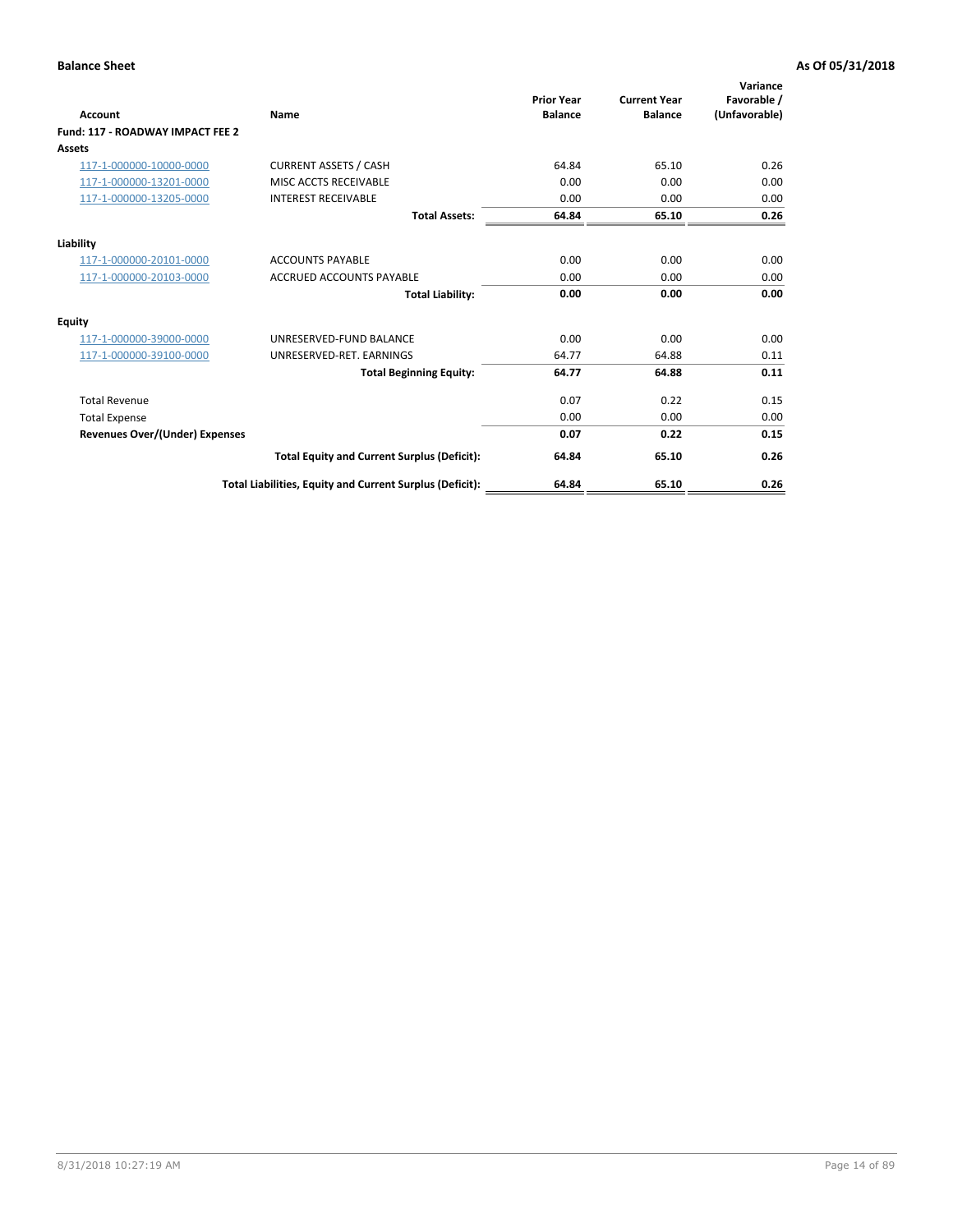| Account                               | <b>Name</b>                                              | <b>Prior Year</b><br><b>Balance</b> | <b>Current Year</b><br><b>Balance</b> | Variance<br>Favorable /<br>(Unfavorable) |
|---------------------------------------|----------------------------------------------------------|-------------------------------------|---------------------------------------|------------------------------------------|
| Fund: 118 - ROADWAY IMPACT FEE 3      |                                                          |                                     |                                       |                                          |
| Assets                                |                                                          |                                     |                                       |                                          |
| 118-1-000000-10000-0000               | <b>CURRENT ASSETS / CASH</b>                             | 110.01                              | 110.47                                | 0.46                                     |
| 118-1-000000-13201-0000               | MISC ACCTS RECEIVABLE                                    | 0.00                                | 0.00                                  | 0.00                                     |
| 118-1-000000-13205-0000               | <b>INTEREST RECEIVABLE</b>                               | 0.00                                | 0.00                                  | 0.00                                     |
|                                       | <b>Total Assets:</b>                                     | 110.01                              | 110.47                                | 0.46                                     |
| Liability                             |                                                          |                                     |                                       |                                          |
| 118-1-000000-20101-0000               | <b>ACCOUNTS PAYABLE</b>                                  | 0.00                                | 0.00                                  | 0.00                                     |
| 118-1-000000-20103-0000               | <b>ACCRUED ACCOUNTS PAYABLE</b>                          | 0.00                                | 0.00                                  | 0.00                                     |
|                                       | <b>Total Liability:</b>                                  | 0.00                                | 0.00                                  | 0.00                                     |
| Equity                                |                                                          |                                     |                                       |                                          |
| 118-1-000000-39000-0000               | UNRESERVED-FUND BALANCE                                  | 0.00                                | 0.00                                  | 0.00                                     |
| 118-1-000000-39100-0000               | UNRESERVED-RET. EARNINGS                                 | 109.92                              | 110.10                                | 0.18                                     |
|                                       | <b>Total Beginning Equity:</b>                           | 109.92                              | 110.10                                | 0.18                                     |
| <b>Total Revenue</b>                  |                                                          | 0.12                                | 0.37                                  | 0.25                                     |
| <b>Total Expense</b>                  |                                                          | 0.03                                | 0.00                                  | 0.03                                     |
| <b>Revenues Over/(Under) Expenses</b> |                                                          | 0.09                                | 0.37                                  | 0.28                                     |
|                                       | <b>Total Equity and Current Surplus (Deficit):</b>       | 110.01                              | 110.47                                | 0.46                                     |
|                                       | Total Liabilities, Equity and Current Surplus (Deficit): | 110.01                              | 110.47                                | 0.46                                     |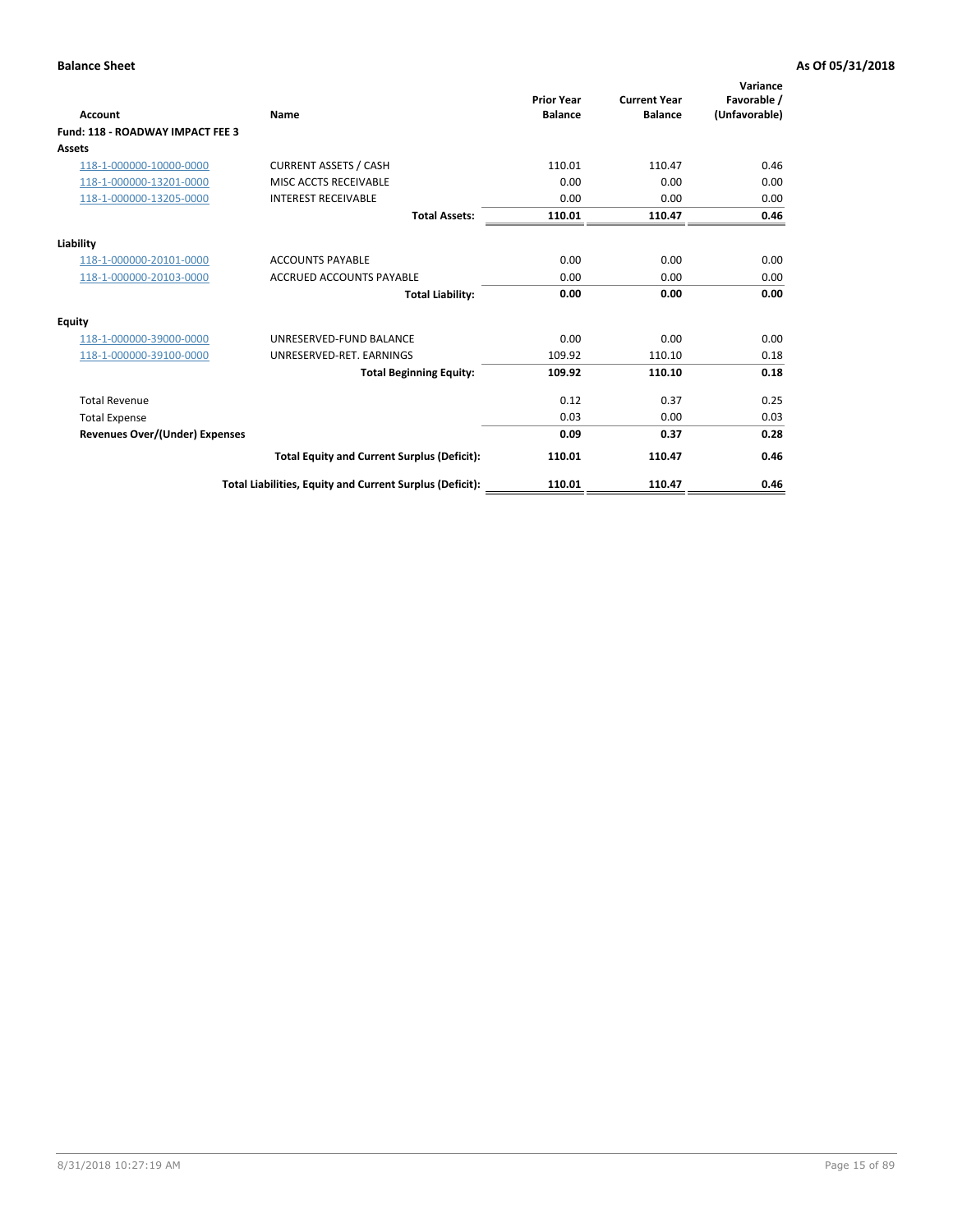| <b>Account</b>                        | Name                                                     | <b>Prior Year</b><br><b>Balance</b> | <b>Current Year</b><br><b>Balance</b> | Variance<br>Favorable /<br>(Unfavorable) |
|---------------------------------------|----------------------------------------------------------|-------------------------------------|---------------------------------------|------------------------------------------|
| Fund: 119 - ROADWAY IMPACT FEE 4      |                                                          |                                     |                                       |                                          |
| Assets                                |                                                          |                                     |                                       |                                          |
| 119-1-000000-10000-0000               | <b>CURRENT ASSETS / CASH</b>                             | 4.63                                | 4.64                                  | 0.01                                     |
| 119-1-000000-13201-0000               | MISC ACCTS RECEIVABLE                                    | 0.00                                | 0.00                                  | 0.00                                     |
| 119-1-000000-13205-0000               | <b>INTEREST RECEIVABLE</b>                               | 0.00                                | 0.00                                  | 0.00                                     |
|                                       | <b>Total Assets:</b>                                     | 4.63                                | 4.64                                  | 0.01                                     |
| Liability                             |                                                          |                                     |                                       |                                          |
| 119-1-000000-20101-0000               | <b>ACCOUNTS PAYABLE</b>                                  | 0.00                                | 0.00                                  | 0.00                                     |
| 119-1-000000-20103-0000               | <b>ACCRUED ACCOUNTS PAYABLE</b>                          | 0.00                                | 0.00                                  | 0.00                                     |
|                                       | <b>Total Liability:</b>                                  | 0.00                                | 0.00                                  | 0.00                                     |
| Equity                                |                                                          |                                     |                                       |                                          |
| 119-1-000000-39000-0000               | UNRESERVED-FUND BALANCE                                  | 0.00                                | 0.00                                  | 0.00                                     |
| 119-1-000000-39100-0000               | UNRESERVED-RET, EARNINGS                                 | 4.63                                | 4.63                                  | 0.00                                     |
|                                       | <b>Total Beginning Equity:</b>                           | 4.63                                | 4.63                                  | 0.00                                     |
| <b>Total Revenue</b>                  |                                                          | 0.00                                | 0.01                                  | 0.01                                     |
| <b>Total Expense</b>                  |                                                          | 0.00                                | 0.00                                  | 0.00                                     |
| <b>Revenues Over/(Under) Expenses</b> |                                                          | 0.00                                | 0.01                                  | 0.01                                     |
|                                       | <b>Total Equity and Current Surplus (Deficit):</b>       | 4.63                                | 4.64                                  | 0.01                                     |
|                                       | Total Liabilities, Equity and Current Surplus (Deficit): | 4.63                                | 4.64                                  | 0.01                                     |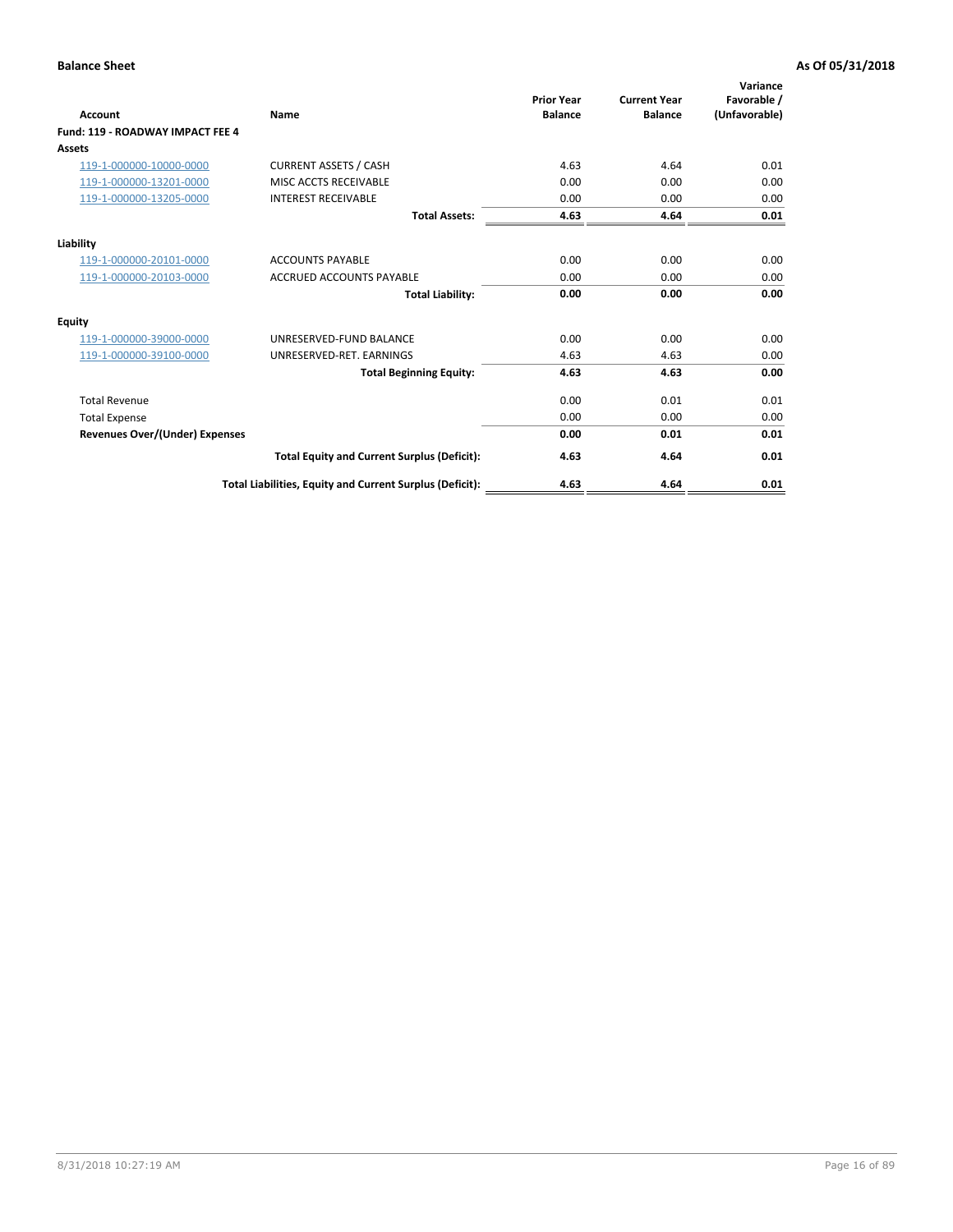|                                                   |                                                          | <b>Prior Year</b> | <b>Current Year</b> | Variance<br>Favorable / |
|---------------------------------------------------|----------------------------------------------------------|-------------------|---------------------|-------------------------|
| <b>Account</b>                                    | <b>Name</b>                                              | <b>Balance</b>    | <b>Balance</b>      | (Unfavorable)           |
| Fund: 120 - BROWNSFIELD HAZARDOUS WASTE EPA GRANT |                                                          |                   |                     |                         |
| <b>Assets</b>                                     |                                                          |                   |                     |                         |
| 120-1-000000-10000-0000                           | <b>CURRENT ASSETS / CASH</b>                             | 0.00              | 0.00                | 0.00                    |
| 120-1-000000-13201-0000                           | MISC ACCTS RECEIVABLE                                    | 0.00              | 0.00                | 0.00                    |
|                                                   | <b>Total Assets:</b>                                     | 0.00              | 0.00                | 0.00                    |
| Liability                                         |                                                          |                   |                     |                         |
| 120-1-000000-20101-0000                           | <b>ACCOUNTS PAYABLE</b>                                  | 0.00              | 0.00                | 0.00                    |
| 120-1-000000-20102-0000                           | <b>CREDIT CARD PAYABLE</b>                               | 0.00              | 0.00                | 0.00                    |
| 120-1-000000-20902-0000                           | <b>DEFERRED GRANT REVENUE</b>                            | 0.00              | 0.00                | 0.00                    |
| 120-1-000000-29300-0000                           | <b>ENCUMBRANCE SUMMARY</b>                               | 0.00              | 0.00                | 0.00                    |
| 120-1-000000-29400-0000                           | RESERVED ACCOUNT / ENCUMBRANCES                          | 0.00              | 0.00                | 0.00                    |
|                                                   | <b>Total Liability:</b>                                  | 0.00              | 0.00                | 0.00                    |
| Equity                                            |                                                          |                   |                     |                         |
| 120-1-000000-39000-0000                           | UNRESERVED-FUND BALANCE                                  | 0.00              | 0.00                | 0.00                    |
|                                                   | <b>Total Beginning Equity:</b>                           | 0.00              | 0.00                | 0.00                    |
| <b>Total Revenue</b>                              |                                                          | 0.00              | 0.00                | 0.00                    |
| <b>Total Expense</b>                              |                                                          | 0.00              | 0.00                | 0.00                    |
| <b>Revenues Over/(Under) Expenses</b>             |                                                          | 0.00              | 0.00                | 0.00                    |
|                                                   | <b>Total Equity and Current Surplus (Deficit):</b>       | 0.00              | 0.00                | 0.00                    |
|                                                   | Total Liabilities, Equity and Current Surplus (Deficit): | 0.00              | 0.00                | 0.00                    |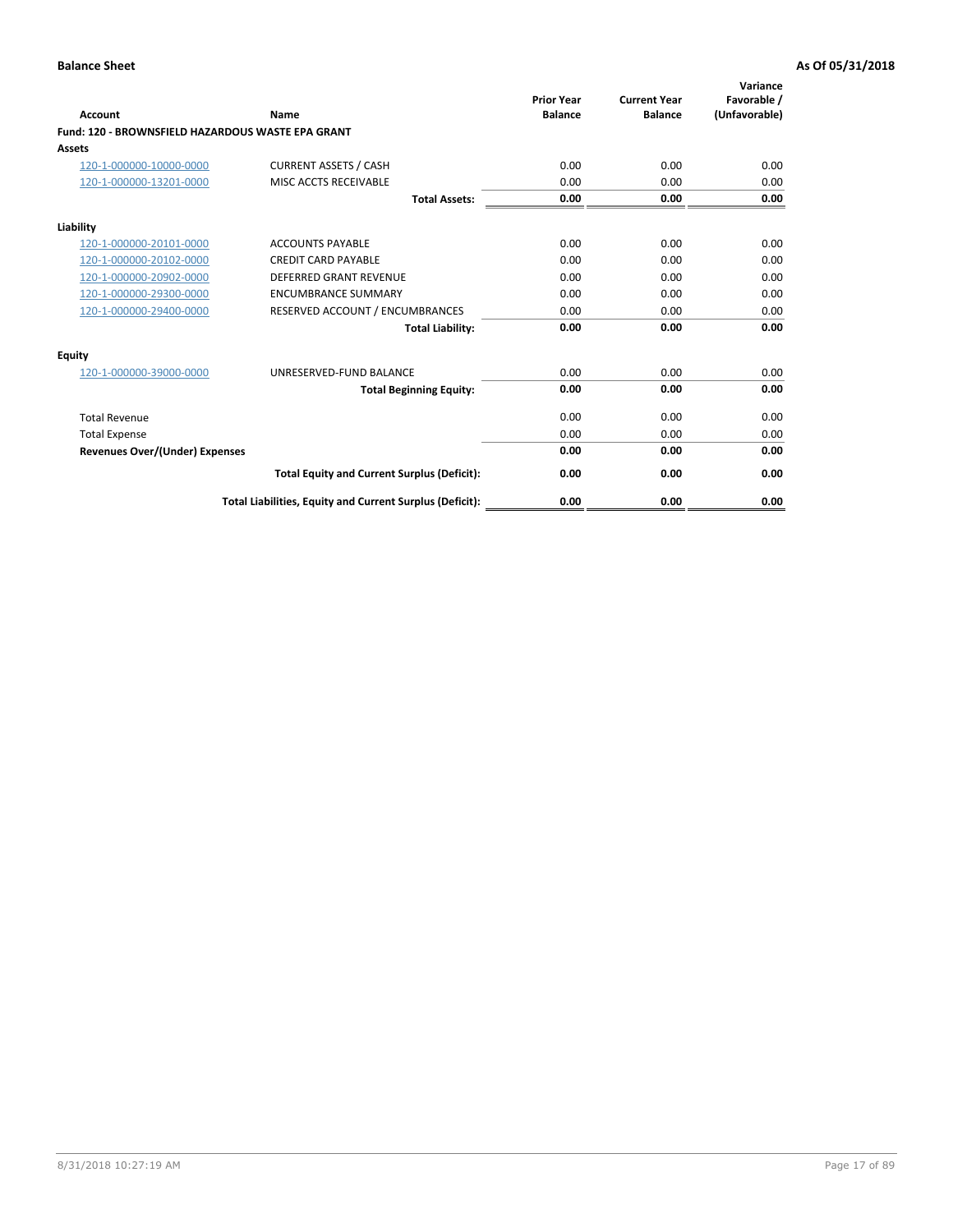| Account                                     | Name                                                     | <b>Prior Year</b><br><b>Balance</b> | <b>Current Year</b><br><b>Balance</b> | Variance<br>Favorable /<br>(Unfavorable) |
|---------------------------------------------|----------------------------------------------------------|-------------------------------------|---------------------------------------|------------------------------------------|
| Fund: 121 - BROWNSFIELD PETROLEUM EPA GRANT |                                                          |                                     |                                       |                                          |
| <b>Assets</b>                               |                                                          |                                     |                                       |                                          |
| 121-1-000000-10000-0000                     | <b>CURRENT ASSETS / CASH</b>                             | 0.00                                | 0.00                                  | 0.00                                     |
| 121-1-000000-13201-0000                     | MISC ACCTS RECEIVABLE                                    | 0.00                                | 0.00                                  | 0.00                                     |
|                                             | <b>Total Assets:</b>                                     | 0.00                                | 0.00                                  | 0.00                                     |
| Liability                                   |                                                          |                                     |                                       |                                          |
| 121-1-000000-20101-0000                     | <b>ACCOUNTS PAYABLE</b>                                  | 0.00                                | 0.00                                  | 0.00                                     |
| 121-1-000000-20102-0000                     | <b>CREDIT CARD PAYABLE</b>                               | 0.00                                | 0.00                                  | 0.00                                     |
| 121-1-000000-20103-0000                     | <b>ACCRUED ACCOUNTS PAYABLE</b>                          | 0.00                                | 0.00                                  | 0.00                                     |
| 121-1-000000-20902-0000                     | <b>DEFERRED GRANT REVENUE</b>                            | 0.00                                | 0.00                                  | 0.00                                     |
| 121-1-000000-29300-0000                     | <b>ENCUMBRANCE SUMMARY</b>                               | 0.00                                | 0.00                                  | 0.00                                     |
| 121-1-000000-29400-0000                     | RESERVED ACCOUNT / ENCUMBRANCES                          | 0.00                                | 0.00                                  | 0.00                                     |
|                                             | <b>Total Liability:</b>                                  | 0.00                                | 0.00                                  | 0.00                                     |
| <b>Equity</b>                               |                                                          |                                     |                                       |                                          |
| 121-1-000000-39000-0000                     | UNRESERVED-FUND BALANCE                                  | 0.00                                | 0.00                                  | 0.00                                     |
|                                             | <b>Total Beginning Equity:</b>                           | 0.00                                | 0.00                                  | 0.00                                     |
| <b>Total Revenue</b>                        |                                                          | 0.00                                | 0.00                                  | 0.00                                     |
| <b>Total Expense</b>                        |                                                          | 0.00                                | 0.00                                  | 0.00                                     |
| <b>Revenues Over/(Under) Expenses</b>       |                                                          | 0.00                                | 0.00                                  | 0.00                                     |
|                                             | <b>Total Equity and Current Surplus (Deficit):</b>       | 0.00                                | 0.00                                  | 0.00                                     |
|                                             | Total Liabilities, Equity and Current Surplus (Deficit): | 0.00                                | 0.00                                  | 0.00                                     |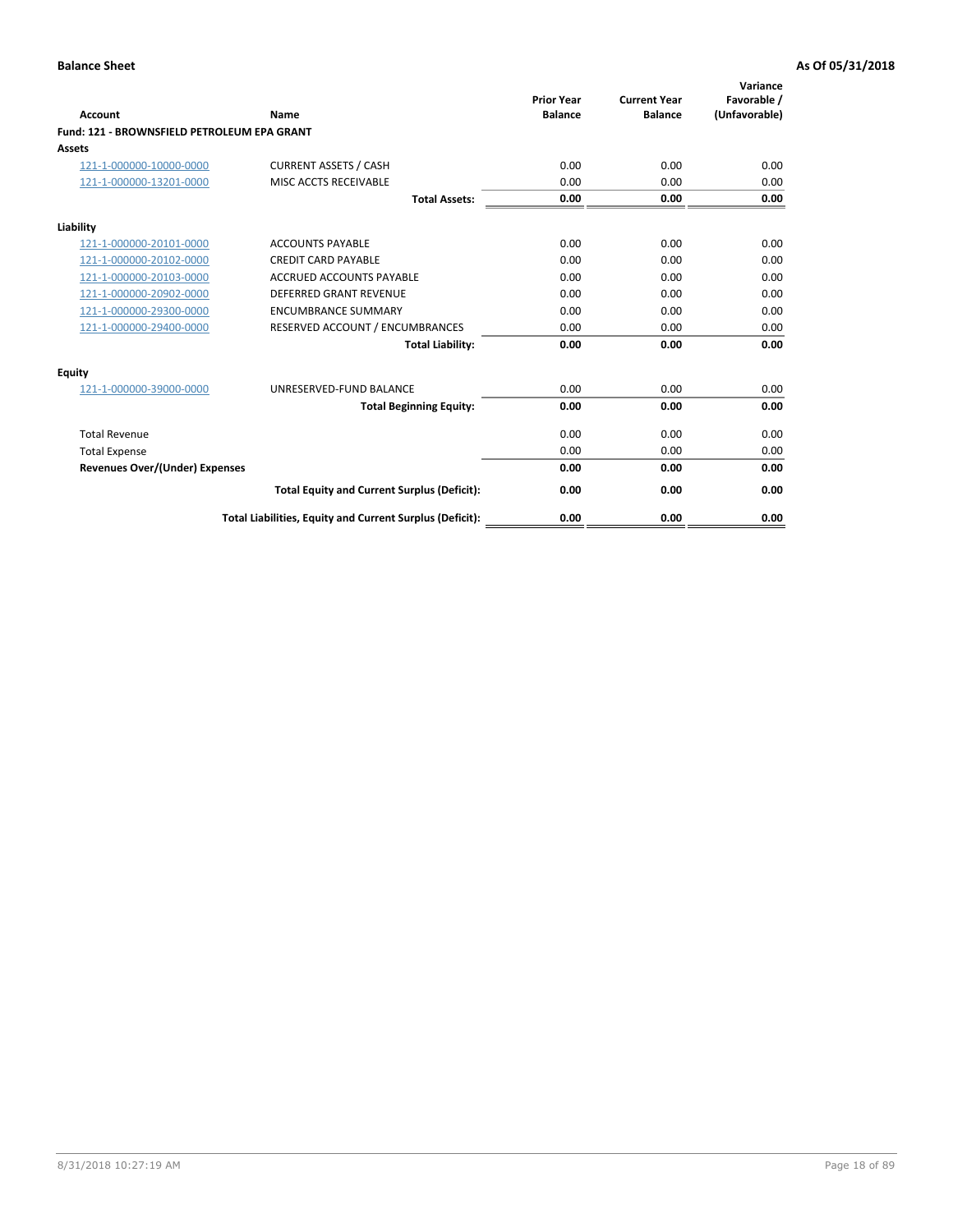| <b>Account</b>                                     | Name                                                     | <b>Prior Year</b><br><b>Balance</b> | <b>Current Year</b><br><b>Balance</b> | Variance<br>Favorable /<br>(Unfavorable) |
|----------------------------------------------------|----------------------------------------------------------|-------------------------------------|---------------------------------------|------------------------------------------|
| Fund: 122 - COPS HIRING PROGRAM GRANT 2010UMWX0308 |                                                          |                                     |                                       |                                          |
| Assets                                             |                                                          |                                     |                                       |                                          |
| 122-1-000000-10000-0000                            | <b>CURRENT ASSETS / CASH</b>                             | 0.00                                | 0.00                                  | 0.00                                     |
| 122-1-000000-13201-0000                            | MISC ACCTS RECEIVABLE                                    | 0.00                                | 0.00                                  | 0.00                                     |
|                                                    | <b>Total Assets:</b>                                     | 0.00                                | 0.00                                  | 0.00                                     |
| Liability                                          |                                                          |                                     |                                       |                                          |
| 122-1-000000-20101-0000                            | <b>ACCOUNTS PAYABLE</b>                                  | 0.00                                | 0.00                                  | 0.00                                     |
| 122-1-000000-20102-0000                            | <b>CREDIT CARD PAYABLE</b>                               | 0.00                                | 0.00                                  | 0.00                                     |
| 122-1-000000-20103-0000                            | <b>ACCRUED ACCOUNTS PAYABLE</b>                          | 0.00                                | 0.00                                  | 0.00                                     |
| 122-1-000000-20902-0000                            | <b>DEFERRED GRANT REVENUE</b>                            | 0.00                                | 0.00                                  | 0.00                                     |
|                                                    | <b>Total Liability:</b>                                  | 0.00                                | 0.00                                  | 0.00                                     |
| Equity                                             |                                                          |                                     |                                       |                                          |
| 122-1-000000-39000-0000                            | UNRESERVED-FUND BALANCE                                  | 0.00                                | 0.00                                  | 0.00                                     |
|                                                    | <b>Total Beginning Equity:</b>                           | 0.00                                | 0.00                                  | 0.00                                     |
| <b>Total Revenue</b>                               |                                                          | 0.00                                | 0.00                                  | 0.00                                     |
| <b>Total Expense</b>                               |                                                          | 0.00                                | 0.00                                  | 0.00                                     |
| <b>Revenues Over/(Under) Expenses</b>              |                                                          | 0.00                                | 0.00                                  | 0.00                                     |
|                                                    | <b>Total Equity and Current Surplus (Deficit):</b>       | 0.00                                | 0.00                                  | 0.00                                     |
|                                                    | Total Liabilities, Equity and Current Surplus (Deficit): | 0.00                                | 0.00                                  | 0.00                                     |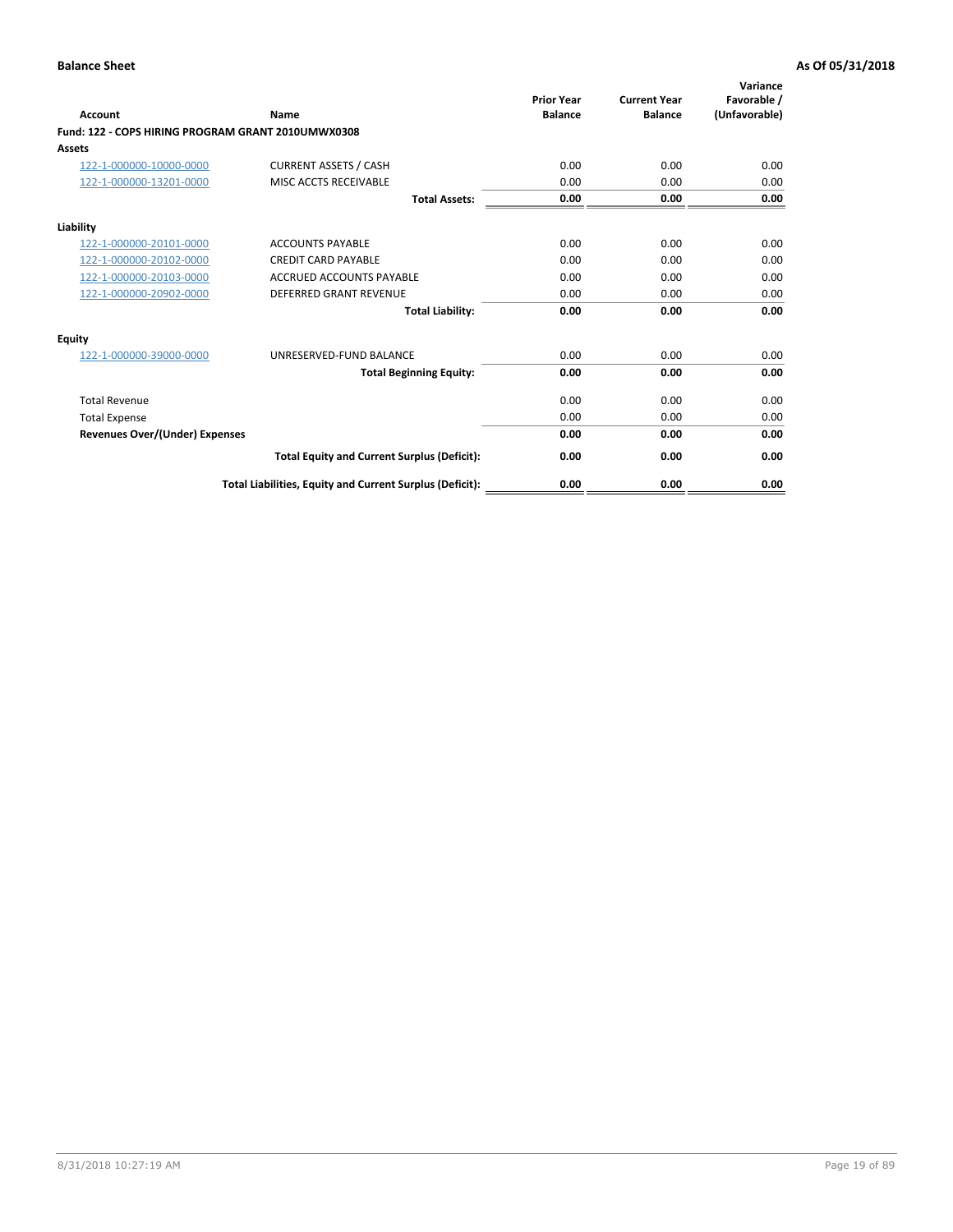|                                       |                                                                           | <b>Prior Year</b> | <b>Current Year</b> | Variance<br>Favorable / |
|---------------------------------------|---------------------------------------------------------------------------|-------------------|---------------------|-------------------------|
| <b>Account</b>                        | Name                                                                      | <b>Balance</b>    | <b>Balance</b>      | (Unfavorable)           |
|                                       | <b>Fund: 123 - PTRAIN - POLICE REIMBURSEMENT GRANTS &amp; CONT EDUCAT</b> |                   |                     |                         |
| <b>Assets</b>                         |                                                                           |                   |                     |                         |
| 123-1-000000-10000-0000               | <b>CURRENT ASSETS / CASH</b>                                              | 9,935.42          | 10,610.23           | 674.81                  |
| 123-1-000000-13201-0000               | MISC ACCTS RECEIVABLE                                                     | 0.00              | 0.00                | 0.00                    |
|                                       | <b>Total Assets:</b>                                                      | 9,935.42          | 10,610.23           | 674.81                  |
| Liability                             |                                                                           |                   |                     |                         |
| 123-1-000000-20101-0000               | <b>ACCOUNTS PAYABLE</b>                                                   | 0.00              | 120.00              | $-120.00$               |
| 123-1-000000-20102-0000               | <b>CREDIT CARD PAYABLE</b>                                                | 0.00              | 0.00                | 0.00                    |
| 123-1-000000-20103-0000               | <b>ACCRUED ACCOUNTS PAYABLE</b>                                           | 0.00              | 0.00                | 0.00                    |
|                                       | <b>Total Liability:</b>                                                   | 0.00              | 120.00              | $-120.00$               |
| <b>Equity</b>                         |                                                                           |                   |                     |                         |
| 123-1-000000-39000-0000               | UNRESERVED-FUND BALANCE                                                   | 6.800.59          | 9.790.68            | 2,990.09                |
|                                       | <b>Total Beginning Equity:</b>                                            | 6,800.59          | 9.790.68            | 2,990.09                |
| <b>Total Revenue</b>                  |                                                                           | 4,684.94          | 4,499.98            | $-184.96$               |
| <b>Total Expense</b>                  |                                                                           | 1,550.11          | 3.800.43            | $-2,250.32$             |
| <b>Revenues Over/(Under) Expenses</b> |                                                                           | 3,134.83          | 699.55              | $-2,435.28$             |
|                                       | <b>Total Equity and Current Surplus (Deficit):</b>                        | 9,935.42          | 10,490.23           | 554.81                  |
|                                       | Total Liabilities, Equity and Current Surplus (Deficit):                  | 9,935.42          | 10,610.23           | 674.81                  |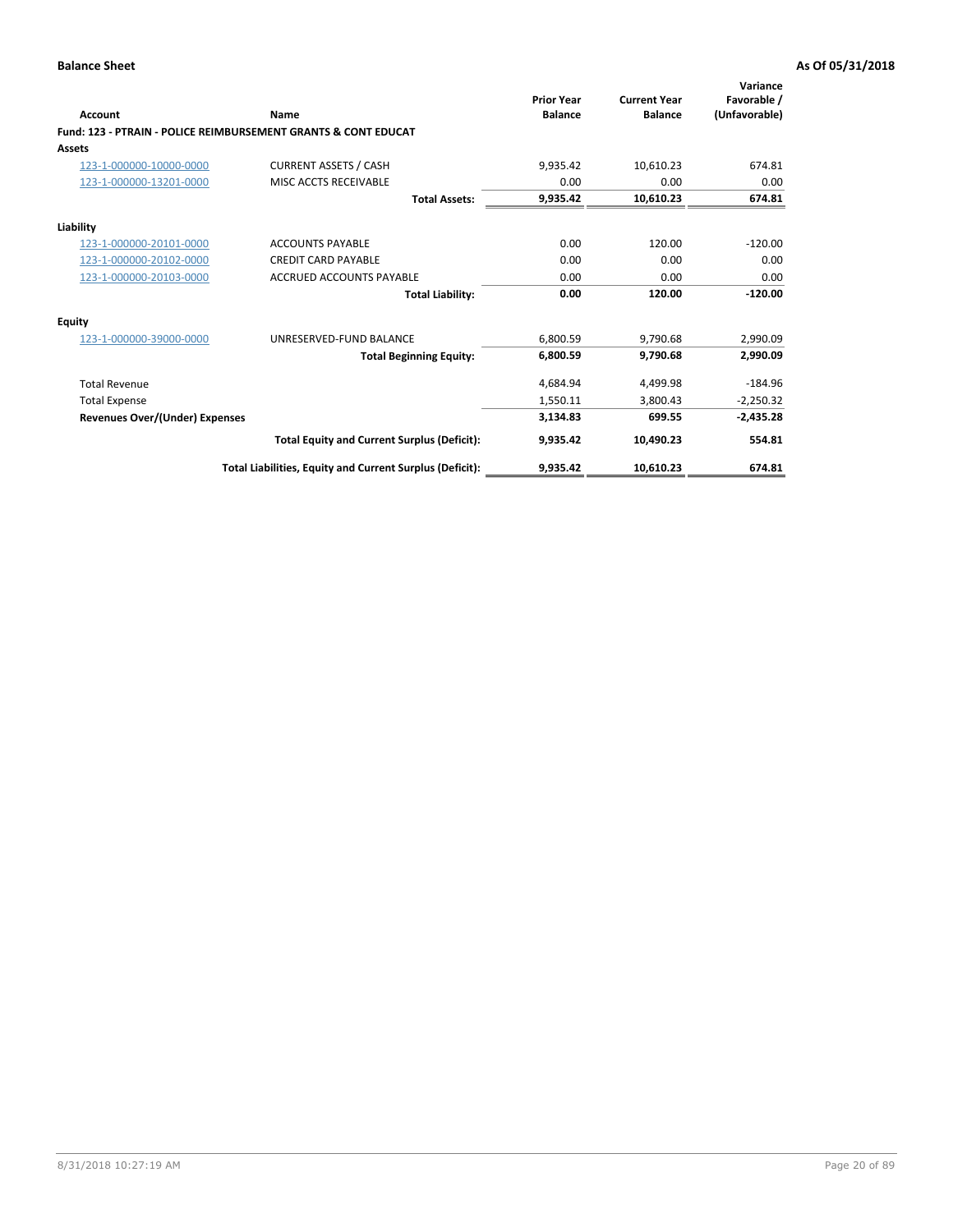| <b>Account</b>                        | Name                                                     | <b>Prior Year</b><br><b>Balance</b> | <b>Current Year</b><br><b>Balance</b> | Variance<br>Favorable /<br>(Unfavorable) |
|---------------------------------------|----------------------------------------------------------|-------------------------------------|---------------------------------------|------------------------------------------|
| Fund: 124 - FIRE HAZMAT GRANT         |                                                          |                                     |                                       |                                          |
| Assets                                |                                                          |                                     |                                       |                                          |
| 124-1-000000-10000-0000               | <b>CURRENT ASSETS / CASH</b>                             | 0.00                                | 0.00                                  | 0.00                                     |
| 124-1-000000-13201-0000               | MISC ACCTS RECEIVABLE                                    | 0.00                                | 0.00                                  | 0.00                                     |
| 124-1-000000-13205-0000               | <b>INTEREST RECEIVABLE</b>                               | 0.00                                | 0.00                                  | 0.00                                     |
|                                       | <b>Total Assets:</b>                                     | 0.00                                | 0.00                                  | 0.00                                     |
| Liability                             |                                                          |                                     |                                       |                                          |
| 124-1-000000-20101-0000               | <b>ACCOUNTS PAYABLE</b>                                  | 0.00                                | 0.00                                  | 0.00                                     |
| 124-1-000000-20102-0000               | <b>CREDIT CARD PAYABLE</b>                               | 0.00                                | 0.00                                  | 0.00                                     |
| 124-1-000000-20902-0000               | <b>DEFERRED GRANT REVENUE</b>                            | 0.00                                | 0.00                                  | 0.00                                     |
| 124-1-000000-21001-0000               | <b>GENERAL FUND / GENERAL FUND</b>                       | 0.00                                | 0.00                                  | 0.00                                     |
| 124-1-000000-29300-0000               | <b>ENCUMBRANCE SUMMARY</b>                               | 0.00                                | 0.00                                  | 0.00                                     |
| 124-1-000000-29400-0000               | RESERVED ACCOUNT / ENCUMBRANCES                          | 0.00                                | 0.00                                  | 0.00                                     |
|                                       | <b>Total Liability:</b>                                  | 0.00                                | 0.00                                  | 0.00                                     |
| Equity                                |                                                          |                                     |                                       |                                          |
| 124-1-000000-39000-0000               | UNRESERVED-FUND BALANCE                                  | 0.00                                | 0.00                                  | 0.00                                     |
|                                       | <b>Total Beginning Equity:</b>                           | 0.00                                | 0.00                                  | 0.00                                     |
| <b>Total Revenue</b>                  |                                                          | 0.00                                | 0.00                                  | 0.00                                     |
| <b>Total Expense</b>                  |                                                          | 0.00                                | 0.00                                  | 0.00                                     |
| <b>Revenues Over/(Under) Expenses</b> |                                                          | 0.00                                | 0.00                                  | 0.00                                     |
|                                       | <b>Total Equity and Current Surplus (Deficit):</b>       | 0.00                                | 0.00                                  | 0.00                                     |
|                                       | Total Liabilities, Equity and Current Surplus (Deficit): | 0.00                                | 0.00                                  | 0.00                                     |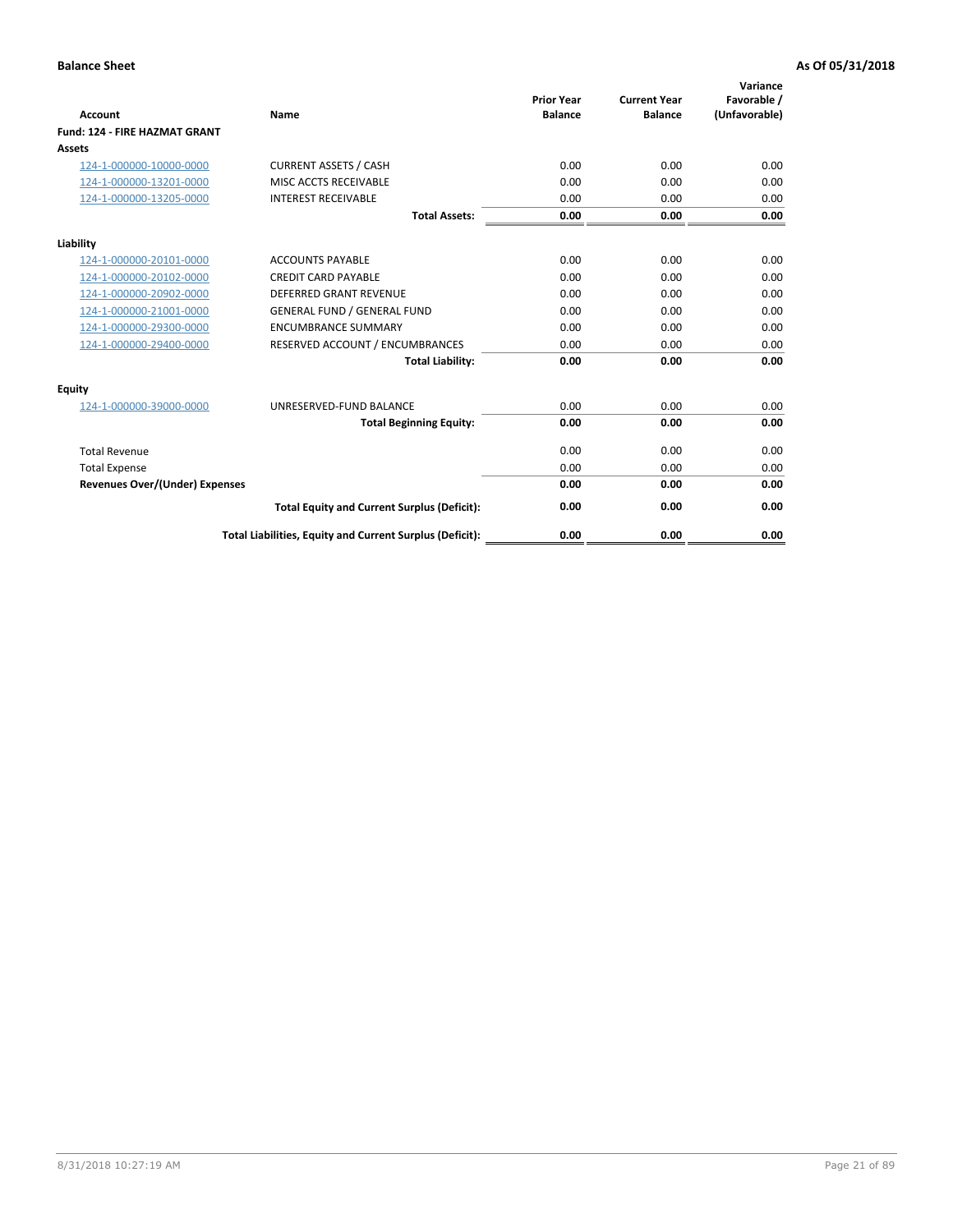|                                                           |                                                          | <b>Prior Year</b> | <b>Current Year</b> | Variance<br>Favorable / |
|-----------------------------------------------------------|----------------------------------------------------------|-------------------|---------------------|-------------------------|
| <b>Account</b>                                            | <b>Name</b>                                              | <b>Balance</b>    | <b>Balance</b>      | (Unfavorable)           |
| <b>Fund: 125 - TRAINING &amp; HUMANITIES TEXAS GRANTS</b> |                                                          |                   |                     |                         |
| <b>Assets</b>                                             |                                                          |                   |                     |                         |
| 125-1-000000-10000-0000                                   | <b>CURRENT ASSETS / CASH</b>                             | 0.00              | $-313.14$           | $-313.14$               |
| 125-1-000000-13205-0000                                   | <b>INTEREST RECEIVABLE</b>                               | 0.00              | 0.00                | 0.00                    |
|                                                           | <b>Total Assets:</b>                                     | 0.00              | $-313.14$           | $-313.14$               |
| Liability                                                 |                                                          |                   |                     |                         |
| 125-1-000000-20101-0000                                   | <b>ACCOUNTS PAYABLE</b>                                  | 0.00              | 0.00                | 0.00                    |
| 125-1-000000-20102-0000                                   | <b>CREDIT CARD PAYABLE</b>                               | 0.00              | 0.00                | 0.00                    |
| 125-1-000000-20103-0000                                   | <b>ACCRUED ACCOUNTS PAYABLE</b>                          | 0.00              | 0.00                | 0.00                    |
| 125-1-000000-20902-0000                                   | <b>DEFERRED GRANT REVENUE</b>                            | 0.00              | 0.00                | 0.00                    |
| 125-1-000000-29300-0000                                   | <b>ENCUMBRANCE SUMMARY</b>                               | 0.00              | 0.00                | 0.00                    |
| 125-1-000000-29400-0000                                   | RESERVED ACCOUNT / ENCUMBRANCES                          | 0.00              | 0.00                | 0.00                    |
|                                                           | <b>Total Liability:</b>                                  | 0.00              | 0.00                | 0.00                    |
| Equity                                                    |                                                          |                   |                     |                         |
| 125-1-000000-39000-0000                                   | UNRESERVED-FUND BALANCE                                  | 0.00              | 0.00                | 0.00                    |
|                                                           | <b>Total Beginning Equity:</b>                           | 0.00              | 0.00                | 0.00                    |
| <b>Total Revenue</b>                                      |                                                          | 0.00              | 0.00                | 0.00                    |
| <b>Total Expense</b>                                      |                                                          | 0.00              | 313.14              | $-313.14$               |
| <b>Revenues Over/(Under) Expenses</b>                     |                                                          | 0.00              | $-313.14$           | $-313.14$               |
|                                                           | <b>Total Equity and Current Surplus (Deficit):</b>       | 0.00              | $-313.14$           | $-313.14$               |
|                                                           | Total Liabilities, Equity and Current Surplus (Deficit): | 0.00              | $-313.14$           | $-313.14$               |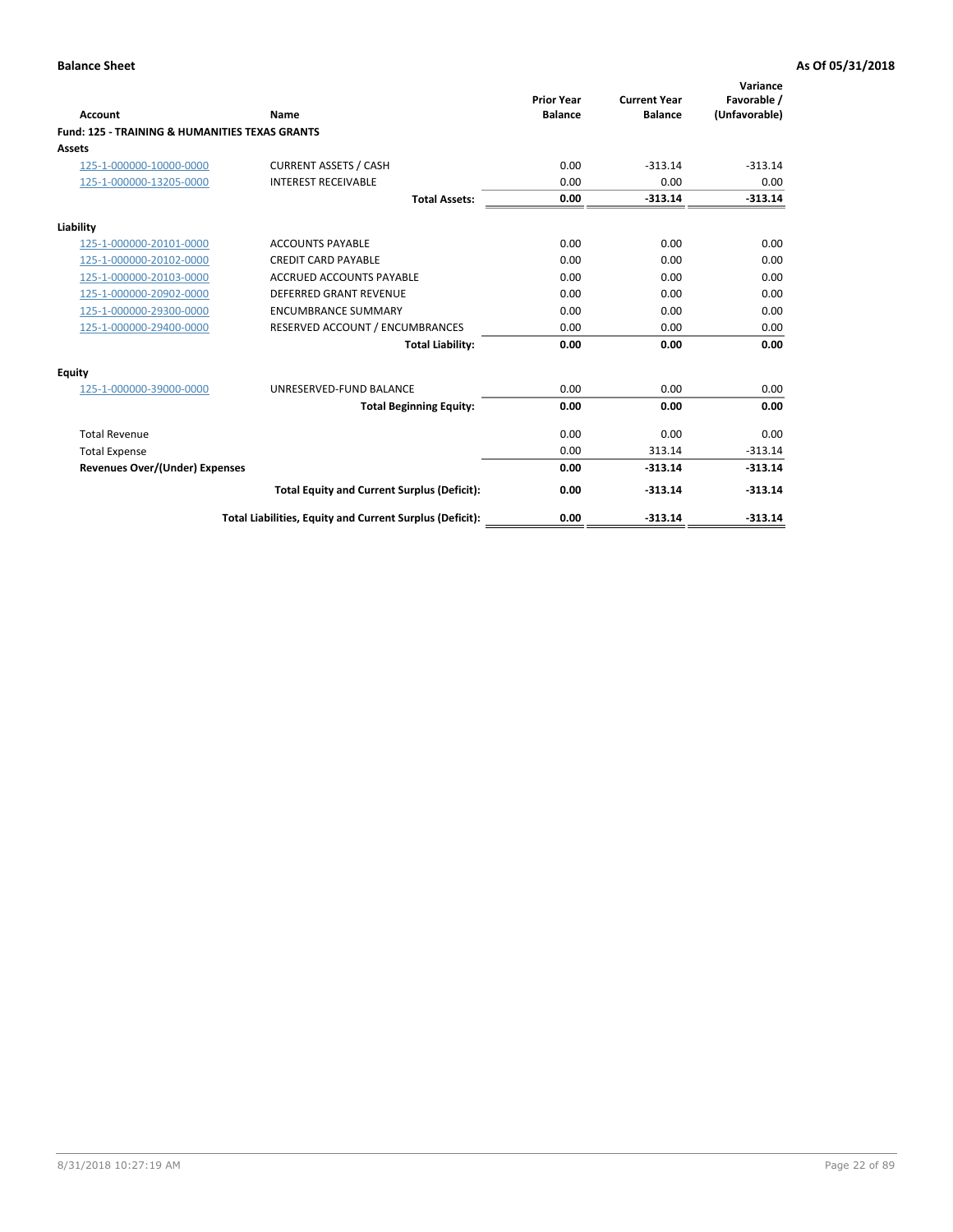| Account                                | Name                                                     | <b>Prior Year</b><br><b>Balance</b> | <b>Current Year</b><br><b>Balance</b> | Variance<br>Favorable /<br>(Unfavorable) |
|----------------------------------------|----------------------------------------------------------|-------------------------------------|---------------------------------------|------------------------------------------|
| <b>Fund: 126 - TIFMAS MOBILIZATION</b> |                                                          |                                     |                                       |                                          |
| Assets                                 |                                                          |                                     |                                       |                                          |
| 126-1-000000-10000-0000                | <b>CURRENT ASSETS / CASH</b>                             | $-521.73$                           | $-521.73$                             | 0.00                                     |
| 126-1-000000-13201-0000                | MISC ACCTS RECEIVABLE                                    | 0.00                                | 0.00                                  | 0.00                                     |
|                                        | <b>Total Assets:</b>                                     | $-521.73$                           | $-521.73$                             | 0.00                                     |
| Liability                              |                                                          |                                     |                                       |                                          |
| 126-1-000000-20101-0000                | <b>ACCOUNTS PAYABLE</b>                                  | 0.00                                | 0.00                                  | 0.00                                     |
| 126-1-000000-20102-0000                | <b>CREDIT CARD PAYABLE</b>                               | 0.00                                | 0.00                                  | 0.00                                     |
| 126-1-000000-39100-0000                | UNRESERVED-RET. EARNINGS                                 | 0.00                                | 0.00                                  | 0.00                                     |
|                                        | <b>Total Liability:</b>                                  | 0.00                                | 0.00                                  | 0.00                                     |
| Equity                                 |                                                          |                                     |                                       |                                          |
| 126-1-000000-39000-0000                | UNRESERVED-FUND BALANCE                                  | $-421.74$                           | $-521.73$                             | $-99.99$                                 |
|                                        | <b>Total Beginning Equity:</b>                           | $-421.74$                           | $-521.73$                             | $-99.99$                                 |
| <b>Total Revenue</b>                   |                                                          | 0.00                                | 0.00                                  | 0.00                                     |
| <b>Total Expense</b>                   |                                                          | 99.99                               | 0.00                                  | 99.99                                    |
| Revenues Over/(Under) Expenses         |                                                          | $-99.99$                            | 0.00                                  | 99.99                                    |
|                                        | <b>Total Equity and Current Surplus (Deficit):</b>       | $-521.73$                           | $-521.73$                             | 0.00                                     |
|                                        | Total Liabilities, Equity and Current Surplus (Deficit): | $-521.73$                           | $-521.73$                             | 0.00                                     |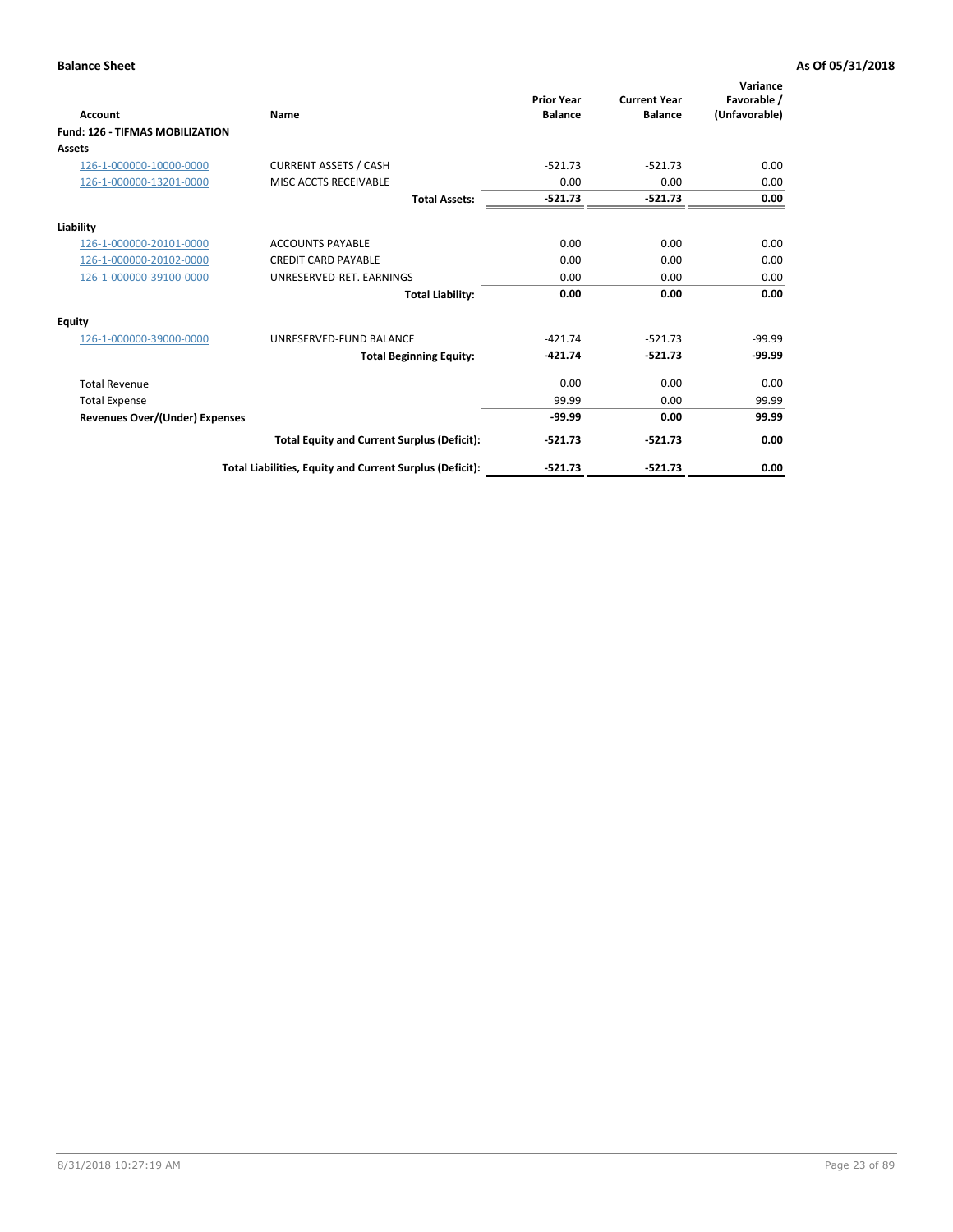| <b>Account</b>                        | Name                                                     | <b>Prior Year</b><br><b>Balance</b> | <b>Current Year</b><br><b>Balance</b> | Variance<br>Favorable /<br>(Unfavorable) |
|---------------------------------------|----------------------------------------------------------|-------------------------------------|---------------------------------------|------------------------------------------|
| Fund: 127 - FIRE GRANT                |                                                          |                                     |                                       |                                          |
| Assets                                |                                                          |                                     |                                       |                                          |
| 127-1-000000-10000-0000               | <b>CURRENT ASSETS / CASH</b>                             | 0.00                                | 0.00                                  | 0.00                                     |
| 127-1-000000-13201-0000               | MISC ACCTS RECEIVABLE                                    | 0.00                                | 0.00                                  | 0.00                                     |
|                                       | <b>Total Assets:</b>                                     | 0.00                                | 0.00                                  | 0.00                                     |
| Liability                             |                                                          |                                     |                                       |                                          |
| 127-1-000000-20101-0000               | <b>ACCOUNTS PAYABLE</b>                                  | 0.00                                | 0.00                                  | 0.00                                     |
|                                       | <b>Total Liability:</b>                                  | 0.00                                | 0.00                                  | 0.00                                     |
| Equity                                |                                                          |                                     |                                       |                                          |
| 127-1-000000-39000-0000               | UNRESERVED-FUND BALANCE                                  | 0.00                                | 0.00                                  | 0.00                                     |
|                                       | <b>Total Beginning Equity:</b>                           | 0.00                                | 0.00                                  | 0.00                                     |
| <b>Total Revenue</b>                  |                                                          | 0.00                                | 0.00                                  | 0.00                                     |
| <b>Total Expense</b>                  |                                                          | 0.00                                | 0.00                                  | 0.00                                     |
| <b>Revenues Over/(Under) Expenses</b> |                                                          | 0.00                                | 0.00                                  | 0.00                                     |
|                                       | <b>Total Equity and Current Surplus (Deficit):</b>       | 0.00                                | 0.00                                  | 0.00                                     |
|                                       | Total Liabilities, Equity and Current Surplus (Deficit): | 0.00                                | 0.00                                  | 0.00                                     |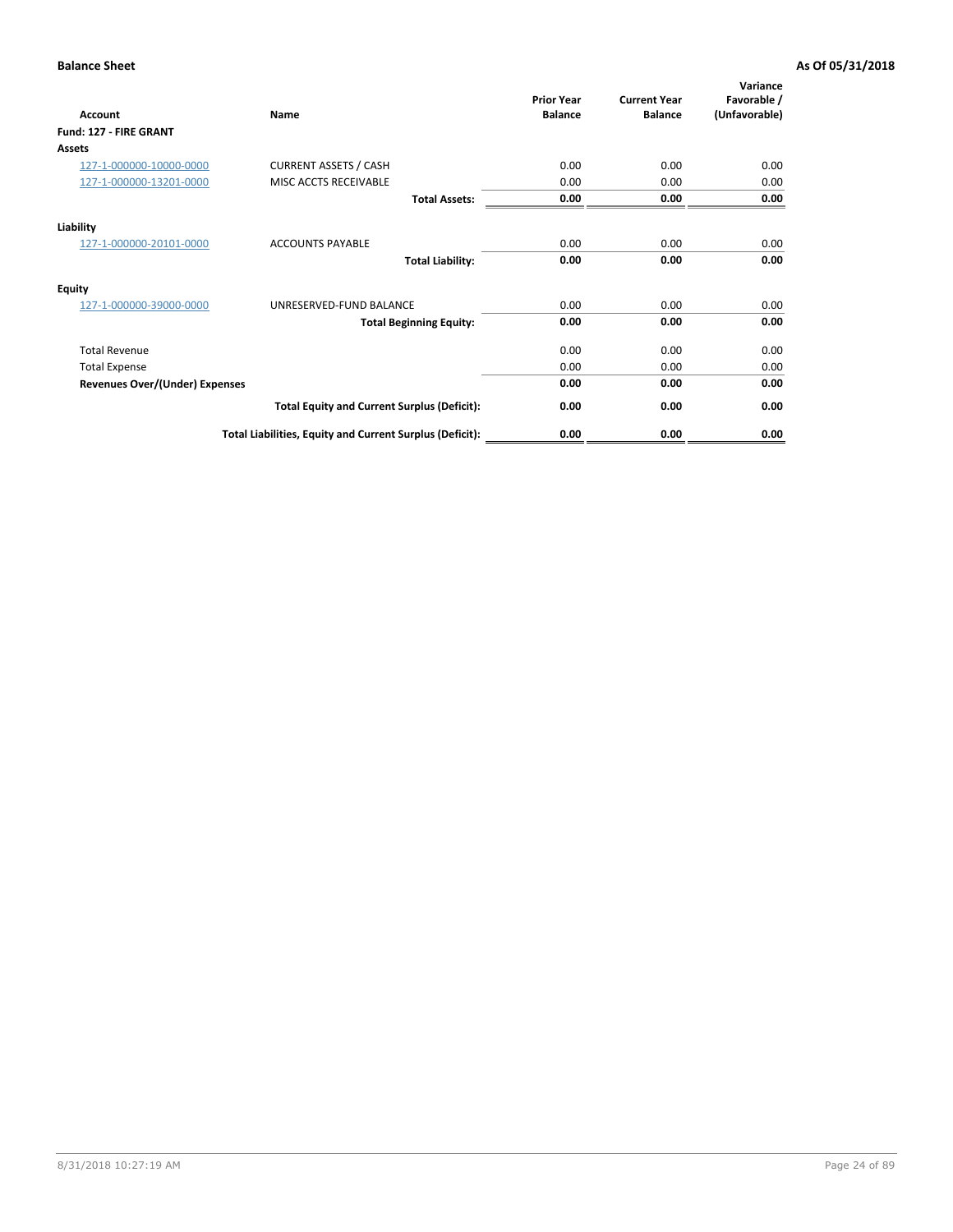| <b>Account</b>                        | Name                                                     | <b>Prior Year</b><br><b>Balance</b> | <b>Current Year</b><br><b>Balance</b> | Variance<br>Favorable /<br>(Unfavorable) |
|---------------------------------------|----------------------------------------------------------|-------------------------------------|---------------------------------------|------------------------------------------|
| Fund: 140 - DEBT SERVICE FUND         |                                                          |                                     |                                       |                                          |
| Assets                                |                                                          |                                     |                                       |                                          |
| 140-1-000000-10000-0000               | <b>CURRENT ASSETS / CASH</b>                             | 741,012.43                          | 859,866.61                            | 118,854.18                               |
| 140-1-000000-12101-0000               | <b>BOND ISSUANCE COSTS</b>                               | 0.00                                | 0.00                                  | 0.00                                     |
| 140-1-000000-13101-0000               | <b>TAX RECEIVABLE-CURRENT</b>                            | 74,186.79                           | $-4,308,818.22$                       | $-4,383,005.01$                          |
| 140-1-000000-13102-0000               | <b>TAXES REC-DELINQUENT</b>                              | 179,237.37                          | 167,354.96                            | $-11,882.41$                             |
| 140-1-000000-13103-0000               | ALLOW FOR UNCOLLECT TAXES                                | $-128,974.29$                       | $-137,812.38$                         | $-8,838.09$                              |
| 140-1-000000-13203-0000               | NON-CURRENT ASSETS / PREPAYMENTS                         | 0.00                                | 0.00                                  | 0.00                                     |
| 140-1-000000-13205-0000               | <b>INTEREST RECEIVABLE</b>                               | 0.00                                | 0.00                                  | 0.00                                     |
| 140-1-000000-13221-0000               | MISC A/R - PROPERTY TAXES                                | 9,796.82                            | 8,467.36                              | $-1,329.46$                              |
|                                       | <b>Total Assets:</b>                                     | 875,259.12                          | $-3,410,941.67$                       | -4,286,200.79                            |
| Liability                             |                                                          |                                     |                                       |                                          |
| 140-1-000000-20101-0000               | <b>ACCOUNTS PAYABLE</b>                                  | 0.00                                | 0.00                                  | 0.00                                     |
| 140-1-000000-20102-0000               | <b>CREDIT CARD PAYABLE</b>                               | 0.00                                | 0.00                                  | 0.00                                     |
| 140-1-000000-20103-0000               | ACCRUED ACCOUNTS PAYABLE                                 | 0.00                                | 0.00                                  | 0.00                                     |
| 140-1-000000-20108-0000               | <b>MATURED BONDS PAYABLE</b>                             | 0.00                                | 0.00                                  | 0.00                                     |
| 140-1-000000-20111-0000               | MATURED INTEREST PAYABLE                                 | 0.00                                | 0.00                                  | 0.00                                     |
| 140-1-000000-20112-0000               | <b>ACCRUED INTEREST PAYABLE</b>                          | 0.00                                | 0.00                                  | 0.00                                     |
| 140-1-000000-20203-0000               | <b>DEFERRED TAX REVENUE</b>                              | 114,241.33                          | $-4,289,604.61$                       | 4,403,845.94                             |
| 140-1-000000-21001-0000               | <b>GENERAL FUND / GENERAL FUND</b>                       | 0.00                                | 0.00                                  | 0.00                                     |
| 140-1-000000-21040-0000               | DUE TO / GENERAL CIP FUND                                | 0.00                                | 0.00                                  | 0.00                                     |
| 140-1-000000-29300-0000               | <b>ENCUMBRANCE SUMMARY</b>                               | 0.00                                | 0.00                                  | 0.00                                     |
| 140-1-000000-29400-0000               | RESERVED ACCOUNT / ENCUMBRANCES                          | 0.00                                | 0.00                                  | 0.00                                     |
|                                       | <b>Total Liability:</b>                                  | 114,241.33                          | $-4,289,604.61$                       | 4,403,845.94                             |
|                                       |                                                          |                                     |                                       |                                          |
| Equity<br>140-1-000000-39000-0000     | UNRESERVED-FUND BALANCE                                  | 608,660.37                          | 680,422.24                            | 71,761.87                                |
|                                       | <b>Total Beginning Equity:</b>                           | 608,660.37                          | 680,422.24                            | 71,761.87                                |
|                                       |                                                          |                                     |                                       |                                          |
| <b>Total Revenue</b>                  |                                                          | 5,518,895.49                        | 5,502,596.78                          | $-16,298.71$                             |
| <b>Total Expense</b>                  |                                                          | 5,366,538.07                        | 5,304,356.08                          | 62,181.99                                |
| <b>Revenues Over/(Under) Expenses</b> |                                                          | 152,357.42                          | 198,240.70                            | 45,883.28                                |
|                                       | <b>Total Equity and Current Surplus (Deficit):</b>       | 761,017.79                          | 878,662.94                            | 117,645.15                               |
|                                       | Total Liabilities, Equity and Current Surplus (Deficit): | 875,259.12                          | $-3,410,941.67$                       | -4,286,200.79                            |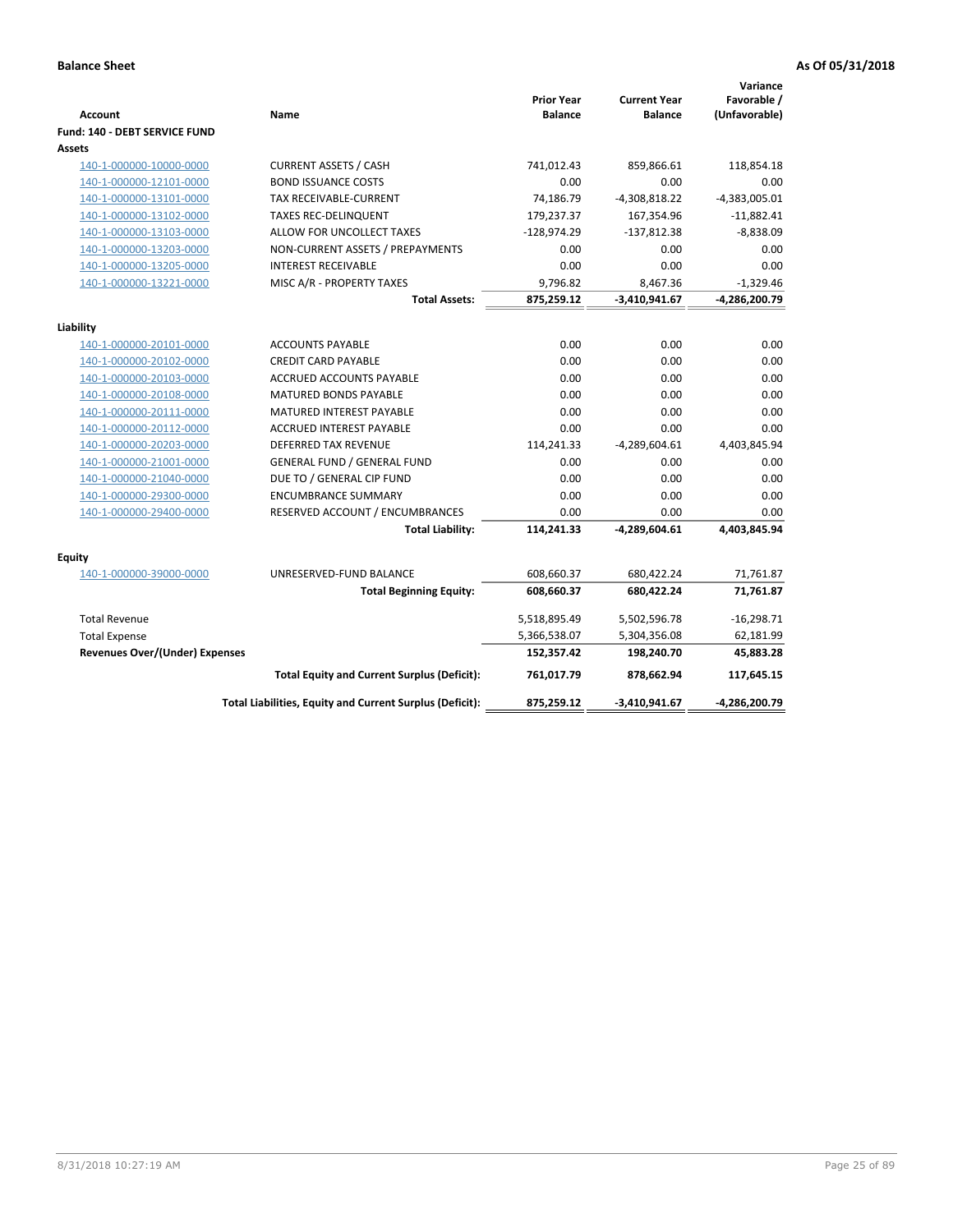|                                                     |                                                                  |                                     |                                       | Variance              |
|-----------------------------------------------------|------------------------------------------------------------------|-------------------------------------|---------------------------------------|-----------------------|
| <b>Account</b>                                      |                                                                  | <b>Prior Year</b><br><b>Balance</b> | <b>Current Year</b><br><b>Balance</b> | Favorable /           |
|                                                     | Name                                                             |                                     |                                       | (Unfavorable)         |
| <b>Fund: 160 - GENERAL CAPITAL IMPROVEMENT FUND</b> |                                                                  |                                     |                                       |                       |
| Assets                                              |                                                                  |                                     |                                       |                       |
| 160-1-000000-10000-0000                             | <b>CURRENT ASSETS / CASH</b><br>2002 CO'S                        | $-863,349.26$                       | 1,737,575.23                          | 2,600,924.49          |
| 160-1-000000-11402-0000                             |                                                                  | 243,870.42<br>1,905,055.89          | 246,876.08<br>220,498.49              | 3,005.66              |
| 160-1-000000-11514-0000                             | EXCHANGE BLDG - TX DAILY ACCOUNT 1157                            | 0.00                                | 0.00                                  | $-1,684,557.40$       |
| 160-1-000000-11517-0000                             | <b>EXCHANGE BLDG - TX TERM</b><br><b>CERTIFICATES OF DEPOSIT</b> | 300,000.00                          | 0.00                                  | 0.00<br>$-300,000.00$ |
| 160-1-000000-11520-0000                             | 2001 CO                                                          |                                     | 0.00                                  | $-1,045.33$           |
| 160-1-000000-11602-0000                             |                                                                  | 1,045.33                            |                                       |                       |
| 160-1-000000-11603-0000                             | 2001-A CO'S                                                      | 73,699.59                           | 74,605.40                             | 905.81                |
| 160-1-000000-13201-0000                             | MISC ACCTS RECEIVABLE                                            | 0.00                                | 0.00                                  | 0.00                  |
| 160-1-000000-13205-0000                             | <b>INTEREST RECEIVABLE</b>                                       | 0.00                                | 0.00                                  | 0.00                  |
| 160-1-000000-14035-0000                             | DEBT SERVICE / DEBT SERVICE FUND                                 | 0.00                                | 0.00                                  | 0.00                  |
|                                                     | <b>Total Assets:</b>                                             | 1,660,321.97                        | 2,279,555.20                          | 619,233.23            |
| Liability                                           |                                                                  |                                     |                                       |                       |
| 160-1-000000-20101-0000                             | <b>ACCOUNTS PAYABLE</b>                                          | 0.00                                | 0.00                                  | 0.00                  |
| 160-1-000000-20102-0000                             | <b>CREDIT CARD PAYABLE</b>                                       | 0.00                                | 0.00                                  | 0.00                  |
| 160-1-000000-20103-0000                             | ACCRUED ACCOUNTS PAYABLE                                         | 0.00                                | 0.00                                  | 0.00                  |
| 160-1-000000-20113-0000                             | <b>DEVELOPERS ESCROW</b>                                         | 0.00                                | 0.00                                  | 0.00                  |
| 160-1-000000-20139-0000                             | <b>RETAINAGES PAYABLE</b>                                        | 172,765.07                          | $-0.02$                               | 172,765.09            |
| 160-1-000000-20902-0000                             | <b>DEFERRED GRANT REVENUE</b>                                    | 0.00                                | 0.00                                  | 0.00                  |
| 160-1-000000-21001-0000                             | GENERAL FUND / GENERAL FUND                                      | 0.00                                | 0.00                                  | 0.00                  |
| 160-1-000000-21035-0000                             | DEBT SERVICE / DUE TO DEBT SERVICE                               | 0.00                                | 0.00                                  | 0.00                  |
| 160-1-000000-21101-0000                             | ENTERPRISE / WTR/WWTR UTILITY FUND                               | 0.00                                | 0.00                                  | 0.00                  |
| 160-1-000000-29300-0000                             | <b>ENCUMBRANCE SUMMARY</b>                                       | 0.00                                | 0.00                                  | 0.00                  |
| 160-1-000000-29400-0100                             | RESERVED ACCOUNT / ENCUMBRANCES                                  | 0.00                                | 0.00                                  | 0.00                  |
|                                                     | <b>Total Liability:</b>                                          | 172,765.07                          | $-0.02$                               | 172,765.09            |
|                                                     |                                                                  |                                     |                                       |                       |
| <b>Equity</b>                                       |                                                                  |                                     |                                       |                       |
| 160-1-000000-39000-0000                             | UNRESERVED-FUND BALANCE                                          | 5,383,540.33                        | 365,973.09                            | $-5,017,567.24$       |
|                                                     | <b>Total Beginning Equity:</b>                                   | 5,383,540.33                        | 365,973.09                            | -5,017,567.24         |
| <b>Total Revenue</b>                                |                                                                  | $-1,074,899.01$                     | 2,101,817.53                          | 3,176,716.54          |
| <b>Total Expense</b>                                |                                                                  | 2,821,084.42                        | 188,235.40                            | 2,632,849.02          |
| <b>Revenues Over/(Under) Expenses</b>               |                                                                  | $-3,895,983.43$                     | 1,913,582.13                          | 5,809,565.56          |
|                                                     | <b>Total Equity and Current Surplus (Deficit):</b>               | 1,487,556.90                        | 2,279,555.22                          | 791,998.32            |
|                                                     | Total Liabilities, Equity and Current Surplus (Deficit):         | 1,660,321.97                        | 2,279,555.20                          | 619,233.23            |
|                                                     |                                                                  |                                     |                                       |                       |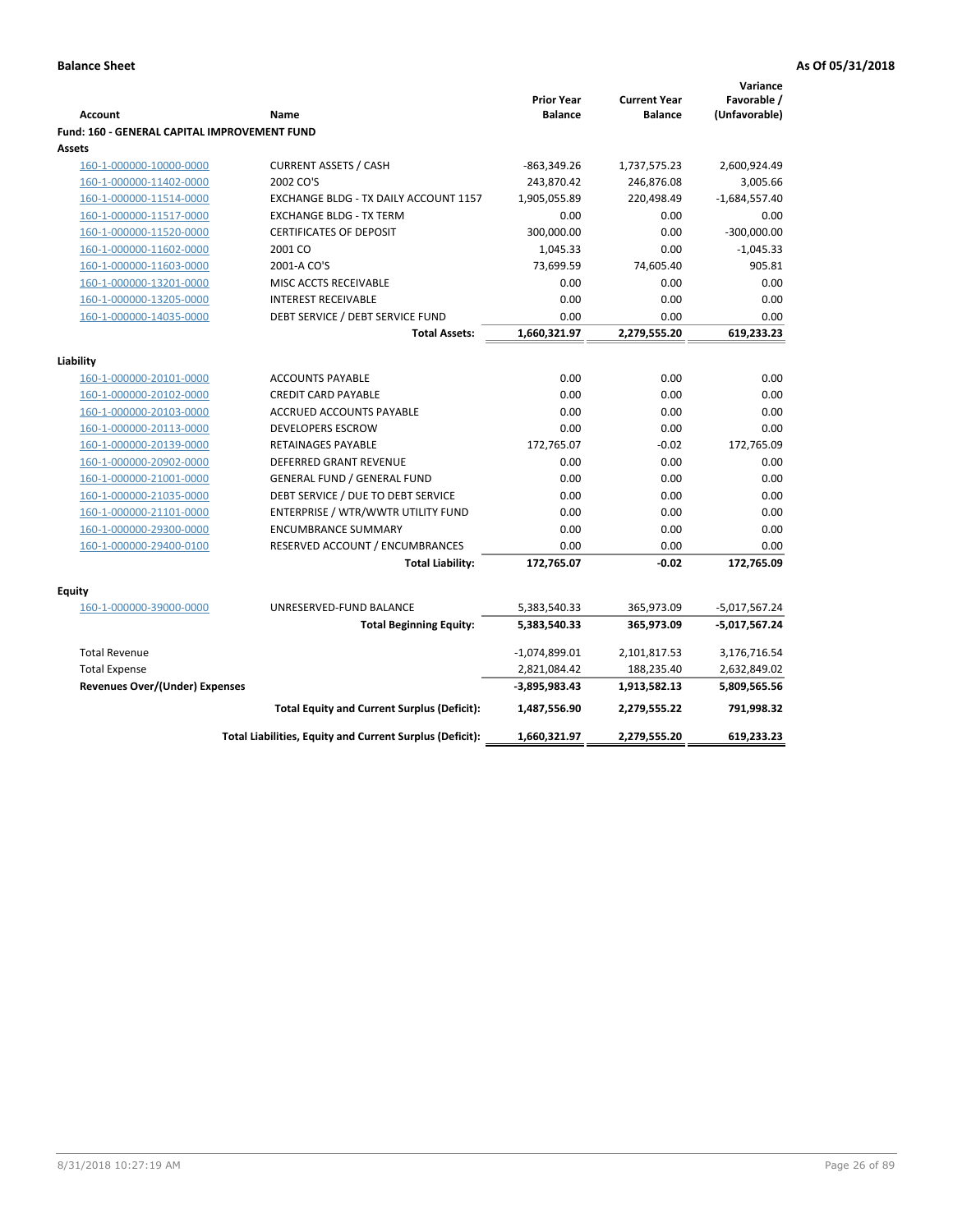| <b>Account</b>                       | <b>Name</b>                                              | <b>Prior Year</b><br><b>Balance</b> | <b>Current Year</b><br><b>Balance</b> | Variance<br>Favorable /<br>(Unfavorable) |
|--------------------------------------|----------------------------------------------------------|-------------------------------------|---------------------------------------|------------------------------------------|
| Fund: 161 - STREET CONSTRUCTION FUND |                                                          |                                     |                                       |                                          |
| <b>Assets</b>                        |                                                          |                                     |                                       |                                          |
| 161-1-000000-10000-0000              | <b>CURRENT ASSETS / CASH</b>                             | 845,644.94                          | 848,610.16                            | 2.965.22                                 |
| 161-1-000000-11003-0000              | 2010 CO'S                                                | 0.00                                | 0.00                                  | 0.00                                     |
| 161-1-000000-13205-0000              | <b>INTEREST RECEIVABLE</b>                               | 0.00                                | 0.00                                  | 0.00                                     |
| 161-1-000000-14035-0000              | DEBT SERVICE / DEBT SERVICE FUND                         | 0.00                                | 0.00                                  | 0.00                                     |
|                                      | <b>Total Assets:</b>                                     | 845,644.94                          | 848,610.16                            | 2,965.22                                 |
| Liability                            |                                                          |                                     |                                       |                                          |
| 161-1-000000-20101-0000              | <b>ACCOUNTS PAYABLE</b>                                  | 0.00                                | 0.00                                  | 0.00                                     |
| 161-1-000000-20102-0000              | <b>CREDIT CARD PAYABLE</b>                               | 0.00                                | 0.00                                  | 0.00                                     |
| 161-1-000000-20103-0000              | <b>ACCRUED ACCOUNTS PAYABLE</b>                          | 0.00                                | 0.00                                  | 0.00                                     |
| 161-1-000000-20139-0000              | <b>RETAINAGES PAYABLE</b>                                | 0.00                                | 0.00                                  | 0.00                                     |
| 161-1-000000-21001-0000              | <b>GENERAL FUND / GENERAL FUND</b>                       | 0.00                                | 0.00                                  | 0.00                                     |
| 161-1-000000-21035-0000              | DEBT SERVICE / DUE TO DEBT SERVICE                       | 0.00                                | 0.00                                  | 0.00                                     |
| 161-1-000000-29300-0000              | <b>ENCUMBRANCE SUMMARY</b>                               | 0.00                                | 0.00                                  | 0.00                                     |
| 161-1-000000-29400-0100              | RESERVED ACCOUNT / ENCUMBRANCES                          | 0.00                                | 0.00                                  | 0.00                                     |
|                                      | <b>Total Liability:</b>                                  | 0.00                                | 0.00                                  | 0.00                                     |
| <b>Equity</b>                        |                                                          |                                     |                                       |                                          |
| 161-1-000000-39000-0000              | UNRESERVED-FUND BALANCE                                  | 844,983.85                          | 846,099.12                            | 1,115.27                                 |
|                                      | <b>Total Beginning Equity:</b>                           | 844,983.85                          | 846,099.12                            | 1,115.27                                 |
| <b>Total Revenue</b>                 |                                                          | 882.55                              | 2.729.93                              | 1.847.38                                 |
| <b>Total Expense</b>                 |                                                          | 221.46                              | 218.89                                | 2.57                                     |
| Revenues Over/(Under) Expenses       |                                                          | 661.09                              | 2,511.04                              | 1,849.95                                 |
|                                      | <b>Total Equity and Current Surplus (Deficit):</b>       | 845,644.94                          | 848,610.16                            | 2.965.22                                 |
|                                      | Total Liabilities, Equity and Current Surplus (Deficit): | 845,644.94                          | 848,610.16                            | 2.965.22                                 |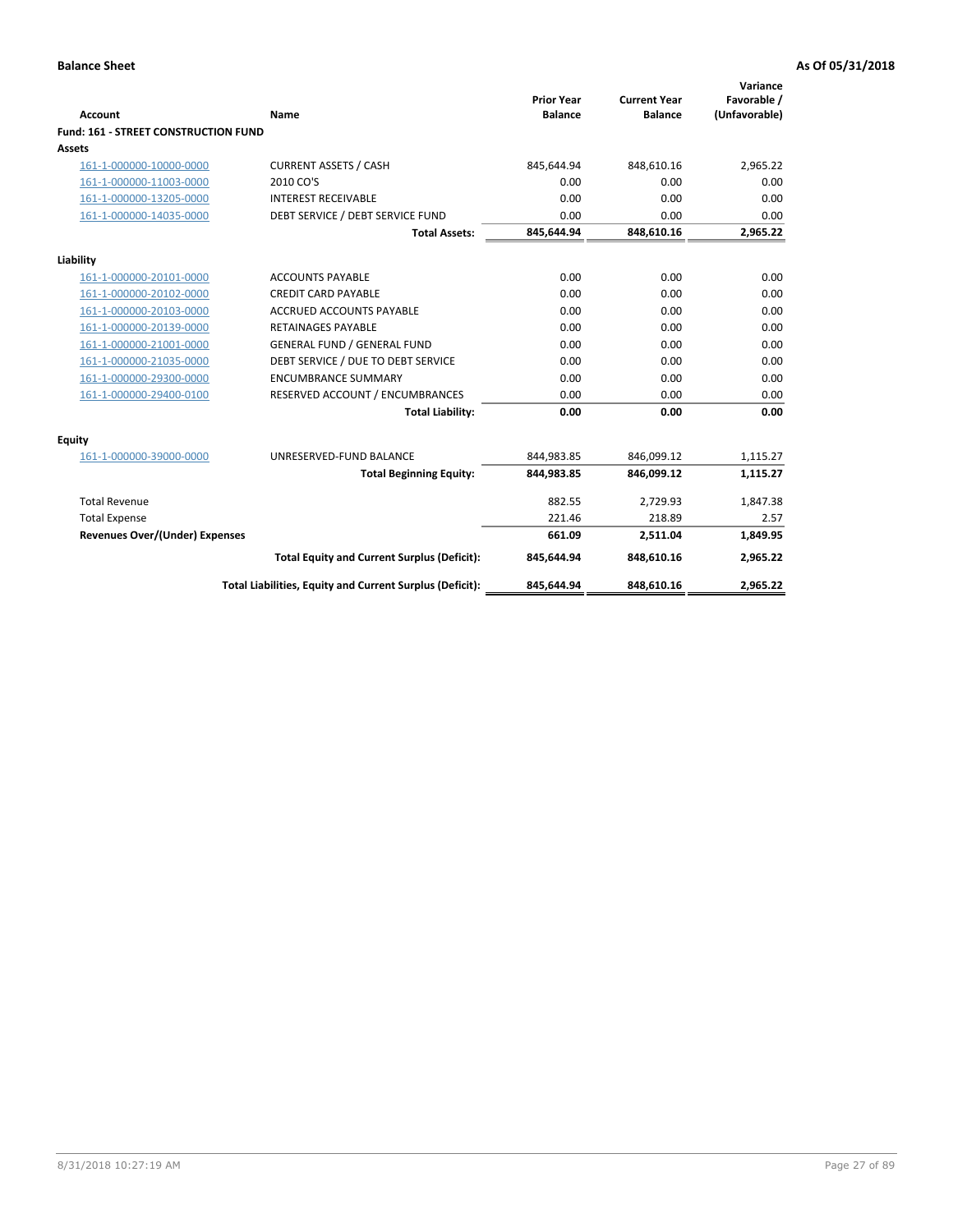| Account                                         | Name                                                     | <b>Prior Year</b><br><b>Balance</b> | <b>Current Year</b><br><b>Balance</b> | Variance<br>Favorable /<br>(Unfavorable) |
|-------------------------------------------------|----------------------------------------------------------|-------------------------------------|---------------------------------------|------------------------------------------|
| <b>Fund: 162 - GRAHAM PARK RENOVATIONS FUND</b> |                                                          |                                     |                                       |                                          |
| <b>Assets</b>                                   |                                                          |                                     |                                       |                                          |
| 162-1-000000-10000-0000                         | <b>CURRENT ASSETS / CASH</b>                             | 0.00                                | 0.00                                  | 0.00                                     |
| 162-1-000000-13201-0000                         | MISC ACCTS RECEIVABLE                                    | 0.00                                | 0.00                                  | 0.00                                     |
|                                                 | <b>Total Assets:</b>                                     | 0.00                                | 0.00                                  | 0.00                                     |
| Liability                                       |                                                          |                                     |                                       |                                          |
| 162-1-000000-20101-0000                         | <b>ACCOUNTS PAYABLE</b>                                  | 0.00                                | 0.00                                  | 0.00                                     |
| 162-1-000000-20139-0000                         | <b>RETAINAGES PAYABLE</b>                                | 0.00                                | 0.00                                  | 0.00                                     |
| 162-1-000000-20202-0000                         | <b>DEFERRED REVENUE</b>                                  | 0.00                                | 0.00                                  | 0.00                                     |
| 162-1-000000-29300-0000                         | <b>ENCUMBRANCE SUMMARY</b>                               | 0.00                                | 0.00                                  | 0.00                                     |
| 162-1-000000-29400-0000                         | RESERVED ACCOUNT / ENCUMBRANCES                          | 0.00                                | 0.00                                  | 0.00                                     |
|                                                 | <b>Total Liability:</b>                                  | 0.00                                | 0.00                                  | 0.00                                     |
| Equity                                          |                                                          |                                     |                                       |                                          |
| 162-1-000000-39000-0000                         | UNRESERVED-FUND BALANCE                                  | 0.00                                | 0.00                                  | 0.00                                     |
|                                                 | <b>Total Beginning Equity:</b>                           | 0.00                                | 0.00                                  | 0.00                                     |
| <b>Total Revenue</b>                            |                                                          | 0.00                                | 0.00                                  | 0.00                                     |
| <b>Total Expense</b>                            |                                                          | 0.00                                | 0.00                                  | 0.00                                     |
| <b>Revenues Over/(Under) Expenses</b>           |                                                          | 0.00                                | 0.00                                  | 0.00                                     |
|                                                 | <b>Total Equity and Current Surplus (Deficit):</b>       | 0.00                                | 0.00                                  | 0.00                                     |
|                                                 | Total Liabilities, Equity and Current Surplus (Deficit): | 0.00                                | 0.00                                  | 0.00                                     |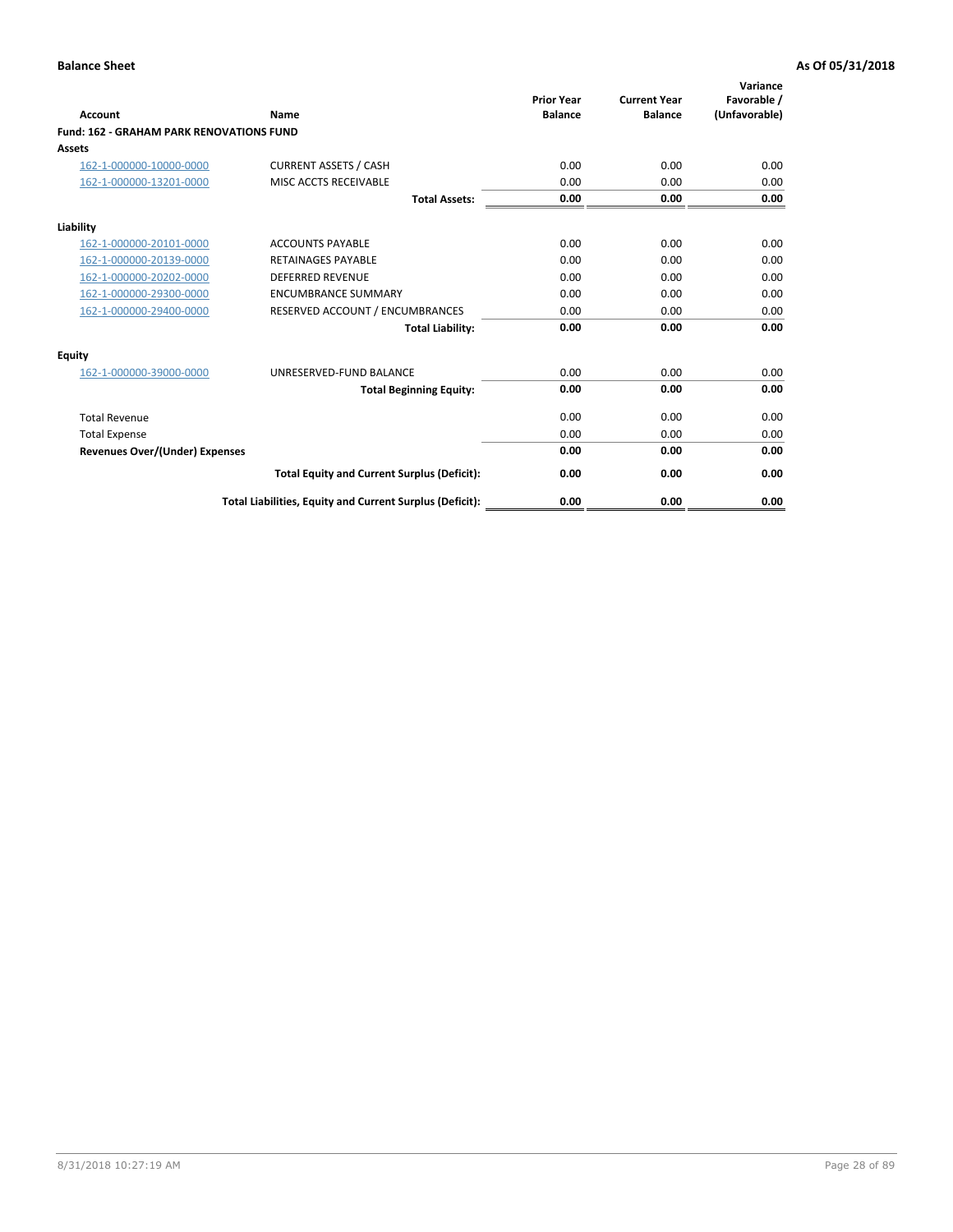| Account                               | Name                                                     | <b>Prior Year</b><br><b>Balance</b> | <b>Current Year</b><br><b>Balance</b> | Variance<br>Favorable /<br>(Unfavorable) |
|---------------------------------------|----------------------------------------------------------|-------------------------------------|---------------------------------------|------------------------------------------|
| Fund: 163 - SECO STIMULAS BLOCK GRANT |                                                          |                                     |                                       |                                          |
| <b>Assets</b>                         |                                                          |                                     |                                       |                                          |
| 163-1-000000-10000-0000               | <b>CURRENT ASSETS / CASH</b>                             | 0.00                                | 0.00                                  | 0.00                                     |
| 163-1-000000-13201-0000               | MISC ACCTS RECEIVABLE                                    | 0.00                                | 0.00                                  | 0.00                                     |
| 163-1-000000-13205-0000               | <b>INTEREST RECEIVABLE</b>                               | 0.00                                | 0.00                                  | 0.00                                     |
|                                       | <b>Total Assets:</b>                                     | 0.00                                | 0.00                                  | 0.00                                     |
| Liability                             |                                                          |                                     |                                       |                                          |
| 163-1-000000-20101-0000               | <b>ACCOUNTS PAYABLE</b>                                  | 0.00                                | 0.00                                  | 0.00                                     |
| 163-1-000000-20102-0000               | <b>CREDIT CARD PAYABLE</b>                               | 0.00                                | 0.00                                  | 0.00                                     |
| 163-1-000000-20103-0000               | <b>ACCRUED ACCOUNTS PAYABLE</b>                          | 0.00                                | 0.00                                  | 0.00                                     |
| 163-1-000000-20139-0000               | <b>RETAINAGES PAYABLE</b>                                | 0.00                                | 0.00                                  | 0.00                                     |
| 163-1-000000-20902-0000               | DEFERRED GRANT REVENUE                                   | 0.00                                | 0.00                                  | 0.00                                     |
| 163-1-000000-29300-0000               | <b>ENCUMBRANCE SUMMARY</b>                               | 0.00                                | 0.00                                  | 0.00                                     |
| 163-1-000000-29400-0100               | RESERVED ACCOUNT / ENCUMBRANCES                          | 0.00                                | 0.00                                  | 0.00                                     |
|                                       | <b>Total Liability:</b>                                  | 0.00                                | 0.00                                  | 0.00                                     |
| <b>Equity</b>                         |                                                          |                                     |                                       |                                          |
| 163-1-000000-39000-0000               | UNRESERVED-FUND BALANCE                                  | 0.00                                | 0.00                                  | 0.00                                     |
|                                       | <b>Total Beginning Equity:</b>                           | 0.00                                | 0.00                                  | 0.00                                     |
| <b>Total Revenue</b>                  |                                                          | 0.00                                | 0.00                                  | 0.00                                     |
| <b>Total Expense</b>                  |                                                          | 0.00                                | 0.00                                  | 0.00                                     |
| <b>Revenues Over/(Under) Expenses</b> |                                                          | 0.00                                | 0.00                                  | 0.00                                     |
|                                       | <b>Total Equity and Current Surplus (Deficit):</b>       | 0.00                                | 0.00                                  | 0.00                                     |
|                                       | Total Liabilities, Equity and Current Surplus (Deficit): | 0.00                                | 0.00                                  | 0.00                                     |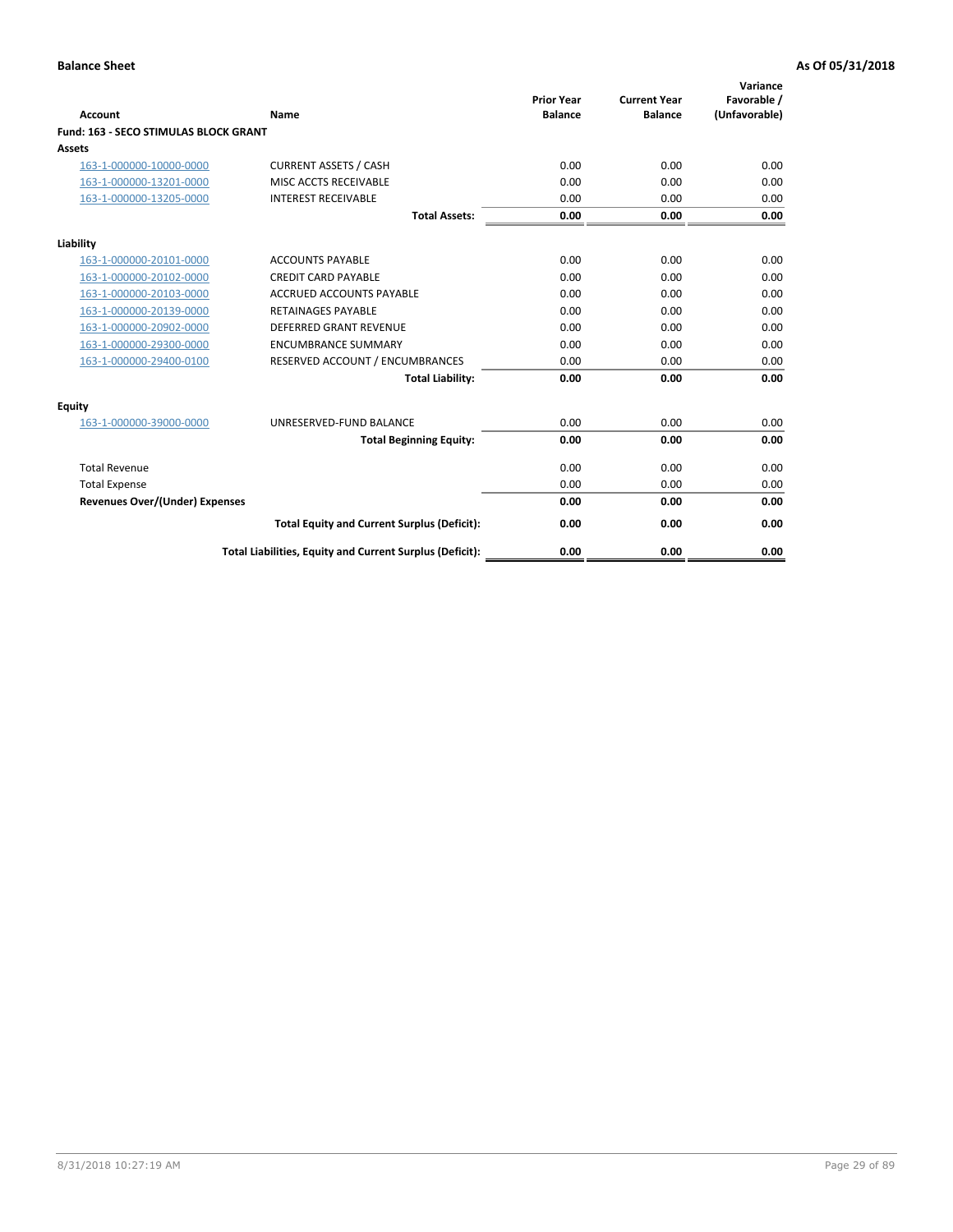| <b>Account</b>                        | <b>Name</b>                                              | <b>Prior Year</b><br><b>Balance</b> | <b>Current Year</b><br><b>Balance</b> | Variance<br>Favorable /<br>(Unfavorable) |
|---------------------------------------|----------------------------------------------------------|-------------------------------------|---------------------------------------|------------------------------------------|
| Fund: 164 - 2013 CO CAPITAL FUND      |                                                          |                                     |                                       |                                          |
| Assets                                |                                                          |                                     |                                       |                                          |
| 164-1-000000-10000-0000               | <b>CURRENT ASSETS / CASH</b>                             | 31,639.32                           | 31,751.05                             | 111.73                                   |
| 164-1-000000-11508-0000               | 2013 CO'S PROJ CONST                                     | 1,979.32                            | 2,003.90                              | 24.58                                    |
| 164-1-000000-11509-0000               | 2013 CO'S DEBT SERVICE                                   | 0.00                                | 0.00                                  | 0.00                                     |
| 164-1-000000-13205-0000               | <b>INTEREST RECEIVABLE</b>                               | 0.00                                | 0.00                                  | 0.00                                     |
| 164-1-000000-14035-0000               | DEBT SERVICE / DEBT SERVICE FUND                         | 0.00                                | 0.00                                  | 0.00                                     |
|                                       | <b>Total Assets:</b>                                     | 33,618.64                           | 33,754.95                             | 136.31                                   |
| Liability                             |                                                          |                                     |                                       |                                          |
| 164-1-000000-20101-0000               | <b>ACCOUNTS PAYABLE</b>                                  | 0.00                                | 0.00                                  | 0.00                                     |
| 164-1-000000-20102-0000               | <b>CREDIT CARD PAYABLE</b>                               | 0.00                                | 0.00                                  | 0.00                                     |
| 164-1-000000-20103-0000               | ACCRUED ACCOUNTS PAYABLE                                 | 0.00                                | 0.00                                  | 0.00                                     |
| 164-1-000000-20139-0000               | RETAINAGES PAYABLE                                       | 0.00                                | 0.00                                  | 0.00                                     |
| 164-1-000000-21001-0000               | <b>GENERAL FUND / GENERAL FUND</b>                       | 0.00                                | 0.00                                  | 0.00                                     |
| 164-1-000000-21035-0000               | DEBT SERVICE / DUE TO DEBT SERVICE                       | 0.00                                | 0.00                                  | 0.00                                     |
| 164-1-000000-29300-0000               | <b>ENCUMBRANCE SUMMARY</b>                               | 0.00                                | 0.00                                  | 0.00                                     |
| 164-1-000000-29400-0100               | RESERVED ACCOUNT / ENCUMBRANCES                          | 0.00                                | 0.00                                  | 0.00                                     |
|                                       | <b>Total Liability:</b>                                  | 0.00                                | 0.00                                  | 0.00                                     |
| Equity                                |                                                          |                                     |                                       |                                          |
| 164-1-000000-39000-0000               | UNRESERVED-FUND BALANCE                                  | 33,501.36                           | 33,642.76                             | 141.40                                   |
|                                       | <b>Total Beginning Equity:</b>                           | 33,501.36                           | 33,642.76                             | 141.40                                   |
| <b>Total Revenue</b>                  |                                                          | 119.40                              | 120.38                                | 0.98                                     |
| <b>Total Expense</b>                  |                                                          | 2.12                                | 8.19                                  | $-6.07$                                  |
| <b>Revenues Over/(Under) Expenses</b> |                                                          | 117.28                              | 112.19                                | $-5.09$                                  |
|                                       | <b>Total Equity and Current Surplus (Deficit):</b>       | 33,618.64                           | 33,754.95                             | 136.31                                   |
|                                       | Total Liabilities, Equity and Current Surplus (Deficit): | 33,618.64                           | 33,754.95                             | 136.31                                   |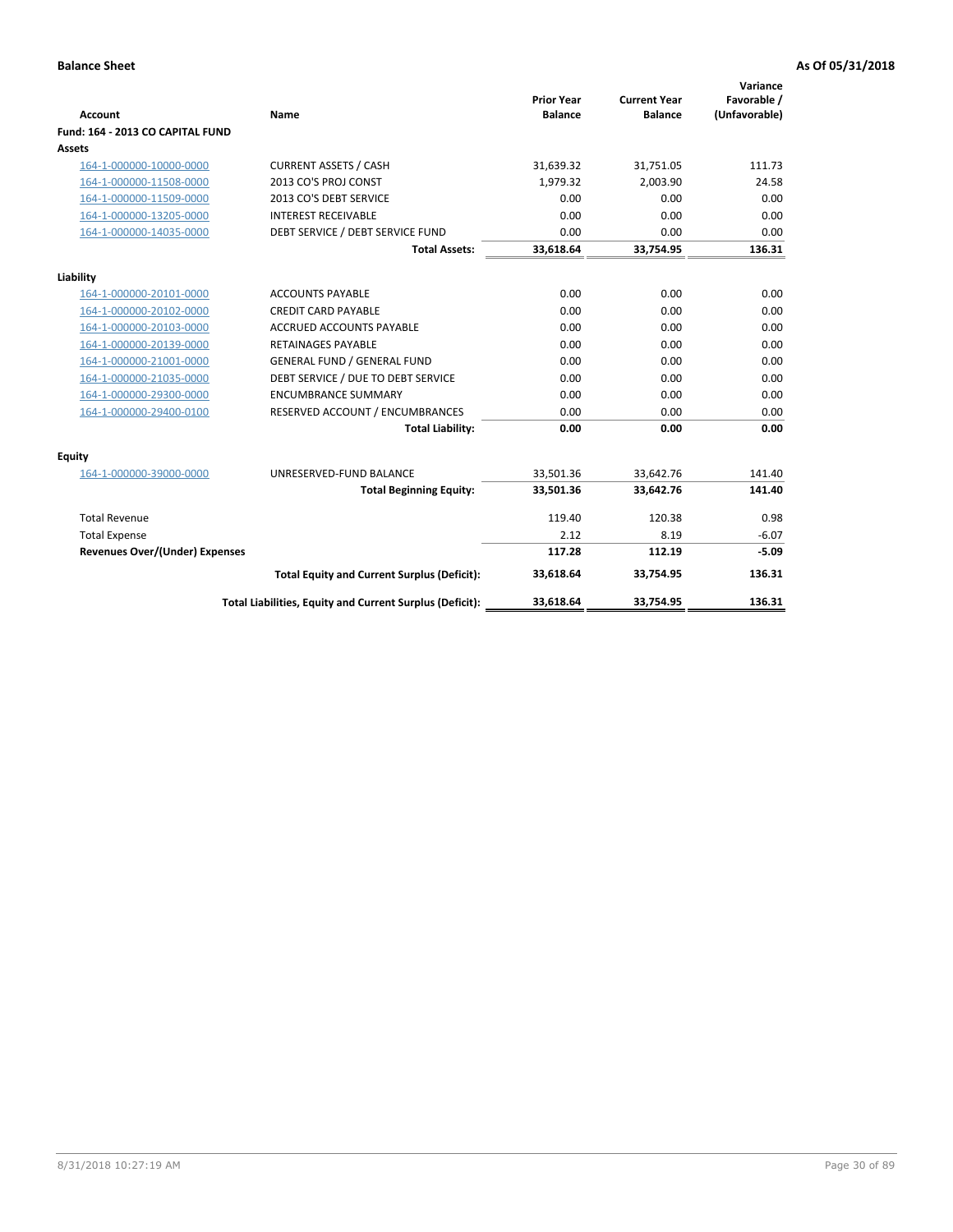| <b>Account</b>                        | Name                                                     | <b>Prior Year</b><br><b>Balance</b> | <b>Current Year</b><br><b>Balance</b> | Variance<br>Favorable /<br>(Unfavorable) |
|---------------------------------------|----------------------------------------------------------|-------------------------------------|---------------------------------------|------------------------------------------|
| Fund: 165 - 2014 GO FUND              |                                                          |                                     |                                       |                                          |
| Assets                                |                                                          |                                     |                                       |                                          |
| 165-1-000000-10000-0000               | <b>CURRENT ASSETS / CASH</b>                             | $-1,079,753.13$                     | $-8,613.63$                           | 1,071,139.50                             |
| 165-1-000000-11003-0000               | 2010 CO'S                                                | 0.00                                | 0.00                                  | 0.00                                     |
| 165-1-000000-11202-0000               | 2014 GO STREET BONDS                                     | 0.00                                | 0.00                                  | 0.00                                     |
| 165-1-000000-11511-0000               | 2015 GO PROJECT CONSTRUCTION                             | 2,742,965.05                        | 771,238.53                            | $-1,971,726.52$                          |
| 165-1-000000-11520-0000               | <b>CERTIFICATES OF DEPOSIT</b>                           | 0.00                                | 0.00                                  | 0.00                                     |
| 165-1-000000-11530-0000               | <b>TexasTERM CP</b>                                      | 0.00                                | 0.00                                  | 0.00                                     |
| 165-1-000000-13201-0000               | MISC ACCTS RECEIVABLE                                    | 0.00                                | 0.00                                  | 0.00                                     |
| 165-1-000000-13205-0000               | <b>INTEREST RECEIVABLE</b>                               | 0.00                                | 0.00                                  | 0.00                                     |
| 165-1-000000-14035-0000               | DEBT SERVICE / DEBT SERVICE FUND                         | 0.00                                | 0.00                                  | 0.00                                     |
|                                       | <b>Total Assets:</b>                                     | 1,663,211.92                        | 762,624.90                            | -900,587.02                              |
| Liability                             |                                                          |                                     |                                       |                                          |
| 165-1-000000-20101-0000               | <b>ACCOUNTS PAYABLE</b>                                  | 0.00                                | 0.00                                  | 0.00                                     |
| 165-1-000000-20102-0000               | <b>CREDIT CARD PAYABLE</b>                               | 0.00                                | 0.00                                  | 0.00                                     |
| 165-1-000000-20103-0000               | ACCRUED ACCOUNTS PAYABLE                                 | 0.00                                | 0.00                                  | 0.00                                     |
| 165-1-000000-20139-0000               | <b>RETAINAGES PAYABLE</b>                                | 0.03                                | 0.00                                  | 0.03                                     |
| 165-1-000000-21001-0000               | <b>GENERAL FUND / GENERAL FUND</b>                       | 0.00                                | 0.00                                  | 0.00                                     |
| 165-1-000000-21035-0000               | DEBT SERVICE / DUE TO DEBT SERVICE                       | 0.00                                | 0.00                                  | 0.00                                     |
| 165-1-000000-29300-0000               | <b>ENCUMBRANCE SUMMARY</b>                               | 0.00                                | 0.00                                  | 0.00                                     |
| 165-1-000000-29400-0100               | RESERVED ACCOUNT / ENCUMBRANCES                          | 0.00                                | 0.00                                  | 0.00                                     |
|                                       | <b>Total Liability:</b>                                  | 0.03                                | 0.00                                  | 0.03                                     |
| <b>Equity</b>                         |                                                          |                                     |                                       |                                          |
| 165-1-000000-39000-0000               | UNRESERVED-FUND BALANCE                                  | 3,846,902.24                        | 755,496.40                            | $-3,091,405.84$                          |
|                                       | <b>Total Beginning Equity:</b>                           | 3,846,902.24                        | 755,496.40                            | $-3,091,405.84$                          |
| <b>Total Revenue</b>                  |                                                          | 30,207.79                           | 7,128.50                              | $-23,079.29$                             |
| <b>Total Expense</b>                  |                                                          | 2,213,898.14                        | 0.00                                  | 2,213,898.14                             |
| <b>Revenues Over/(Under) Expenses</b> |                                                          | $-2,183,690.35$                     | 7,128.50                              | 2,190,818.85                             |
|                                       | <b>Total Equity and Current Surplus (Deficit):</b>       | 1,663,211.89                        | 762,624.90                            | -900,586.99                              |
|                                       | Total Liabilities, Equity and Current Surplus (Deficit): | 1,663,211.92                        | 762,624.90                            | -900,587.02                              |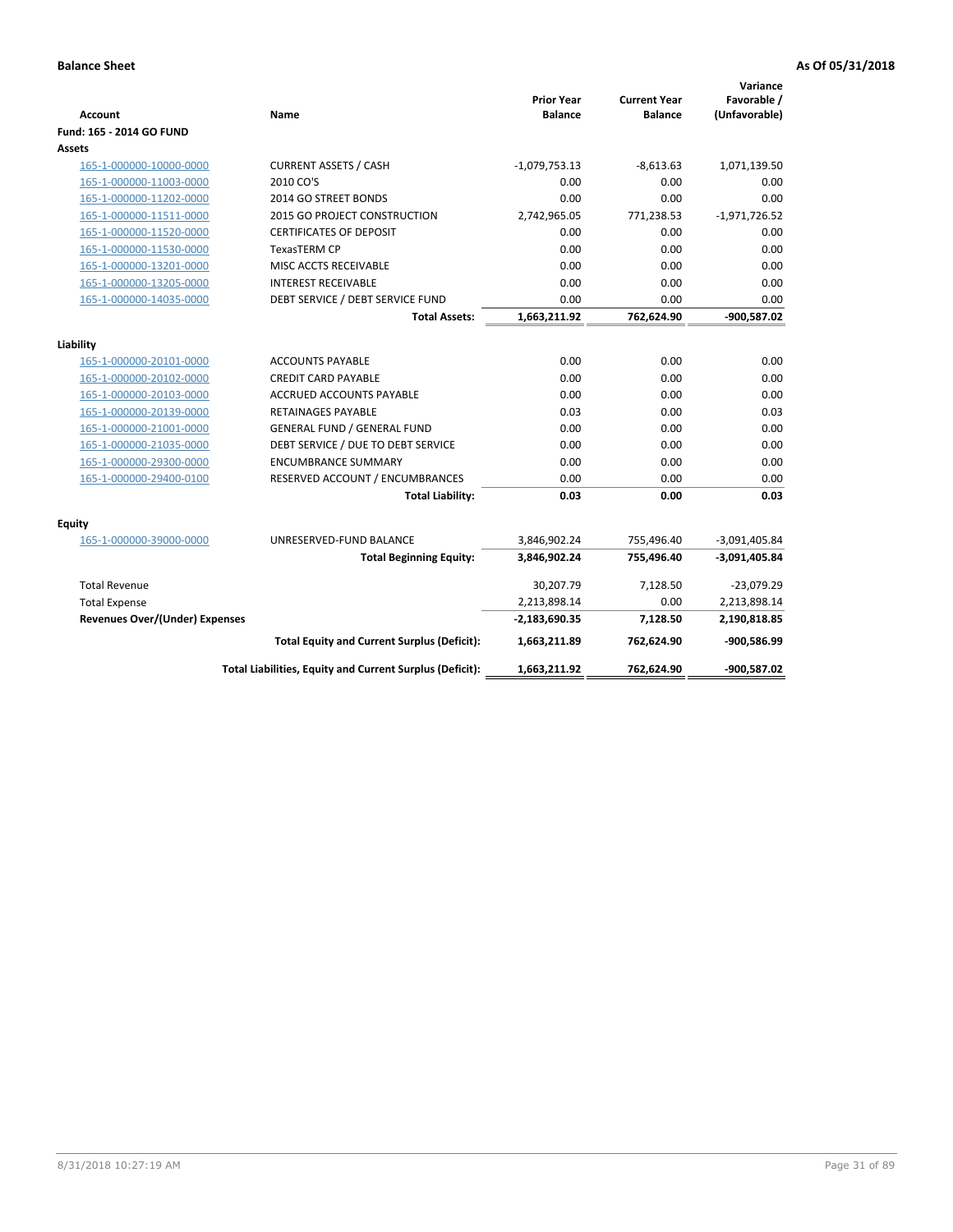| Account                                                      | Name                                                     | <b>Prior Year</b><br><b>Balance</b> | <b>Current Year</b><br><b>Balance</b> | Variance<br>Favorable /<br>(Unfavorable) |
|--------------------------------------------------------------|----------------------------------------------------------|-------------------------------------|---------------------------------------|------------------------------------------|
| <b>Fund: 170 - LAW ENFORCEMENT GRANT - CAPITAL PURCHASES</b> |                                                          |                                     |                                       |                                          |
| Assets                                                       |                                                          |                                     |                                       |                                          |
| 170-1-000000-10000-0000                                      | <b>CURRENT ASSETS / CASH</b>                             | $-29,805.34$                        | 194.66                                | 30,000.00                                |
| 170-1-000000-13201-0000                                      | MISC ACCTS RECEIVABLE                                    | 0.00                                | 0.00                                  | 0.00                                     |
|                                                              | <b>Total Assets:</b>                                     | $-29,805.34$                        | 194.66                                | 30,000.00                                |
| Liability                                                    |                                                          |                                     |                                       |                                          |
| 170-1-000000-20101-0000                                      | <b>ACCOUNTS PAYABLE</b>                                  | 0.00                                | 0.00                                  | 0.00                                     |
| 170-1-000000-20102-0000                                      | <b>CREDIT CARD PAYABLE</b>                               | 0.00                                | 0.00                                  | 0.00                                     |
| 170-1-000000-20103-0000                                      | <b>ACCRUED ACCOUNTS PAYABLE</b>                          | 0.00                                | 0.00                                  | 0.00                                     |
| 170-1-000000-20902-0000                                      | <b>DEFERRED GRANT REVENUE</b>                            | 0.00                                | 0.00                                  | 0.00                                     |
| 170-1-000000-21001-0000                                      | <b>GENERAL FUND / GENERAL FUND</b>                       | 0.00                                | 0.00                                  | 0.00                                     |
| 170-1-000000-24004-0000                                      | <b>INTEREST PAYABLE ON DEP</b>                           | 0.00                                | 0.00                                  | 0.00                                     |
| 170-1-000000-29300-0000                                      | <b>ENCUMBRANCE SUMMARY</b>                               | 0.00                                | 0.00                                  | 0.00                                     |
| 170-1-000000-29400-0000                                      | RESERVED ACCOUNT / ENCUMBRANCES                          | 0.00                                | 0.00                                  | 0.00                                     |
|                                                              | <b>Total Liability:</b>                                  | 0.00                                | 0.00                                  | 0.00                                     |
| <b>Equity</b>                                                |                                                          |                                     |                                       |                                          |
| 170-1-000000-39000-0000                                      | UNRESERVED-FUND BALANCE                                  | 194.66                              | 194.66                                | 0.00                                     |
|                                                              | <b>Total Beginning Equity:</b>                           | 194.66                              | 194.66                                | 0.00                                     |
| <b>Total Revenue</b>                                         |                                                          | 0.00                                | 0.00                                  | 0.00                                     |
| <b>Total Expense</b>                                         |                                                          | 30,000.00                           | 0.00                                  | 30,000.00                                |
| Revenues Over/(Under) Expenses                               |                                                          | $-30,000.00$                        | 0.00                                  | 30,000.00                                |
|                                                              | <b>Total Equity and Current Surplus (Deficit):</b>       | $-29,805.34$                        | 194.66                                | 30,000.00                                |
|                                                              | Total Liabilities, Equity and Current Surplus (Deficit): | $-29,805.34$                        | 194.66                                | 30,000.00                                |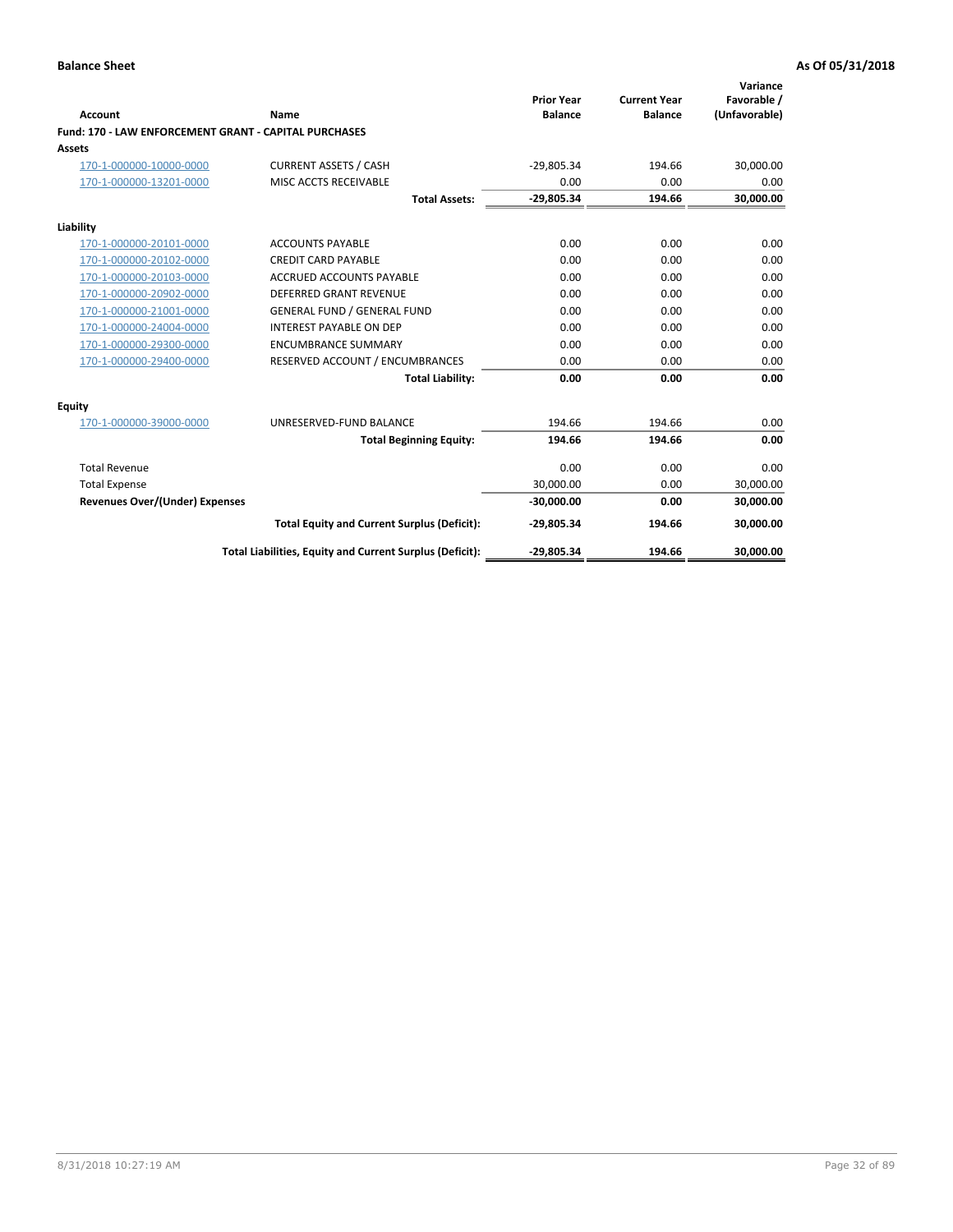| Account                                        | Name                                                     | <b>Prior Year</b><br><b>Balance</b> | <b>Current Year</b><br><b>Balance</b> | Variance<br>Favorable /<br>(Unfavorable) |
|------------------------------------------------|----------------------------------------------------------|-------------------------------------|---------------------------------------|------------------------------------------|
| <b>Fund: 171 - MAIN STREET SPECIAL REVENUE</b> |                                                          |                                     |                                       |                                          |
| Assets                                         |                                                          |                                     |                                       |                                          |
| 171-1-000000-10000-0000                        | <b>CURRENT ASSETS / CASH</b>                             | 57,308.28                           | 42,550.28                             | $-14,758.00$                             |
| 171-1-000000-13201-0000                        | MISC ACCTS RECEIVABLE                                    | 0.00                                | 0.00                                  | 0.00                                     |
| 171-1-000000-13205-0000                        | <b>INTEREST RECEIVABLE</b>                               | 0.00                                | 0.00                                  | 0.00                                     |
|                                                | <b>Total Assets:</b>                                     | 57,308.28                           | 42,550.28                             | $-14,758.00$                             |
| Liability                                      |                                                          |                                     |                                       |                                          |
| 171-1-000000-20101-0000                        | <b>ACCOUNTS PAYABLE</b>                                  | 0.00                                | 0.00                                  | 0.00                                     |
| 171-1-000000-20102-0000                        | <b>CREDIT CARD PAYABLE</b>                               | 0.00                                | 0.00                                  | 0.00                                     |
| 171-1-000000-20103-0000                        | <b>ACCRUED ACCOUNTS PAYABLE</b>                          | 0.00                                | 0.00                                  | 0.00                                     |
| 171-1-000000-20139-0000                        | <b>RETAINAGES PAYABLE</b>                                | 0.00                                | 0.00                                  | 0.00                                     |
| 171-1-000000-20902-0000                        | <b>DEFERRED GRANT REVENUE</b>                            | 0.00                                | 0.00                                  | 0.00                                     |
| 171-1-000000-29300-0000                        | <b>ENCUMBRANCE SUMMARY</b>                               | 0.00                                | 0.00                                  | 0.00                                     |
| 171-1-000000-29400-0100                        | RESERVED ACCOUNT / ENCUMBRANCES                          | 0.00                                | 0.00                                  | 0.00                                     |
|                                                | <b>Total Liability:</b>                                  | 0.00                                | 0.00                                  | 0.00                                     |
| <b>Equity</b>                                  |                                                          |                                     |                                       |                                          |
| 171-1-000000-39000-0000                        | UNRESERVED-FUND BALANCE                                  | 37,308.28                           | 35,933.28                             | $-1,375.00$                              |
|                                                | <b>Total Beginning Equity:</b>                           | 37,308.28                           | 35,933.28                             | $-1,375.00$                              |
| <b>Total Revenue</b>                           |                                                          | 25,000.00                           | 25,000.00                             | 0.00                                     |
| <b>Total Expense</b>                           |                                                          | 5,000.00                            | 18,383.00                             | $-13,383.00$                             |
| Revenues Over/(Under) Expenses                 |                                                          | 20,000.00                           | 6,617.00                              | $-13,383.00$                             |
|                                                | <b>Total Equity and Current Surplus (Deficit):</b>       | 57,308.28                           | 42,550.28                             | $-14,758.00$                             |
|                                                | Total Liabilities, Equity and Current Surplus (Deficit): | 57.308.28                           | 42.550.28                             | $-14.758.00$                             |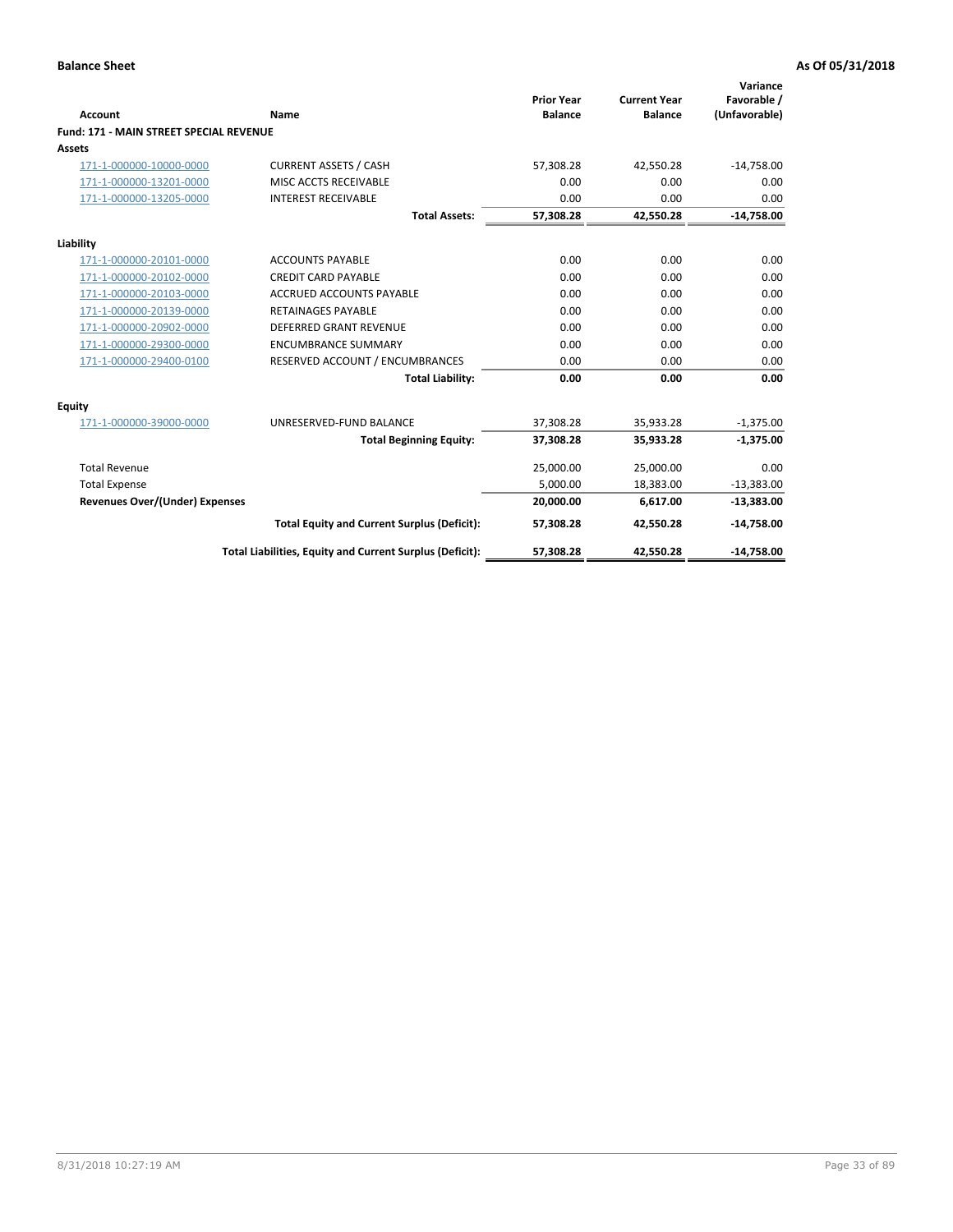|                                      |                                                          |                                     |                                       | Variance                     |
|--------------------------------------|----------------------------------------------------------|-------------------------------------|---------------------------------------|------------------------------|
| <b>Account</b>                       | <b>Name</b>                                              | <b>Prior Year</b><br><b>Balance</b> | <b>Current Year</b><br><b>Balance</b> | Favorable /<br>(Unfavorable) |
| <b>Fund: 172 - MINOR GRANTS FUND</b> |                                                          |                                     |                                       |                              |
| <b>Assets</b>                        |                                                          |                                     |                                       |                              |
| 172-1-000000-10000-0000              | <b>CURRENT ASSETS / CASH</b>                             | 1,406.79                            | 12,021.65                             | 10,614.86                    |
| 172-1-000000-13201-0000              | MISC ACCTS RECEIVABLE                                    | 0.00                                | 0.00                                  | 0.00                         |
| 172-1-000000-13205-0000              | <b>INTEREST RECEIVABLE</b>                               | 0.00                                | 0.00                                  | 0.00                         |
|                                      | <b>Total Assets:</b>                                     | 1,406.79                            | 12,021.65                             | 10,614.86                    |
| Liability                            |                                                          |                                     |                                       |                              |
| 172-1-000000-20101-0000              | <b>ACCOUNTS PAYABLE</b>                                  | 0.00                                | 2,838.00                              | $-2,838.00$                  |
| 172-1-000000-20102-0000              | <b>CREDIT CARD PAYABLE</b>                               | 0.00                                | 0.00                                  | 0.00                         |
| 172-1-000000-20103-0000              | <b>ACCRUED ACCOUNTS PAYABLE</b>                          | 0.00                                | 0.00                                  | 0.00                         |
| 172-1-000000-20902-0000              | DEFERRED GRANT REVENUE                                   | 0.00                                | 0.00                                  | 0.00                         |
| 172-1-000000-29300-0000              | <b>ENCUMBRANCE SUMMARY</b>                               | 0.00                                | 0.00                                  | 0.00                         |
| 172-1-000000-29400-0000              | RESERVED ACCOUNT / ENCUMBRANCES                          | 0.00                                | 0.00                                  | 0.00                         |
|                                      | <b>Total Liability:</b>                                  | 0.00                                | 2.838.00                              | $-2.838.00$                  |
| Equity                               |                                                          |                                     |                                       |                              |
| 172-1-000000-39000-0000              | UNRESERVED-FUND BALANCE                                  | 2,962.31                            | 493.86                                | $-2,468.45$                  |
|                                      | <b>Total Beginning Equity:</b>                           | 2,962.31                            | 493.86                                | $-2,468.45$                  |
| <b>Total Revenue</b>                 |                                                          | 36,219.92                           | 20,116.00                             | $-16,103.92$                 |
| <b>Total Expense</b>                 |                                                          | 37,775.44                           | 11,426.21                             | 26,349.23                    |
| Revenues Over/(Under) Expenses       |                                                          | $-1,555.52$                         | 8,689.79                              | 10,245.31                    |
|                                      | <b>Total Equity and Current Surplus (Deficit):</b>       | 1,406.79                            | 9,183.65                              | 7,776.86                     |
|                                      | Total Liabilities, Equity and Current Surplus (Deficit): | 1,406.79                            | 12,021.65                             | 10,614.86                    |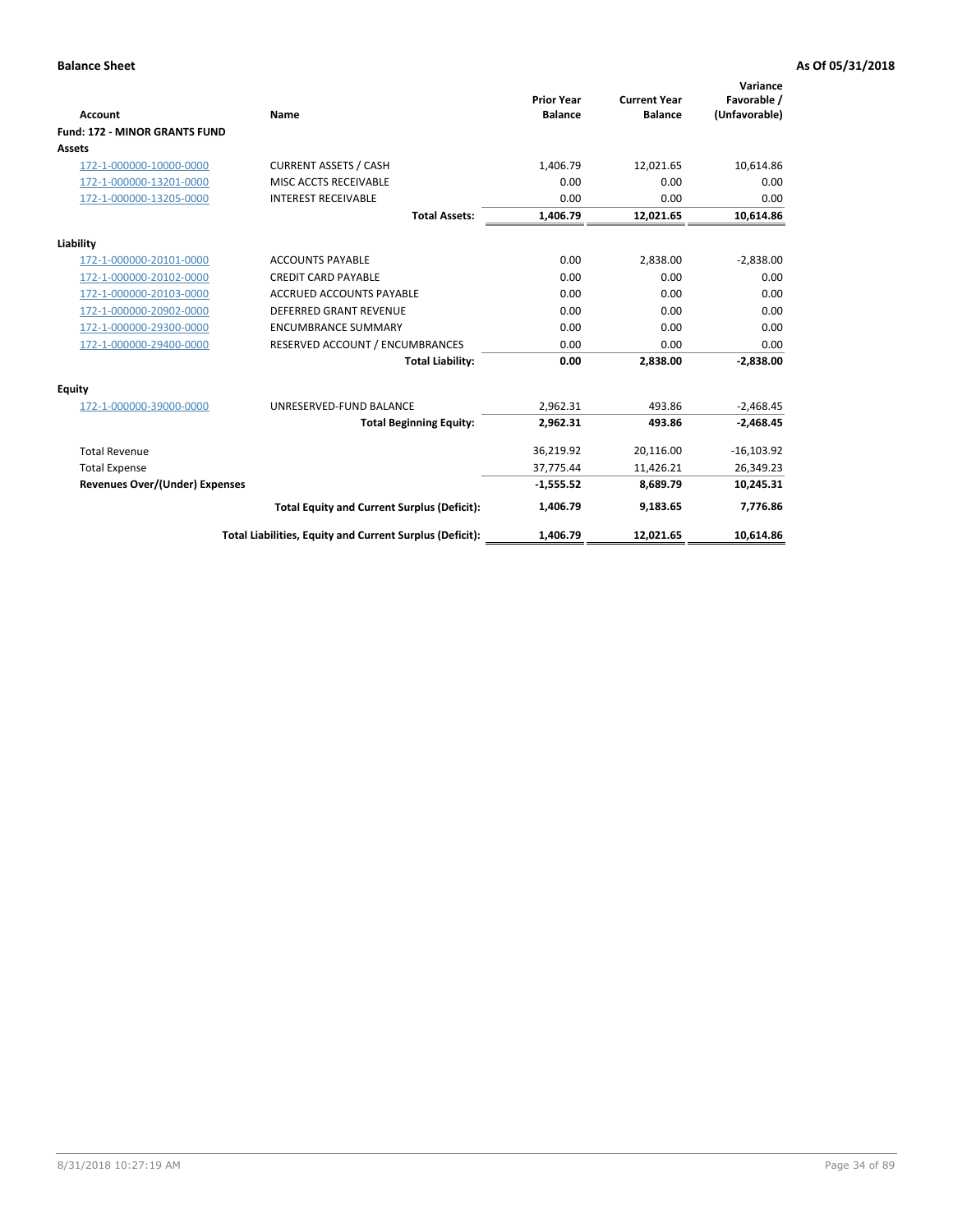| <b>Account</b>                         | Name                                                     | <b>Prior Year</b><br><b>Balance</b> | <b>Current Year</b><br><b>Balance</b> | Variance<br>Favorable /<br>(Unfavorable) |
|----------------------------------------|----------------------------------------------------------|-------------------------------------|---------------------------------------|------------------------------------------|
| <b>Fund: 173 - FL YOUNG FOUNDATION</b> |                                                          |                                     |                                       |                                          |
| Assets                                 |                                                          |                                     |                                       |                                          |
| 173-1-000000-10000-0000                | <b>CURRENT ASSETS / CASH</b>                             | 0.00                                | 0.00                                  | 0.00                                     |
| 173-1-000000-13201-0000                | MISC ACCTS RECEIVABLE                                    | 0.00                                | 0.00                                  | 0.00                                     |
|                                        | <b>Total Assets:</b>                                     | 0.00                                | 0.00                                  | 0.00                                     |
| Liability                              |                                                          |                                     |                                       |                                          |
| 173-1-000000-20101-0000                | <b>ACCOUNTS PAYABLE</b>                                  | 0.00                                | 0.00                                  | 0.00                                     |
| 173-1-000000-20102-0000                | <b>CREDIT CARD PAYABLE</b>                               | 0.00                                | 0.00                                  | 0.00                                     |
| 173-1-000000-20902-0000                | <b>DEFERRED GRANT REVENUE</b>                            | 0.00                                | 0.00                                  | 0.00                                     |
| 173-1-000000-29300-0000                | <b>ENCUMBRANCE SUMMARY</b>                               | 0.00                                | 0.00                                  | 0.00                                     |
| 173-1-000000-29400-0000                | RESERVED ACCOUNT / ENCUMBRANCES                          | 0.00                                | 0.00                                  | 0.00                                     |
|                                        | <b>Total Liability:</b>                                  | 0.00                                | 0.00                                  | 0.00                                     |
| Equity                                 |                                                          |                                     |                                       |                                          |
| 173-1-000000-39000-0000                | UNRESERVED-FUND BALANCE                                  | 0.00                                | 0.00                                  | 0.00                                     |
|                                        | <b>Total Beginning Equity:</b>                           | 0.00                                | 0.00                                  | 0.00                                     |
| <b>Total Revenue</b>                   |                                                          | 0.00                                | 0.00                                  | 0.00                                     |
| <b>Total Expense</b>                   |                                                          | 0.00                                | 0.00                                  | 0.00                                     |
| <b>Revenues Over/(Under) Expenses</b>  |                                                          | 0.00                                | 0.00                                  | 0.00                                     |
|                                        | <b>Total Equity and Current Surplus (Deficit):</b>       | 0.00                                | 0.00                                  | 0.00                                     |
|                                        | Total Liabilities, Equity and Current Surplus (Deficit): | 0.00                                | 0.00                                  | 0.00                                     |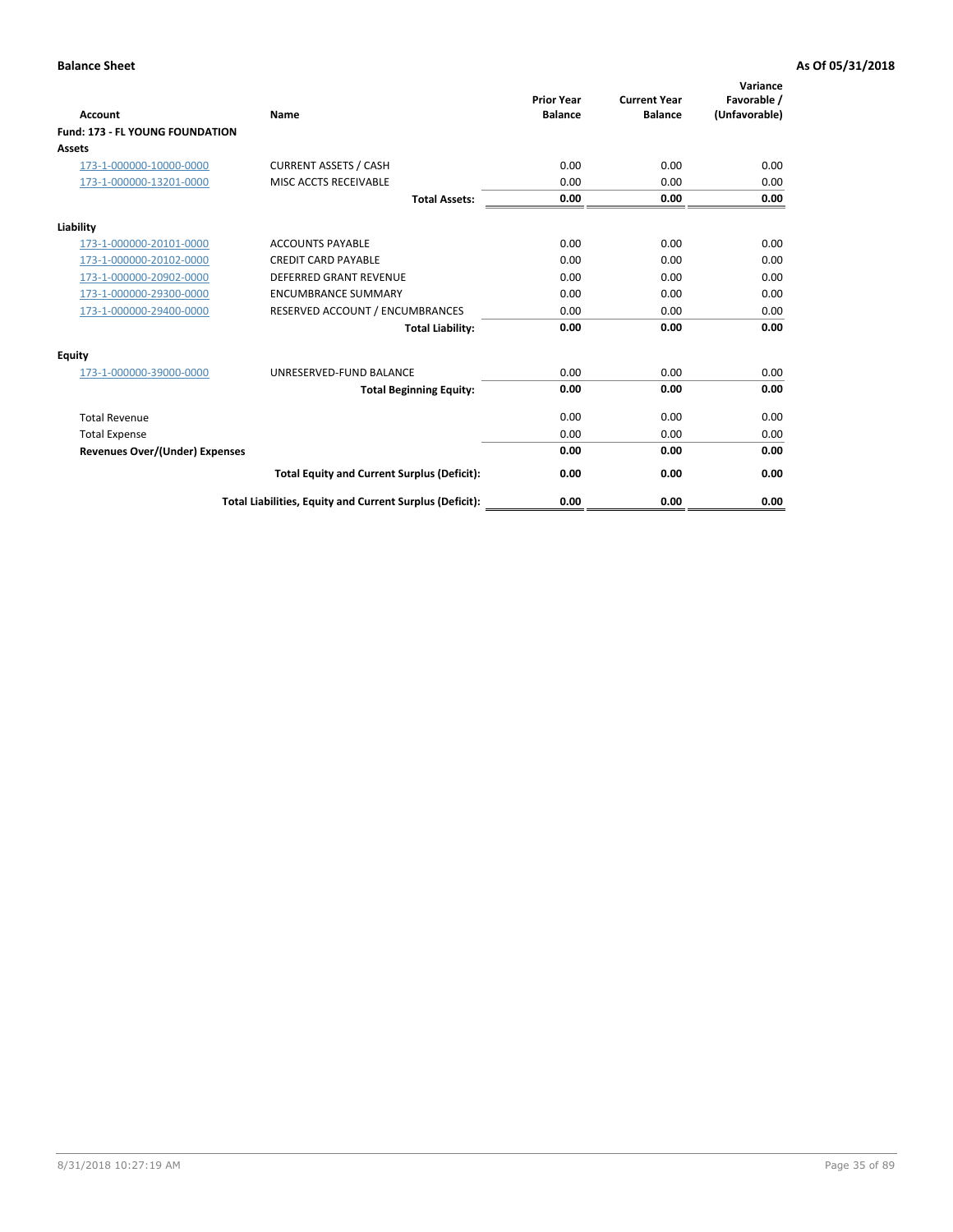|                                       |                                                          | <b>Prior Year</b> | <b>Current Year</b> | Variance<br>Favorable / |
|---------------------------------------|----------------------------------------------------------|-------------------|---------------------|-------------------------|
| <b>Account</b>                        | Name                                                     | <b>Balance</b>    | <b>Balance</b>      | (Unfavorable)           |
| Fund: 174 - FEMA GRANT                |                                                          |                   |                     |                         |
| <b>Assets</b>                         |                                                          |                   |                     |                         |
| 174-1-000000-10000-0000               | <b>CURRENT ASSETS / CASH</b>                             | 71.08             | 1.08                | $-70.00$                |
| 174-1-000000-13201-0000               | MISC ACCTS RECEIVABLE                                    | 0.00              | 0.00                | 0.00                    |
| 174-1-000000-13205-0000               | <b>INTEREST RECEIVABLE</b>                               | 0.00              | 0.00                | 0.00                    |
|                                       | <b>Total Assets:</b>                                     | 71.08             | 1.08                | $-70.00$                |
| Liability                             |                                                          |                   |                     |                         |
| 174-1-000000-20101-0000               | <b>ACCOUNTS PAYABLE</b>                                  | 0.00              | 0.00                | 0.00                    |
| 174-1-000000-20102-0000               | <b>CREDIT CARD PAYABLE</b>                               | 0.00              | 0.00                | 0.00                    |
| 174-1-000000-20103-0000               | <b>ACCRUED ACCOUNTS PAYABLE</b>                          | 0.00              | 0.00                | 0.00                    |
| 174-1-000000-20902-0000               | <b>DEFERRED GRANT REVENUE</b>                            | 0.00              | 0.00                | 0.00                    |
| 174-1-000000-29300-0000               | <b>ENCUMBRANCE SUMMARY</b>                               | 0.00              | 0.00                | 0.00                    |
| 174-1-000000-29400-0000               | RESERVED ACCOUNT / ENCUMBRANCES                          | 0.00              | 0.00                | 0.00                    |
|                                       | <b>Total Liability:</b>                                  | 0.00              | 0.00                | 0.00                    |
| Equity                                |                                                          |                   |                     |                         |
| 174-1-000000-39000-0000               | UNRESERVED-FUND BALANCE                                  | 1.08              | 1.08                | 0.00                    |
|                                       | <b>Total Beginning Equity:</b>                           | 1.08              | 1.08                | 0.00                    |
| <b>Total Revenue</b>                  |                                                          | 182,810.00        | 0.00                | $-182,810.00$           |
| <b>Total Expense</b>                  |                                                          | 182,740.00        | 0.00                | 182,740.00              |
| <b>Revenues Over/(Under) Expenses</b> |                                                          | 70.00             | 0.00                | $-70.00$                |
|                                       | <b>Total Equity and Current Surplus (Deficit):</b>       | 71.08             | 1.08                | $-70.00$                |
|                                       | Total Liabilities, Equity and Current Surplus (Deficit): | 71.08             | 1.08                | $-70.00$                |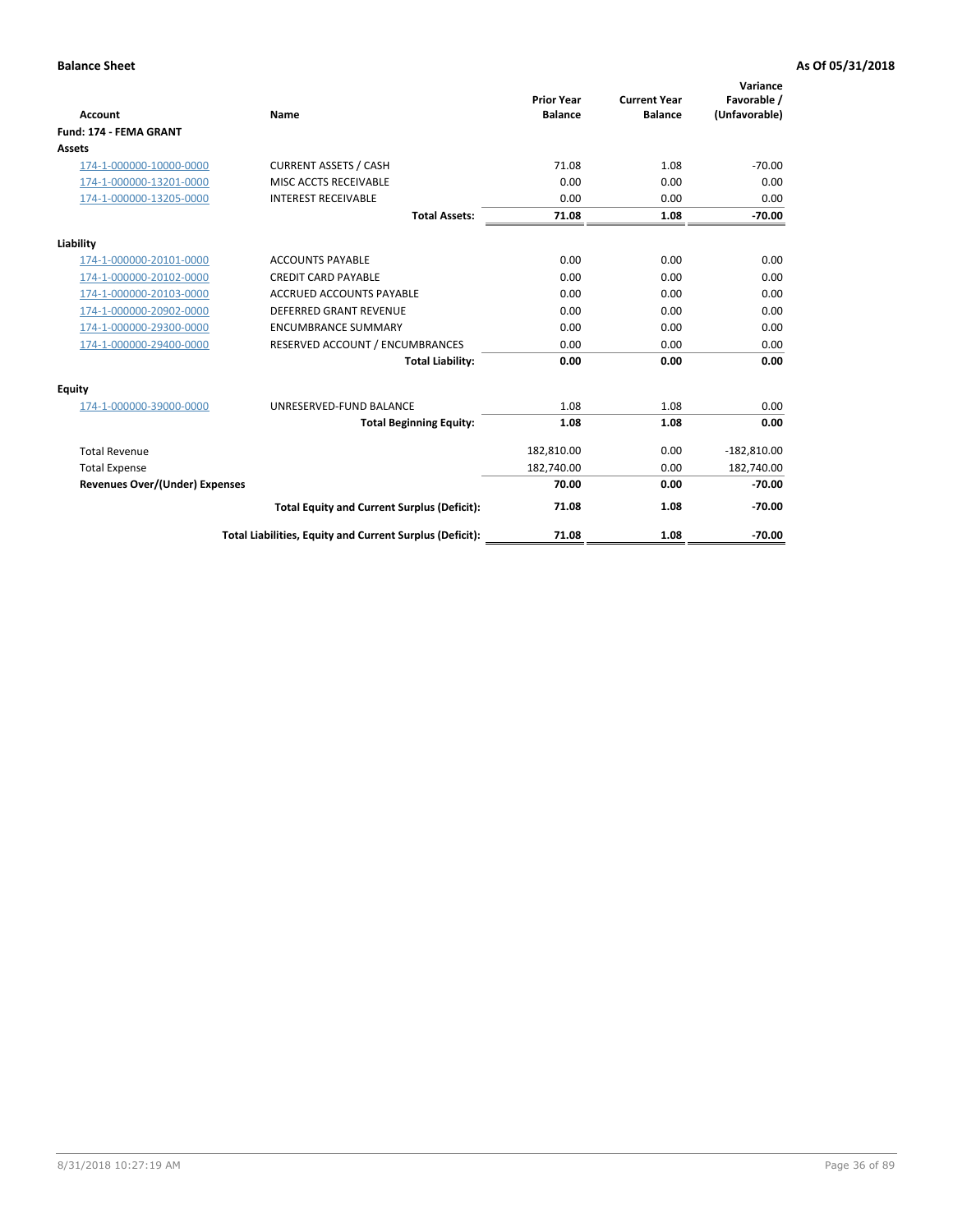| <b>Account</b>                             | Name                                                     | <b>Prior Year</b><br><b>Balance</b> | <b>Current Year</b><br><b>Balance</b> | Variance<br>Favorable /<br>(Unfavorable) |
|--------------------------------------------|----------------------------------------------------------|-------------------------------------|---------------------------------------|------------------------------------------|
| Fund: 175 - JUSTICE ASSISTANCE GRANT - JAG |                                                          |                                     |                                       |                                          |
| <b>Assets</b>                              |                                                          |                                     |                                       |                                          |
| 175-1-000000-10000-0000                    | <b>CURRENT ASSETS / CASH</b>                             | 30.65                               | 13,761.65                             | 13,731.00                                |
| 175-1-000000-13201-0000                    | MISC ACCTS RECEIVABLE                                    | 0.00                                | 0.00                                  | 0.00                                     |
|                                            | <b>Total Assets:</b>                                     | 30.65                               | 13,761.65                             | 13,731.00                                |
| Liability                                  |                                                          |                                     |                                       |                                          |
| 175-1-000000-20101-0000                    | <b>ACCOUNTS PAYABLE</b>                                  | 0.00                                | 0.00                                  | 0.00                                     |
| 175-1-000000-20102-0000                    | <b>CREDIT CARD PAYABLE</b>                               | 0.00                                | 0.00                                  | 0.00                                     |
| 175-1-000000-20902-0000                    | <b>DEFERRED GRANT REVENUE</b>                            | 0.00                                | 0.00                                  | 0.00                                     |
| 175-1-000000-29300-0000                    | <b>ENCUMBRANCE SUMMARY</b>                               | 0.00                                | 0.00                                  | 0.00                                     |
| 175-1-000000-29400-0000                    | RESERVED ACCOUNT / ENCUMBRANCES                          | 0.00                                | 0.00                                  | 0.00                                     |
|                                            | <b>Total Liability:</b>                                  | 0.00                                | 0.00                                  | 0.00                                     |
| Equity                                     |                                                          |                                     |                                       |                                          |
| 175-1-000000-39000-0000                    | UNRESERVED-FUND BALANCE                                  | 30.65                               | 30.65                                 | 0.00                                     |
|                                            | <b>Total Beginning Equity:</b>                           | 30.65                               | 30.65                                 | 0.00                                     |
| <b>Total Revenue</b>                       |                                                          | 6,165.00                            | 13,731.00                             | 7,566.00                                 |
| <b>Total Expense</b>                       |                                                          | 6,165.00                            | 0.00                                  | 6,165.00                                 |
| <b>Revenues Over/(Under) Expenses</b>      |                                                          | 0.00                                | 13,731.00                             | 13,731.00                                |
|                                            | <b>Total Equity and Current Surplus (Deficit):</b>       | 30.65                               | 13,761.65                             | 13,731.00                                |
|                                            | Total Liabilities, Equity and Current Surplus (Deficit): | 30.65                               | 13,761.65                             | 13,731.00                                |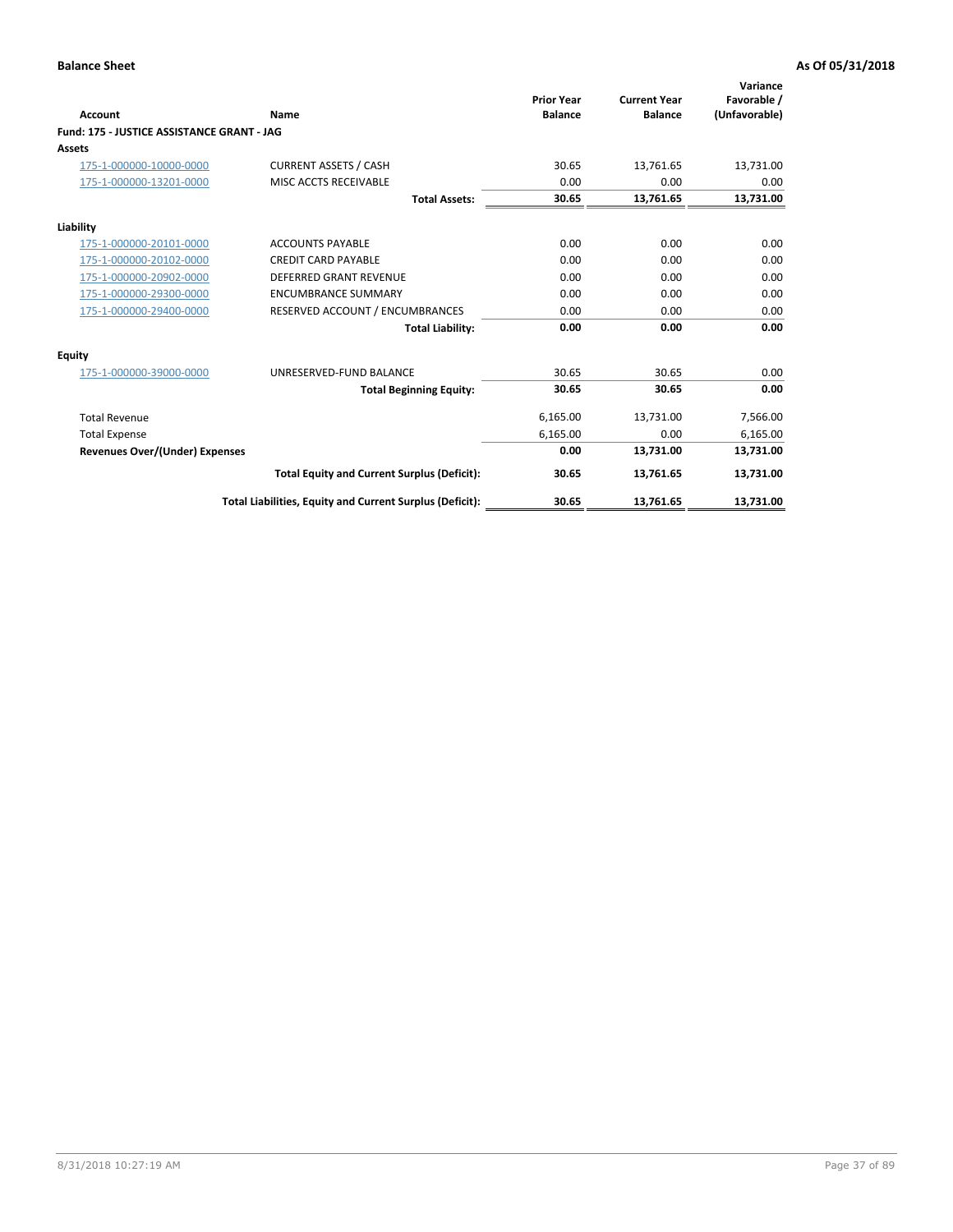| Account                               | Name                                                     | <b>Prior Year</b><br><b>Balance</b> | <b>Current Year</b><br><b>Balance</b> | Variance<br>Favorable /<br>(Unfavorable) |
|---------------------------------------|----------------------------------------------------------|-------------------------------------|---------------------------------------|------------------------------------------|
| Fund: 176 - HOME GRANT FUND           |                                                          |                                     |                                       |                                          |
| Assets                                |                                                          |                                     |                                       |                                          |
| 176-1-000000-10000-0000               | <b>CURRENT ASSETS / CASH</b>                             | 0.00                                | 0.00                                  | 0.00                                     |
| 176-1-000000-13201-0000               | MISC ACCTS RECEIVABLE                                    | 0.00                                | 0.00                                  | 0.00                                     |
| 176-1-000000-13205-0000               | <b>INTEREST RECEIVABLE</b>                               | 0.00                                | 0.00                                  | 0.00                                     |
|                                       | <b>Total Assets:</b>                                     | 0.00                                | 0.00                                  | 0.00                                     |
| Liability                             |                                                          |                                     |                                       |                                          |
| 176-1-000000-20101-0000               | <b>ACCOUNTS PAYABLE</b>                                  | 0.00                                | 0.00                                  | 0.00                                     |
| 176-1-000000-20102-0000               | <b>CREDIT CARD PAYABLE</b>                               | 0.00                                | 0.00                                  | 0.00                                     |
| 176-1-000000-20103-0000               | <b>ACCRUED ACCOUNTS PAYABLE</b>                          | 0.00                                | 0.00                                  | 0.00                                     |
| 176-1-000000-20902-0000               | <b>DEFERRED GRANT REVENUE</b>                            | 0.00                                | 0.00                                  | 0.00                                     |
| 176-1-000000-29300-0000               | <b>ENCUMBRANCE SUMMARY</b>                               | 0.00                                | 0.00                                  | 0.00                                     |
| 176-1-000000-29400-0000               | RESERVED ACCOUNT / ENCUMBRANCES                          | 0.00                                | 0.00                                  | 0.00                                     |
|                                       | <b>Total Liability:</b>                                  | 0.00                                | 0.00                                  | 0.00                                     |
| <b>Equity</b>                         |                                                          |                                     |                                       |                                          |
| 176-1-000000-39000-0000               | UNRESERVED-FUND BALANCE                                  | 0.00                                | 0.00                                  | 0.00                                     |
|                                       | <b>Total Beginning Equity:</b>                           | 0.00                                | 0.00                                  | 0.00                                     |
| <b>Total Revenue</b>                  |                                                          | 0.00                                | 0.00                                  | 0.00                                     |
| <b>Total Expense</b>                  |                                                          | 0.00                                | 0.00                                  | 0.00                                     |
| <b>Revenues Over/(Under) Expenses</b> |                                                          | 0.00                                | 0.00                                  | 0.00                                     |
|                                       | <b>Total Equity and Current Surplus (Deficit):</b>       | 0.00                                | 0.00                                  | 0.00                                     |
|                                       | Total Liabilities, Equity and Current Surplus (Deficit): | 0.00                                | 0.00                                  | 0.00                                     |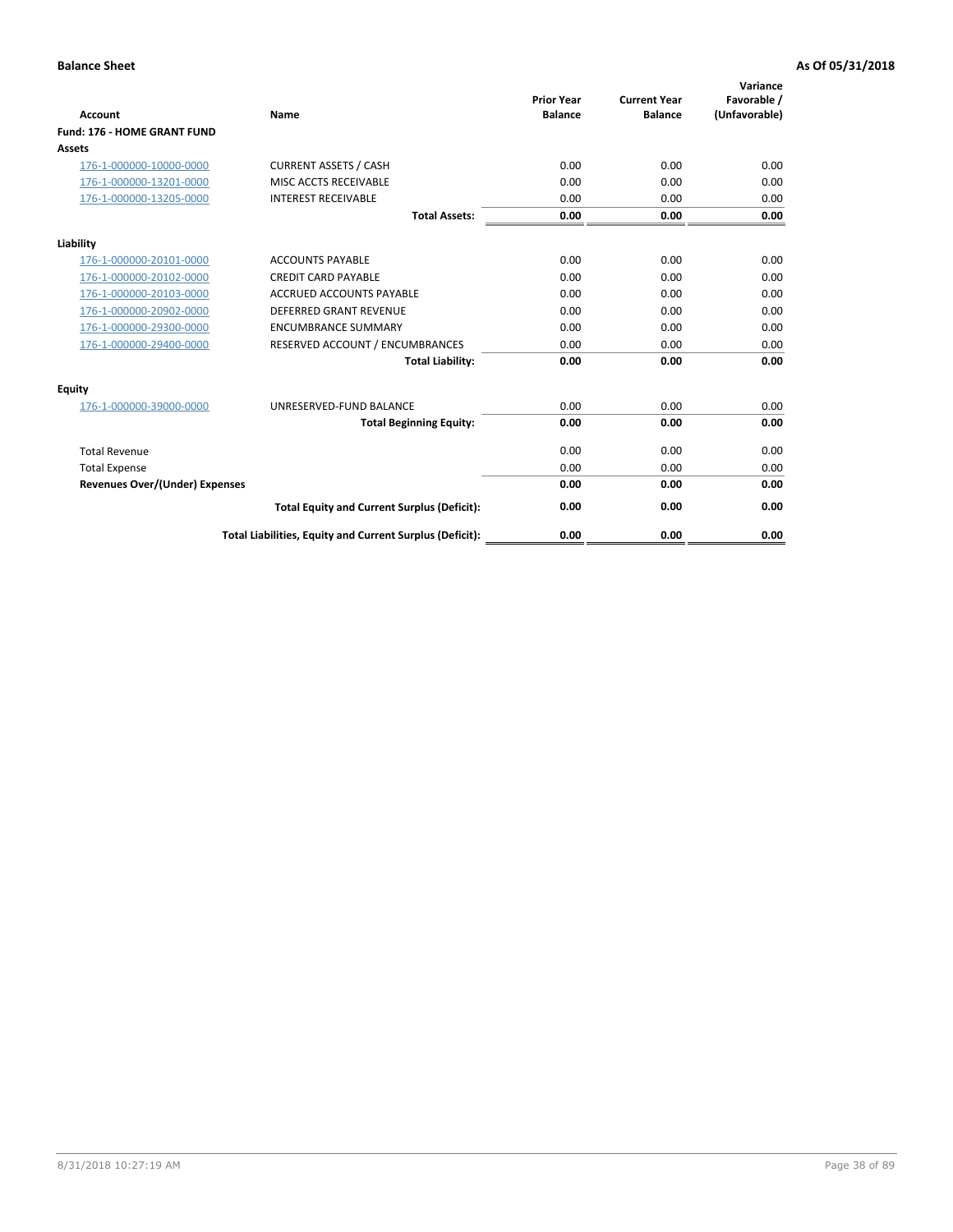| Account                                        | Name                                                     | <b>Prior Year</b><br><b>Balance</b> | <b>Current Year</b><br><b>Balance</b> | Variance<br>Favorable /<br>(Unfavorable) |
|------------------------------------------------|----------------------------------------------------------|-------------------------------------|---------------------------------------|------------------------------------------|
| <b>Fund: 177 - SAFE ROUTES TO SCHOOL GRANT</b> |                                                          |                                     |                                       |                                          |
| <b>Assets</b>                                  |                                                          |                                     |                                       |                                          |
| 177-1-000000-10000-0000                        | <b>CURRENT ASSETS / CASH</b>                             | 0.02                                | 0.02                                  | 0.00                                     |
| 177-1-000000-13201-0000                        | MISC ACCTS RECEIVABLE                                    | 0.00                                | 0.00                                  | 0.00                                     |
| 177-1-000000-13205-0000                        | <b>INTEREST RECEIVABLE</b>                               | 0.00                                | 0.00                                  | 0.00                                     |
|                                                | <b>Total Assets:</b>                                     | 0.02                                | 0.02                                  | 0.00                                     |
| Liability                                      |                                                          |                                     |                                       |                                          |
| 177-1-000000-20101-0000                        | <b>ACCOUNTS PAYABLE</b>                                  | 0.00                                | 0.00                                  | 0.00                                     |
| 177-1-000000-20102-0000                        | <b>CREDIT CARD PAYABLE</b>                               | 0.00                                | 0.00                                  | 0.00                                     |
| 177-1-000000-20139-0000                        | <b>RETAINAGES PAYABLE</b>                                | 0.00                                | 0.00                                  | 0.00                                     |
| 177-1-000000-20902-0000                        | <b>DEFERRED GRANT REVENUE</b>                            | 0.00                                | 0.00                                  | 0.00                                     |
|                                                | <b>Total Liability:</b>                                  | 0.00                                | 0.00                                  | 0.00                                     |
| Equity                                         |                                                          |                                     |                                       |                                          |
| 177-1-000000-39000-0000                        | UNRESERVED-FUND BALANCE                                  | 0.02                                | 0.02                                  | 0.00                                     |
|                                                | <b>Total Beginning Equity:</b>                           | 0.02                                | 0.02                                  | 0.00                                     |
| <b>Total Revenue</b>                           |                                                          | 0.00                                | 0.00                                  | 0.00                                     |
| <b>Total Expense</b>                           |                                                          | 0.00                                | 0.00                                  | 0.00                                     |
| <b>Revenues Over/(Under) Expenses</b>          |                                                          | 0.00                                | 0.00                                  | 0.00                                     |
|                                                | <b>Total Equity and Current Surplus (Deficit):</b>       | 0.02                                | 0.02                                  | 0.00                                     |
|                                                | Total Liabilities, Equity and Current Surplus (Deficit): | 0.02                                | 0.02                                  | 0.00                                     |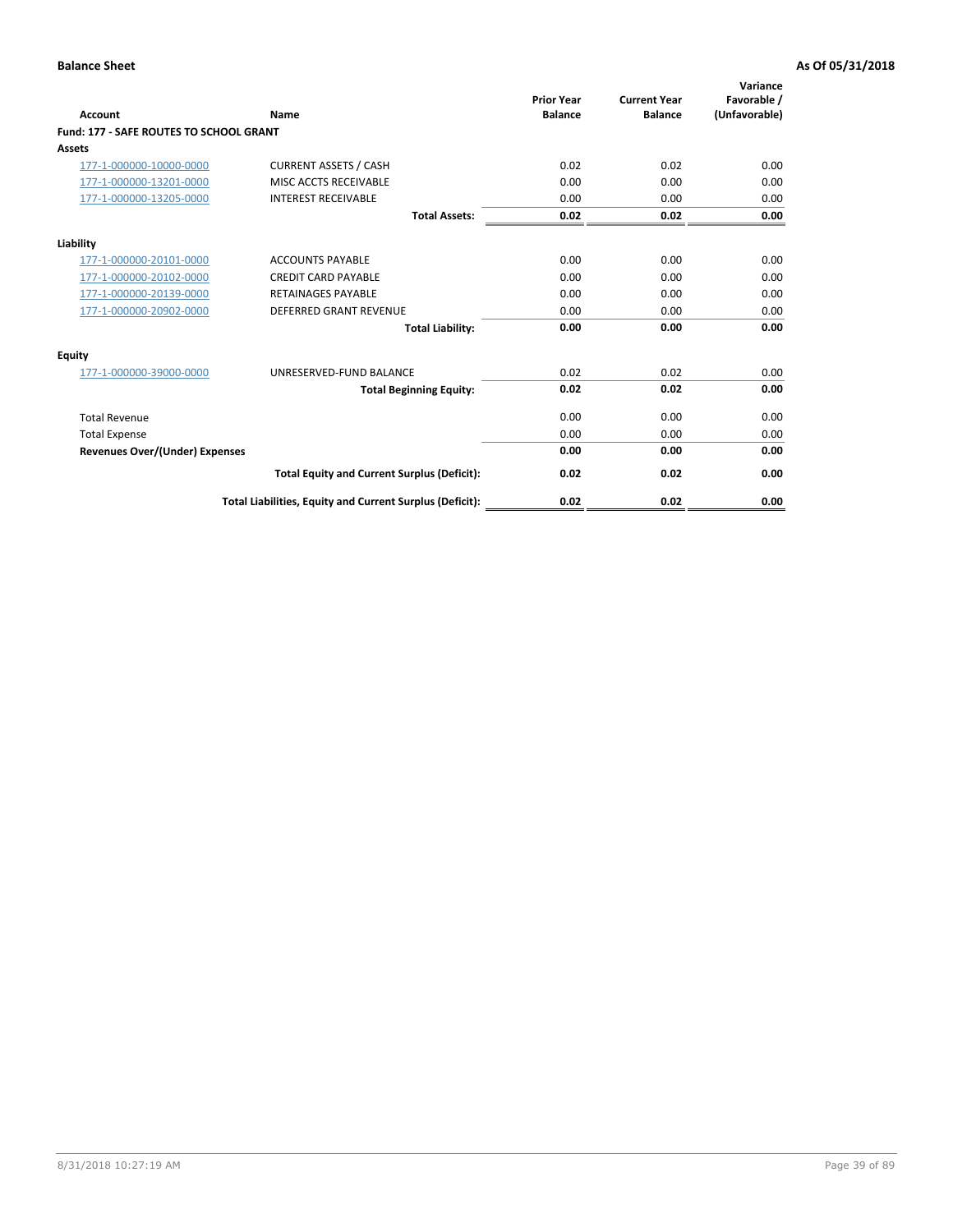| <b>Account</b>                        | Name                                                     | <b>Prior Year</b><br><b>Balance</b> | <b>Current Year</b><br><b>Balance</b> | Variance<br>Favorable /<br>(Unfavorable) |
|---------------------------------------|----------------------------------------------------------|-------------------------------------|---------------------------------------|------------------------------------------|
| Fund: 190 - FIXED ASSETS              |                                                          |                                     |                                       |                                          |
| Assets                                |                                                          |                                     |                                       |                                          |
| 190-1-000000-10000-0000               | <b>CURRENT ASSETS / CASH</b>                             | 4,395,783.73                        | 4,781,218.73                          | 385,435.00                               |
| 190-1-000000-16001-0000               | FIXED ASSETS / LAND                                      | 4,301,719.07                        | 4,301,719.07                          | 0.00                                     |
| 190-1-000000-16002-0000               | FIXED ASSETS / IMPROVMENTS-NON BUILDI                    | 8,469,732.94                        | 9,547,720.27                          | 1,077,987.33                             |
| 190-1-000000-16003-0000               | ACCUM DEPR / IMPROVEMENTS- NON BUIL                      | $-3,726,578.80$                     | -4,009,937.54                         | $-283,358.74$                            |
| 190-1-000000-16004-0000               | FIXED ASSETS / BUILDINGS                                 | 17,475,262.21                       | 17,535,682.21                         | 60,420.00                                |
| 190-1-000000-16005-0000               | <b>ACCUM DEPR / BUILDINGS</b>                            | $-6,272,081.85$                     | $-6,682,343.79$                       | $-410,261.94$                            |
| 190-1-000000-16109-0000               | FIXED ASSETS / INFRASTRUCTURE                            | 36,030,072.95                       | 39,600,292.98                         | 3,570,220.03                             |
| 190-1-000000-16110-0000               | ACCUM DEPR / INFRASTRUCTURE                              | $-16,666,333.14$                    | $-17,212,975.22$                      | $-546,642.08$                            |
| 190-1-000000-16201-0000               | FIXED ASSETS / MACHINERY AND EQUIPMEN                    | 5,984,517.36                        | 6,435,884.14                          | 451,366.78                               |
| 190-1-000000-16202-0000               | ACCUM DEPR / MACHINERY AND EQUIPMEI                      | -4,234,198.01                       | -4,533,779.36                         | -299,581.35                              |
| 190-1-000000-16205-0000               | FIXED ASSETS / SEIZURE FUNDED VEHICLES                   | 109,736.85                          | 109,736.85                            | 0.00                                     |
| 190-1-000000-16206-0000               | ACCUM DEPR / SEIZURE FUNDED VEHICLES                     | $-76,797.54$                        | $-86,047.91$                          | $-9,250.37$                              |
| 190-1-000000-16301-0000               | FIXED ASSETS / C W I P                                   | 5,434,233.92                        | 7,494,769.94                          | 2,060,536.02                             |
|                                       | <b>Total Assets:</b>                                     | 51,225,069.69                       | 57,281,940.37                         | 6,056,870.68                             |
|                                       |                                                          |                                     |                                       |                                          |
| Liability                             |                                                          |                                     |                                       |                                          |
| 190-1-000000-20101-0000               | <b>ACCOUNTS PAYABLE</b>                                  | 0.00                                | 0.00                                  | 0.00                                     |
| 190-1-000000-20102-0000               | <b>CREDIT CARD PAYABLE</b>                               | 0.00                                | 0.00                                  | 0.00                                     |
| 190-1-000000-27001-0000               | CONTRIBUTED CAPITAL / DEVELOPERS                         | 7,196,125.29                        | 7,196,125.29                          | 0.00                                     |
| 190-1-000000-27101-0000               | INVESTMENT IN GFA / GENERAL FUND                         | 2,194,657.07                        | 2,194,657.07                          | 0.00                                     |
| 190-1-000000-27102-0000               | <b>SPECIAL REVENUE FUNDS</b>                             | 4,861,998.29                        | 4,861,998.29                          | 0.00                                     |
| 190-1-000000-27103-0000               | <b>GENERAL CIP FUND</b>                                  | 55,066,479.06                       | 62,287,009.22                         | $-7,220,530.16$                          |
| 190-1-000000-27104-0000               | PROPRIETARY FUNDS                                        | 13,885,324.34                       | 13,885,324.34                         | 0.00                                     |
| 190-1-000000-27105-0000               | <b>INTERNAL SERVICE FUNDS</b>                            | 0.00                                | 0.00                                  | 0.00                                     |
| 190-1-000000-27106-0000               | <b>EXPENDABLE TRUST FUNDS</b>                            | 0.00                                | 0.00                                  | 0.00                                     |
| 190-1-000000-27107-0000               | INVESTMENT IN GFA / SEIZURE FUNDS                        | 127,680.68                          | 127,680.68                            | 0.00                                     |
| 190-1-000000-27108-0000               | INVESTMENT IN GFA / FIRE DEPARTMEN                       | 0.00                                | 0.00                                  | 0.00                                     |
| 190-1-000000-27109-0000               | PARKS & RECREATION DEPT                                  | 0.00                                | 0.00                                  | 0.00                                     |
| 190-1-000000-27110-0000               | INVESTMENT IN GFA / 4A EDC                               | 524,560.49                          | 524,560.49                            | 0.00                                     |
| 190-1-000000-27201-0000               | CAFR USE / MUNICIPAL BUILDINGS                           | 1,862,037.81                        | 1,862,037.81                          | 0.00                                     |
| 190-1-000000-27202-0000               | CAFR USE / OTHER GENERAL GOVERNMEN                       | 363,987.04                          | 363,987.04                            | 0.00                                     |
| 190-1-000000-27203-0000               | CAFR USE / POLICE PROTECTION                             | 1,742,383.46                        | 1,742,383.46                          | 0.00                                     |
| 190-1-000000-27204-0000               | CAFR USE / FIRE PROTECTION                               | 2,609,936.84                        | 2,609,936.84                          | 0.00                                     |
| 190-1-000000-27205-0000               | CAFR USE / PUBLIC WORKS                                  | 2,509,263.59                        | 2,509,263.59                          | 0.00                                     |
| 190-1-000000-27206-0000               | <b>CAFR USE / LIBRARIES</b>                              | 2,147,054.00                        | 2,147,054.00                          | 0.00                                     |
| 190-1-000000-27207-0000               | CAFR USE / RECREATION                                    | 4,153,623.63                        | 4,153,623.63                          | 0.00                                     |
| 190-1-000000-27208-0000               | CAFR USE / CEMETERY                                      | 246,894.00                          | 246,894.00                            | 0.00                                     |
| 190-1-000000-27209-0000               | CAFR USE / EXCHANGE BUILDING                             | 6,053,703.29                        | 6,053,703.29                          | 0.00                                     |
| 190-1-000000-27210-0000               | CAFR USE / INVESTMENT IN GFA                             | -21,688,883.66                      | -21,688,883.66                        | 0.00                                     |
| 190-1-000000-27301-0000               | DONATIONS/GRANTS                                         | 2,092,706.06                        | 2,478,141.06                          | -385,435.00                              |
|                                       | <b>Total Liability:</b>                                  | 85,949,531.28                       | 93,555,496.44                         | -7,605,965.16                            |
| <b>Equity</b>                         |                                                          |                                     |                                       |                                          |
| 190-1-000000-39000-0000               | UNRESERVED-FUND BALANCE                                  | -34,858,988.31                      | -36,273,556.07                        | $-1,414,567.76$                          |
|                                       | <b>Total Beginning Equity:</b>                           | -34,858,988.31                      | -36,273,556.07                        | $-1,414,567.76$                          |
| <b>Total Expense</b>                  |                                                          |                                     | 0.00                                  |                                          |
| <b>Revenues Over/(Under) Expenses</b> |                                                          | $-134,526.72$<br>134,526.72         | 0.00                                  | -134,526.72<br>-134,526.72               |
|                                       | <b>Total Equity and Current Surplus (Deficit):</b>       | -34,724,461.59                      | -36,273,556.07                        | $-1,549,094.48$                          |
|                                       | Total Liabilities, Equity and Current Surplus (Deficit): | 51,225,069.69                       | 57,281,940.37                         | 6,056,870.68                             |
|                                       |                                                          |                                     |                                       |                                          |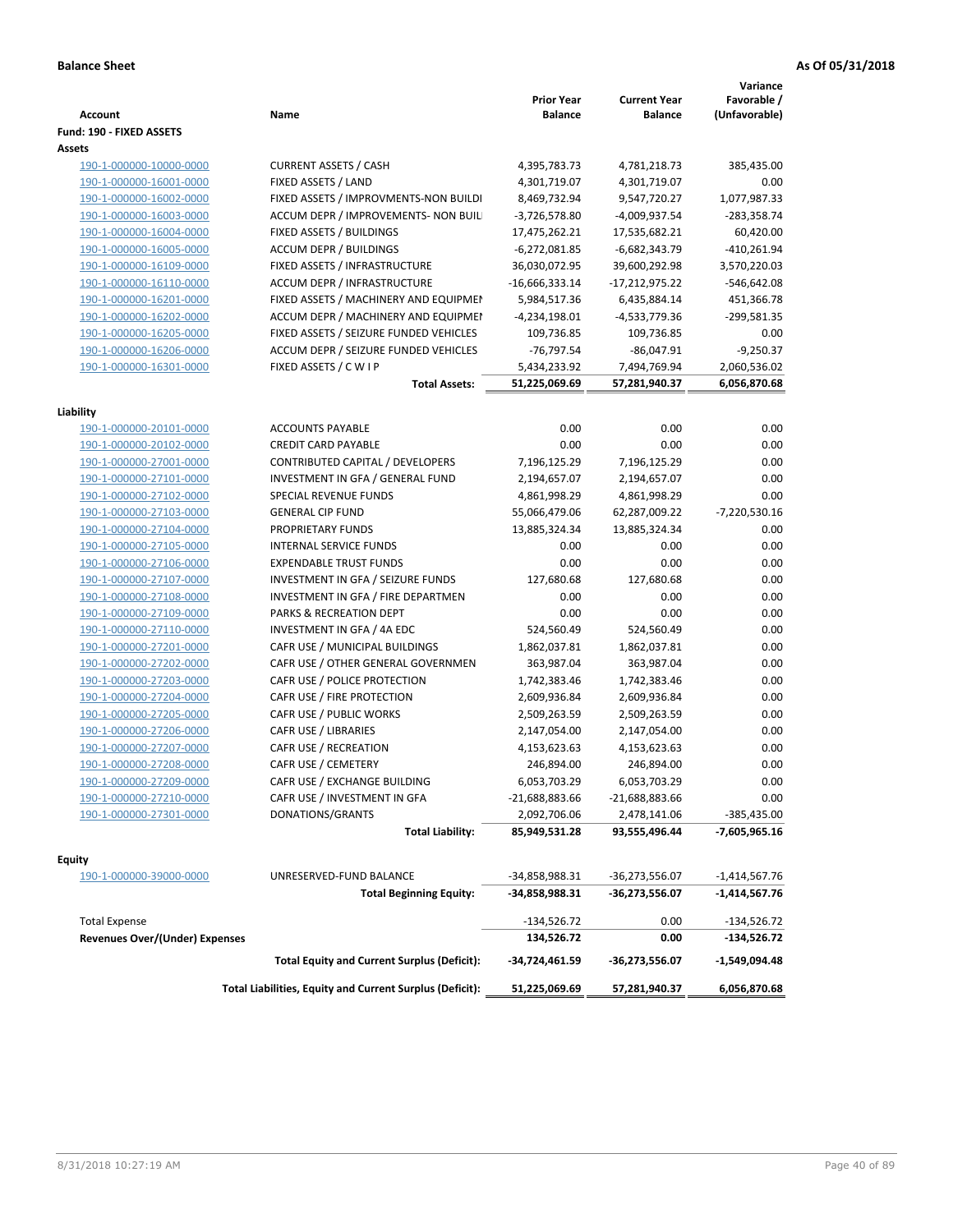| <b>Account</b>                 | Name                                                     | <b>Prior Year</b><br><b>Balance</b> | <b>Current Year</b><br><b>Balance</b> | Variance<br>Favorable /<br>(Unfavorable) |
|--------------------------------|----------------------------------------------------------|-------------------------------------|---------------------------------------|------------------------------------------|
| <b>Fund: 191 - DEBT</b>        |                                                          |                                     |                                       |                                          |
| <b>Assets</b>                  |                                                          |                                     |                                       |                                          |
| 191-1-000000-12101-0000        | <b>BOND ISSUANCE COSTS</b>                               | 0.00                                | 0.00                                  | 0.00                                     |
| 191-1-000000-12201-0000        | DEFERRED CHARGES / BOND DISCOUNT                         | $-1,044,044.26$                     | $-1,016,547.95$                       | 27,496.31                                |
| 191-1-000000-14101-0000        | WTR/WWTR UTILITY FUND                                    | 0.00                                | 0.00                                  | 0.00                                     |
| 191-1-000000-17101-0000        | LONG-TERM DEBT / AMT TO BE PROVIDE                       | 4,610,016.37                        | 453,446.27                            | $-4, 156, 570.10$                        |
|                                | <b>Total Assets:</b>                                     | 3,565,972.11                        | $-563,101.68$                         | -4,129,073.79                            |
| Liability                      |                                                          |                                     |                                       |                                          |
| 191-1-000000-20102-0000        | <b>CREDIT CARD PAYABLE</b>                               | 0.00                                | 0.00                                  | 0.00                                     |
| 191-1-000000-22002-0000        | <b>VACATION/SICK PAYABLE</b>                             | 1,631,580.90                        | 1,548,415.51                          | 83,165.39                                |
| 191-1-000000-26001-0000        | <b>COMPENSATED ABSENCES PAY</b>                          | 1,574,930.61                        | 1,574,354.03                          | 576.58                                   |
| 191-1-000000-26003-0000        | EXCESS SALES TAX DUE TO STATE OF TEXAS                   | 3,223,783.60                        | 3,045,688.20                          | 178,095.40                               |
| 191-1-000000-26101-0000        | <b>GENERAL OBLIG BONDS PAY</b>                           | 37,819,000.00                       | 33,926,000.00                         | 3,893,000.00                             |
| 191-1-000000-26103-0000        | DEFERRED LOSS/DEFEASEMENT                                | $-843,796.95$                       | 71,619.09                             | $-915,416.04$                            |
| 191-1-000000-26104-0000        | <b>ACCRETED INTEREST</b>                                 | 165,929.14                          | 164,196.41                            | 1,732.73                                 |
| 191-1-000000-26105-0000        | INV NET OF RELATED DEBT                                  | -34,384,329.59                      | -34,384,329.59                        | 0.00                                     |
| 191-1-000000-26106-0000        | <b>RESTRICTED DEBT SERVICE</b>                           | 621,308.00                          | 621,308.00                            | 0.00                                     |
|                                | <b>Total Liability:</b>                                  | 9,808,405.71                        | 6,567,251.65                          | 3,241,154.06                             |
| Equity                         |                                                          |                                     |                                       |                                          |
| 191-1-000000-39000-0000        | UNRESERVED-FUND BALANCE                                  | $-6,242,433.60$                     | $-7,130,353.33$                       | $-887,919.73$                            |
|                                | <b>Total Beginning Equity:</b>                           | $-6,242,433.60$                     | $-7,130,353.33$                       | $-887,919.73$                            |
| <b>Total Expense</b>           |                                                          | 0.00                                | 0.00                                  | 0.00                                     |
| Revenues Over/(Under) Expenses |                                                          | 0.00                                | 0.00                                  | 0.00                                     |
|                                | <b>Total Equity and Current Surplus (Deficit):</b>       | $-6,242,433.60$                     | $-7,130,353.33$                       | $-887,919.73$                            |
|                                | Total Liabilities, Equity and Current Surplus (Deficit): | 3,565,972.11                        | $-563, 101.68$                        | -4,129,073.79                            |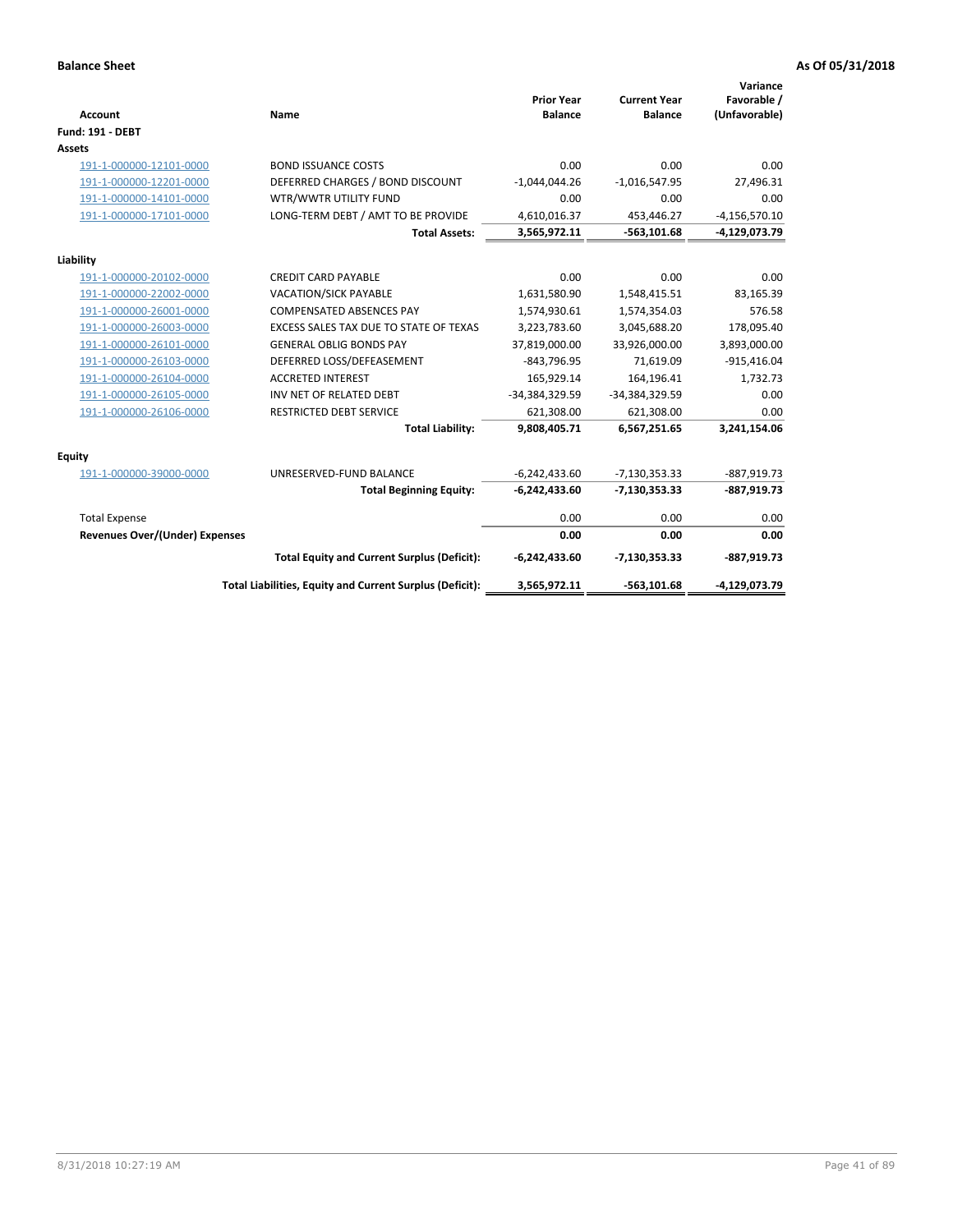| <b>Account</b><br><b>Fund: 192 - PAYROLL CLEARING</b> | Name                                                | <b>Prior Year</b><br><b>Balance</b> | <b>Current Year</b><br><b>Balance</b> | Variance<br>Favorable /<br>(Unfavorable) |
|-------------------------------------------------------|-----------------------------------------------------|-------------------------------------|---------------------------------------|------------------------------------------|
| Assets                                                |                                                     |                                     |                                       |                                          |
| 192-1-000000-10000-0000                               | <b>CURRENT ASSETS / CASH</b>                        | 446,352.02                          | 363,722.30                            | $-82,629.72$                             |
| 192-1-000000-13201-0000                               | MISC ACCTS RECEIVABLE                               | 1,482.18                            | 0.00                                  | $-1,482.18$                              |
| 192-1-000000-13203-0000                               | NON-CURRENT ASSETS / PREPAYMENTS                    | 0.00                                | 0.00                                  | 0.00                                     |
| 192-1-000000-13205-0000                               | <b>INTEREST RECEIVABLE</b>                          | 0.00                                | 0.00                                  | 0.00                                     |
|                                                       | <b>Total Assets:</b>                                | 447,834.20                          | 363,722.30                            | -84,111.90                               |
| Liability                                             |                                                     |                                     |                                       |                                          |
| 192-1-000000-20101-0000                               | <b>ACCOUNTS PAYABLE</b>                             | 0.00                                | 0.00                                  | 0.00                                     |
| 192-1-000000-20102-0000                               | <b>CREDIT CARD PAYABLE</b>                          | 0.00                                | 0.00                                  | 0.00                                     |
| 192-1-000000-20103-0000                               | ACCRUED ACCOUNTS PAYABLE                            | 0.00                                | 0.00                                  | 0.00                                     |
| 192-1-000000-22001-0000                               | SALARIES PAYABLE                                    | $-92.31$                            | 0.00                                  | $-92.31$                                 |
| 192-1-000000-22002-0000                               | <b>VACATION/SICK PAYABLE</b>                        | 0.00                                | 0.00                                  | 0.00                                     |
| 192-1-000000-22101-0000                               | TAXES - FEDERAL WITHHOLDING                         | 0.00                                | 0.00                                  | 0.00                                     |
| 192-1-000000-22102-0000                               | <b>TAXES - FICA</b>                                 | 0.00                                | 0.00                                  | 0.00                                     |
| 192-1-000000-22103-0000                               | <b>TAXES - MEDICARE</b>                             | 0.00                                | 0.00                                  | 0.00                                     |
| 192-1-000000-22201-0000                               | <b>INS - AFLAC</b>                                  | 3,430.60                            | $-1,620.48$                           | 5,051.08                                 |
| 192-1-000000-22202-0000                               | <b>INS - LIFE INSURANCE</b>                         | 0.00                                | 0.00                                  | 0.00                                     |
| 192-1-000000-22203-0000                               | INS - CITY EMPLOYEE PORTION                         | 0.00                                | 0.00                                  | 0.00                                     |
| 192-1-000000-22204-0000                               | INS - GEUS EMPLOYEE PORTION                         | 0.00                                | 0.00                                  | 0.00                                     |
| 192-1-000000-22205-0000                               | INS - CITY EMPL-FLEXCARD                            | 14,529.16                           | 108.00                                | 14,421.16                                |
| 192-1-000000-22206-0000                               | INS - CITY EMPL-DEPENDENT CARE                      | 0.00                                | 0.00                                  | 0.00                                     |
| 192-1-000000-22207-0000                               | INS - GEUS EMPL-HEALTH CARE                         | 0.00                                | 0.00                                  | 0.00                                     |
| 192-1-000000-22208-0000                               | INS - AMERICAN FIDELITY                             | 0.00                                | 0.00                                  | 0.00                                     |
| 192-1-000000-22209-0000                               | INS - GEUS EMPL-DEPENDENT CARE                      | 0.00                                | 0.00                                  | 0.00                                     |
| 192-1-000000-22210-0000                               | INS - CITY EMPLOYEE - OPT OU                        | 0.00                                | 0.00                                  | 0.00                                     |
| 192-1-000000-22211-0000                               | INS - GEUS EMP - OPT OU<br><b>INS - VISION PLAN</b> | 0.00<br>$-3,655.81$                 | 0.00                                  | 0.00<br>$-2,986.44$                      |
| 192-1-000000-22212-0000<br>192-1-000000-22213-0000    | INS - AIG CRITICAL CARE                             | 0.00                                | -669.37<br>0.00                       | 0.00                                     |
| 192-1-000000-22214-0000                               | INS - AIG ACCIDENT                                  | 0.00                                | 0.00                                  | 0.00                                     |
| 192-1-000000-22215-0000                               | INS - ALLSTATE CANCER                               | 0.00                                | 0.00                                  | 0.00                                     |
| 192-1-000000-22216-0000                               | INS - CRITICAL ILLNESS/CHARTIS                      | 0.00                                | 0.00                                  | 0.00                                     |
| 192-1-000000-22217-0000                               | INS - MUTUAL OF OMAHA                               | 363.68                              | $-9,858.02$                           | 10,221.70                                |
| 192-1-000000-22218-0000                               | INS - TX LIFE                                       | $-798.63$                           | $-321.90$                             | $-476.73$                                |
| 192-1-000000-22219-0000                               | <b>INS - NEW YORK LIFE</b>                          | 35.00                               | 15.00                                 | 20.00                                    |
| 192-1-000000-22220-0000                               | INS - AFLAC CRITICAL INSURANCE                      | 322.48                              | $-352.58$                             | 675.06                                   |
| 192-1-000000-22223-0000                               | INS - DENTAL PLAN                                   | 304.45                              | 926.99                                | $-622.54$                                |
| 192-1-000000-22301-0000                               | <b>RETIREMENT - TMRS</b>                            | 367,222.80                          | 374,609.13                            | $-7,386.33$                              |
| 192-1-000000-22302-0000                               | RETIREMENT - F R & R                                | 48,861.66                           | 1,000.00                              | 47,861.66                                |
| 192-1-000000-22303-0000                               | RETIREMENT - NATIONWIDE / PEBSCO                    | 10,257.29                           | 0.00                                  | 10,257.29                                |
| 192-1-000000-22304-0000                               | RETIREMENT - 401 ICMA RETIREMENT                    | 0.00                                | 0.00                                  | 0.00                                     |
| 192-1-000000-22305-0000                               | RETIREMENT - VANTAGE CARE PRE-TAX RSP               | 0.00                                | 0.00                                  | 0.00                                     |
| 192-1-000000-22401-0000                               | GARNISHMENT - TAX LEVY                              | 0.00                                | 0.00                                  | 0.00                                     |
| 192-1-000000-22402-0000                               | GARNISHMENT - CHILD SUPPORT                         | 0.00                                | 0.00                                  | 0.00                                     |
| 192-1-000000-22403-0000                               | GARNISHMENT - CHAPTER 13                            | 0.00                                | 0.00                                  | 0.00                                     |
| 192-1-000000-22404-0000                               | <b>GARNISHMENT - STUDENT LOAN</b>                   | 0.00                                | 0.00                                  | 0.00                                     |
| 192-1-000000-22501-0000                               | <b>CHARITY PAYABLE</b>                              | 311.00                              | 0.00                                  | 311.00                                   |
| 192-1-000000-22502-0000                               | UNITED WAY                                          | 190.50                              | 0.00                                  | 190.50                                   |
| 192-1-000000-22503-0000                               | AMERICAN CANCER SOCIETY                             | 650.00                              | 0.00                                  | 650.00                                   |
| 192-1-000000-22601-0000                               | PR DEDUCT - SAVINGS BOND                            | 0.00                                | 0.00                                  | 0.00                                     |
| 192-1-000000-22602-0000                               | PR DEDUCT - CREDIT UNION                            | 5,481.50                            | 0.00                                  | 5,481.50                                 |
| 192-1-000000-22603-0000                               | PR DEDUCT - PRE PAID LEGAL FEE                      | 116.60                              | $-114.47$                             | 231.07                                   |
| 192-1-000000-22604-0000                               | PR DEDUCT - AUTO LEASE AGREEMENT                    | 0.00                                | 0.00                                  | 0.00                                     |
| 192-1-000000-22605-0000                               | PR DEDUCT - YMCA                                    | 0.00                                | 0.00                                  | 0.00                                     |
| 192-1-000000-22606-0000                               | PR DEDUCT - GAC                                     | 0.00                                | 0.00                                  | 0.00                                     |
| 192-1-000000-22607-0000                               | PR DEDUCT - WEIGHT WATCHERS                         | 0.00                                | 0.00                                  | 0.00                                     |
| 192-1-000000-22608-0000                               | PR DEDUCT - HUNT REG-FITNESS CTR                    | 0.00                                | 0.00                                  | 0.00                                     |
| 192-1-000000-22609-0000                               | PR DEDUCT - MISCELLANEOUS                           | 0.00                                | 0.00                                  | 0.00                                     |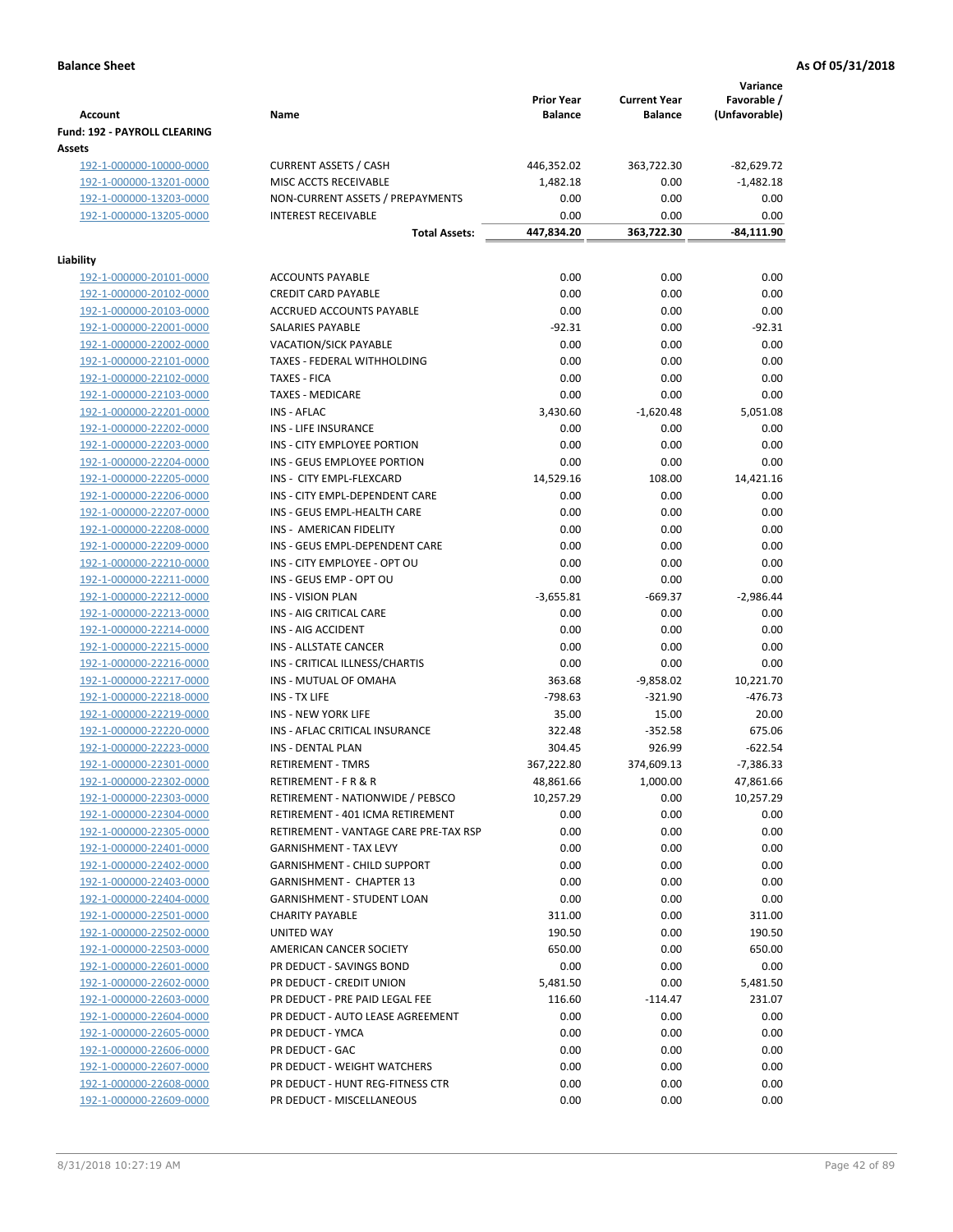| Account                 | Name                                                     | <b>Prior Year</b><br><b>Balance</b> | <b>Current Year</b><br><b>Balance</b> | Variance<br>Favorable /<br>(Unfavorable) |
|-------------------------|----------------------------------------------------------|-------------------------------------|---------------------------------------|------------------------------------------|
| 192-1-000000-22610-0000 | PR DEDUCT - MISC REIMB                                   | 304.23                              | 0.00                                  | 304.23                                   |
| 192-1-000000-22611-0000 | PR DEDUCT - GOLF COURSE FEES                             | 0.00                                | 0.00                                  | 0.00                                     |
| 192-1-000000-22612-0000 | PR DEDUCT - WEARING APPAREL                              | 0.00                                | 0.00                                  | 0.00                                     |
| 192-1-000000-22613-0000 | PR DEDUCT - SNAP FITNESS                                 | 0.00                                | 0.00                                  | 0.00                                     |
|                         | <b>Total Liability:</b>                                  | 447,834.20                          | 363.722.30                            | 84,111.90                                |
| Equity                  |                                                          |                                     |                                       |                                          |
| 192-1-000000-39000-0000 | UNRESERVED-FUND BALANCE                                  | 0.00                                | 0.00                                  | 0.00                                     |
|                         | <b>Total Beginning Equity:</b>                           | 0.00                                | 0.00                                  | 0.00                                     |
|                         | <b>Total Equity and Current Surplus (Deficit):</b>       | 0.00                                | 0.00                                  | 0.00                                     |
|                         | Total Liabilities, Equity and Current Surplus (Deficit): | 447,834.20                          | 363,722.30                            | $-84,111.90$                             |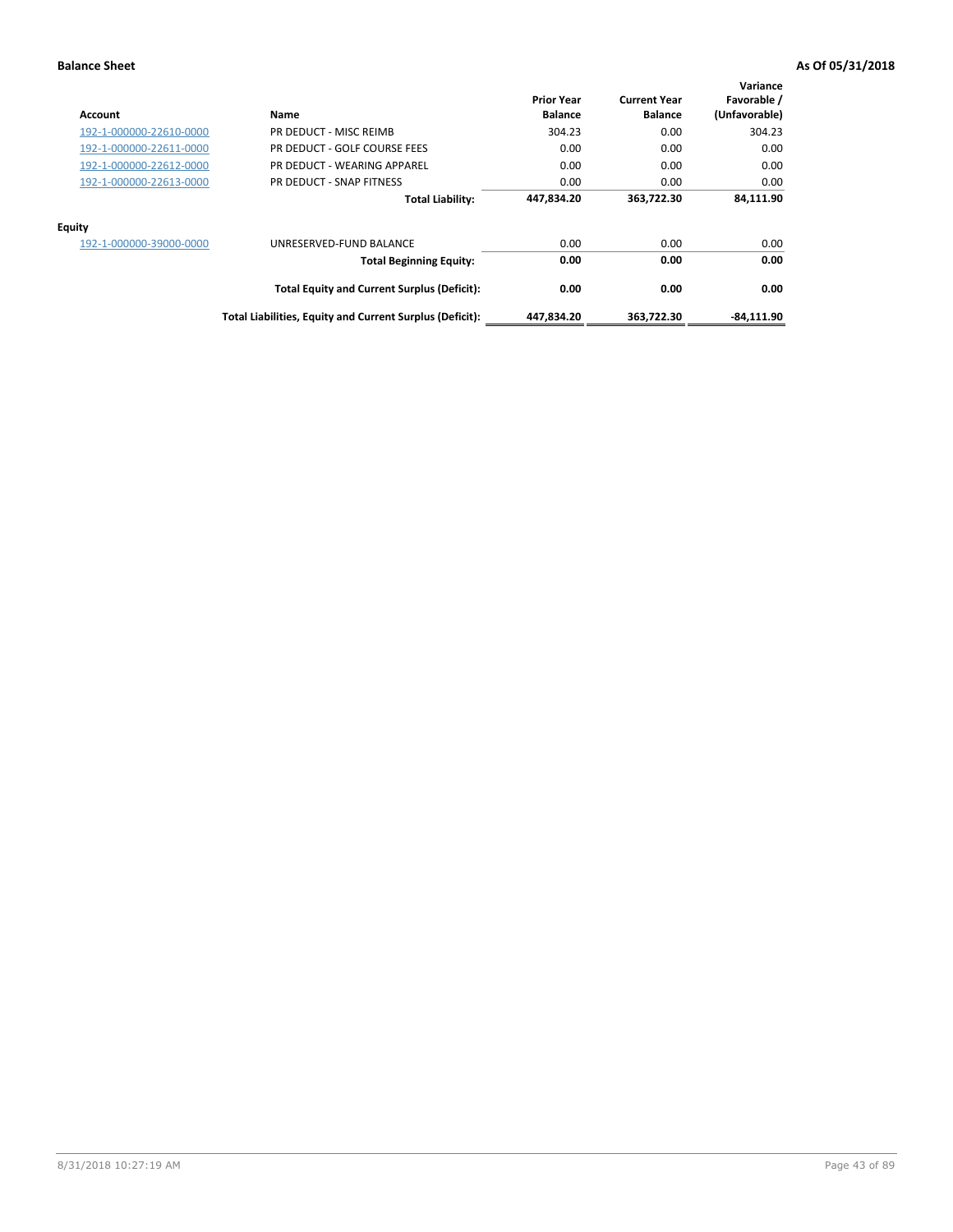|                                     |                                       |                   |                     | Variance      |
|-------------------------------------|---------------------------------------|-------------------|---------------------|---------------|
|                                     |                                       | <b>Prior Year</b> | <b>Current Year</b> | Favorable /   |
| Account                             | Name                                  | <b>Balance</b>    | <b>Balance</b>      | (Unfavorable) |
| Fund: 200 - WATER / WASTEWATER FUND |                                       |                   |                     |               |
| Assets                              |                                       |                   |                     |               |
| 200-2-000000-10000-0000             | <b>CURRENT ASSETS / CASH</b>          | 4,361,558.83      | 4,029,607.25        | $-331,951.58$ |
| 200-2-000000-12101-0000             | <b>BOND ISSUANCE COSTS</b>            | 0.00              | 0.00                | 0.00          |
| 200-2-000000-12201-0000             | DEFERRED CHARGES / BOND DISCOUNT      | $-40,463.35$      | $-35,109.18$        | 5,354.17      |
| 200-2-000000-13000-0000             | <b>CUSTOMER ACCTS RECEIVABLE</b>      | 358,336.36        | 375,322.08          | 16,985.72     |
| 200-2-000000-13001-0000             | NON CURRENT CUSTOMER ACCTS RECEIVAE   | 175,055.22        | 191,619.48          | 16,564.26     |
| 200-2-000000-13002-0000             | ALLOW FOR UNCOLLECT REC               | $-180,628.30$     | $-173,530.63$       | 7,097.67      |
| 200-2-000000-13003-0000             | UNBILLED YEAR-END ACCRUAL             | 993,472.42        | 1,046,691.01        | 53,218.59     |
| 200-2-000000-13004-0000             | <b>WASTE HAULER RECEIVABLE</b>        | 46,044.10         | 46,785.60           | 741.50        |
| 200-2-000000-13007-0000             | <b>RETURNED CHECKS</b>                | 0.00              | 0.00                | 0.00          |
| 200-2-000000-13010-0000             | <b>CADDO MILLS</b>                    | 0.00              | 0.00                | 0.00          |
| 200-2-000000-13201-0000             | MISC ACCTS RECEIVABLE                 | 0.00              | 0.00                | 0.00          |
| 200-2-000000-13202-0000             | <b>EMPLOYEE ADVANCES</b>              | 0.00              | 0.00                | 0.00          |
| 200-2-000000-13203-0000             | NON-CURRENT ASSETS / PREPAYMENTS      | 0.00              | 0.00                | 0.00          |
| 200-2-000000-13205-0000             | <b>INTEREST RECEIVABLE</b>            | 0.00              | 0.00                | 0.00          |
| 200-2-000000-14001-0000             | DUE FROM / GENERAL FUND               | 0.00              | 0.00                | 0.00          |
| 200-2-000000-14040-0000             | <b>GENERAL CIP / GENERAL CIP</b>      | 0.00              | 0.00                | 0.00          |
| 200-2-000000-14120-0000             | DUE FROM UTILITY CIP                  | 38,336,026.85     | 38,336,026.85       | 0.00          |
| 200-2-000000-15401-0000             | <b>INVENTORIES / WATER STOCK</b>      | 255,981.59        | 255,981.59          | 0.00          |
| 200-2-000000-15501-0000             | <b>INVENTORIES / WASTEWATER STOCK</b> | 37,338.12         | 37,338.12           | 0.00          |
| 200-2-000000-16001-0000             | FIXED ASSETS / LAND                   | 685,983.11        | 685,983.11          | 0.00          |
| 200-2-000000-16002-0000             | FIXED ASSETS / IMPROVMENTS-NON BUILDI | 5,396,182.49      | 5,396,182.49        | 0.00          |
| 200-2-000000-16003-0000             | ACCUM DEPR / IMPROVEMENTS-NON BUILI   | $-1,804,747.08$   | $-1,997,080.68$     | $-192,333.60$ |
| 200-2-000000-16004-0000             | FIXED ASSETS / BUILDINGS              | 23,420,073.36     | 23,420,750.92       | 677.56        |
| 200-2-000000-16005-0000             | <b>ACCUM DEPR / BUILDINGS</b>         | $-1,845,303.04$   | $-2,311,101.08$     | $-465,798.04$ |
| 200-2-000000-16006-0000             | FIXED ASSETS / FILTRATION PLANT       | 10,529,295.00     | 10,529,295.00       | 0.00          |
| 200-2-000000-16007-0000             | ACCUM DEPR / FILTRATION PLANT         | -6,841,360.24     | $-7,053,202.00$     | $-211,841.76$ |
| 200-2-000000-16008-0000             | FIXED ASSETS / WATER RECLAMATION PLAN | 7,272,907.47      | 7,272,907.47        | 0.00          |
| 200-2-000000-16009-0000             | ACCUM DEPR / WATER RECLAMATION PLAN   | -5,958,539.29     | $-6,134,209.96$     | -175,670.67   |
| 200-2-000000-16101-0000             | FIXED ASSETS / WATER MAINS            | 19,560,838.81     | 19,766,398.81       | 205,560.00    |
| 200-2-000000-16102-0000             | <b>ACCUM DEPR / WATER MAINS</b>       | -9,312,839.49     | -9,722,167.22       | -409,327.73   |
| 200-2-000000-16103-0000             | FIXED ASSETS / SANITARY SEWERS        | 25,544,578.76     | 25,724,453.76       | 179,875.00    |
| 200-2-000000-16104-0000             | <b>ACCUM DEPR / SANITARY SEWERS</b>   | $-10,208,802.70$  | $-10,787,201.06$    | -578,398.36   |
| 200-2-000000-16105-0000             | FIXED ASSETS / RESERVOIRS & TANKS     | 1,023,525.00      | 1,023,525.00        | 0.00          |
| 200-2-000000-16106-0000             | ACCUM DEPR / RESERVOIRS & TANKS       | $-805,299.50$     | $-814,273.58$       | $-8,974.08$   |
| 200-2-000000-16107-0000             | FIXED ASSETS / PUMP STATIONS          | 366,796.61        | 366,796.61          | 0.00          |
| 200-2-000000-16108-0000             | <b>ACCUM DEPR / PUMP STATIONS</b>     | -279,980.46       | -293,979.25         | $-13,998.79$  |
| 200-2-000000-16201-0000             | FIXED ASSETS / MACHINERY AND EQUIPMEN | 2,909,732.82      | 3,008,111.91        | 98,379.09     |
| 200-2-000000-16202-0000             | ACCUM DEPR / MACHINERY AND EQUIPMEI   | $-1,389,601.03$   | $-1,524,807.11$     | $-135,206.08$ |
| 200-2-000000-16301-0000             | FIXED ASSETS / C W I P                | 0.00              | 0.00                | 0.00          |
| 200-2-000000-17501-0000             | <b>EMPLOYEE CONTRIBUTIONS</b>         | 143,748.00        | 157,273.00          | 13,525.00     |
| 200-2-000000-17504-0000             | <b>INVESTMENT RETURN</b>              | 670,725.00        | 495,876.00          | $-174,849.00$ |
| 200-2-000000-17508-0000             | <b>EXPERIENCE DIFFERENCE- OUTFLOW</b> | 13,590.00         | 8,729.00            | $-4,861.00$   |
| 200-2-000000-17509-0000             | <b>EXPERIENCE DIFFERENCE - INFLOW</b> | 0.00              | $-57,790.00$        | $-57,790.00$  |
| 200-2-000000-17520-0000             | <b>ASSUMPTION CHANGES</b>             | 178,221.00        | 116,123.00          | $-62,098.00$  |
|                                     | <b>Total Assets:</b>                  | 103,612,446.44    | 101,387,326.31      | -2,225,120.13 |
|                                     |                                       |                   |                     |               |
| Liability                           |                                       |                   |                     |               |
| 200-2-000000-20101-0000             | <b>ACCOUNTS PAYABLE</b>               | 0.00              | $-334.45$           | 334.45        |
| 200-2-000000-20102-0000             | <b>CREDIT CARD PAYABLE</b>            | 0.00              | 0.00                | 0.00          |
| 200-2-000000-20103-0000             | ACCRUED ACCOUNTS PAYABLE              | 10,000.00         | 10,000.00           | 0.00          |
| 200-2-000000-20104-0000             | <b>ESCHEATED LIABILITY</b>            | 0.00              | 0.00                | 0.00          |
| 200-2-000000-20109-0000             | <b>GENERAL OBLIG BONDS PAY</b>        | 1,361,000.00      | 1,393,000.00        | $-32,000.00$  |
| 200-2-000000-20110-0000             | REVENUE BONDS PAYABLE                 | 925,000.00        | 0.00                | 925,000.00    |
| 200-2-000000-20112-0000             | ACCRUED INTEREST PAYABLE              | 77,667.06         | $-2,188.94$         | 79,856.00     |
| 200-2-000000-20125-0000             | SALES TAX PAYABLE / IN THE CITY       | 0.00              | 0.00                | 0.00          |
| 200-2-000000-20139-0000             | RETAINAGES PAYABLE                    | 0.00              | 0.00                | 0.00          |
| 200-2-000000-20141-0000             | <b>TELEPHONE CLEARING</b>             | 0.01              | 0.01                | 0.00          |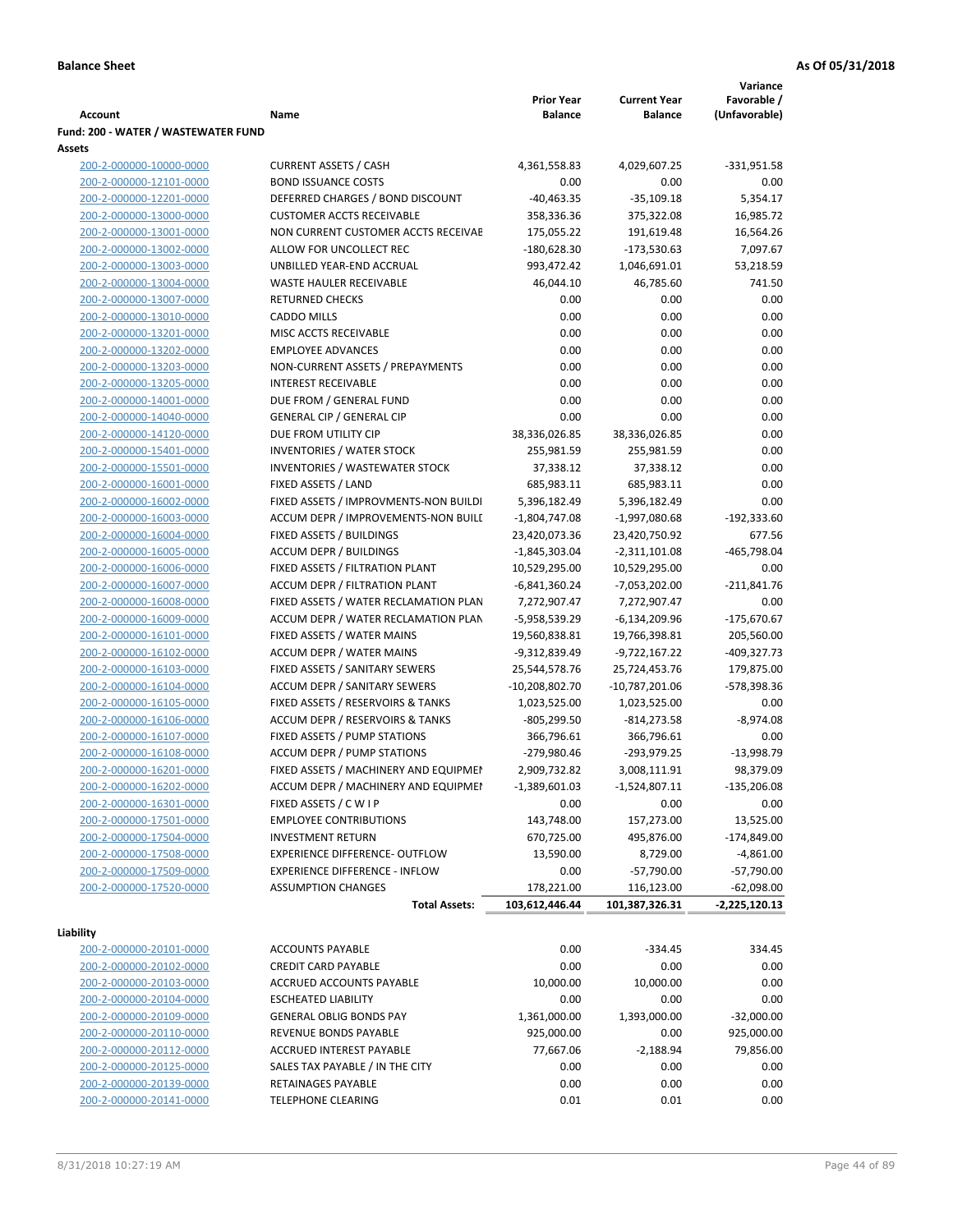|                                       |                                                          |                                     |                                       | Variance                     |
|---------------------------------------|----------------------------------------------------------|-------------------------------------|---------------------------------------|------------------------------|
| <b>Account</b>                        | Name                                                     | <b>Prior Year</b><br><b>Balance</b> | <b>Current Year</b><br><b>Balance</b> | Favorable /<br>(Unfavorable) |
| 200-2-000000-20160-0000               | <b>UNAPPLIED CREDIT</b>                                  | 0.00                                | 0.00                                  | 0.00                         |
| 200-2-000000-21001-0000               | <b>GENERAL FUND / GENERAL FUND</b>                       | 0.00                                | 0.00                                  | 0.00                         |
| 200-2-000000-21101-0000               | ENTERPRISE / WTR/WWTR UTILITY FUND                       | 0.00                                | 0.00                                  | 0.00                         |
| 200-2-000000-22001-0000               | <b>SALARIES PAYABLE</b>                                  | 72,876.25                           | 79,792.91                             | $-6,916.66$                  |
| 200-2-000000-22002-0000               | VACATION/SICK PAYABLE                                    | 184,856.65                          | 164,567.04                            | 20,289.61                    |
| 200-2-000000-23001-0000               | <b>CAPITAL LEASE PAYABLE</b>                             | 0.00                                | 0.00                                  | 0.00                         |
| 200-2-000000-24001-0000               | O/S CHECKS PAYABLE                                       | 0.00                                | 0.00                                  | 0.00                         |
| 200-2-000000-24002-0000               | <b>CUSTOMER DEPOSITS</b>                                 | 693,445.22                          | 806,453.44                            | $-113,008.22$                |
| 200-2-000000-24003-0000               | <b>CUSTOMER OVERPMT SUSPENSE</b>                         | 115,599.30                          | 124,306.83                            | $-8,707.53$                  |
| 200-2-000000-24004-0000               | <b>INTEREST PAYABLE ON DEP</b>                           | 0.00                                | 0.00                                  | 0.00                         |
| 200-2-000000-24005-0000               | <b>ACCRUED INT PAY ON DEP</b>                            | 0.00                                | 0.00                                  | 0.00                         |
| 200-2-000000-24006-0000               | <b>AWAITING CUSTOMER SETUP</b>                           | 1,955.61                            | 1,955.61                              | 0.00                         |
| 200-2-000000-24007-0000               | <b>BILLED DEPOSITS SUSPENSE</b>                          | 0.00                                | 0.00                                  | 0.00                         |
| 200-2-000000-26001-0000               | <b>COMPENSATED ABSENCES PAY</b>                          | 238,102.66                          | 253,640.85                            | $-15,538.19$                 |
| 200-2-000000-26101-0000               | <b>GENERAL OBLIG BONDS PAY</b>                           | 8,846,000.00                        | 7,453,000.00                          | 1,393,000.00                 |
| 200-2-000000-26102-0000               | REVENUE BONDS PAYABLE                                    | 14,145,000.00                       | 13,200,000.00                         | 945,000.00                   |
| 200-2-000000-26103-0000               | DEFERRED LOSS/DEFEASEMENT                                | $-317,889.28$                       | $-272,476.43$                         | $-45,412.85$                 |
| 200-2-000000-27001-0000               | <b>CONTRIBUTED CAPITAL</b>                               | 0.00                                | 0.00                                  | 0.00                         |
| 200-2-000000-27002-0000               | CONTRIBUTED CAPITAL / DEVELOPERS                         | 0.00                                | 0.00                                  | 0.00                         |
| 200-2-000000-29300-0000               | <b>ENCUMBRANCE SUMMARY</b>                               | 0.00                                | 0.00                                  | 0.00                         |
| 200-2-000000-29400-0100               | RESERVED ACCOUNT / ENCUMBRANCES                          | 0.00                                | 0.00                                  | 0.00                         |
| 200-2-000000-29999-0000               | NET PENSION LIABILITY                                    | 1,133,409.00                        | 1,077,764.00                          | 55,645.00                    |
| 200-2-000000-92080-0000               | <b>GLTDAG</b>                                            | 0.00                                | 0.00                                  | 0.00                         |
|                                       | <b>Total Liability:</b>                                  | 27,487,022.48                       | 24,289,480.87                         | 3,197,541.61                 |
| <b>Equity</b>                         |                                                          |                                     |                                       |                              |
| 200-2-000000-39000-0000               | UNRESERVED-FUND BALANCE                                  | 0.00                                | 0.00                                  | 0.00                         |
| 200-2-000000-39100-0000               | UNRESERVED-RET. EARNINGS                                 | 77,527,044.89                       | 75,815,422.17                         | $-1,711,622.72$              |
| 200-2-000000-39150-0000               | RESERVED-RET. EARNINGS                                   | 0.00                                | 0.00                                  | 0.00                         |
| 200-2-000000-39500-0000               | <b>NET POSITION - PENSION</b>                            | $-965.00$                           | $-965.00$                             | 0.00                         |
|                                       | <b>Total Beginning Equity:</b>                           | 77,526,079.89                       | 75,814,457.17                         | $-1,711,622.72$              |
| <b>Total Revenue</b>                  |                                                          | 8,107,311.89                        | 8,728,813.73                          | 621,501.84                   |
| <b>Total Expense</b>                  |                                                          | 9,507,967.82                        | 7,445,425.45                          | 2,062,542.37                 |
| <b>Revenues Over/(Under) Expenses</b> |                                                          | $-1,400,655.93$                     | 1,283,388.28                          | 2,684,044.21                 |
|                                       | <b>Total Equity and Current Surplus (Deficit):</b>       | 76,125,423.96                       | 77,097,845.45                         | 972,421.49                   |
|                                       | Total Liabilities, Equity and Current Surplus (Deficit): | 103,612,446.44                      | 101,387,326.32                        | $-2,225,120.12$              |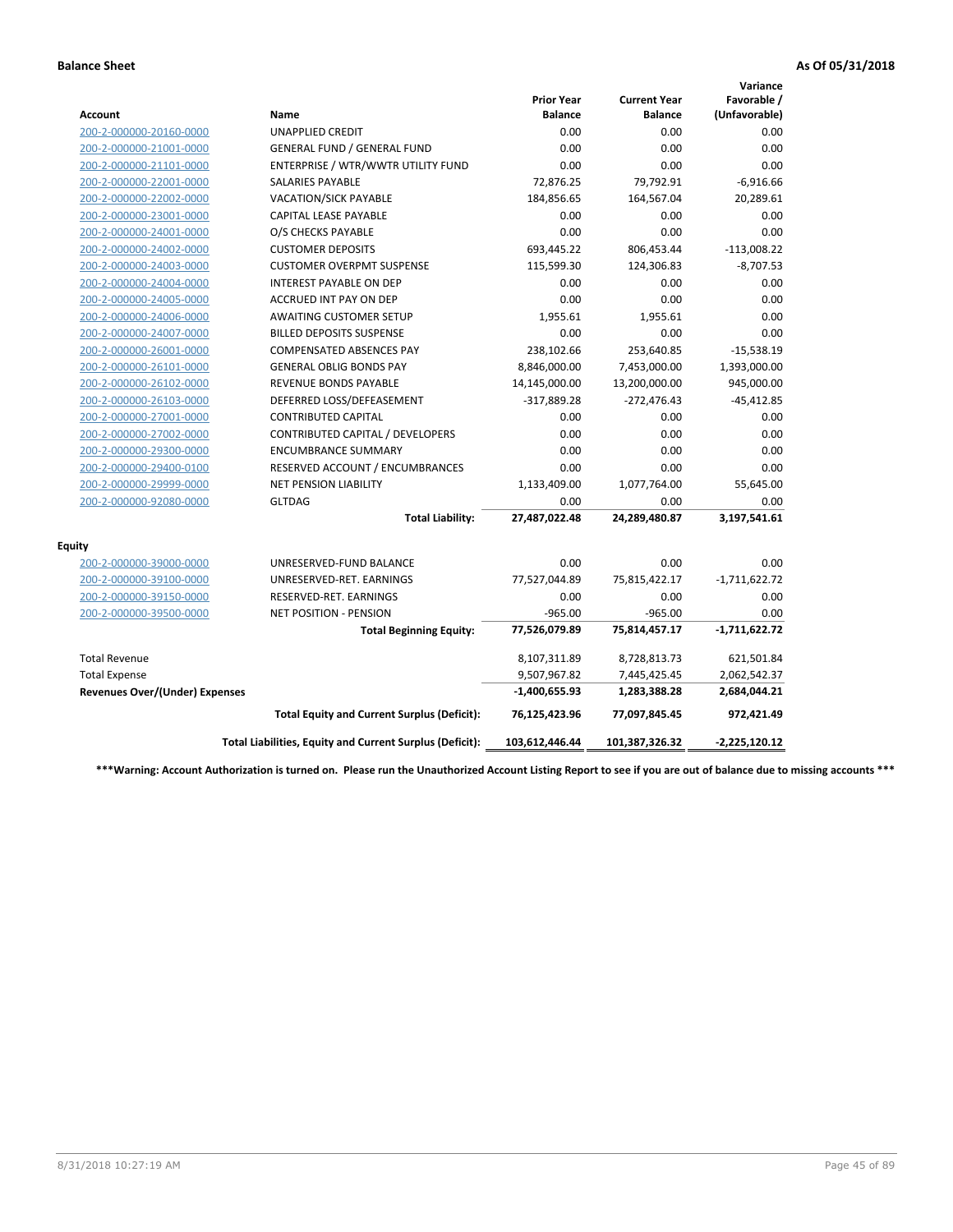| <b>Account</b>                        | <b>Name</b>                                              | <b>Prior Year</b><br><b>Balance</b> | <b>Current Year</b><br><b>Balance</b> | Variance<br>Favorable /<br>(Unfavorable) |
|---------------------------------------|----------------------------------------------------------|-------------------------------------|---------------------------------------|------------------------------------------|
| <b>Fund: 210 - WATER IMPACT FEES</b>  |                                                          |                                     |                                       |                                          |
| <b>Assets</b>                         |                                                          |                                     |                                       |                                          |
| 210-2-000000-10000-0000               | <b>CURRENT ASSETS / CASH</b>                             | 36.83                               | 36.97                                 | 0.14                                     |
| 210-2-000000-13201-0000               | MISC ACCTS RECEIVABLE                                    | 0.00                                | 0.00                                  | 0.00                                     |
| 210-2-000000-13205-0000               | <b>INTEREST RECEIVABLE</b>                               | 0.00                                | 0.00                                  | 0.00                                     |
|                                       | <b>Total Assets:</b>                                     | 36.83                               | 36.97                                 | 0.14                                     |
| Liability                             |                                                          |                                     |                                       |                                          |
| 210-2-000000-20101-0000               | <b>ACCOUNTS PAYABLE</b>                                  | 0.00                                | 0.00                                  | 0.00                                     |
| 210-2-000000-20103-0000               | <b>ACCRUED ACCOUNTS PAYABLE</b>                          | 0.00                                | 0.00                                  | 0.00                                     |
| 210-2-000000-29300-0000               | <b>ENCUMBRANCE SUMMARY</b>                               | 0.00                                | 0.00                                  | 0.00                                     |
| 210-2-000000-29400-0000               | RESERVED ACCOUNT / ENCUMBRANCES                          | 0.00                                | 0.00                                  | 0.00                                     |
|                                       | <b>Total Liability:</b>                                  | 0.00                                | 0.00                                  | 0.00                                     |
| Equity                                |                                                          |                                     |                                       |                                          |
| 210-2-000000-39000-0000               | UNRESERVED-FUND BALANCE                                  | 0.00                                | 0.00                                  | 0.00                                     |
| 210-2-000000-39100-0000               | UNRESERVED-RET. EARNINGS                                 | 36.78                               | 36.86                                 | 0.08                                     |
|                                       | <b>Total Beginning Equity:</b>                           | 36.78                               | 36.86                                 | 0.08                                     |
| <b>Total Revenue</b>                  |                                                          | 0.05                                | 0.11                                  | 0.06                                     |
| <b>Total Expense</b>                  |                                                          | 0.00                                | 0.00                                  | 0.00                                     |
| <b>Revenues Over/(Under) Expenses</b> |                                                          | 0.05                                | 0.11                                  | 0.06                                     |
|                                       | <b>Total Equity and Current Surplus (Deficit):</b>       | 36.83                               | 36.97                                 | 0.14                                     |
|                                       | Total Liabilities, Equity and Current Surplus (Deficit): | 36.83                               | 36.97                                 | 0.14                                     |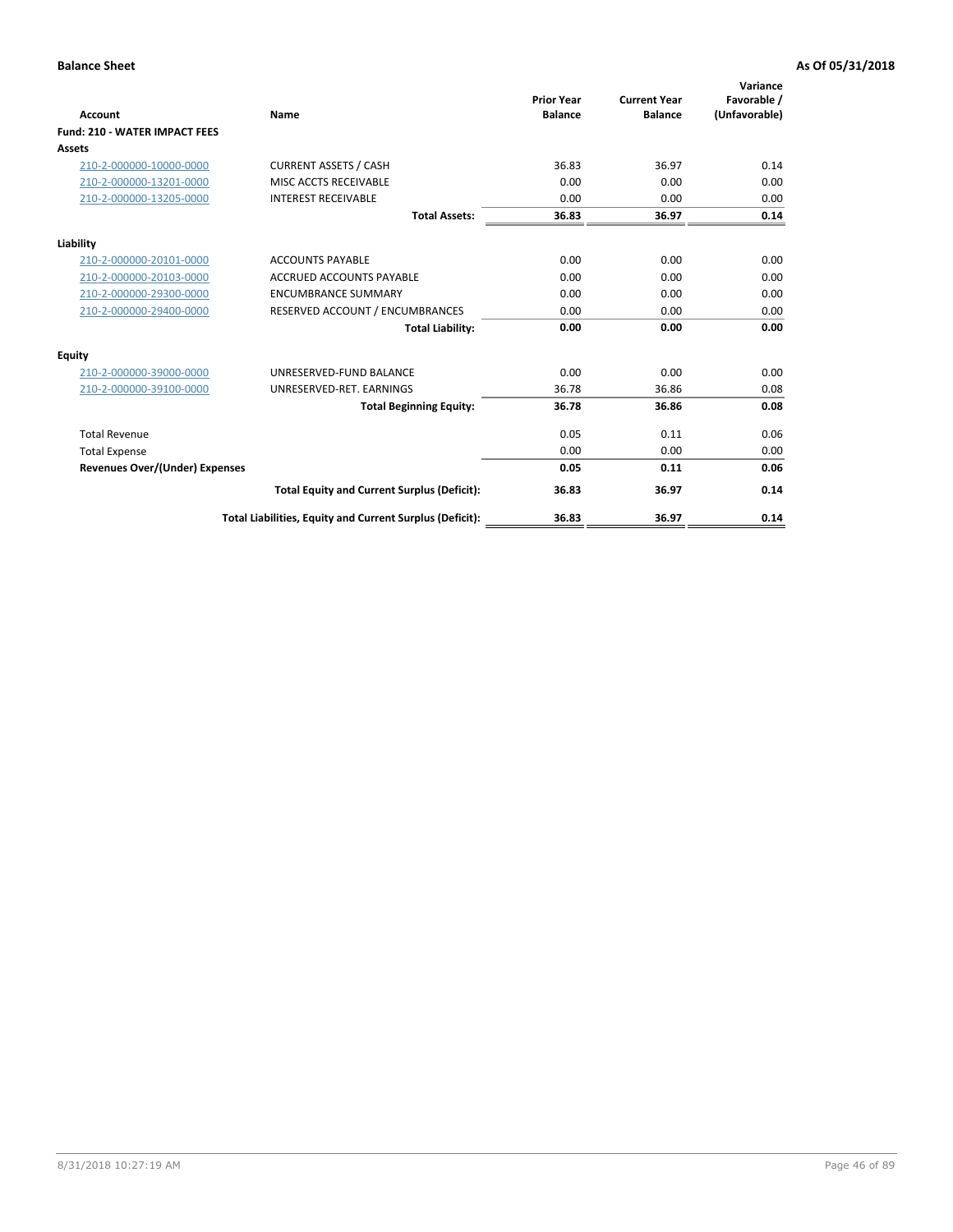| <b>Account</b>                            | Name                                                     | <b>Prior Year</b><br><b>Balance</b> | <b>Current Year</b><br><b>Balance</b> | Variance<br>Favorable /<br>(Unfavorable) |
|-------------------------------------------|----------------------------------------------------------|-------------------------------------|---------------------------------------|------------------------------------------|
| <b>Fund: 211 - WASTEWATER IMPACT FEES</b> |                                                          |                                     |                                       |                                          |
| <b>Assets</b>                             |                                                          |                                     |                                       |                                          |
| 211-2-000000-10000-0000                   | <b>CURRENT ASSETS / CASH</b>                             | 1,998.00                            | 1,868.98                              | $-129.02$                                |
| 211-2-000000-13201-0000                   | MISC ACCTS RECEIVABLE                                    | 0.00                                | 0.00                                  | 0.00                                     |
| 211-2-000000-13205-0000                   | <b>INTEREST RECEIVABLE</b>                               | 0.00                                | 0.00                                  | 0.00                                     |
|                                           | <b>Total Assets:</b>                                     | 1,998.00                            | 1,868.98                              | $-129.02$                                |
| Liability                                 |                                                          |                                     |                                       |                                          |
| 211-2-000000-20101-0000                   | <b>ACCOUNTS PAYABLE</b>                                  | 0.00                                | 0.00                                  | 0.00                                     |
| 211-2-000000-20103-0000                   | <b>ACCRUED ACCOUNTS PAYABLE</b>                          | 0.00                                | 0.00                                  | 0.00                                     |
|                                           | <b>Total Liability:</b>                                  | 0.00                                | 0.00                                  | 0.00                                     |
| <b>Equity</b>                             |                                                          |                                     |                                       |                                          |
| 211-2-000000-39000-0000                   | UNRESERVED-FUND BALANCE                                  | 0.00                                | 0.00                                  | 0.00                                     |
| 211-2-000000-39100-0000                   | UNRESERVED-RET. EARNINGS                                 | 1,996.75                            | 1,863.46                              | $-133.29$                                |
|                                           | <b>Total Beginning Equity:</b>                           | 1,996.75                            | 1.863.46                              | $-133.29$                                |
| <b>Total Revenue</b>                      |                                                          | 2.08                                | 6.01                                  | 3.93                                     |
| <b>Total Expense</b>                      |                                                          | 0.83                                | 0.49                                  | 0.34                                     |
| <b>Revenues Over/(Under) Expenses</b>     |                                                          | 1.25                                | 5.52                                  | 4.27                                     |
|                                           | <b>Total Equity and Current Surplus (Deficit):</b>       | 1,998.00                            | 1,868.98                              | $-129.02$                                |
|                                           | Total Liabilities, Equity and Current Surplus (Deficit): | 1,998.00                            | 1,868.98                              | $-129.02$                                |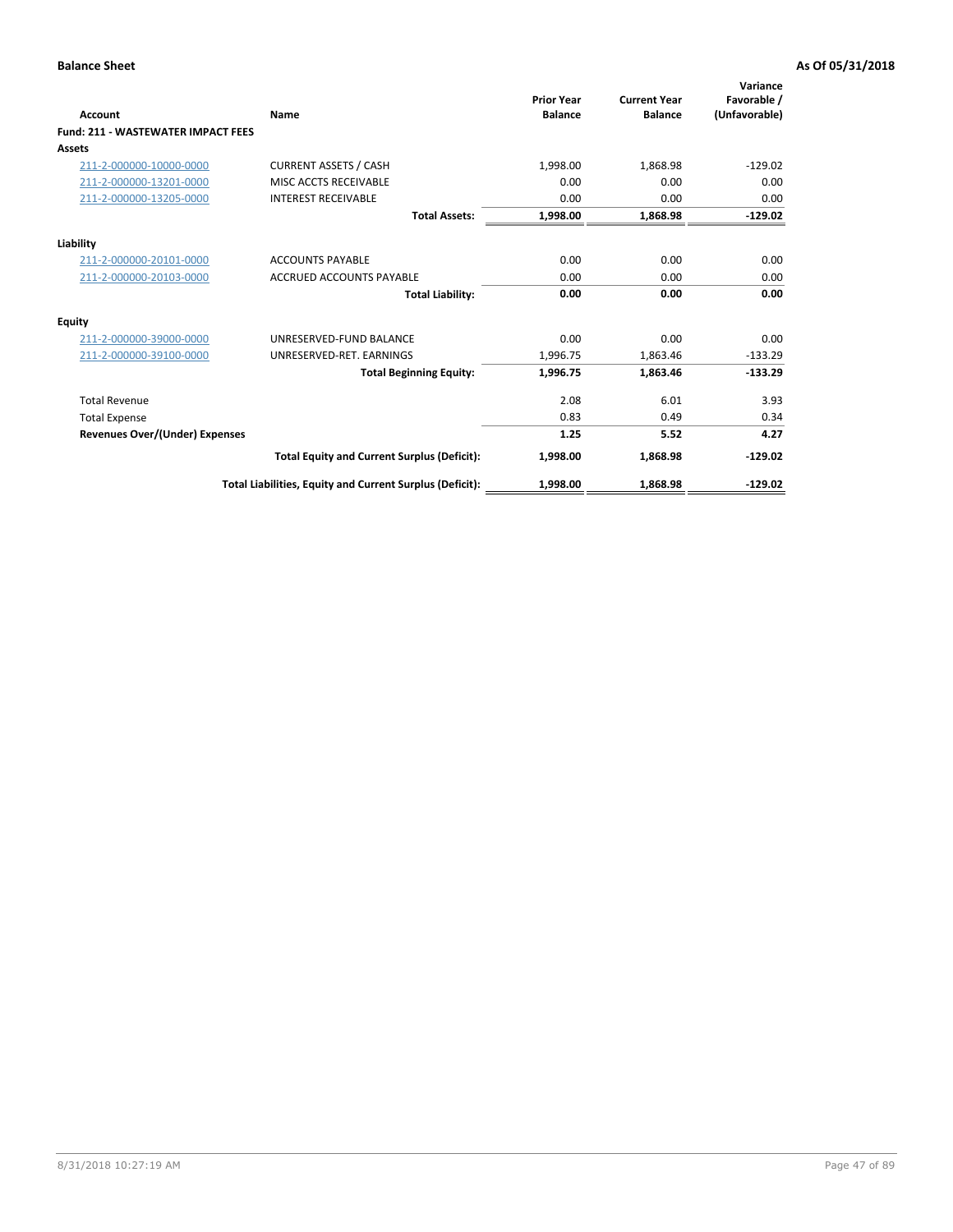| <b>Account</b>                        | Name                                                             | <b>Prior Year</b><br><b>Balance</b> | <b>Current Year</b><br><b>Balance</b> | Variance<br>Favorable /<br>(Unfavorable) |
|---------------------------------------|------------------------------------------------------------------|-------------------------------------|---------------------------------------|------------------------------------------|
|                                       | <b>Fund: 212 - TX COMMUNITY DEV SWR SYSTEM IMPROV PROG GRANT</b> |                                     |                                       |                                          |
| Assets                                |                                                                  |                                     |                                       |                                          |
| 212-2-000000-10000-0000               | <b>CURRENT ASSETS / CASH</b>                                     | 0.00                                | 20,005.00                             | 20,005.00                                |
| 212-2-000000-13201-0000               | MISC ACCTS RECEIVABLE                                            | 0.00                                | 0.00                                  | 0.00                                     |
| 212-2-000000-13205-0000               | <b>INTEREST RECEIVABLE</b>                                       | 0.00                                | 0.00                                  | 0.00                                     |
| 212-2-000000-16301-0000               | FIXED ASSETS / C W I P                                           | 0.00                                | 0.00                                  | 0.00                                     |
|                                       | <b>Total Assets:</b>                                             | 0.00                                | 20,005.00                             | 20,005.00                                |
| Liability                             |                                                                  |                                     |                                       |                                          |
| 212-2-000000-20101-0000               | <b>ACCOUNTS PAYABLE</b>                                          | 0.00                                | 0.00                                  | 0.00                                     |
| 212-2-000000-20102-0000               | <b>CREDIT CARD PAYABLE</b>                                       | 0.00                                | 0.00                                  | 0.00                                     |
| 212-2-000000-20103-0000               | <b>ACCRUED ACCOUNTS PAYABLE</b>                                  | 0.00                                | 0.00                                  | 0.00                                     |
| 212-2-000000-20139-0000               | <b>RETAINAGES PAYABLE</b>                                        | 0.00                                | 1,789.00                              | $-1,789.00$                              |
| 212-2-000000-20902-0000               | <b>DEFERRED GRANT REVENUE</b>                                    | 0.00                                | 0.00                                  | 0.00                                     |
| 212-2-000000-21001-0000               | <b>GENERAL FUND / GENERAL FUND</b>                               | 0.00                                | 0.00                                  | 0.00                                     |
| 212-2-000000-29300-0000               | <b>ENCUMBRANCE SUMMARY</b>                                       | 0.00                                | 0.00                                  | 0.00                                     |
| 212-2-000000-29400-0100               | RESERVED ACCOUNT / ENCUMBRANCES                                  | 0.00                                | 0.00                                  | 0.00                                     |
|                                       | <b>Total Liability:</b>                                          | 0.00                                | 1,789.00                              | $-1,789.00$                              |
| <b>Equity</b>                         |                                                                  |                                     |                                       |                                          |
| 212-2-000000-39100-0000               | UNRESERVED-RET. EARNINGS                                         | 0.00                                | 0.00                                  | 0.00                                     |
|                                       | <b>Total Beginning Equity:</b>                                   | 0.00                                | 0.00                                  | 0.00                                     |
| <b>Total Revenue</b>                  |                                                                  | 0.00                                | 65,196.00                             | 65,196.00                                |
| <b>Total Expense</b>                  |                                                                  | 0.00                                | 46,980.00                             | $-46,980.00$                             |
| <b>Revenues Over/(Under) Expenses</b> |                                                                  | 0.00                                | 18,216.00                             | 18,216.00                                |
|                                       | <b>Total Equity and Current Surplus (Deficit):</b>               | 0.00                                | 18,216.00                             | 18,216.00                                |
|                                       | Total Liabilities, Equity and Current Surplus (Deficit):         | 0.00                                | 20,005.00                             | 20,005.00                                |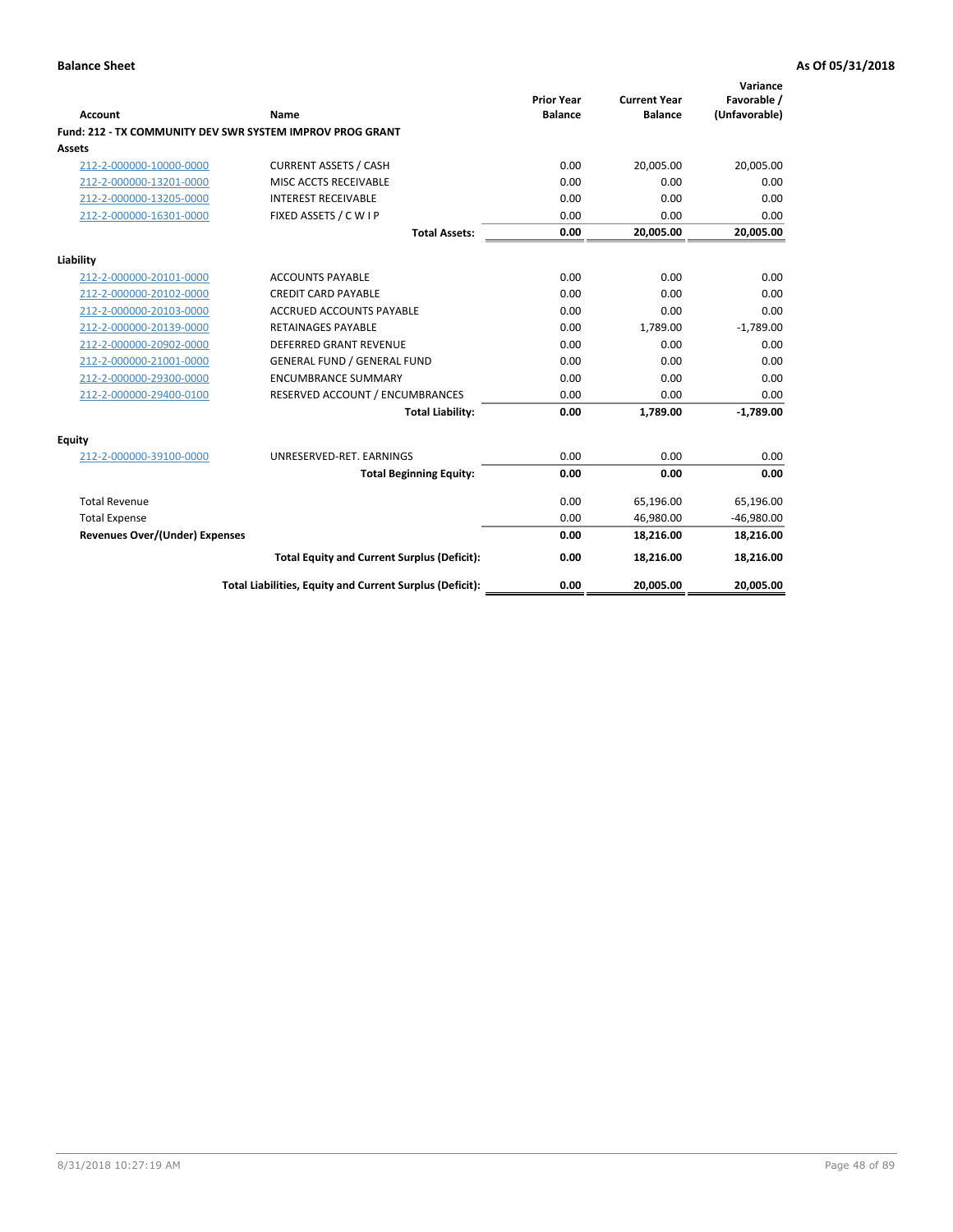|                                       |                                                          |                    |                     | Variance        |
|---------------------------------------|----------------------------------------------------------|--------------------|---------------------|-----------------|
|                                       |                                                          | <b>Prior Year</b>  | <b>Current Year</b> | Favorable /     |
| <b>Account</b>                        | Name                                                     | <b>Balance</b>     | <b>Balance</b>      | (Unfavorable)   |
| <b>Fund: 216 - UTILIITY CIP FUND</b>  |                                                          |                    |                     |                 |
| Assets                                |                                                          |                    |                     |                 |
| 216-2-000000-10000-0000               | <b>CURRENT ASSETS / CASH</b>                             | 5,092,870.08       | 5,207,645.57        | 114,775.49      |
| 216-2-000000-11101-0000               | MBIA ACCOUNTS / 2002 WSSR                                | 0.00               | 0.00                | 0.00            |
| 216-2-000000-11103-0000               | <b>2005 WSSR</b>                                         | 0.00               | 0.00                | 0.00            |
| 216-2-000000-11403-0000               | RESERVE FUND / 2003 WSSR                                 | 0.00               | 0.00                | 0.00            |
| 216-2-000000-11503-0000               | 2008WSSR CONST 486000273                                 | 0.00               | 0.00                | 0.00            |
| 216-2-000000-13000-0000               | <b>CUSTOMER ACCTS RECEIVABLE</b>                         | 0.00               | 0.00                | 0.00            |
| 216-2-000000-13002-0000               | ALLOW FOR UNCOLLECT REC                                  | 0.00               | 0.00                | 0.00            |
| 216-2-000000-13003-0000               | UNBILLED YEAR-END ACCRUAL                                | 0.00               | 0.00                | 0.00            |
| 216-2-000000-13201-0000               | MISC ACCTS RECEIVABLE                                    | 0.00               | 0.00                | 0.00            |
| 216-2-000000-13205-0000               | <b>INTEREST RECEIVABLE</b>                               | 0.00               | 0.00                | 0.00            |
| 216-2-000000-16301-0000               | FIXED ASSETS / C W I P                                   | 342,655.91         | 695,008.09          | 352,352.18      |
|                                       | <b>Total Assets:</b>                                     | 5,435,525.99       | 5,902,653.66        | 467,127.67      |
| Liability                             |                                                          |                    |                     |                 |
| 216-2-000000-20101-0000               | <b>ACCOUNTS PAYABLE</b>                                  | 0.00               | 0.00                | 0.00            |
| 216-2-000000-20102-0000               | <b>CREDIT CARD PAYABLE</b>                               | 0.00               | 0.00                | 0.00            |
| 216-2-000000-20103-0000               | ACCRUED ACCOUNTS PAYABLE                                 | 0.00               | 0.00                | 0.00            |
| 216-2-000000-20113-0000               | <b>DEVELOPERS ESCROW</b>                                 | 0.00               | 0.00                | 0.00            |
| 216-2-000000-20139-0000               | <b>RETAINAGES PAYABLE</b>                                | 0.00               | 27,364.52           | $-27,364.52$    |
| 216-2-000000-21101-0000               | ENTERPRISE / WTR/WWTR UTILITY FUND                       | 18,939,652.64      | 18,939,652.64       | 0.00            |
| 216-2-000000-29300-0000               | <b>ENCUMBRANCE SUMMARY</b>                               | 0.00               | 0.00                | 0.00            |
| 216-2-000000-29400-0100               | RESERVED ACCOUNT / ENCUMBRANCES                          | 0.00               | 0.00                | 0.00            |
|                                       | <b>Total Liability:</b>                                  | 18,939,652.64      | 18,967,017.16       | $-27,364.52$    |
| <b>Equity</b>                         |                                                          |                    |                     |                 |
| 216-2-000000-39000-0000               | UNRESERVED-FUND BALANCE                                  | 0.00               | 0.00                | 0.00            |
| 216-2-000000-39100-0000               | UNRESERVED-RET. EARNINGS                                 | $-15, 153, 579.94$ | $-12,308,627.81$    | 2,844,952.13    |
|                                       | <b>Total Beginning Equity:</b>                           | -15,153,579.94     | $-12,308,627.81$    | 2,844,952.13    |
|                                       |                                                          |                    |                     |                 |
| <b>Total Revenue</b>                  |                                                          | 1,979,956.96       | 260,118.33          | $-1,719,838.63$ |
| <b>Total Expense</b>                  |                                                          | 330,503.67         | 1,015,854.02        | $-685,350.35$   |
| <b>Revenues Over/(Under) Expenses</b> |                                                          | 1,649,453.29       | $-755,735.69$       | $-2,405,188.98$ |
|                                       | <b>Total Equity and Current Surplus (Deficit):</b>       | -13,504,126.65     | $-13,064,363.50$    | 439,763.15      |
|                                       | Total Liabilities, Equity and Current Surplus (Deficit): | 5,435,525.99       | 5,902,653.66        | 467,127.67      |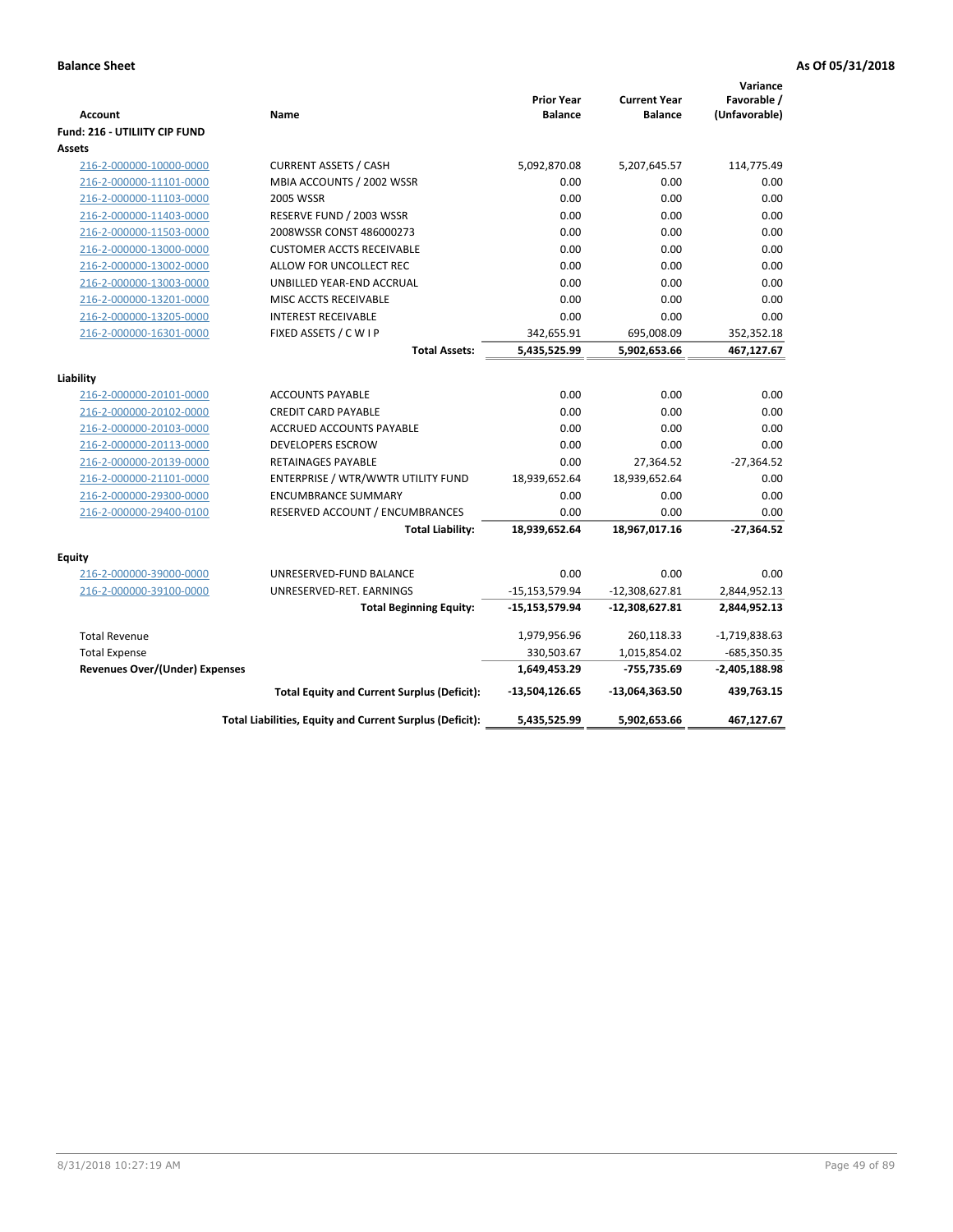| Account                                        | Name                                                     | <b>Prior Year</b><br><b>Balance</b> | <b>Current Year</b><br><b>Balance</b> | Variance<br>Favorable /<br>(Unfavorable) |
|------------------------------------------------|----------------------------------------------------------|-------------------------------------|---------------------------------------|------------------------------------------|
| <b>Fund: 217 - WASTEWATER RECLAMATION FUND</b> |                                                          |                                     |                                       |                                          |
| <b>Assets</b>                                  |                                                          |                                     |                                       |                                          |
| 217-2-000000-10000-0000                        | <b>CURRENT ASSETS / CASH</b>                             | 0.00                                | 0.00                                  | 0.00                                     |
| 217-2-000000-11301-0000                        | TEXASTERM / 2008 WSSR REVENUE BOND                       | 0.00                                | 0.00                                  | 0.00                                     |
| 217-2-000000-11302-0000                        | 2008 WSSR REVENUE BOND                                   | 0.00                                | 0.00                                  | 0.00                                     |
| 217-2-000000-11503-0000                        | 2008WSSR CONST 486000273                                 | 739,011.67                          | 748,187.29                            | 9,175.62                                 |
| 217-2-000000-13000-0000                        | <b>CUSTOMER ACCTS RECEIVABLE</b>                         | 0.00                                | 0.00                                  | 0.00                                     |
| 217-2-000000-13002-0000                        | ALLOW FOR UNCOLLECT REC                                  | 0.00                                | 0.00                                  | 0.00                                     |
| 217-2-000000-13201-0000                        | MISC ACCTS RECEIVABLE                                    | 0.00                                | 0.00                                  | 0.00                                     |
| 217-2-000000-13205-0000                        | <b>INTEREST RECEIVABLE</b>                               | 0.00                                | 0.00                                  | 0.00                                     |
| 217-2-000000-16301-0000                        | FIXED ASSETS / C W I P                                   | 0.00                                | 0.00                                  | 0.00                                     |
|                                                | <b>Total Assets:</b>                                     | 739,011.67                          | 748,187.29                            | 9,175.62                                 |
|                                                |                                                          |                                     |                                       |                                          |
| Liability<br>217-2-000000-20101-0000           | <b>ACCOUNTS PAYABLE</b>                                  | 0.00                                | 0.00                                  | 0.00                                     |
| 217-2-000000-20102-0000                        | <b>CREDIT CARD PAYABLE</b>                               | 0.00                                | 0.00                                  | 0.00                                     |
| 217-2-000000-20103-0000                        | <b>ACCRUED ACCOUNTS PAYABLE</b>                          | 0.00                                | 0.00                                  | 0.00                                     |
| 217-2-000000-20139-0000                        | RETAINAGES PAYABLE                                       | 0.00                                | 0.00                                  | 0.00                                     |
| 217-2-000000-21101-0000                        | ENTERPRISE / WTR/WWTR UTILITY FUND                       | 19,396,374.21                       | 19,396,374.21                         | 0.00                                     |
| 217-2-000000-29300-0000                        | <b>ENCUMBRANCE SUMMARY</b>                               | 0.00                                | 0.00                                  | 0.00                                     |
| 217-2-000000-29400-0100                        | RESERVED ACCOUNT / ENCUMBRANCES                          | 0.00                                | 0.00                                  | 0.00                                     |
|                                                | <b>Total Liability:</b>                                  | 19,396,374.21                       | 19,396,374.21                         | 0.00                                     |
|                                                |                                                          |                                     |                                       |                                          |
| <b>Equity</b>                                  |                                                          |                                     |                                       |                                          |
| 217-2-000000-39100-0000                        | UNRESERVED-RET. EARNINGS                                 | $-18,660,279.37$                    | -18,654,993.80                        | 5,285.57                                 |
|                                                | <b>Total Beginning Equity:</b>                           | -18,660,279.37                      | $-18,654,993.80$                      | 5,285.57                                 |
| <b>Total Revenue</b>                           |                                                          | 2,916.83                            | 6,806.88                              | 3,890.05                                 |
| <b>Total Expense</b>                           |                                                          | 0.00                                | 0.00                                  | 0.00                                     |
| <b>Revenues Over/(Under) Expenses</b>          |                                                          | 2,916.83                            | 6,806.88                              | 3,890.05                                 |
|                                                | <b>Total Equity and Current Surplus (Deficit):</b>       | $-18,657,362.54$                    | $-18,648,186.92$                      | 9,175.62                                 |
|                                                | Total Liabilities, Equity and Current Surplus (Deficit): | 739,011.67                          | 748,187.29                            | 9,175.62                                 |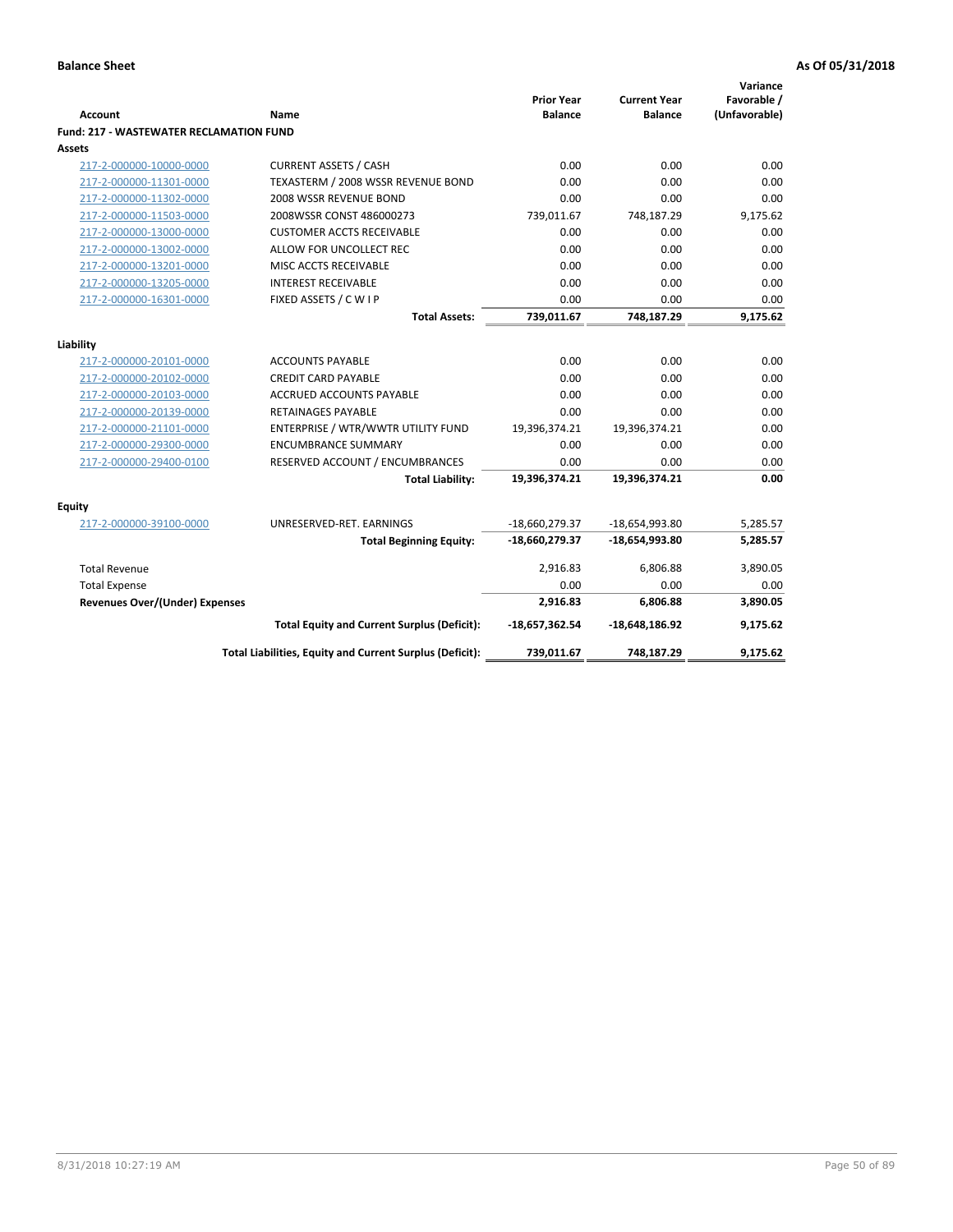|                                                    |                                                                              | <b>Prior Year</b>               | <b>Current Year</b>             | Variance<br>Favorable / |
|----------------------------------------------------|------------------------------------------------------------------------------|---------------------------------|---------------------------------|-------------------------|
| Account                                            | Name                                                                         | <b>Balance</b>                  | <b>Balance</b>                  | (Unfavorable)           |
| Fund: 300 - AIRPORT FUND                           |                                                                              |                                 |                                 |                         |
| Assets<br>300-2-000000-10000-0000                  |                                                                              |                                 |                                 |                         |
| 300-2-000000-13201-0000                            | <b>CURRENT ASSETS / CASH</b><br>MISC ACCTS RECEIVABLE                        | 976,759.41                      | 1,611,328.83                    | 634,569.42              |
|                                                    | <b>EMPLOYEE ADVANCES</b>                                                     | 0.00<br>0.00                    | 0.00                            | 0.00                    |
| 300-2-000000-13202-0000                            |                                                                              | 0.00                            | 0.00<br>0.00                    | 0.00<br>0.00            |
| 300-2-000000-13203-0000<br>300-2-000000-13205-0000 | NON-CURRENT ASSETS / PREPAYMENTS<br><b>INTEREST RECEIVABLE</b>               | 0.00                            | 0.00                            | 0.00                    |
| 300-2-000000-14126-0000                            | <b>GRANT FUND / AIRPORT GRANT FUND</b>                                       | 0.00                            | 0.00                            | 0.00                    |
| 300-2-000000-16001-0000                            | FIXED ASSETS / LAND                                                          | 813,937.00                      | 813,937.00                      | 0.00                    |
|                                                    |                                                                              |                                 |                                 | 0.00                    |
| 300-2-000000-16002-0000                            | FIXED ASSETS / IMPROVMENTS-NON BUILDI<br>ACCUM DEPR / IMPROVEMENTS-NON BUILL | 71,096,300.51                   | 71,096,300.51                   |                         |
| 300-2-000000-16003-0000<br>300-2-000000-16004-0000 | FIXED ASSETS / BUILDINGS                                                     | -34,642,939.56<br>60,824,408.10 | -36,570,663.72<br>60,824,408.10 | $-1,927,724.16$<br>0.00 |
|                                                    | <b>ACCUM DEPR / BUILDINGS</b>                                                | -23,390,672.25                  |                                 |                         |
| 300-2-000000-16005-0000<br>300-2-000000-16201-0000 | FIXED ASSETS / MACHINERY AND EQUIPMEN                                        | 12,340.00                       | -24,613,803.17                  | $-1,223,130.92$         |
| 300-2-000000-16202-0000                            | ACCUM DEPR / MACHINERY AND EQUIPMEI                                          | $-12,339.94$                    | 12,340.00<br>$-12,339.94$       | 0.00<br>0.00            |
|                                                    |                                                                              | 0.00                            |                                 |                         |
| 300-2-000000-16301-0000<br>300-2-000000-17501-0000 | FIXED ASSETS / C W I P<br><b>EMPLOYEE CONTRIBUTIONS</b>                      | 0.00                            | 5,686,912.48<br>0.00            | 5,686,912.48<br>0.00    |
|                                                    | <b>INVESTMENT RETURN</b>                                                     | 0.00                            |                                 | 0.00                    |
| 300-2-000000-17504-0000                            | EXPERIENCE DIFFERENCE- OUTFLOW                                               | 0.00                            | 0.00                            |                         |
| 300-2-000000-17508-0000                            |                                                                              |                                 | 0.00                            | 0.00                    |
| 300-2-000000-17509-0000                            | <b>EXPERIENCE DIFFERENCE - INFLOW</b>                                        | 0.00                            | 0.00                            | 0.00                    |
| 300-2-000000-17520-0000                            | <b>ASSUMPTION CHANGES</b>                                                    | 0.00<br>75,677,793.27           | 0.00<br>78,848,420.09           | 0.00<br>3,170,626.82    |
|                                                    | <b>Total Assets:</b>                                                         |                                 |                                 |                         |
| Liability                                          |                                                                              |                                 |                                 |                         |
| 300-2-000000-20101-0000                            | <b>ACCOUNTS PAYABLE</b>                                                      | 0.00                            | 0.00                            | 0.00                    |
| 300-2-000000-20102-0000                            | <b>CREDIT CARD PAYABLE</b>                                                   | 0.00                            | 0.00                            | 0.00                    |
| 300-2-000000-20103-0000                            | ACCRUED ACCOUNTS PAYABLE                                                     | 0.00                            | 0.00                            | 0.00                    |
| 300-2-000000-20105-0000                            | <b>L-3 FUNDS PAYABLE</b>                                                     | 0.00                            | 0.00                            | 0.00                    |
| 300-2-000000-20106-0000                            | <b>GRANT MATCH</b>                                                           | 0.00                            | 0.00                            | 0.00                    |
| 300-2-000000-20108-0000                            | MATURED BONDS PAYABLE                                                        | 0.00                            | 0.00                            | 0.00                    |
| 300-2-000000-20110-0000                            | REVENUE BONDS PAYABLE                                                        | 0.00                            | 0.00                            | 0.00                    |
| 300-2-000000-20111-0000                            | MATURED INTEREST PAYABLE                                                     | 0.00                            | 0.00                            | 0.00                    |
| 300-2-000000-20112-0000                            | <b>ACCRUED INTEREST PAYABLE</b>                                              | 0.00                            | 0.00                            | 0.00                    |
| 300-2-000000-20139-0000                            | <b>RETAINAGES PAYABLE</b>                                                    | 0.00                            | 0.00                            | 0.00                    |
| 300-2-000000-20141-0000                            | <b>TELEPHONE CLEARING</b>                                                    | 0.00                            | 0.00                            | 0.00                    |
| 300-2-000000-20160-0000                            | <b>UNAPPLIED CREDIT</b>                                                      | 0.00                            | 0.00                            | 0.00                    |
| 300-2-000000-20201-0000                            | <b>DEFERRED REVENUE</b>                                                      | 0.00                            | 0.00                            | 0.00                    |
| 300-2-000000-21001-0000                            | <b>GENERAL FUND / GENERAL FUND</b>                                           | 0.00                            | 0.00                            | 0.00                    |
| 300-2-000000-22001-0000                            | SALARIES PAYABLE                                                             | 2,099.43                        | 2,152.98                        | $-53.55$                |
| 300-2-000000-22002-0000                            | VACATION/SICK PAYABLE                                                        | 3,722.00                        | 2,600.11                        | 1,121.89                |
| 300-2-000000-26001-0000                            | <b>COMPENSATED ABSENCES PAY</b>                                              | $-1.08$                         | 3,743.00                        | $-3,744.08$             |
| 300-2-000000-26101-0000                            | <b>GENERAL OBLIG BONDS PAY</b>                                               | 0.00                            | 0.00                            | 0.00                    |
| 300-2-000000-26102-0000                            | REVENUE BONDS PAYABLE                                                        | 0.00                            | 0.00                            | 0.00                    |
| 300-2-000000-27001-0000                            | <b>CONTRIBUTED CAPITAL</b>                                                   | $-3.39$                         | 5,686,912.61                    | $-5,686,916.00$         |
| 300-2-000000-29300-0000                            | <b>ENCUMBRANCE SUMMARY</b>                                                   | 0.00                            | 0.00                            | 0.00                    |
| 300-2-000000-29400-0100                            | RESERVED ACCOUNT / ENCUMBRANCES                                              | 0.00                            | 0.00                            | 0.00                    |
| 300-2-000000-29999-0000                            | NET PENSION LIABILITY                                                        | 0.00                            | 0.00                            | 0.00                    |
|                                                    | <b>Total Liability:</b>                                                      | 5,816.96                        | 5,695,408.70                    | -5,689,591.74           |
|                                                    |                                                                              |                                 |                                 |                         |
| Equity                                             |                                                                              |                                 |                                 |                         |
| 300-2-000000-39000-0000                            | UNRESERVED-FUND BALANCE                                                      | 0.00                            | 0.00                            | 0.00                    |
| 300-2-000000-39100-0000                            | UNRESERVED-RET. EARNINGS                                                     | 75,282,016.64                   | 72,784,355.87                   | $-2,497,660.77$         |
| 300-2-000000-39500-0000                            | NET POSITION - PENSION                                                       | 0.00                            | 0.00                            | 0.00                    |
|                                                    | <b>Total Beginning Equity:</b>                                               | 75,282,016.64                   | 72,784,355.87                   | $-2,497,660.77$         |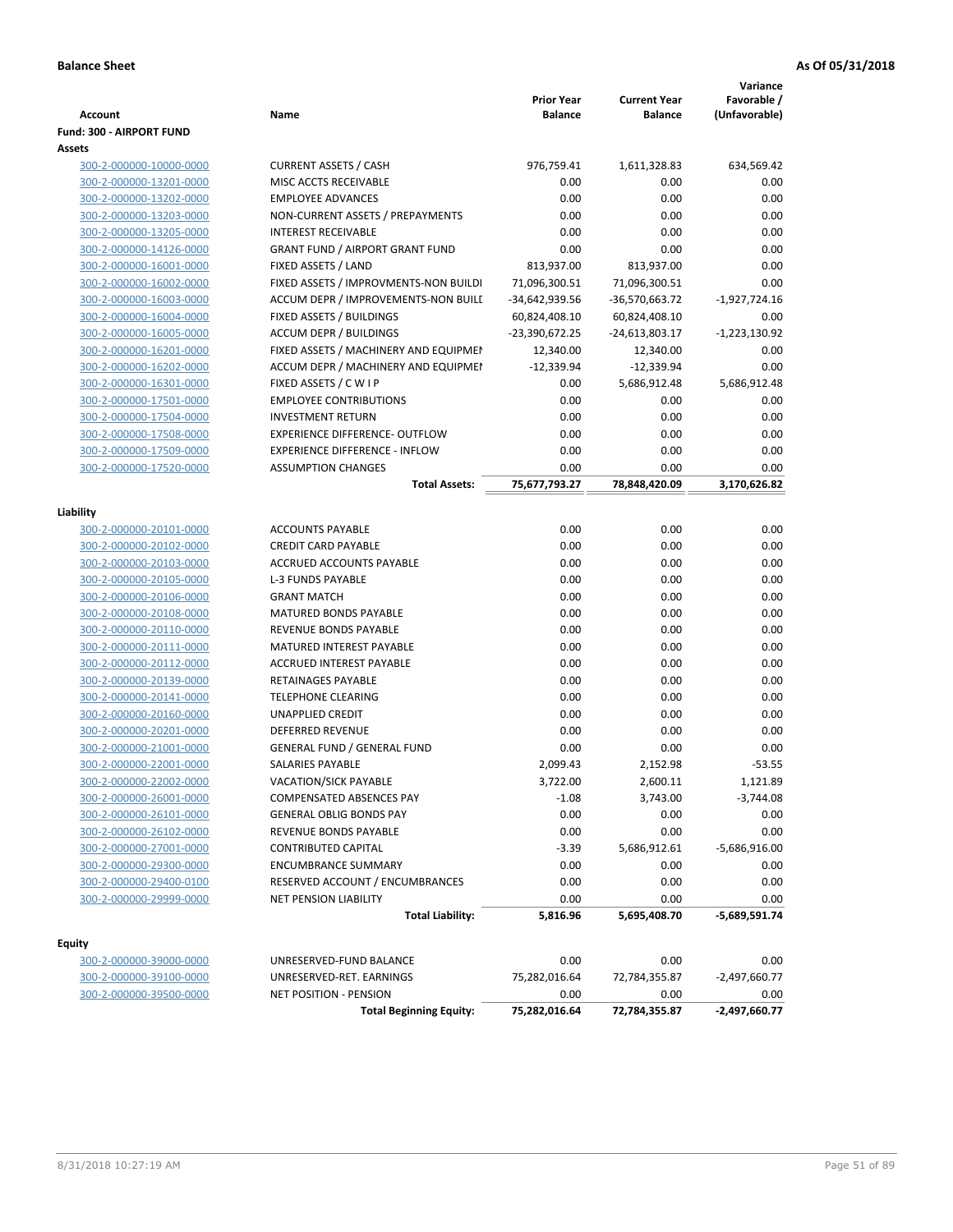| Account                               | Name                                                     | <b>Prior Year</b><br><b>Balance</b> | <b>Current Year</b><br><b>Balance</b> | Variance<br>Favorable /<br>(Unfavorable) |
|---------------------------------------|----------------------------------------------------------|-------------------------------------|---------------------------------------|------------------------------------------|
| Total Revenue                         |                                                          | 498,722.53                          | 479,617.11                            | $-19,105.42$                             |
| <b>Total Expense</b>                  |                                                          | 108,762.85                          | 110,961.58                            | $-2,198.73$                              |
| <b>Revenues Over/(Under) Expenses</b> |                                                          | 389,959.68                          | 368,655.53                            | $-21,304.15$                             |
|                                       | <b>Total Equity and Current Surplus (Deficit):</b>       | 75,671,976.32                       | 73,153,011.40                         | $-2,518,964.92$                          |
|                                       | Total Liabilities, Equity and Current Surplus (Deficit): | 75,677,793.28                       | 78,848,420.10                         | 3,170,626.82                             |
|                                       | *** FUND 300 OUT OF BALANCE ***                          | $-0.01$                             | $-0.01$                               | 0.00                                     |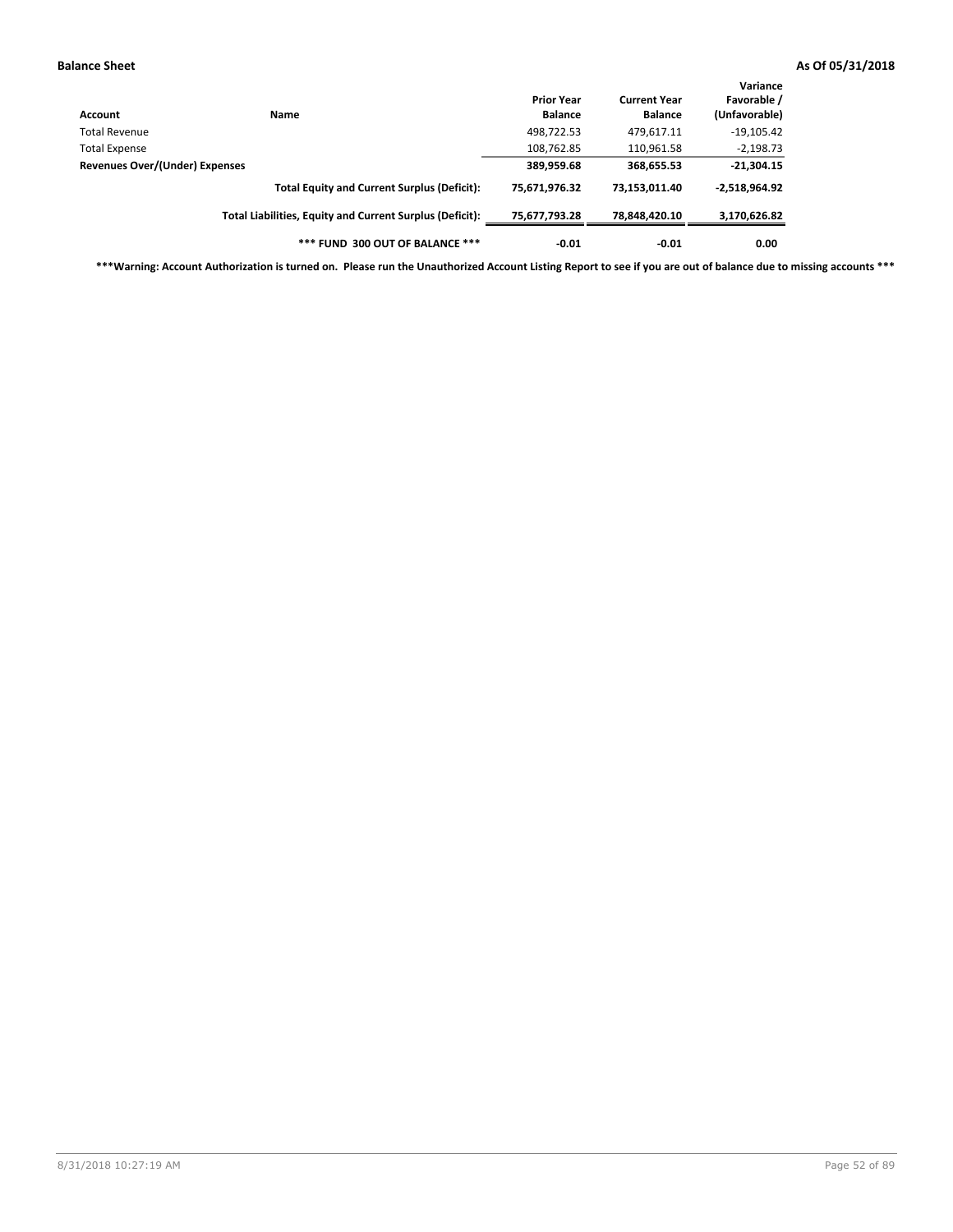|                                 |                                                          |                                     |                                       | Variance                     |
|---------------------------------|----------------------------------------------------------|-------------------------------------|---------------------------------------|------------------------------|
| Account                         | Name                                                     | <b>Prior Year</b><br><b>Balance</b> | <b>Current Year</b><br><b>Balance</b> | Favorable /<br>(Unfavorable) |
| Fund: 320 - AIRPORT TXDOT GRANT |                                                          |                                     |                                       |                              |
| Assets                          |                                                          |                                     |                                       |                              |
| 320-2-000000-10000-0000         | <b>CURRENT ASSETS / CASH</b>                             | 214,975.84                          | 200,000.84                            | $-14,975.00$                 |
| 320-2-000000-13201-0000         | MISC ACCTS RECEIVABLE                                    | 0.00                                | 0.00                                  | 0.00                         |
| 320-2-000000-13205-0000         | <b>INTEREST RECEIVABLE</b>                               | 0.00                                | 0.00                                  | 0.00                         |
|                                 | <b>Total Assets:</b>                                     | 214,975.84                          | 200,000.84                            | $-14,975.00$                 |
| Liability                       |                                                          |                                     |                                       |                              |
| 320-2-000000-20101-0000         | <b>ACCOUNTS PAYABLE</b>                                  | 0.00                                | 0.00                                  | 0.00                         |
| 320-2-000000-20102-0000         | <b>CREDIT CARD PAYABLE</b>                               | 0.00                                | 0.00                                  | 0.00                         |
| 320-2-000000-20103-0000         | <b>ACCRUED ACCOUNTS PAYABLE</b>                          | 0.00                                | 0.00                                  | 0.00                         |
| 320-2-000000-20902-0000         | <b>DEFERRED GRANT REVENUE</b>                            | 0.00                                | 0.00                                  | 0.00                         |
| 320-2-000000-21125-0000         | DUE TO / AIRPORT FUND                                    | 0.00                                | 0.00                                  | 0.00                         |
| 320-2-000000-29300-0000         | <b>ENCUMBRANCE SUMMARY</b>                               | 0.00                                | 0.00                                  | 0.00                         |
| 320-2-000000-29400-0100         | RESERVED ACCOUNT / ENCUMBRANCES                          | 0.00                                | 0.00                                  | 0.00                         |
|                                 | <b>Total Liability:</b>                                  | 0.00                                | 0.00                                  | 0.00                         |
| <b>Equity</b>                   |                                                          |                                     |                                       |                              |
| 320-2-000000-39000-0000         | UNRESERVED-FUND BALANCE                                  | 14,975.84                           | 214,975.84                            | 200,000.00                   |
|                                 | <b>Total Beginning Equity:</b>                           | 14,975.84                           | 214,975.84                            | 200,000.00                   |
| <b>Total Revenue</b>            |                                                          | 200,000.00                          | 0.00                                  | $-200,000.00$                |
| <b>Total Expense</b>            |                                                          | 0.00                                | 14,975.00                             | $-14,975.00$                 |
| Revenues Over/(Under) Expenses  |                                                          | 200,000.00                          | $-14,975.00$                          | $-214,975.00$                |
|                                 | <b>Total Equity and Current Surplus (Deficit):</b>       | 214,975.84                          | 200,000.84                            | $-14,975.00$                 |
|                                 | Total Liabilities, Equity and Current Surplus (Deficit): | 214,975.84                          | 200,000.84                            | $-14,975.00$                 |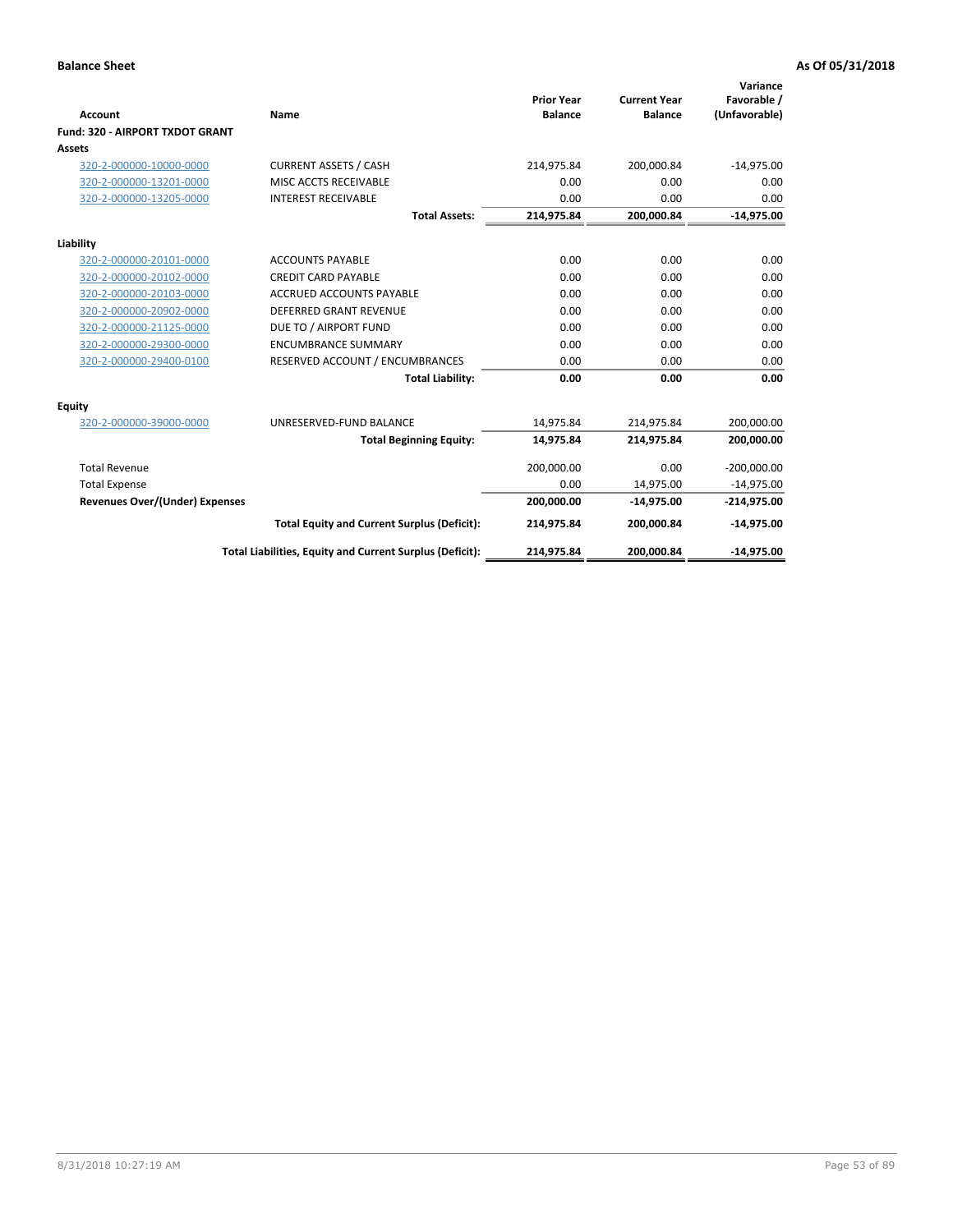| <b>Account</b>                          | Name                                                     | <b>Prior Year</b><br><b>Balance</b> | <b>Current Year</b><br><b>Balance</b> | Variance<br>Favorable /<br>(Unfavorable) |
|-----------------------------------------|----------------------------------------------------------|-------------------------------------|---------------------------------------|------------------------------------------|
| <b>Fund: 360 - AIRPORT CAPITAL FUND</b> |                                                          |                                     |                                       |                                          |
| Assets                                  |                                                          |                                     |                                       |                                          |
| 360-2-000000-10000-0000                 | <b>CURRENT ASSETS / CASH</b>                             | 1,999,622.13                        | 1,266,634.33                          | -732,987.80                              |
| 360-2-000000-13201-0000                 | MISC ACCTS RECEIVABLE                                    | 0.00                                | 0.00                                  | 0.00                                     |
| 360-2-000000-13205-0000                 | <b>INTEREST RECEIVABLE</b>                               | 0.00                                | 0.00                                  | 0.00                                     |
| 360-2-000000-16301-0000                 | FIXED ASSETS / C W I P                                   | 132,616.88                          | 337,320.17                            | 204,703.29                               |
|                                         | <b>Total Assets:</b>                                     | 2,132,239.01                        | 1,603,954.50                          | $-528,284.51$                            |
| Liability                               |                                                          |                                     |                                       |                                          |
| 360-2-000000-20101-0000                 | <b>ACCOUNTS PAYABLE</b>                                  | 0.00                                | 0.00                                  | 0.00                                     |
| 360-2-000000-20102-0000                 | <b>CREDIT CARD PAYABLE</b>                               | 0.00                                | 0.00                                  | 0.00                                     |
| 360-2-000000-20103-0000                 | ACCRUED ACCOUNTS PAYABLE                                 | 0.00                                | 0.00                                  | 0.00                                     |
| 360-2-000000-20125-0000                 | SALES TAX PAYABLE / IN THE CITY                          | 0.00                                | 0.00                                  | 0.00                                     |
| 360-2-000000-20139-0000                 | <b>RETAINAGES PAYABLE</b>                                | 0.00                                | $-18,419.00$                          | 18,419.00                                |
| 360-2-000000-21001-0000                 | <b>GENERAL FUND / GENERAL FUND</b>                       | 0.00                                | 0.00                                  | 0.00                                     |
| 360-2-000000-27001-0000                 | <b>CONTRIBUTED CAPITAL</b>                               | 0.00                                | 0.00                                  | 0.00                                     |
| 360-2-000000-29300-0000                 | <b>ENCUMBRANCE SUMMARY</b>                               | 0.00                                | 0.00                                  | 0.00                                     |
| 360-2-000000-29400-0000                 | RESERVED ACCOUNT / ENCUMBRANCES                          | 0.00                                | 0.00                                  | 0.00                                     |
|                                         | <b>Total Liability:</b>                                  | 0.00                                | $-18,419.00$                          | 18,419.00                                |
| <b>Equity</b>                           |                                                          |                                     |                                       |                                          |
| 360-2-000000-39000-0000                 | UNRESERVED-FUND BALANCE                                  | 0.00                                | 0.00                                  | 0.00                                     |
| 360-2-000000-39100-0000                 | UNRESERVED-RET. EARNINGS                                 | 1,382,000.62                        | 1,810,130.80                          | 428,130.18                               |
|                                         | <b>Total Beginning Equity:</b>                           | 1,382,000.62                        | 1,810,130.80                          | 428,130.18                               |
|                                         |                                                          |                                     |                                       |                                          |
| <b>Total Revenue</b>                    |                                                          | 800,615.37                          | 69,782.90                             | -730,832.47                              |
| <b>Total Expense</b>                    |                                                          | 50,376.98                           | 257,540.20                            | $-207,163.22$                            |
| <b>Revenues Over/(Under) Expenses</b>   |                                                          | 750,238.39                          | $-187,757.30$                         | -937,995.69                              |
|                                         | <b>Total Equity and Current Surplus (Deficit):</b>       | 2,132,239.01                        | 1,622,373.50                          | $-509,865.51$                            |
|                                         | Total Liabilities, Equity and Current Surplus (Deficit): | 2,132,239.01                        | 1,603,954.50                          | $-528,284.51$                            |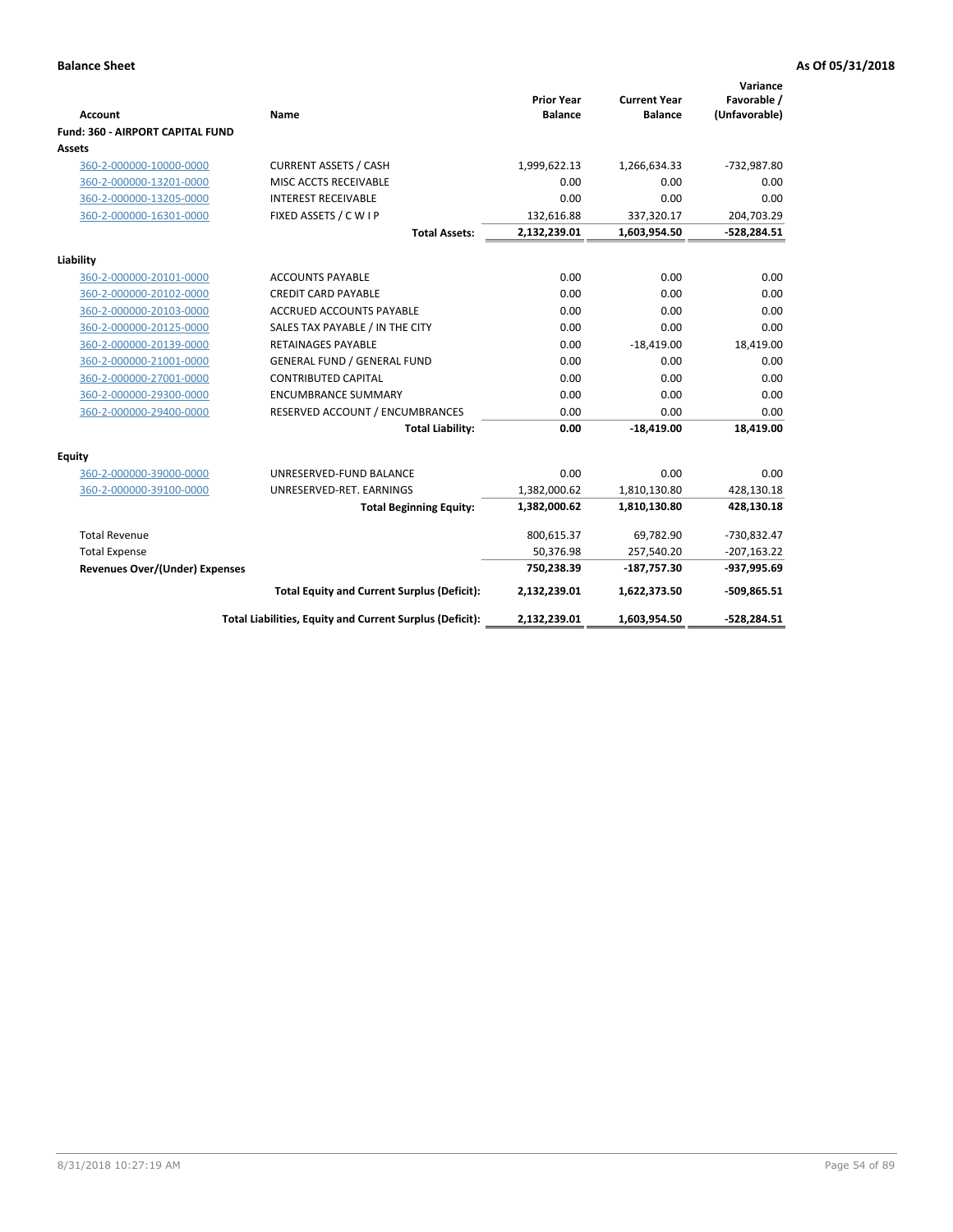| <b>Account</b>                        | <b>Name</b>                                              | <b>Prior Year</b><br><b>Balance</b> | <b>Current Year</b><br><b>Balance</b> | Variance<br>Favorable /<br>(Unfavorable) |
|---------------------------------------|----------------------------------------------------------|-------------------------------------|---------------------------------------|------------------------------------------|
| <b>Fund: 361 - L3-IDC FUND</b>        |                                                          |                                     |                                       |                                          |
| Assets                                |                                                          |                                     |                                       |                                          |
| 361-2-000000-10000-0000               | <b>CURRENT ASSETS / CASH</b>                             | 0.00                                | 0.00                                  | 0.00                                     |
| 361-2-000000-13201-0000               | MISC ACCTS RECEIVABLE                                    | 0.00                                | 0.00                                  | 0.00                                     |
| 361-2-000000-13205-0000               | <b>INTEREST RECEIVABLE</b>                               | 0.00                                | 0.00                                  | 0.00                                     |
|                                       | <b>Total Assets:</b>                                     | 0.00                                | 0.00                                  | 0.00                                     |
| Liability                             |                                                          |                                     |                                       |                                          |
| 361-2-000000-20101-0000               | <b>ACCOUNTS PAYABLE</b>                                  | 0.00                                | 0.00                                  | 0.00                                     |
| 361-2-000000-20102-0000               | <b>CREDIT CARD PAYABLE</b>                               | 0.00                                | 0.00                                  | 0.00                                     |
| 361-2-000000-20103-0000               | <b>MISCELLANEOUS LIABILITIES</b>                         | 0.00                                | 0.00                                  | 0.00                                     |
| 361-2-000000-20108-0000               | <b>MATURED BONDS PAYABLE</b>                             | 0.00                                | 0.00                                  | 0.00                                     |
| 361-2-000000-20111-0000               | <b>MATURED INTEREST PAYABLE</b>                          | 0.00                                | 0.00                                  | 0.00                                     |
| 361-2-000000-20112-0000               | <b>ACCRUED INTEREST PAYABLE</b>                          | 0.00                                | 0.00                                  | 0.00                                     |
| 361-2-000000-20139-0000               | <b>RETAINAGES PAYABLE</b>                                | 0.00                                | 0.00                                  | 0.00                                     |
| 361-2-000000-21001-0000               | <b>GENERAL FUND / GENERAL FUND</b>                       | 0.00                                | 0.00                                  | 0.00                                     |
|                                       | <b>Total Liability:</b>                                  | 0.00                                | 0.00                                  | 0.00                                     |
| Equity                                |                                                          |                                     |                                       |                                          |
| 361-2-000000-39000-0000               | UNRESERVED-FUND BALANCE                                  | 0.00                                | 0.00                                  | 0.00                                     |
| 361-2-000000-39100-0000               | UNRESERVED-RET. EARNINGS                                 | $-2,881,924.85$                     | $-2,881,924.85$                       | 0.00                                     |
| 361-2-000000-39150-0000               | RESERVED-RET. EARNINGS                                   | 2,881,924.85                        | 2,881,924.85                          | 0.00                                     |
|                                       | <b>Total Beginning Equity:</b>                           | 0.00                                | 0.00                                  | 0.00                                     |
| <b>Total Revenue</b>                  |                                                          | 0.00                                | 0.00                                  | 0.00                                     |
| <b>Total Expense</b>                  |                                                          | 0.00                                | 0.00                                  | 0.00                                     |
| <b>Revenues Over/(Under) Expenses</b> |                                                          | 0.00                                | 0.00                                  | 0.00                                     |
|                                       | <b>Total Equity and Current Surplus (Deficit):</b>       | 0.00                                | 0.00                                  | 0.00                                     |
|                                       | Total Liabilities, Equity and Current Surplus (Deficit): | 0.00                                | 0.00                                  | 0.00                                     |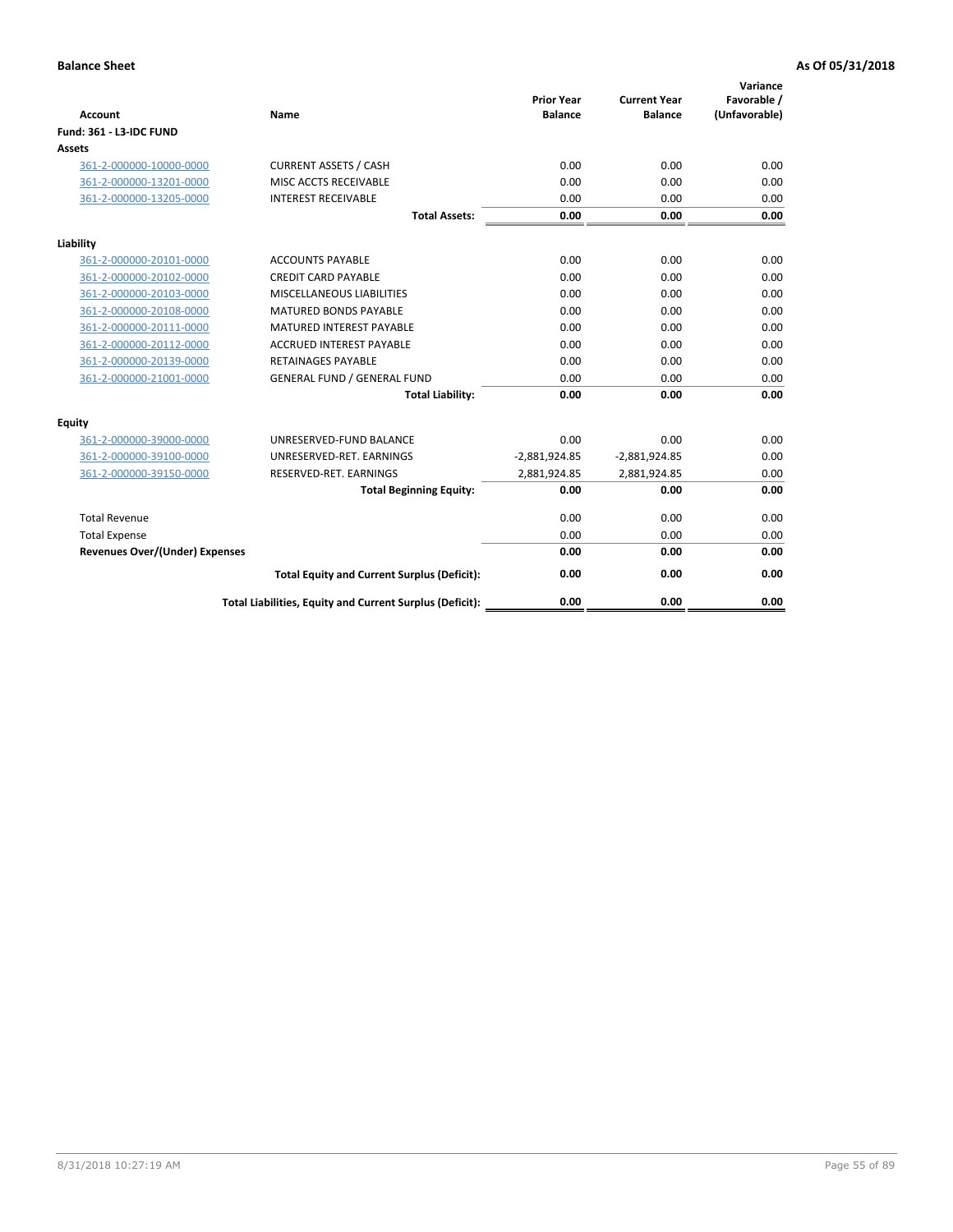|                                       |                                                          |                                     |                                       | Variance                     |
|---------------------------------------|----------------------------------------------------------|-------------------------------------|---------------------------------------|------------------------------|
| <b>Account</b>                        | Name                                                     | <b>Prior Year</b><br><b>Balance</b> | <b>Current Year</b><br><b>Balance</b> | Favorable /<br>(Unfavorable) |
| Fund: 362 - AIRPORT FBO FUEL          |                                                          |                                     |                                       |                              |
| Assets                                |                                                          |                                     |                                       |                              |
| 362-2-000000-10000-0000               | <b>CURRENT ASSETS / CASH</b>                             | 86.467.99                           | 50,332.85                             | $-36,135.14$                 |
| 362-2-000000-13201-0000               | MISC ACCTS RECEIVABLE                                    | 0.00                                | 0.00                                  | 0.00                         |
| 362-2-000000-13205-0000               | <b>INTEREST RECEIVABLE</b>                               | 0.00                                | 0.00                                  | 0.00                         |
|                                       | <b>Total Assets:</b>                                     | 86,467.99                           | 50,332.85                             | $-36,135.14$                 |
| Liability                             |                                                          |                                     |                                       |                              |
| 362-2-000000-20101-0000               | <b>ACCOUNTS PAYABLE</b>                                  | 0.00                                | 0.00                                  | 0.00                         |
| 362-2-000000-20102-0000               | <b>CREDIT CARD PAYABLE</b>                               | 0.00                                | 0.00                                  | 0.00                         |
| 362-2-000000-20103-0000               | <b>ACCRUED ACCOUNTS PAYABLE</b>                          | 0.00                                | 0.00                                  | 0.00                         |
| 362-2-000000-20125-0000               | SALES TAX PAYABLE / IN THE CITY                          | 49.87                               | 51.40                                 | $-1.53$                      |
| 362-2-000000-29300-0000               | <b>ENCUMBRANCE SUMMARY</b>                               | 0.00                                | 0.00                                  | 0.00                         |
| 362-2-000000-29400-0000               | RESERVED ACCOUNT / ENCUMBRANCES                          | 0.00                                | 0.00                                  | 0.00                         |
|                                       | <b>Total Liability:</b>                                  | 49.87                               | 51.40                                 | $-1.53$                      |
| <b>Equity</b>                         |                                                          |                                     |                                       |                              |
| 362-2-000000-39000-0000               | UNRESERVED-FUND BALANCE                                  | 0.00                                | 0.00                                  | 0.00                         |
| 362-2-000000-39100-0000               | UNRESERVED-RET. EARNINGS                                 | $-2.87$                             | $-41.31$                              | $-38.44$                     |
|                                       | <b>Total Beginning Equity:</b>                           | $-2.87$                             | $-41.31$                              | $-38.44$                     |
| <b>Total Revenue</b>                  |                                                          | 314,643.00                          | 246,498.23                            | $-68,144.77$                 |
| <b>Total Expense</b>                  |                                                          | 228,222.01                          | 196,175.47                            | 32,046.54                    |
| <b>Revenues Over/(Under) Expenses</b> |                                                          | 86,420.99                           | 50,322.76                             | $-36,098.23$                 |
|                                       | <b>Total Equity and Current Surplus (Deficit):</b>       | 86,418.12                           | 50,281.45                             | $-36,136.67$                 |
|                                       | Total Liabilities, Equity and Current Surplus (Deficit): | 86,467.99                           | 50,332.85                             | $-36,135.14$                 |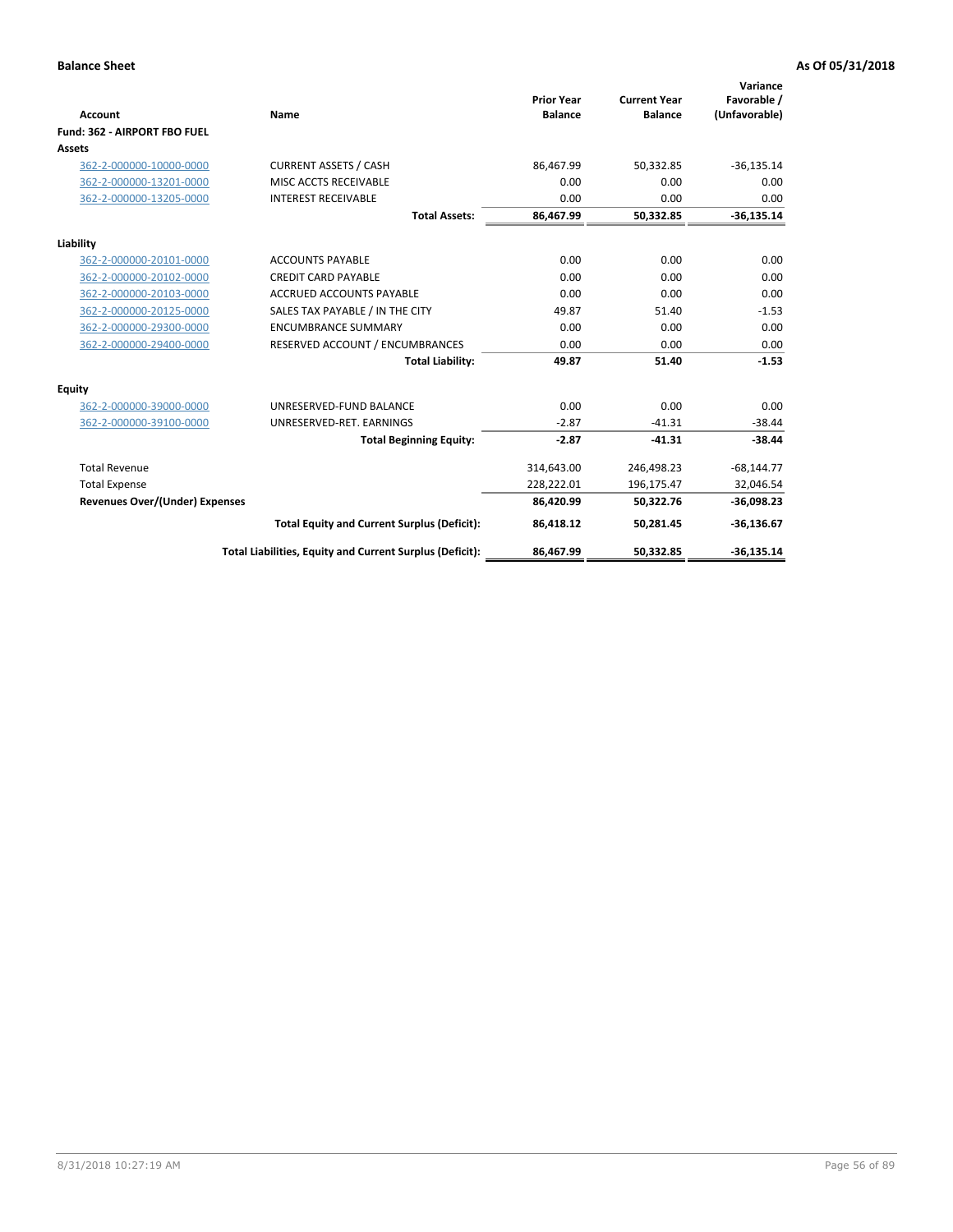| Account                                            | Name                                                                     | <b>Prior Year</b><br><b>Balance</b> | <b>Current Year</b><br><b>Balance</b> | Variance<br>Favorable /<br>(Unfavorable) |
|----------------------------------------------------|--------------------------------------------------------------------------|-------------------------------------|---------------------------------------|------------------------------------------|
| Fund: 400 - GOLF FUND                              |                                                                          |                                     |                                       |                                          |
| Assets                                             |                                                                          |                                     |                                       |                                          |
| 400-2-000000-10000-0000                            | <b>CURRENT ASSETS / CASH</b>                                             | $-339,203.83$                       | -381,197.54                           | $-41,993.71$                             |
| 400-2-000000-10304-0000                            | CASH / PETTY CASH/CHANGE DRAWERS                                         | 200.00                              | 200.00                                | 0.00                                     |
| 400-2-000000-13007-0000                            | <b>RETURNED CHECKS</b>                                                   | 0.00                                | 0.00                                  | 0.00                                     |
| 400-2-000000-13201-0000                            | MISC ACCTS RECEIVABLE                                                    | 4,618.73                            | $-448.45$                             | $-5,067.18$                              |
| 400-2-000000-13202-0000                            | <b>EMPLOYEE ADVANCES</b>                                                 | 0.00                                | 0.00                                  | 0.00                                     |
| 400-2-000000-13203-0000                            | NON-CURRENT ASSETS / PREPAYMENTS                                         | 0.00                                | 0.00                                  | 0.00                                     |
| 400-2-000000-13205-0000                            | <b>INTEREST RECEIVABLE</b>                                               | 0.00                                | 0.00                                  | 0.00                                     |
| 400-2-000000-13206-0000                            | <b>CHARGES RECEIVABLE</b>                                                | 11,635.15                           | 35,755.13                             | 24,119.98                                |
| 400-2-000000-15301-0000                            | INVENTORIES / GOLF COURSE                                                | 7,272.38                            | 8,301.68                              | 1,029.30                                 |
| 400-2-000000-16001-0000                            | FIXED ASSETS / LAND                                                      | 93,000.00                           | 93,000.00                             | 0.00                                     |
| 400-2-000000-16002-0000                            | FIXED ASSETS / IMPROVMENTS-NON BUILDI                                    | 521,160.58                          | 521,160.58                            | 0.00                                     |
| 400-2-000000-16003-0000                            | ACCUM DEPR / IMPROVEMENTS-NON BUILI                                      | $-262,245.70$                       | -281,523.98                           | $-19,278.28$                             |
| 400-2-000000-16004-0000                            | FIXED ASSETS / BUILDINGS                                                 | 109,640.00                          | 109,640.00                            | 0.00                                     |
| 400-2-000000-16005-0000                            | <b>ACCUM DEPR / BUILDINGS</b>                                            | $-107,771.86$                       | $-108,377.74$                         | $-605.88$                                |
| 400-2-000000-16201-0000                            | FIXED ASSETS / MACHINERY AND EQUIPMEN                                    | 51,957.00                           | 51,957.00                             | 0.00                                     |
| 400-2-000000-16202-0000                            | ACCUM DEPR / MACHINERY AND EQUIPMEI                                      | $-51,957.00$                        | $-51,957.00$                          | 0.00                                     |
| 400-2-000000-16301-0000                            | FIXED ASSETS / C W I P                                                   | 0.00                                | 0.00                                  | 0.00                                     |
| 400-2-000000-17501-0000                            | <b>EMPLOYEE CONTRIBUTIONS</b>                                            | 6,534.00                            | 7,149.00                              | 615.00                                   |
| 400-2-000000-17504-0000                            | <b>INVESTMENT RETURN</b>                                                 | 30,487.00                           | 22,540.00                             | $-7,947.00$                              |
| 400-2-000000-17508-0000                            | <b>EXPERIENCE DIFFERENCE- OUTFLOW</b>                                    | 618.00                              | 397.00                                | $-221.00$                                |
| 400-2-000000-17509-0000                            | <b>EXPERIENCE DIFFERENCE - INFLOW</b>                                    | 0.00                                | $-2,627.00$                           | -2,627.00                                |
| 400-2-000000-17520-0000                            | <b>ASSUMPTION CHANGES</b>                                                | 8,101.00                            | 5,278.00                              | -2,823.00                                |
|                                                    | <b>Total Assets:</b>                                                     | 84,045.45                           | 29,246.68                             | -54,798.77                               |
|                                                    |                                                                          |                                     |                                       |                                          |
| Liability                                          |                                                                          |                                     |                                       |                                          |
| 400-2-000000-20101-0000                            | <b>ACCOUNTS PAYABLE</b>                                                  | 0.00                                | 0.00                                  | 0.00                                     |
| 400-2-000000-20102-0000                            | <b>CREDIT CARD PAYABLE</b>                                               | 0.00                                | 0.00                                  | 0.00                                     |
| 400-2-000000-20103-0000                            | ACCRUED ACCOUNTS PAYABLE                                                 | 0.00                                | 0.00                                  | 0.00                                     |
| 400-2-000000-20112-0000                            | <b>ACCRUED INTEREST PAYABLE</b>                                          | 0.00                                | 0.00                                  | 0.00                                     |
| 400-2-000000-20124-0000                            | <b>GOLF COURSE RESALE</b>                                                | 0.00                                | 0.00                                  | 0.00                                     |
| 400-2-000000-20125-0000                            | SALES TAX PAYABLE / IN THE CITY<br><b>RETAINAGES PAYABLE</b>             | 653.78                              | 686.13                                | $-32.35$                                 |
| 400-2-000000-20139-0000                            |                                                                          | 0.00                                | 0.00                                  | 0.00                                     |
| 400-2-000000-20141-0000                            | <b>TELEPHONE CLEARING</b>                                                | 0.00                                | 0.00                                  | 0.00                                     |
| 400-2-000000-20160-0000                            | <b>UNAPPLIED CREDIT</b>                                                  | 0.00                                | 0.00                                  | 0.00                                     |
| 400-2-000000-21001-0000                            | <b>GENERAL FUND / GENERAL FUND</b><br>ENTERPRISE / WTR/WWTR UTILITY FUND | 0.00                                | 0.00                                  | 0.00<br>0.00                             |
| 400-2-000000-21101-0000                            | SALARIES PAYABLE                                                         | 0.00                                | 0.00<br>4,783.71                      | 9.88                                     |
| 400-2-000000-22001-0000<br>400-2-000000-22002-0000 | VACATION/SICK PAYABLE                                                    | 4,793.59<br>9,962.69                | 15,069.61                             | $-5,106.92$                              |
| 400-2-000000-23001-0000                            | CAPITAL LEASE PAYABLE                                                    | 0.00                                | 0.00                                  | 0.00                                     |
| 400-2-000000-24001-0000                            | O/S CHECKS PAYABLE                                                       | 0.00                                | 0.00                                  | 0.00                                     |
| 400-2-000000-26001-0000                            | COMPENSATED ABSENCES PAY                                                 | 36,211.40                           | 28,608.92                             | 7,602.48                                 |
| 400-2-000000-27001-0000                            | <b>CONTRIBUTED CAPITAL</b>                                               | 0.00                                | 0.00                                  | 0.00                                     |
| 400-2-000000-27002-0000                            | <b>CONTRIBUTED CAPITAL / DEVELOPERS</b>                                  | 0.00                                | 0.00                                  | 0.00                                     |
| 400-2-000000-29300-0000                            | <b>ENCUMBRANCE SUMMARY</b>                                               | 0.00                                | 0.00                                  | 0.00                                     |
| 400-2-000000-29400-0100                            | RESERVED ACCOUNT / ENCUMBRANCES                                          | 0.00                                | 0.00                                  | 0.00                                     |
| 400-2-000000-29999-0000                            | <b>NET PENSION LIABILITY</b>                                             | 51,519.00                           | 48,989.00                             | 2,530.00                                 |
|                                                    | <b>Total Liability:</b>                                                  | 103,140.46                          | 98,137.37                             | 5,003.09                                 |
|                                                    |                                                                          |                                     |                                       |                                          |
| <b>Equity</b>                                      |                                                                          |                                     |                                       |                                          |
| 400-2-000000-39000-0000                            | UNRESERVED-FUND BALANCE                                                  | 0.00                                | 0.00                                  | 0.00                                     |
| 400-2-000000-39100-0000                            | UNRESERVED-RET. EARNINGS                                                 | $-13,008.54$                        | $-26,531.20$                          | $-13,522.66$                             |
| 400-2-000000-39500-0000                            | NET POSITION - PENSION                                                   | $-44.00$                            | $-44.00$                              | 0.00                                     |
|                                                    | <b>Total Beginning Equity:</b>                                           | -13,052.54                          | -26,575.20                            | $-13,522.66$                             |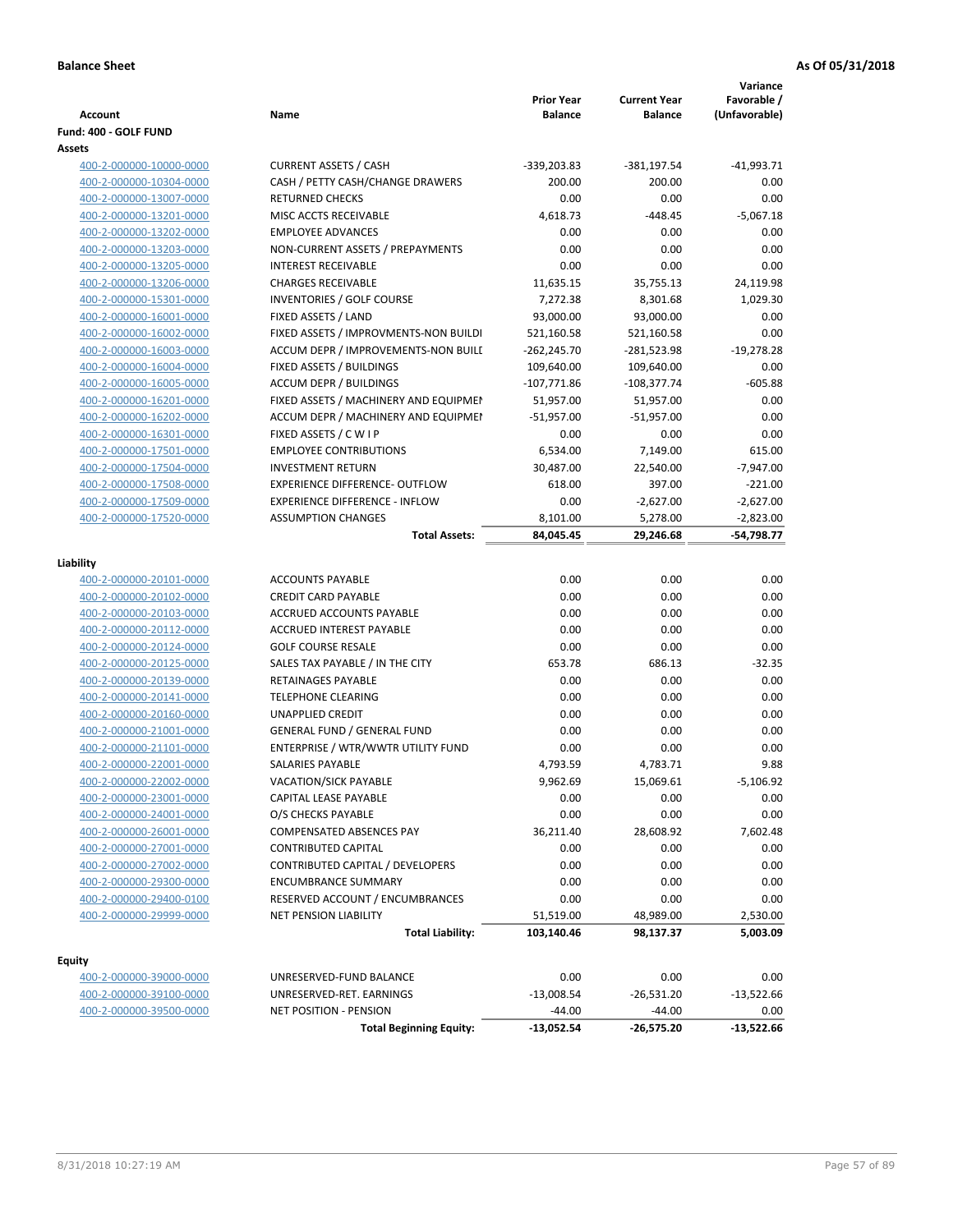| Account                        | Name                                                     | <b>Prior Year</b><br><b>Balance</b> | <b>Current Year</b><br><b>Balance</b> | Variance<br>Favorable /<br>(Unfavorable) |
|--------------------------------|----------------------------------------------------------|-------------------------------------|---------------------------------------|------------------------------------------|
| Total Revenue                  |                                                          | 133,548.87                          | 124,935.80                            | $-8,613.07$                              |
| <b>Total Expense</b>           |                                                          | 139,591.33                          | 167,251.28                            | $-27,659.95$                             |
| Revenues Over/(Under) Expenses |                                                          | $-6.042.46$                         | $-42.315.48$                          | $-36,273.02$                             |
|                                | <b>Total Equity and Current Surplus (Deficit):</b>       | $-19.095.00$                        | $-68.890.68$                          | -49,795.68                               |
|                                | Total Liabilities, Equity and Current Surplus (Deficit): | 84,045.46                           | 29.246.69                             | -54,798.77                               |
|                                | *** FUND 400 OUT OF BALANCE ***                          | $-0.01$                             | $-0.01$                               | 0.00                                     |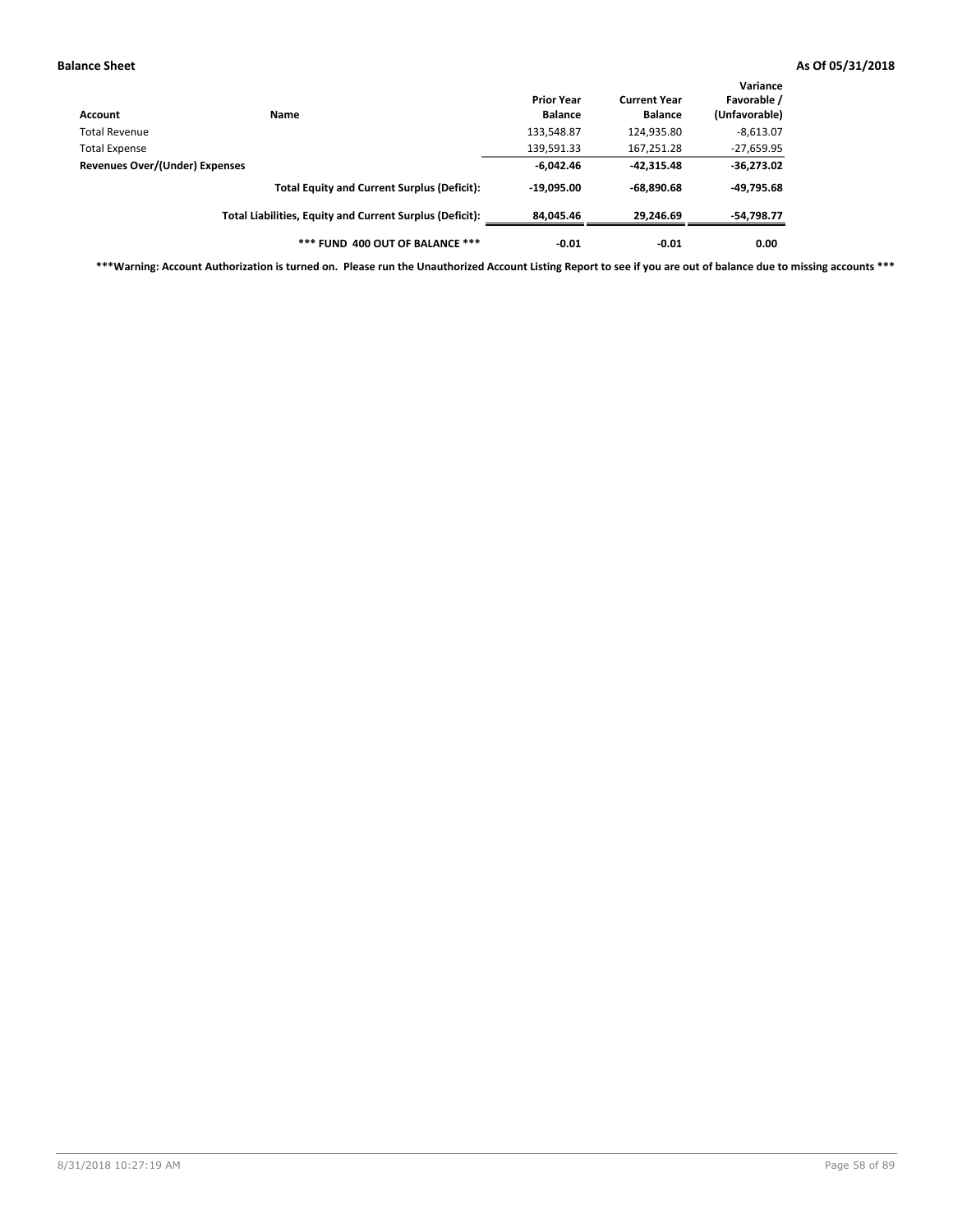|                                       |                                                          | <b>Prior Year</b> | <b>Current Year</b> | Variance<br>Favorable / |
|---------------------------------------|----------------------------------------------------------|-------------------|---------------------|-------------------------|
| <b>Account</b>                        | Name                                                     | <b>Balance</b>    | <b>Balance</b>      | (Unfavorable)           |
| <b>Fund: 500 - SANITATION FUND</b>    |                                                          |                   |                     |                         |
| Assets                                |                                                          |                   |                     |                         |
| 500-2-000000-10000-0000               | <b>CURRENT ASSETS / CASH</b>                             | 1,933,529.70      | 2,369,828.44        | 436,298.74              |
| 500-2-000000-13000-0000               | <b>CUSTOMER ACCTS RECEIVABLE</b>                         | 118,369.66        | 112,835.87          | $-5,533.79$             |
| 500-2-000000-13001-0000               | NON CURRENT CUSTOMER ACCTS RECEIVAE                      | 52,755.21         | 62,190.53           | 9,435.32                |
| 500-2-000000-13002-0000               | ALLOW FOR UNCOLLECT REC                                  | $-51,300.94$      | $-56,852.74$        | $-5,551.80$             |
| 500-2-000000-13003-0000               | UNBILLED YEAR-END ACCRUAL                                | 316,710.26        | 314,317.28          | $-2,392.98$             |
| 500-2-000000-13201-0000               | MISC ACCTS RECEIVABLE                                    | 185.00            | 0.00                | $-185.00$               |
| 500-2-000000-17501-0000               | <b>EMPLOYEE CONTRIBUTIONS</b>                            | 6.534.00          | 7,149.00            | 615.00                  |
| 500-2-000000-17504-0000               | <b>INVESTMENT RETURN</b>                                 | 30,487.00         | 22,540.00           | $-7.947.00$             |
| 500-2-000000-17508-0000               | <b>EXPERIENCE DIFFERENCE- OUTFLOW</b>                    | 618.00            | 397.00              | $-221.00$               |
| 500-2-000000-17509-0000               | <b>EXPERIENCE DIFFERENCE - INFLOW</b>                    | 0.00              | $-2,627.00$         | $-2,627.00$             |
| 500-2-000000-17520-0000               | <b>ASSUMPTION CHANGES</b>                                | 8,101.00          | 5,278.00            | $-2,823.00$             |
|                                       | <b>Total Assets:</b>                                     | 2,415,988.89      | 2,835,056.38        | 419,067.49              |
|                                       |                                                          |                   |                     |                         |
| Liability                             |                                                          |                   |                     |                         |
| 500-2-000000-20101-0000               | <b>ACCOUNTS PAYABLE</b>                                  | 0.00              | 0.00                | 0.00                    |
| 500-2-000000-20102-0000               | <b>CREDIT CARD PAYABLE</b>                               | 0.00              | 0.00                | 0.00                    |
| 500-2-000000-20103-0000               | ACCRUED ACCOUNTS PAYABLE                                 | 0.00              | 0.00                | 0.00                    |
| 500-2-000000-20125-0000               | SALES TAX PAYABLE / IN THE CITY                          | 20,523.42         | 20,025.95           | 497.47                  |
| 500-2-000000-20126-0000               | SALES TAX PAYABLE / OUT OF CITY                          | 0.00              | 0.00                | 0.00                    |
| 500-2-000000-20133-0000               | <b>GARBAGE CLEARING</b>                                  | 0.00              | 0.00                | 0.00                    |
| 500-2-000000-20135-0000               | <b>GARBAGE CLEARING / BAD DEBT EXPENS</b>                | 31,152.74         | 30,822.48           | 330.26                  |
| 500-2-000000-20160-0000               | UNAPPLIED CREDIT                                         | 0.00              | 0.00                | 0.00                    |
| 500-2-000000-20201-0000               | <b>DEFERRED REVENUE</b>                                  | 0.00              | 0.00                | 0.00                    |
| 500-2-000000-21001-0000               | <b>GENERAL FUND / GENERAL FUND</b>                       | 0.00              | 0.00                | 0.00                    |
| 500-2-000000-22001-0000               | <b>SALARIES PAYABLE</b>                                  | 2,316.20          | 4,893.72            | $-2,577.52$             |
| 500-2-000000-22002-0000               | <b>VACATION/SICK PAYABLE</b>                             | 5,358.50          | 7,535.45            | $-2,176.95$             |
| 500-2-000000-24002-0000               | <b>CUSTOMER DEPOSITS</b>                                 | 198,356.80        | 246,939.96          | $-48,583.16$            |
| 500-2-000000-24007-0000               | <b>BILLED DEPOSITS SUSPENSE</b>                          | 0.00              | 0.00                | 0.00                    |
| 500-2-000000-26001-0000               | <b>COMPENSATED ABSENCES PAY</b>                          | 2,594.17          | 3,841.35            | $-1,247.18$             |
| 500-2-000000-29300-0000               | <b>ENCUMBRANCE SUMMARY</b>                               | 0.00              | 0.00                | 0.00                    |
| 500-2-000000-29400-0100               | RESERVED ACCOUNT / ENCUMBRANCES                          | 0.00              | 0.00                | 0.00                    |
| 500-2-000000-29999-0000               | <b>NET PENSION LIABILITY</b>                             | 51,519.00         | 48,989.00           | 2,530.00                |
|                                       | <b>Total Liability:</b>                                  | 311,820.83        | 363,047.91          | $-51,227.08$            |
| Equity                                |                                                          |                   |                     |                         |
| 500-2-000000-39000-0000               | UNRESERVED-FUND BALANCE                                  | 0.00              | 0.00                | 0.00                    |
| 500-2-000000-39100-0000               | UNRESERVED-RET. EARNINGS                                 | 1,430,891.22      | 1,890,622.70        | 459,731.48              |
| 500-2-000000-39500-0000               | NET POSITION - PENSION                                   | $-44.00$          | $-44.00$            | 0.00                    |
|                                       | <b>Total Beginning Equity:</b>                           | 1,430,847.22      | 1,890,578.70        | 459,731.48              |
|                                       |                                                          |                   |                     |                         |
| <b>Total Revenue</b>                  |                                                          | 2,662,016.32      | 2,624,036.26        | $-37,980.06$            |
| <b>Total Expense</b>                  |                                                          | 1,988,695.48      | 2,042,606.49        | -53,911.01              |
| <b>Revenues Over/(Under) Expenses</b> |                                                          | 673,320.84        | 581,429.77          | -91,891.07              |
|                                       | <b>Total Equity and Current Surplus (Deficit):</b>       | 2,104,168.06      | 2,472,008.47        | 367,840.41              |
|                                       | Total Liabilities, Equity and Current Surplus (Deficit): | 2,415,988.89      | 2,835,056.38        | 419,067.49              |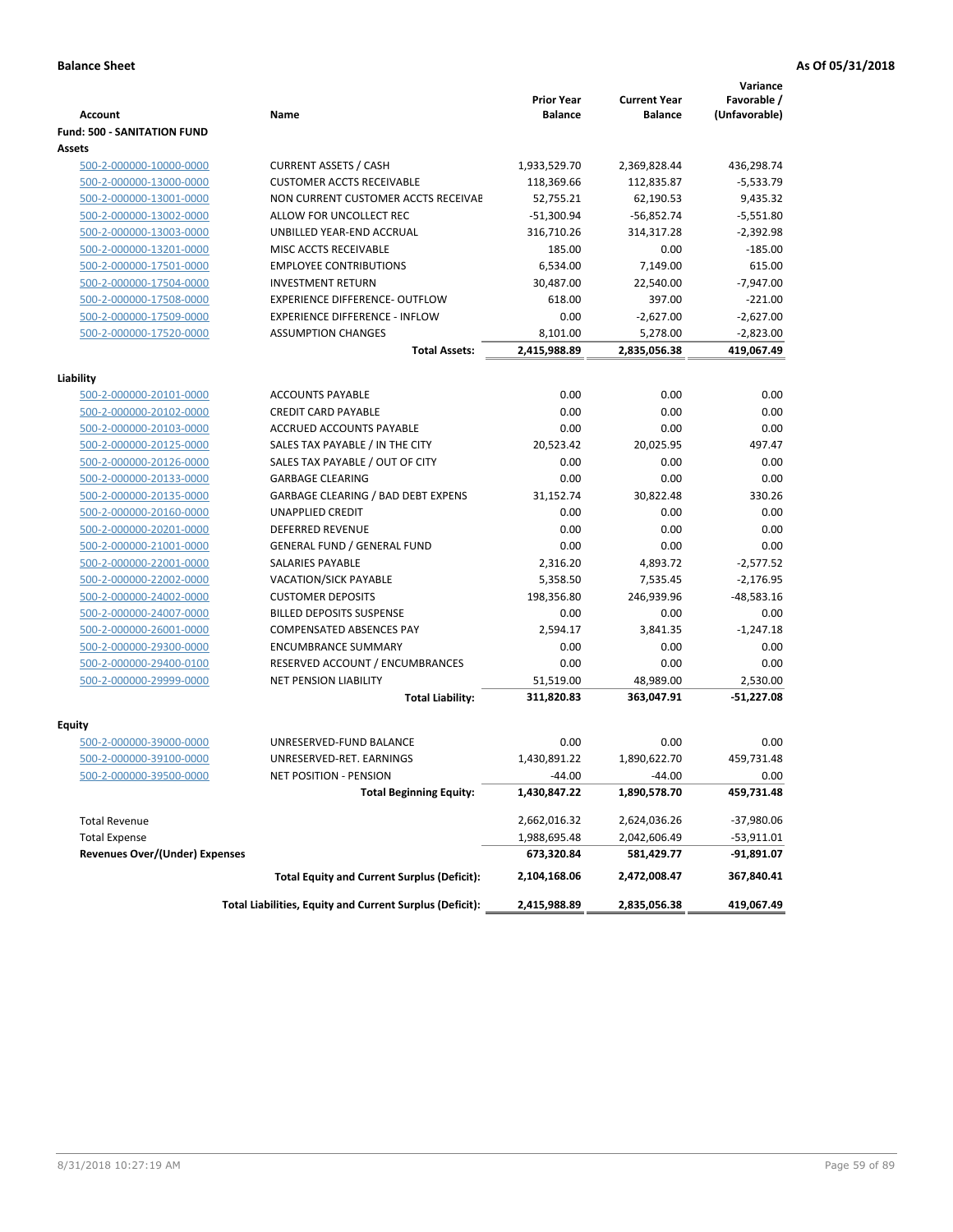| <b>Account</b>                        | Name                                                       | <b>Prior Year</b><br><b>Balance</b> | <b>Current Year</b><br><b>Balance</b> | Variance<br>Favorable /<br>(Unfavorable) |
|---------------------------------------|------------------------------------------------------------|-------------------------------------|---------------------------------------|------------------------------------------|
|                                       | <b>Fund: 561 - REGINAL HOUSEHOLD HAZARDOUS WASTE GRANT</b> |                                     |                                       |                                          |
| Assets                                |                                                            |                                     |                                       |                                          |
| 561-2-000000-10000-0000               | <b>CURRENT ASSETS / CASH</b>                               | 0.00                                | 0.00                                  | 0.00                                     |
| 561-2-000000-13201-0000               | MISC ACCTS RECEIVABLE                                      | 0.00                                | 0.00                                  | 0.00                                     |
| 561-2-000000-13205-0000               | <b>INTEREST RECEIVABLE</b>                                 | 0.00                                | 0.00                                  | 0.00                                     |
|                                       | <b>Total Assets:</b>                                       | 0.00                                | 0.00                                  | 0.00                                     |
| Liability                             |                                                            |                                     |                                       |                                          |
| 561-2-000000-20101-0000               | <b>ACCOUNTS PAYABLE</b>                                    | 0.00                                | 0.00                                  | 0.00                                     |
| 561-2-000000-20102-0000               | <b>CREDIT CARD PAYABLE</b>                                 | 0.00                                | 0.00                                  | 0.00                                     |
| 561-2-000000-20103-0000               | <b>ACCRUED ACCOUNTS PAYABLE</b>                            | 0.00                                | 0.00                                  | 0.00                                     |
| 561-2-000000-21140-0000               | DUE TO / SANITATION FUND                                   | 0.00                                | 0.00                                  | 0.00                                     |
| 561-2-000000-29300-0000               | <b>ENCUMBRANCE SUMMARY</b>                                 | 0.00                                | 0.00                                  | 0.00                                     |
| 561-2-000000-29400-0100               | RESERVED ACCOUNT / ENCUMBRANCES                            | 0.00                                | 0.00                                  | 0.00                                     |
|                                       | <b>Total Liability:</b>                                    | 0.00                                | 0.00                                  | 0.00                                     |
| <b>Equity</b>                         |                                                            |                                     |                                       |                                          |
| 561-2-000000-39100-0000               | UNRESERVED-RET. EARNINGS                                   | 0.00                                | 0.00                                  | 0.00                                     |
|                                       | <b>Total Beginning Equity:</b>                             | 0.00                                | 0.00                                  | 0.00                                     |
| <b>Total Revenue</b>                  |                                                            | 0.00                                | 0.00                                  | 0.00                                     |
| <b>Total Expense</b>                  |                                                            | 0.00                                | 0.00                                  | 0.00                                     |
| <b>Revenues Over/(Under) Expenses</b> |                                                            | 0.00                                | 0.00                                  | 0.00                                     |
|                                       | <b>Total Equity and Current Surplus (Deficit):</b>         | 0.00                                | 0.00                                  | 0.00                                     |
|                                       | Total Liabilities, Equity and Current Surplus (Deficit):   | 0.00                                | 0.00                                  | 0.00                                     |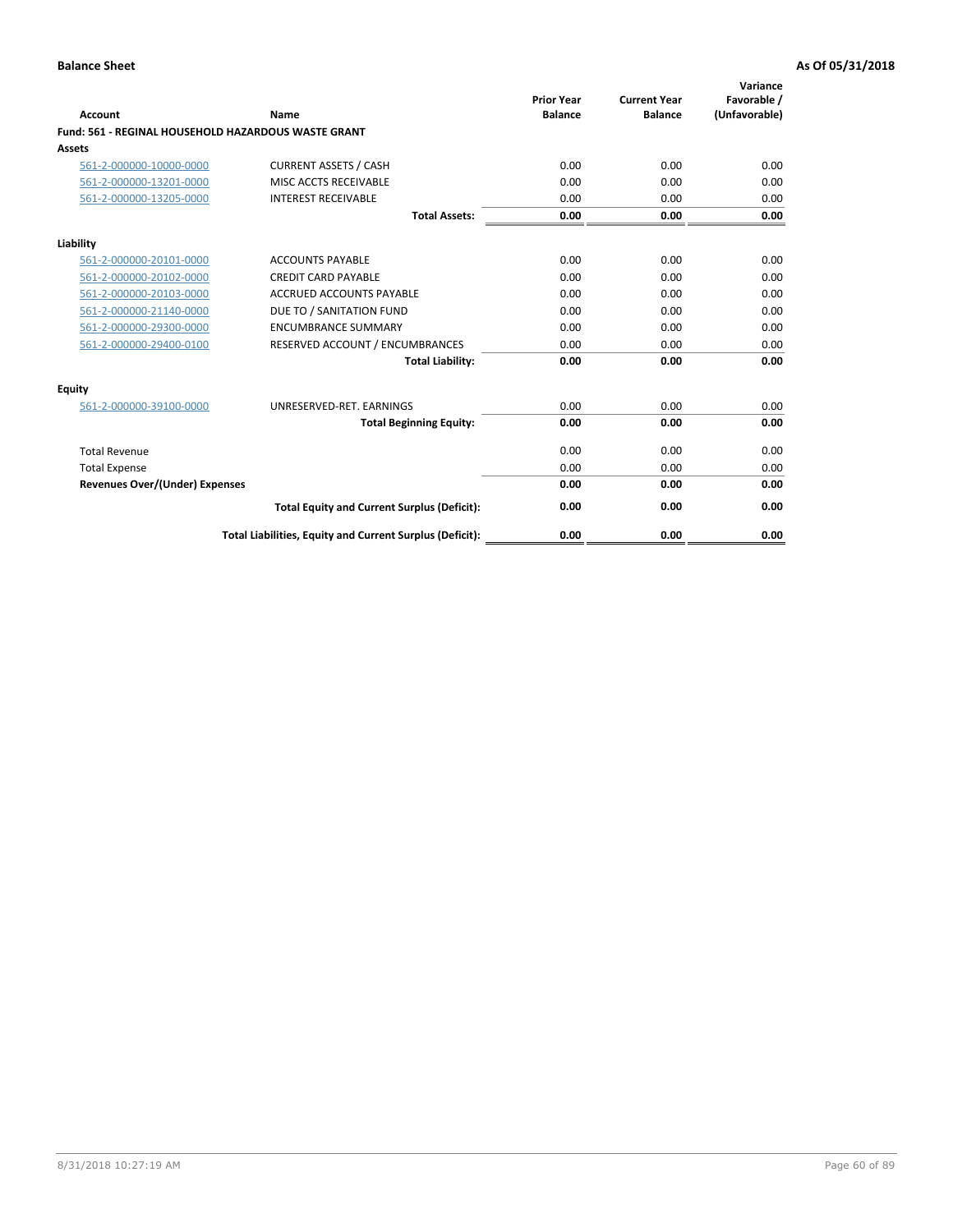| <b>Account</b>                          | Name                                      | <b>Prior Year</b><br><b>Balance</b> | <b>Current Year</b><br><b>Balance</b> | Variance<br>Favorable /<br>(Unfavorable) |
|-----------------------------------------|-------------------------------------------|-------------------------------------|---------------------------------------|------------------------------------------|
| <b>Fund: 601 - CENTRAL SERVICE FUND</b> |                                           |                                     |                                       |                                          |
| Assets                                  |                                           |                                     |                                       |                                          |
| 601-2-000000-10000-0000                 | <b>CURRENT ASSETS / CASH</b>              | 45,515.58                           | $-93,267.04$                          | $-138,782.62$                            |
| 601-2-000000-13201-0000                 | MISC ACCTS RECEIVABLE                     | 0.00                                | 0.00                                  | 0.00                                     |
| 601-2-000000-13203-0000                 | NON-CURRENT ASSETS / PREPAYMENTS          | 0.00                                | 0.00                                  | 0.00                                     |
| 601-2-000000-13204-0000                 | PREPAYMENTS / INSURANCE PREPAYMENT        | 0.00                                | 0.00                                  | 0.00                                     |
| 601-2-000000-13205-0000                 | <b>INTEREST RECEIVABLE</b>                | 0.00                                | 0.00                                  | 0.00                                     |
| 601-2-000000-15001-0000                 | <b>INVENTORIES / POSTAGE</b>              | 0.00                                | 0.00                                  | 0.00                                     |
| 601-2-000000-15101-0000                 | <b>FACILITIES MAINT STOCK INVENTORIES</b> | 11,493.75                           | 13,669.65                             | 2,175.90                                 |
| 601-2-000000-15201-0000                 | <b>INVENTORIES / GARAGE</b>               | 183,009.19                          | 270,019.06                            | 87,009.87                                |
| 601-2-000000-16001-0000                 | FIXED ASSETS / LAND                       | 0.00                                | 0.00                                  | 0.00                                     |
| 601-2-000000-16002-0000                 | FIXED ASSETS / IMPROVMENTS-NON BUILDI     | 0.00                                | 0.00                                  | 0.00                                     |
| 601-2-000000-16003-0000                 | ACCUM DEPR / IMPROVEMENTS-NON BUILI       | 0.00                                | 0.00                                  | 0.00                                     |
| 601-2-000000-16004-0000                 | FIXED ASSETS / BUILDINGS                  | 100,832.00                          | 100,832.00                            | 0.00                                     |
| 601-2-000000-16005-0000                 | <b>ACCUM DEPR / BUILDINGS</b>             | $-100,832.00$                       | $-100,832.00$                         | 0.00                                     |
| 601-2-000000-16201-0000                 | FIXED ASSETS / MACHINERY AND EQUIPMEN     | 166,476.00                          | 166,476.00                            | 0.00                                     |
| 601-2-000000-16202-0000                 | ACCUM DEPR / MACHINERY AND EQUIPMEI       | $-166,476.00$                       | $-166,476.00$                         | 0.00                                     |
| 601-2-000000-17501-0000                 | <b>EMPLOYEE CONTRIBUTIONS</b>             | 26,136.00                           | 28,595.00                             | 2,459.00                                 |
| 601-2-000000-17504-0000                 | <b>INVESTMENT RETURN</b>                  | 121,950.00                          | 90,159.00                             | $-31,791.00$                             |
| 601-2-000000-17508-0000                 | <b>EXPERIENCE DIFFERENCE- OUTFLOW</b>     | 2,471.00                            | 1,587.00                              | $-884.00$                                |
| 601-2-000000-17509-0000                 | <b>EXPERIENCE DIFFERENCE - INFLOW</b>     | 0.00                                | $-10,507.00$                          | $-10,507.00$                             |
| 601-2-000000-17520-0000                 | <b>ASSUMPTION CHANGES</b>                 | 32,404.00                           | 21,113.00                             | $-11,291.00$                             |
|                                         | <b>Total Assets:</b>                      | 422,979.52                          | 321,368.67                            | $-101,610.85$                            |
|                                         |                                           |                                     |                                       |                                          |
| Liability                               |                                           |                                     |                                       |                                          |
| 601-2-000000-20101-0000                 | <b>ACCOUNTS PAYABLE</b>                   | 0.00                                | 0.00                                  | 0.00                                     |
| 601-2-000000-20102-0000                 | <b>CREDIT CARD PAYABLE</b>                | 0.00                                | 0.00                                  | 0.00                                     |
| 601-2-000000-20103-0000                 | ACCRUED ACCOUNTS PAYABLE                  | 0.00                                | 0.00                                  | 0.00                                     |
| 601-2-000000-20115-0000                 | <b>DRINK SUPPLY</b>                       | 0.00                                | 0.00                                  | 0.00                                     |
| 601-2-000000-20141-0000                 | <b>TELEPHONE CLEARING</b>                 | 0.00                                | 0.00                                  | 0.00                                     |
| 601-2-000000-20148-0000                 | <b>FLEET FUEL CLEARING</b>                | 0.00                                | 0.00                                  | 0.00                                     |
| 601-2-000000-20149-0000                 | FLEET MAINTENANCE CLEARING                | $-16.48$                            | $-16.48$                              | 0.00                                     |
| 601-2-000000-20201-0000                 | <b>DEFERRED REVENUE</b>                   | 0.00                                | 0.00                                  | 0.00                                     |
| 601-2-000000-21001-0000                 | <b>GENERAL FUND / GENERAL FUND</b>        | 0.00                                | 0.00                                  | 0.00                                     |
| 601-2-000000-21101-0000                 | ENTERPRISE / WTR/WWTR UTILITY FUND        | 0.00                                | 0.00                                  | 0.00                                     |
| 601-2-000000-22001-0000                 | SALARIES PAYABLE                          | 16,959.79                           | 16,938.86                             | 20.93                                    |
| 601-2-000000-22002-0000                 | <b>VACATION/SICK PAYABLE</b>              | 31,596.43                           | 31,233.84                             | 362.59                                   |
| 601-2-000000-24011-0000                 | <b>CIVIC CENTER DEPOSITS</b>              | 0.00                                | 0.00                                  | 0.00                                     |
| 601-2-000000-24012-0000                 | <b>AUDITORIUM DEPOSITS</b>                | 0.00                                | 0.00                                  | 0.00                                     |
| 601-2-000000-26001-0000                 | COMPENSATED ABSENCES PAY                  | 47,153.34                           | 58,038.36                             | $-10,885.02$                             |
| 601-2-000000-27001-0000                 | <b>CONTRIBUTED CAPITAL</b>                | 0.00                                | 0.00                                  | 0.00                                     |
| 601-2-000000-29300-0000                 | <b>ENCUMBRANCE SUMMARY</b>                | 0.00                                | 0.00                                  | 0.00                                     |
| 601-2-000000-29400-0100                 | RESERVED ACCOUNT / ENCUMBRANCES           | 0.00                                | 0.00                                  | 0.00                                     |
| 601-2-000000-29999-0000                 | NET PENSION LIABILITY                     | 206,074.00                          | 195,957.00                            | 10,117.00                                |
|                                         | <b>Total Liability:</b>                   | 301,767.08                          | 302,151.58                            | -384.50                                  |
|                                         |                                           |                                     |                                       |                                          |
| <b>Equity</b>                           |                                           |                                     |                                       |                                          |
| 601-2-000000-39000-0000                 | UNRESERVED-FUND BALANCE                   | 0.00                                | 0.00                                  | 0.00                                     |
| 601-2-000000-39100-0000                 | UNRESERVED-RET. EARNINGS                  | 146,820.97                          | 51,003.70                             | -95,817.27                               |
| 601-2-000000-39500-0000                 | NET POSITION - PENSION                    | $-175.00$                           | $-175.00$                             | 0.00<br>$-95,817.27$                     |
|                                         | <b>Total Beginning Equity:</b>            | 146,645.97                          | 50,828.70                             |                                          |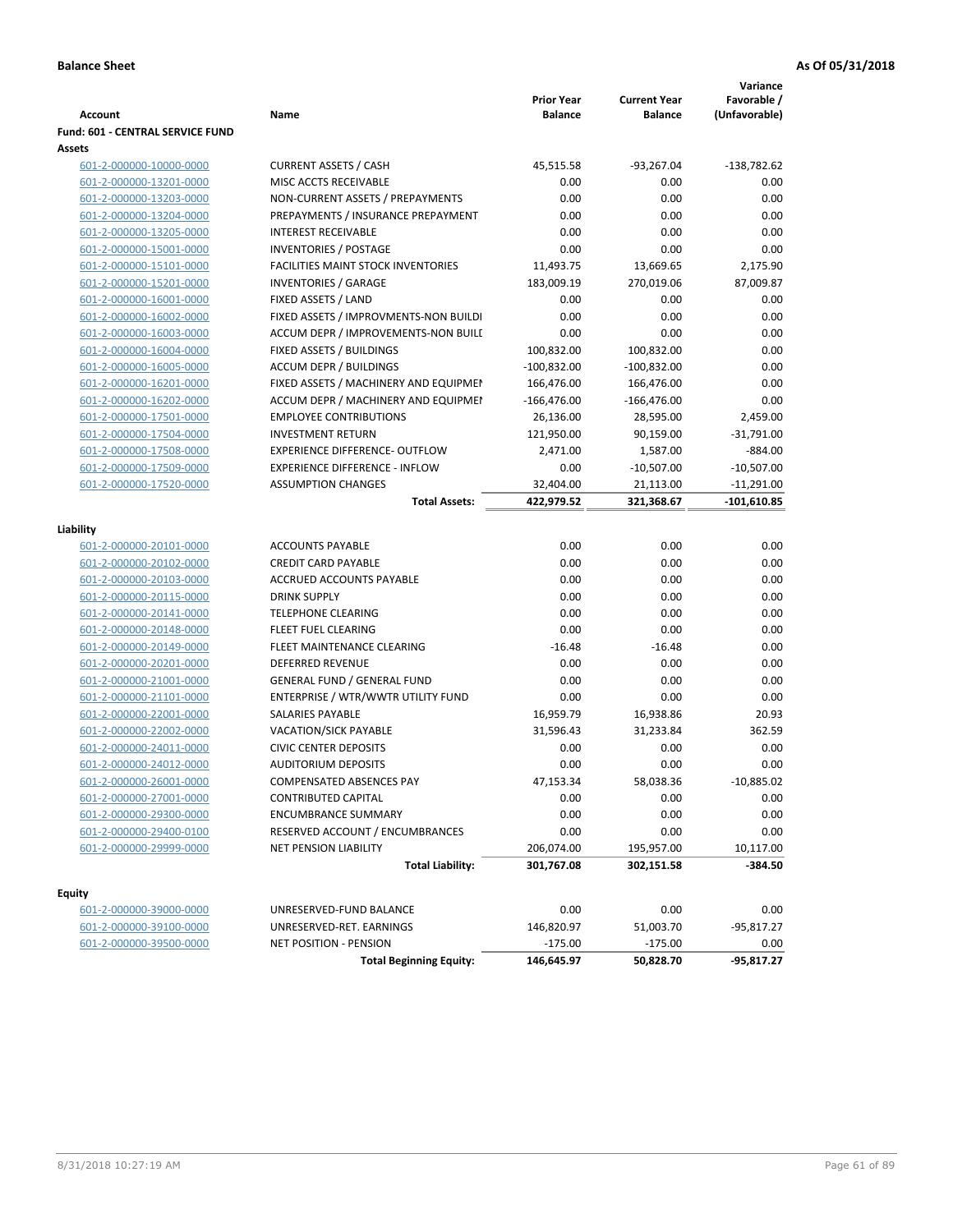| Account                                                                                               | Name                                                     | <b>Prior Year</b><br><b>Balance</b> | <b>Current Year</b><br><b>Balance</b> | Variance<br>Favorable /<br>(Unfavorable) |
|-------------------------------------------------------------------------------------------------------|----------------------------------------------------------|-------------------------------------|---------------------------------------|------------------------------------------|
| Total Revenue                                                                                         |                                                          | 542,137.36                          | 593,030.08                            | 50,892.72                                |
|                                                                                                       |                                                          | 567,571.00                          | 624,641.88                            | $-57,070.88$                             |
| Total Expense<br>Revenues Over/(Under) Expenses<br><b>Total Equity and Current Surplus (Deficit):</b> | $-25,433.64$                                             | $-31,611.80$                        | $-6,178.16$                           |                                          |
|                                                                                                       |                                                          | 121,212.33                          | 19,216.90                             | $-101,995.43$                            |
|                                                                                                       | Total Liabilities, Equity and Current Surplus (Deficit): | 422.979.41                          | 321.368.48                            | $-101,610.93$                            |
|                                                                                                       | *** FUND 601 OUT OF BALANCE ***                          | 0.11                                | 0.19                                  | 0.08                                     |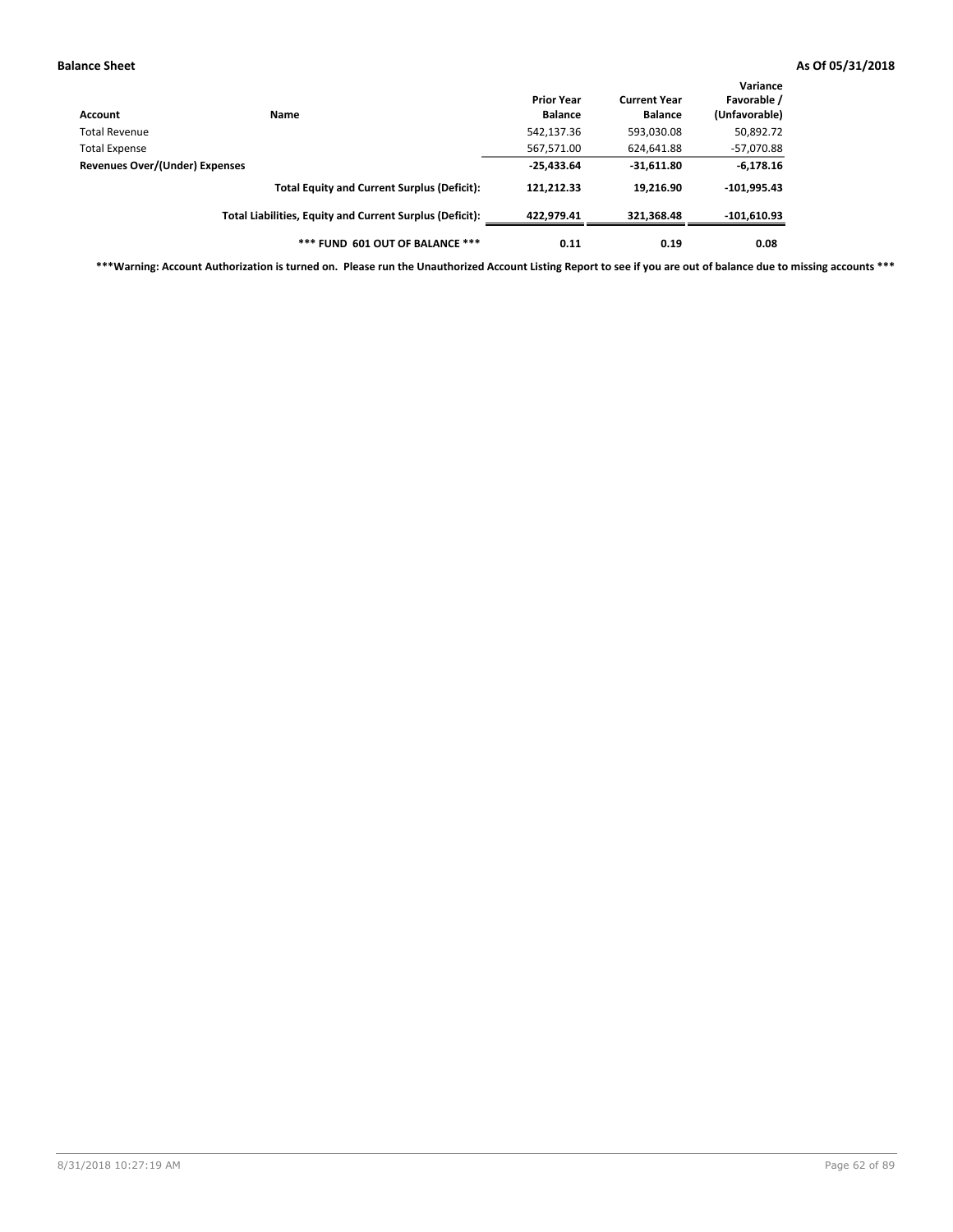|                                       |                                                          |                                     |                                       | Variance                     |
|---------------------------------------|----------------------------------------------------------|-------------------------------------|---------------------------------------|------------------------------|
| <b>Account</b>                        | <b>Name</b>                                              | <b>Prior Year</b><br><b>Balance</b> | <b>Current Year</b><br><b>Balance</b> | Favorable /<br>(Unfavorable) |
| <b>Fund: 602 - INSURANCE FUND</b>     |                                                          |                                     |                                       |                              |
| <b>Assets</b>                         |                                                          |                                     |                                       |                              |
| 602-2-000000-10000-0000               | <b>CURRENT ASSETS / CASH</b>                             | $-481,140.47$                       | -473,868.83                           | 7,271.64                     |
| 602-2-000000-13201-0000               | MISC ACCTS RECEIVABLE                                    | 0.00                                | 0.00                                  | 0.00                         |
| 602-2-000000-13204-0000               | PREPAYMENTS / INSURANCE PREPAYMENT                       | 0.00                                | 0.00                                  | 0.00                         |
| 602-2-000000-13205-0000               | <b>INTEREST RECEIVABLE</b>                               | 0.00                                | 0.00                                  | 0.00                         |
|                                       | <b>Total Assets:</b>                                     | $-481,140.47$                       | -473,868.83                           | 7,271.64                     |
| Liability                             |                                                          |                                     |                                       |                              |
| 602-2-000000-20101-0000               | <b>ACCOUNTS PAYABLE</b>                                  | $-2,508.77$                         | $-0.09$                               | $-2,508.68$                  |
| 602-2-000000-20102-0000               | <b>CREDIT CARD PAYABLE</b>                               | 0.00                                | 0.00                                  | 0.00                         |
| 602-2-000000-20103-0000               | <b>ACCRUED ACCOUNTS PAYABLE</b>                          | 0.00                                | 0.00                                  | 0.00                         |
| 602-2-000000-20201-0000               | <b>DEFERRED REVENUE</b>                                  | 0.00                                | 0.00                                  | 0.00                         |
| 602-2-000000-29300-0000               | <b>ENCUMBRANCE SUMMARY</b>                               | 0.00                                | 0.00                                  | 0.00                         |
| 602-2-000000-29400-0100               | RESERVED ACCOUNT / ENCUMBRANCES                          | 0.00                                | 0.00                                  | 0.00                         |
|                                       | <b>Total Liability:</b>                                  | $-2,508.77$                         | $-0.09$                               | $-2,508.68$                  |
| <b>Equity</b>                         |                                                          |                                     |                                       |                              |
| 602-2-000000-39000-0000               | UNRESERVED-FUND BALANCE                                  | 0.00                                | 0.00                                  | 0.00                         |
| 602-2-000000-39100-0000               | UNRESERVED-RET. EARNINGS                                 | 632,449.20                          | $-253,836.31$                         | $-886, 285.51$               |
|                                       | <b>Total Beginning Equity:</b>                           | 632,449.20                          | $-253,836.31$                         | $-886,285.51$                |
| <b>Total Revenue</b>                  |                                                          | 3,343,133.02                        | 3,734,727.07                          | 391,594.05                   |
| <b>Total Expense</b>                  |                                                          | 4,454,213.92                        | 3,954,759.50                          | 499,454.42                   |
| <b>Revenues Over/(Under) Expenses</b> |                                                          | $-1,111,080.90$                     | $-220,032.43$                         | 891,048.47                   |
|                                       | <b>Total Equity and Current Surplus (Deficit):</b>       | -478,631.70                         | -473,868.74                           | 4,762.96                     |
|                                       | Total Liabilities, Equity and Current Surplus (Deficit): | -481,140.47                         | -473,868.83                           | 7.271.64                     |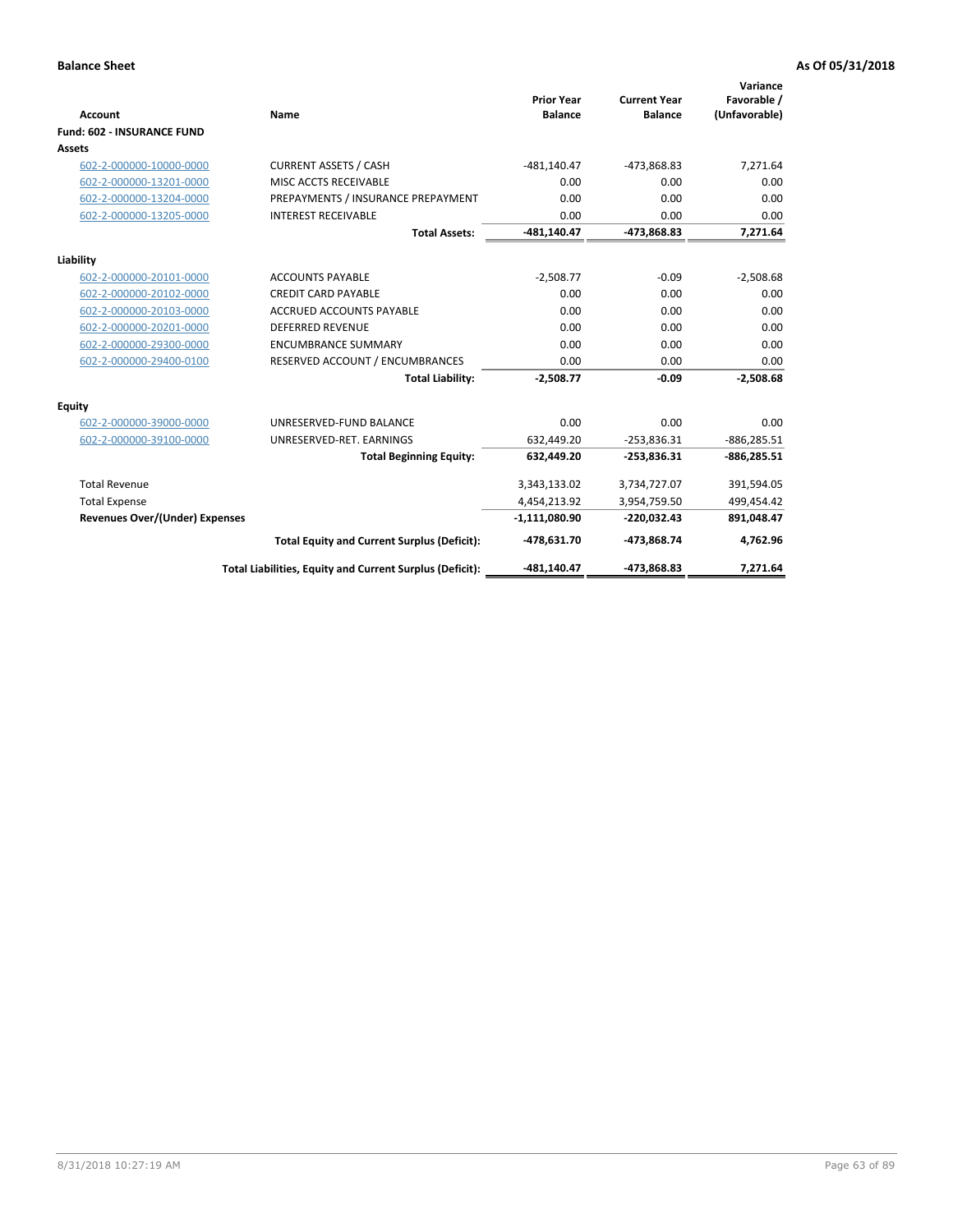| <b>Account</b>                        | Name                                                     | <b>Prior Year</b><br><b>Balance</b> | <b>Current Year</b><br><b>Balance</b> | Variance<br>Favorable /<br>(Unfavorable) |
|---------------------------------------|----------------------------------------------------------|-------------------------------------|---------------------------------------|------------------------------------------|
| Fund: 604 - MIS FUND                  |                                                          |                                     |                                       |                                          |
| Assets                                |                                                          |                                     |                                       |                                          |
| 604-2-000000-10000-0000               | <b>CURRENT ASSETS / CASH</b>                             | 121,802.45                          | 287,827.38                            | 166,024.93                               |
| 604-2-000000-13201-0000               | MISC ACCTS RECEIVABLE                                    | 0.00                                | 0.00                                  | 0.00                                     |
| 604-2-000000-13202-1400               | <b>EMPLOYEE ADVANCES</b>                                 | 0.00                                | 0.00                                  | 0.00                                     |
| 604-2-000000-13203-0000               | NON-CURRENT ASSETS / PREPAYMENTS                         | 0.00                                | 0.00                                  | 0.00                                     |
| 604-2-000000-13205-0000               | <b>INTEREST RECEIVABLE</b>                               | 0.00                                | 0.00                                  | 0.00                                     |
| 604-2-000000-15601-0000               | IT NETWORK PRINTER SUPPLY INVENTORY                      | 0.00                                | 0.00                                  | 0.00                                     |
| 604-2-000000-16004-0000               | FIXED ASSETS / BUILDINGS                                 | 0.00                                | 0.00                                  | 0.00                                     |
| 604-2-000000-16005-0000               | <b>ACCUM DEPR / BUILDINGS</b>                            | 0.00                                | 0.00                                  | 0.00                                     |
| 604-2-000000-16201-0000               | FIXED ASSETS / MACHINERY AND EQUIPMEN                    | 1,587,000.47                        | 1,587,000.47                          | 0.00                                     |
| 604-2-000000-16202-0000               | ACCUM DEPR / MACHINERY AND EQUIPMEI                      | $-1,324,554.90$                     | $-1,415,037.83$                       | $-90,482.93$                             |
| 604-2-000000-16301-0000               | FIXED ASSETS / C W I P                                   | $-0.20$                             | $-0.20$                               | 0.00                                     |
| 604-2-000000-17501-0000               | <b>EMPLOYEE CONTRIBUTIONS</b>                            | 13,068.00                           | 14,298.00                             | 1,230.00                                 |
| 604-2-000000-17504-0000               | <b>INVESTMENT RETURN</b>                                 | 60,975.00                           | 45,080.00                             | $-15,895.00$                             |
| 604-2-000000-17508-0000               | EXPERIENCE DIFFERENCE- OUTFLOW                           | 1,235.00                            | 794.00                                | $-441.00$                                |
| 604-2-000000-17509-0000               | <b>EXPERIENCE DIFFERENCE - INFLOW</b>                    | 0.00                                | $-5,254.00$                           | $-5,254.00$                              |
| 604-2-000000-17520-0000               | <b>ASSUMPTION CHANGES</b>                                | 16,202.00                           | 10,557.00                             | $-5,645.00$                              |
|                                       | <b>Total Assets:</b>                                     | 475,727.82                          | 525,264.82                            | 49,537.00                                |
|                                       |                                                          |                                     |                                       |                                          |
| Liability                             |                                                          |                                     |                                       |                                          |
| 604-2-000000-20101-0000               | <b>ACCOUNTS PAYABLE</b>                                  | 0.00                                | 0.00                                  | 0.00                                     |
| 604-2-000000-20102-0000               | <b>CREDIT CARD PAYABLE</b>                               | 0.00                                | 0.00                                  | 0.00                                     |
| 604-2-000000-20103-0000               | ACCRUED ACCOUNTS PAYABLE                                 | 0.00                                | 0.00                                  | 0.00                                     |
| 604-2-000000-20141-0000               | <b>TELEPHONE CLEARING</b>                                | 0.00                                | 0.00                                  | 0.00                                     |
| 604-2-000000-21035-0000               | DEBT SERVICE / DUE TO DEBT SERVICE                       | 0.00                                | 0.00                                  | 0.00                                     |
| 604-2-000000-22001-0000               | SALARIES PAYABLE                                         | 9,550.49                            | 9,756.01                              | $-205.52$                                |
| 604-2-000000-22002-0000               | VACATION/SICK PAYABLE                                    | 17,135.39                           | 25,471.59                             | $-8,336.20$                              |
| 604-2-000000-22208-0000               | INSURANCE / AMERICAN FIDELITY                            | 0.00                                | 0.00                                  | 0.00                                     |
| 604-2-000000-23001-0000               | CAPITAL LEASE PAYABLE                                    | 15,132.00                           | $-1.88$                               | 15,133.88                                |
| 604-2-000000-23101-0000               | CAPITAL LEASE PAYABLE                                    | $-0.40$                             | $-0.40$                               | 0.00                                     |
| 604-2-000000-26001-0000               | <b>COMPENSATED ABSENCES PAY</b>                          | 13,875.77                           | 9,692.17                              | 4,183.60                                 |
| 604-2-000000-27001-0000               | <b>CONTRIBUTED CAPITAL</b>                               | 0.00                                | 0.00                                  | 0.00                                     |
| 604-2-000000-29300-0000               | <b>ENCUMBRANCE SUMMARY</b>                               | 0.00                                | 0.00                                  | 0.00                                     |
| 604-2-000000-29400-0100               | RESERVED ACCOUNT / ENCUMBRANCES                          | 0.27                                | 0.27                                  | 0.00                                     |
| 604-2-000000-29999-0000               | <b>NET PENSION LIABILITY</b>                             | 103,037.00                          | 97,979.00                             | 5.058.00                                 |
| 604-2-000000-92194-0101               | <b>BANK ONE / DIGITEC</b>                                | 0.00                                | 0.00                                  | 0.00                                     |
|                                       | <b>Total Liability:</b>                                  | 158,730.52                          | 142.896.76                            | 15,833.76                                |
|                                       |                                                          |                                     |                                       |                                          |
| Equity                                |                                                          |                                     |                                       |                                          |
| 604-2-000000-39000-0000               | UNRESERVED-FUND BALANCE                                  | 0.00                                | 0.00                                  | 0.00                                     |
| 604-2-000000-39100-0000               | UNRESERVED-RET. EARNINGS                                 | 335,832.26                          | 305,605.35                            | $-30,226.91$                             |
| 604-2-000000-39500-0000               | <b>NET POSITION - PENSION</b>                            | $-88.00$                            | $-88.00$                              | 0.00                                     |
|                                       | <b>Total Beginning Equity:</b>                           | 335,744.26                          | 305,517.35                            | -30,226.91                               |
| <b>Total Revenue</b>                  |                                                          | 538,767.36                          | 554,075.36                            | 15,308.00                                |
| <b>Total Expense</b>                  |                                                          | 557,514.32                          | 477,224.65                            | 80,289.67                                |
| <b>Revenues Over/(Under) Expenses</b> |                                                          | $-18,746.96$                        | 76,850.71                             | 95,597.67                                |
|                                       | <b>Total Equity and Current Surplus (Deficit):</b>       | 316,997.30                          | 382,368.06                            | 65,370.76                                |
|                                       | Total Liabilities, Equity and Current Surplus (Deficit): | 475,727.82                          | 525,264.82                            | 49,537.00                                |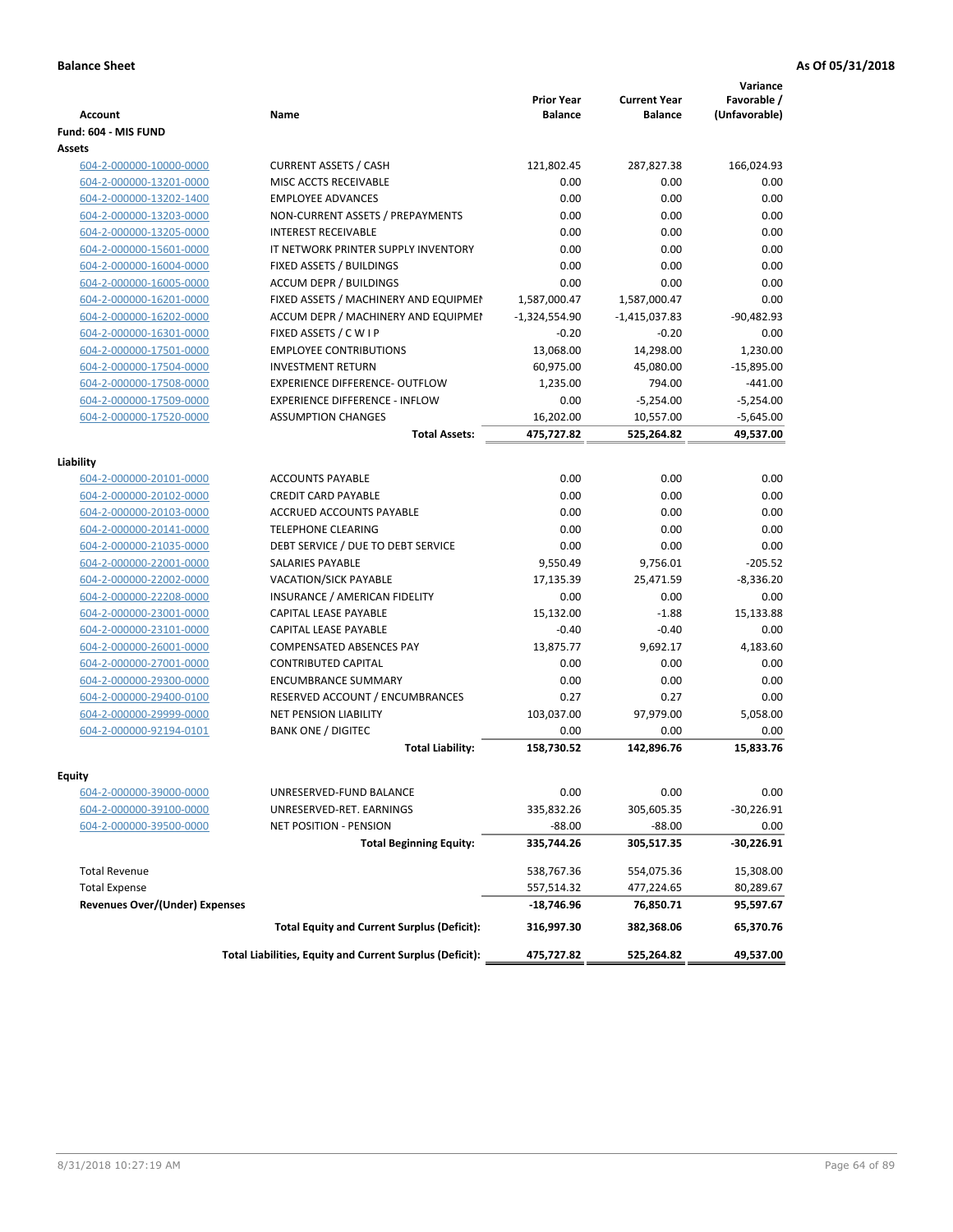|                                             |                                                           |                                     |                                       | Variance                     |
|---------------------------------------------|-----------------------------------------------------------|-------------------------------------|---------------------------------------|------------------------------|
| <b>Account</b>                              | <b>Name</b>                                               | <b>Prior Year</b><br><b>Balance</b> | <b>Current Year</b><br><b>Balance</b> | Favorable /<br>(Unfavorable) |
| <b>Fund: 660 - VEHICLE REPLACEMENT FUND</b> |                                                           |                                     |                                       |                              |
| Assets                                      |                                                           |                                     |                                       |                              |
| 660-2-000000-10000-0000                     | <b>CURRENT ASSETS / CASH</b>                              | -479,366.07                         | $-403,468.28$                         | 75,897.79                    |
| 660-2-000000-11309-0000                     | <b>TAX ANTICIPATION NOTES</b>                             | 0.00                                | 0.00                                  | 0.00                         |
| 660-2-000000-11510-0000                     | PUBLIC SAFETY VEHICLE REPLACEMENT                         | 54,462.64                           | 870,539.63                            | 816,076.99                   |
|                                             | <b>CERTIFICATES OF DEPOSIT</b>                            | 0.00                                |                                       |                              |
| 660-2-000000-11520-0000                     | TexasTERM CP                                              |                                     | 0.00<br>0.00                          | 0.00                         |
| 660-2-000000-11530-0000                     |                                                           | 500,000.00                          |                                       | $-500,000.00$                |
| 660-2-000000-13201-0000                     | MISC ACCTS RECEIVABLE                                     | 0.00                                | 0.00                                  | 0.00                         |
| 660-2-000000-13205-0000                     | <b>INTEREST RECEIVABLE</b>                                | 0.00                                | 0.00                                  | 0.00                         |
| 660-2-000000-16201-0000                     | FIXED ASSETS / MACHINERY AND EQUIPMEN                     | 7,856,299.34                        | 8,049,045.98                          | 192,746.64                   |
| 660-2-000000-16202-0000                     | ACCUM DEPR / MACHINERY AND EQUIPMEI                       | $-5,896,736.20$                     | $-6,345,562.78$                       | -448,826.58                  |
| 660-2-000000-16301-0000                     | FIXED ASSETS / C W I P                                    | 0.00<br>0.00                        | 0.00<br>0.00                          | 0.00<br>0.00                 |
| 660-2-000000-39300-0000                     | RESERVED ACCOUNT / ESCROW BALANCE<br><b>Total Assets:</b> | 2,034,659.71                        | 2,170,554.55                          | 135,894.84                   |
|                                             |                                                           |                                     |                                       |                              |
| Liability                                   |                                                           |                                     |                                       |                              |
| 660-2-000000-20101-0000                     | <b>ACCOUNTS PAYABLE</b>                                   | 0.00                                | 0.00                                  | 0.00                         |
| 660-2-000000-20102-0000                     | <b>CREDIT CARD PAYABLE</b>                                | 0.00                                | 0.00                                  | 0.00                         |
| 660-2-000000-20103-0000                     | <b>ACCRUED ACCOUNTS PAYABLE</b>                           | 0.00                                | 0.00                                  | 0.00                         |
| 660-2-000000-21001-0000                     | <b>GENERAL FUND / GENERAL FUND</b>                        | 0.00                                | 0.00                                  | 0.00                         |
| 660-2-000000-23001-0000                     | CAPITAL LEASE PAYABLE                                     | 58,323.01                           | 61,063.17                             | $-2,740.16$                  |
| 660-2-000000-23101-0000                     | <b>CAPITAL LEASE PAYABLE</b>                              | 114,135.17                          | 53,071.82                             | 61,063.35                    |
| 660-2-000000-27001-0000                     | <b>CONTRIBUTED CAPITAL</b>                                | 0.00                                | 0.00                                  | 0.00                         |
| 660-2-000000-29300-0000                     | <b>ENCUMBRANCE SUMMARY</b>                                | 0.00                                | 0.00                                  | 0.00                         |
| 660-2-000000-29400-0100                     | RESERVED ACCOUNT / ENCUMBRANCES                           | 0.00                                | 0.00                                  | 0.00                         |
|                                             | <b>Total Liability:</b>                                   | 172,458.18                          | 114,134.99                            | 58,323.19                    |
|                                             |                                                           |                                     |                                       |                              |
| <b>Equity</b>                               |                                                           |                                     |                                       |                              |
| 660-2-000000-39000-0000                     | UNRESERVED-FUND BALANCE                                   | 0.00                                | 0.00                                  | 0.00                         |
| 660-2-000000-39100-0000                     | UNRESERVED-RET. EARNINGS                                  | 2,259,983.96                        | 2,239,163.84                          | $-20,820.12$                 |
|                                             | <b>Total Beginning Equity:</b>                            | 2,259,983.96                        | 2,239,163.84                          | $-20,820.12$                 |
| <b>Total Revenue</b>                        |                                                           | $-157, 117.79$                      | 693,623.66                            | 850,741.45                   |
| <b>Total Expense</b>                        |                                                           | 240,664.64                          | 876,367.94                            | $-635,703.30$                |
| Revenues Over/(Under) Expenses              |                                                           | $-397,782.43$                       | $-182,744.28$                         | 215,038.15                   |
|                                             | <b>Total Equity and Current Surplus (Deficit):</b>        | 1,862,201.53                        | 2,056,419.56                          | 194,218.03                   |
|                                             | Total Liabilities, Equity and Current Surplus (Deficit):  | 2,034,659.71                        | 2,170,554.55                          | 135,894.84                   |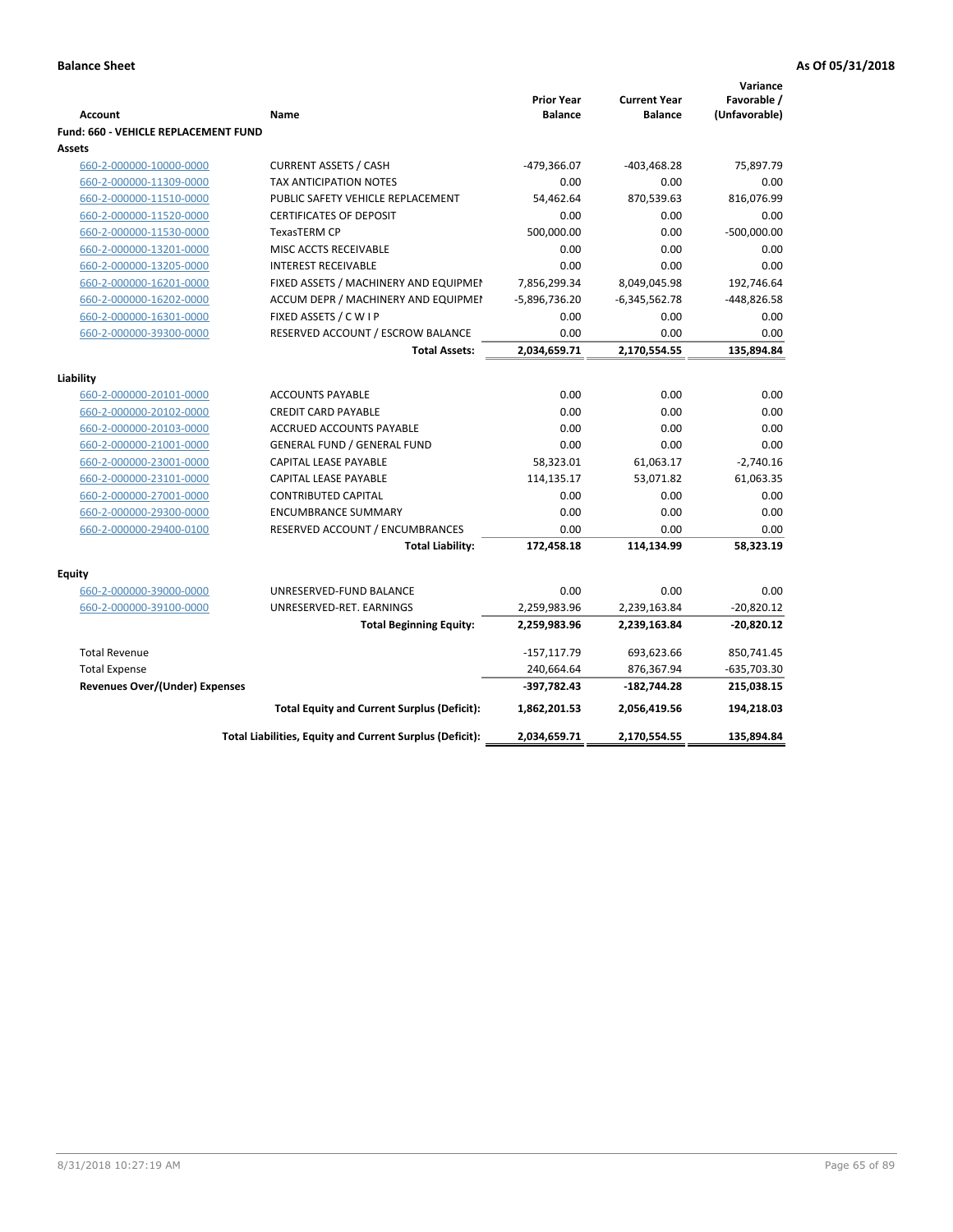| Account                               | Name                                                     | <b>Prior Year</b><br><b>Balance</b> | <b>Current Year</b><br><b>Balance</b> | Variance<br>Favorable /<br>(Unfavorable) |
|---------------------------------------|----------------------------------------------------------|-------------------------------------|---------------------------------------|------------------------------------------|
| <b>Fund: 701 - FIREMEN'S PENSION</b>  |                                                          |                                     |                                       |                                          |
| <b>Assets</b>                         |                                                          |                                     |                                       |                                          |
| 701-1-000000-10000-0000               | <b>CURRENT ASSETS / CASH</b>                             | 0.00                                | 0.00                                  | 0.00                                     |
|                                       | <b>Total Assets:</b>                                     | 0.00                                | 0.00                                  | 0.00                                     |
| Liability                             |                                                          |                                     |                                       |                                          |
| 701-1-000000-20103-0000               | <b>ACCOUNTS PAYABLE</b>                                  | 0.00                                | 0.00                                  | 0.00                                     |
| 701-1-000000-22306-1000               | UNREALIZED GAIN/LOSS                                     | 543,546.00                          | 0.00                                  | 543,546.00                               |
|                                       | <b>Total Liability:</b>                                  | 543,546.00                          | 0.00                                  | 543,546.00                               |
| <b>Equity</b>                         |                                                          |                                     |                                       |                                          |
| 701-1-000000-39000-0000               | UNRESERVED-FUND BALANCE                                  | $-543,546.00$                       | 0.00                                  | 543,546.00                               |
|                                       | <b>Total Beginning Equity:</b>                           | $-543,546.00$                       | 0.00                                  | 543,546.00                               |
| <b>Total Expense</b>                  |                                                          | 0.00                                | 0.00                                  | 0.00                                     |
| <b>Revenues Over/(Under) Expenses</b> |                                                          | 0.00                                | 0.00                                  | 0.00                                     |
|                                       | <b>Total Equity and Current Surplus (Deficit):</b>       | $-543,546.00$                       | 0.00                                  | 543,546.00                               |
|                                       | Total Liabilities, Equity and Current Surplus (Deficit): | 0.00                                | 0.00                                  | 0.00                                     |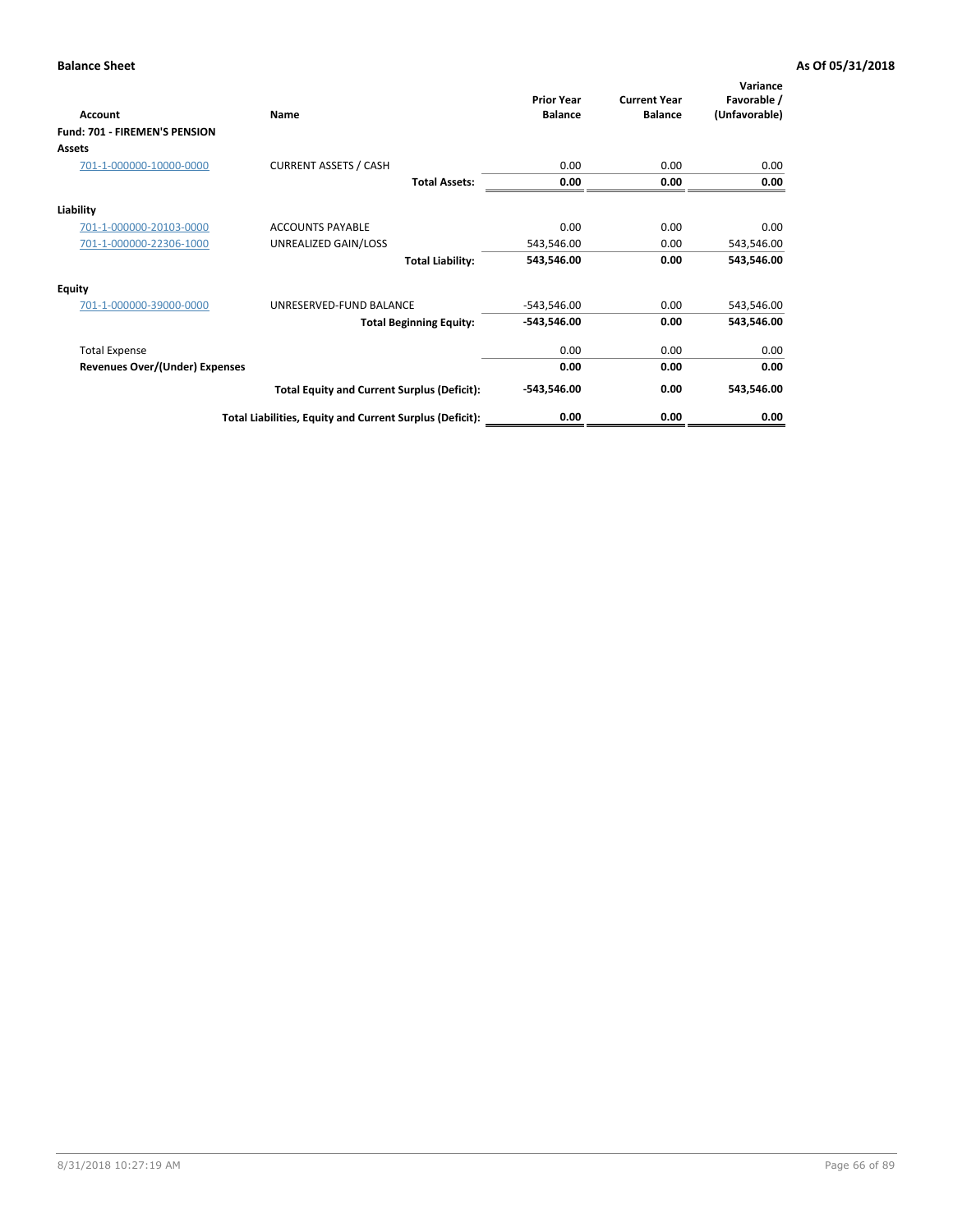|                                       |                                                          |                                     |                                       | Variance                     |
|---------------------------------------|----------------------------------------------------------|-------------------------------------|---------------------------------------|------------------------------|
| <b>Account</b>                        | <b>Name</b>                                              | <b>Prior Year</b><br><b>Balance</b> | <b>Current Year</b><br><b>Balance</b> | Favorable /<br>(Unfavorable) |
| Fund: 800 - SPENCE FUND               |                                                          |                                     |                                       |                              |
| <b>Assets</b>                         |                                                          |                                     |                                       |                              |
| 800-3-000000-10000-0000               | <b>CURRENT ASSETS / CASH</b>                             | $-1,416.38$                         | $-2,016.38$                           | $-600.00$                    |
| 800-3-000000-11507-0000               | <b>SPENCE ENDOWMENT</b>                                  | 572,024.38                          | 579,148.09                            | 7,123.71                     |
| 800-3-000000-11520-0000               | <b>CERTIFICATES OF DEPOSIT</b>                           | 0.00                                | 0.00                                  | 0.00                         |
| 800-3-000000-11605-0000               | <b>SPENCE ENDOWMENT</b>                                  | 0.00                                | 0.00                                  | 0.00                         |
| 800-3-000000-13205-0000               | <b>INTEREST RECEIVABLE</b>                               | 1,337.43                            | 0.00                                  | $-1,337.43$                  |
|                                       | <b>Total Assets:</b>                                     | 571,945.43                          | 577,131.71                            | 5,186.28                     |
| Liability                             |                                                          |                                     |                                       |                              |
| 800-3-000000-20101-0000               | <b>ACCOUNTS PAYABLE</b>                                  | 0.00                                | 0.00                                  | 0.00                         |
| 800-3-000000-20102-0000               | <b>CREDIT CARD PAYABLE</b>                               | 0.00                                | 0.00                                  | 0.00                         |
| 800-3-000000-20103-0000               | <b>ACCRUED ACCOUNTS PAYABLE</b>                          | 0.00                                | 0.00                                  | 0.00                         |
| 800-3-000000-20139-0000               | <b>RETAINAGES PAYABLE</b>                                | 0.00                                | 0.00                                  | 0.00                         |
| 800-3-000000-21001-0000               | <b>GENERAL FUND / GENERAL FUND</b>                       | 0.00                                | 0.00                                  | 0.00                         |
| 800-3-000000-29300-0000               | <b>ENCUMBRANCE SUMMARY</b>                               | 0.00                                | 0.00                                  | 0.00                         |
| 800-3-000000-29400-0000               | RESERVED ACCOUNT / ENCUMBRANCES                          | 0.00                                | 0.00                                  | 0.00                         |
|                                       | <b>Total Liability:</b>                                  | 0.00                                | 0.00                                  | 0.00                         |
| <b>Equity</b>                         |                                                          |                                     |                                       |                              |
| 800-3-000000-39000-0000               | UNRESERVED-FUND BALANCE                                  | 566,627.77                          | 572,241.50                            | 5,613.73                     |
|                                       | <b>Total Beginning Equity:</b>                           | 566,627.77                          | 572,241.50                            | 5,613.73                     |
| <b>Total Revenue</b>                  |                                                          | 5,717.66                            | 5,290.21                              | $-427.45$                    |
| <b>Total Expense</b>                  |                                                          | 400.00                              | 400.00                                | 0.00                         |
| <b>Revenues Over/(Under) Expenses</b> |                                                          | 5,317.66                            | 4,890.21                              | $-427.45$                    |
|                                       | <b>Total Equity and Current Surplus (Deficit):</b>       | 571,945.43                          | 577,131.71                            | 5,186.28                     |
|                                       | Total Liabilities, Equity and Current Surplus (Deficit): | 571,945.43                          | 577,131.71                            | 5,186.28                     |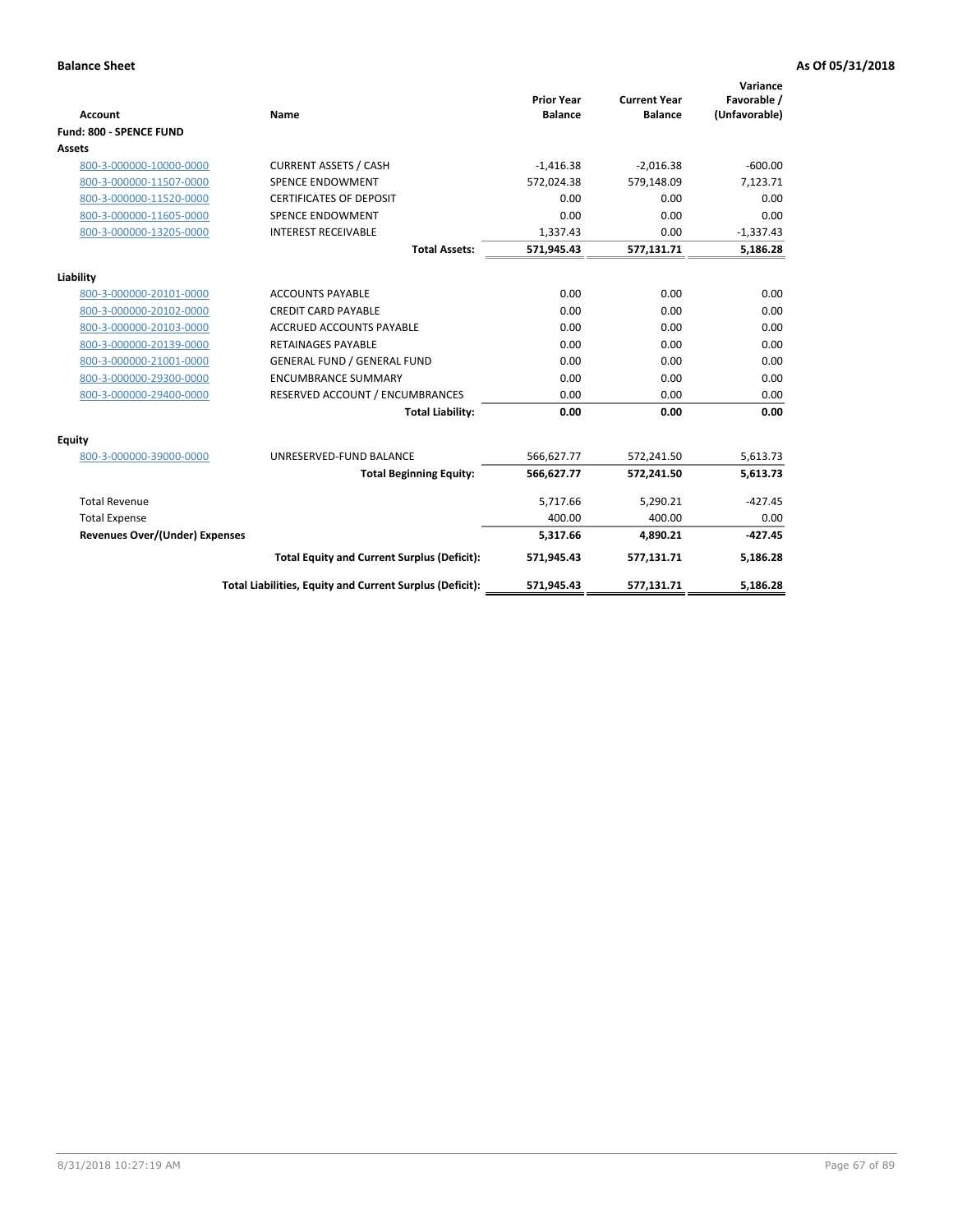| <b>Account</b>                         | Name                                                     | <b>Prior Year</b><br><b>Balance</b> | <b>Current Year</b><br><b>Balance</b> | Variance<br>Favorable /<br>(Unfavorable) |
|----------------------------------------|----------------------------------------------------------|-------------------------------------|---------------------------------------|------------------------------------------|
| <b>Fund: 801 - JONES LIBRARY TRUST</b> |                                                          |                                     |                                       |                                          |
| Assets                                 |                                                          |                                     |                                       |                                          |
| 801-3-000000-10000-0000                | <b>CURRENT ASSETS / CASH</b>                             | 15,415.90                           | 15,470.04                             | 54.14                                    |
| 801-3-000000-13201-0000                | MISC ACCTS RECEIVABLE                                    | 0.00                                | 0.00                                  | 0.00                                     |
| 801-3-000000-13205-0000                | <b>INTEREST RECEIVABLE</b>                               | 0.00                                | 0.00                                  | 0.00                                     |
|                                        | <b>Total Assets:</b>                                     | 15,415.90                           | 15,470.04                             | 54.14                                    |
| Liability                              |                                                          |                                     |                                       |                                          |
| 801-3-000000-20101-0000                | <b>ACCOUNTS PAYABLE</b>                                  | 0.00                                | 0.00                                  | 0.00                                     |
| 801-3-000000-20102-0000                | <b>CREDIT CARD PAYABLE</b>                               | 0.00                                | 0.00                                  | 0.00                                     |
| 801-3-000000-20103-0000                | <b>ACCRUED ACCOUNTS PAYABLE</b>                          | 0.00                                | 0.00                                  | 0.00                                     |
|                                        | <b>Total Liability:</b>                                  | 0.00                                | 0.00                                  | 0.00                                     |
| Equity                                 |                                                          |                                     |                                       |                                          |
| 801-3-000000-39000-0000                | UNRESERVED-FUND BALANCE                                  | 15,407.38                           | 15,424.19                             | 16.81                                    |
|                                        | <b>Total Beginning Equity:</b>                           | 15,407.38                           | 15,424.19                             | 16.81                                    |
| <b>Total Revenue</b>                   |                                                          | 16.10                               | 49.76                                 | 33.66                                    |
| <b>Total Expense</b>                   |                                                          | 7.58                                | 3.91                                  | 3.67                                     |
| <b>Revenues Over/(Under) Expenses</b>  |                                                          | 8.52                                | 45.85                                 | 37.33                                    |
|                                        | <b>Total Equity and Current Surplus (Deficit):</b>       | 15,415.90                           | 15,470.04                             | 54.14                                    |
|                                        | Total Liabilities, Equity and Current Surplus (Deficit): | 15,415.90                           | 15,470.04                             | 54.14                                    |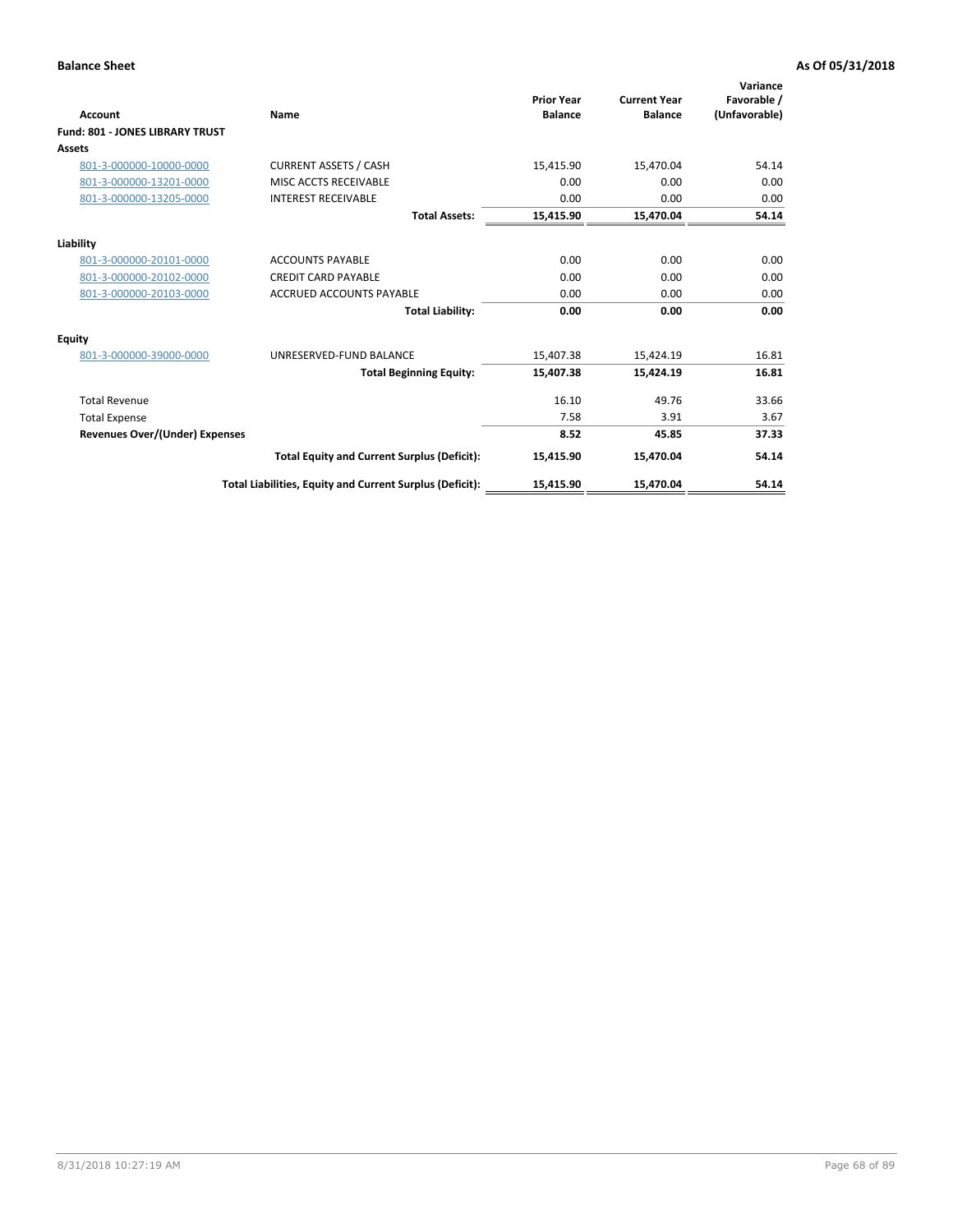| <b>Account</b>                              | Name                                                     | <b>Prior Year</b><br><b>Balance</b> | <b>Current Year</b><br><b>Balance</b> | Variance<br>Favorable /<br>(Unfavorable) |
|---------------------------------------------|----------------------------------------------------------|-------------------------------------|---------------------------------------|------------------------------------------|
| Fund: 803 - GREENVILLE BOARD OF DEVELOPMENT |                                                          |                                     |                                       |                                          |
| Assets                                      |                                                          |                                     |                                       |                                          |
| 803-3-000000-10000-0000                     | <b>CURRENT ASSETS / CASH</b>                             | 0.00                                | 0.00                                  | 0.00                                     |
| 803-3-000000-13201-0000                     | MISC ACCTS RECEIVABLE                                    | 0.00                                | 0.00                                  | 0.00                                     |
| 803-3-000000-13203-0000                     | NON-CURRENT ASSETS / PREPAYMENTS                         | 0.00                                | 0.00                                  | 0.00                                     |
|                                             | <b>Total Assets:</b>                                     | 0.00                                | 0.00                                  | 0.00                                     |
| Liability                                   |                                                          |                                     |                                       |                                          |
| 803-3-000000-20101-0000                     | <b>ACCOUNTS PAYABLE</b>                                  | 0.00                                | 0.00                                  | 0.00                                     |
| 803-3-000000-20102-0000                     | <b>ACCOUNTS PAYABLE</b>                                  | 0.00                                | 0.00                                  | 0.00                                     |
| 803-3-000000-20103-0000                     | ACCRUED ACCOUNTS PAYABLE                                 | 0.00                                | 0.00                                  | 0.00                                     |
| 803-3-000000-20139-0000                     | RETAINAGES PAYABLE                                       | 0.00                                | 0.00                                  | 0.00                                     |
| 803-3-000000-20141-0000                     | <b>TELEPHONE CLEARING</b>                                | 0.00                                | 0.00                                  | 0.00                                     |
| 803-3-000000-21400-0000                     | <b>ELECTRIC OPERATING FUND</b>                           | 0.00                                | 0.00                                  | 0.00                                     |
| 803-3-000000-22001-0000                     | <b>ACCRUED SALARIES/WAGES</b>                            | 0.00                                | 0.00                                  | 0.00                                     |
| 803-3-000000-22002-0000                     | <b>ACCRUED SALARIES/WAGES</b>                            | 0.00                                | 0.00                                  | 0.00                                     |
| 803-3-000000-26001-0000                     | <b>COMPENSATED ABSENCES PAY</b>                          | 0.00                                | 0.00                                  | 0.00                                     |
| 803-3-000000-29300-0000                     | <b>ENCUMBRANCE SUMMARY</b>                               | 0.00                                | 0.00                                  | 0.00                                     |
| 803-3-000000-29400-0100                     | RESERVED ACCOUNT / ENCUMBRANCES                          | 103,228.62                          | 0.00                                  | 103,228.62                               |
|                                             | <b>Total Liability:</b>                                  | 103,228.62                          | 0.00                                  | 103,228.62                               |
| <b>Equity</b>                               |                                                          |                                     |                                       |                                          |
| 803-3-000000-39000-0000                     | UNRESERVED-FUND BALANCE                                  | $-103,228.62$                       | 0.00                                  | 103,228.62                               |
|                                             | <b>Total Beginning Equity:</b>                           | $-103,228.62$                       | 0.00                                  | 103,228.62                               |
| <b>Total Revenue</b>                        |                                                          | 0.00                                | 0.00                                  | 0.00                                     |
| <b>Total Expense</b>                        |                                                          | 0.00                                | 0.00                                  | 0.00                                     |
| <b>Revenues Over/(Under) Expenses</b>       |                                                          | 0.00                                | 0.00                                  | 0.00                                     |
|                                             | <b>Total Equity and Current Surplus (Deficit):</b>       | $-103,228.62$                       | 0.00                                  | 103,228.62                               |
|                                             | Total Liabilities, Equity and Current Surplus (Deficit): | 0.00                                | 0.00                                  | 0.00                                     |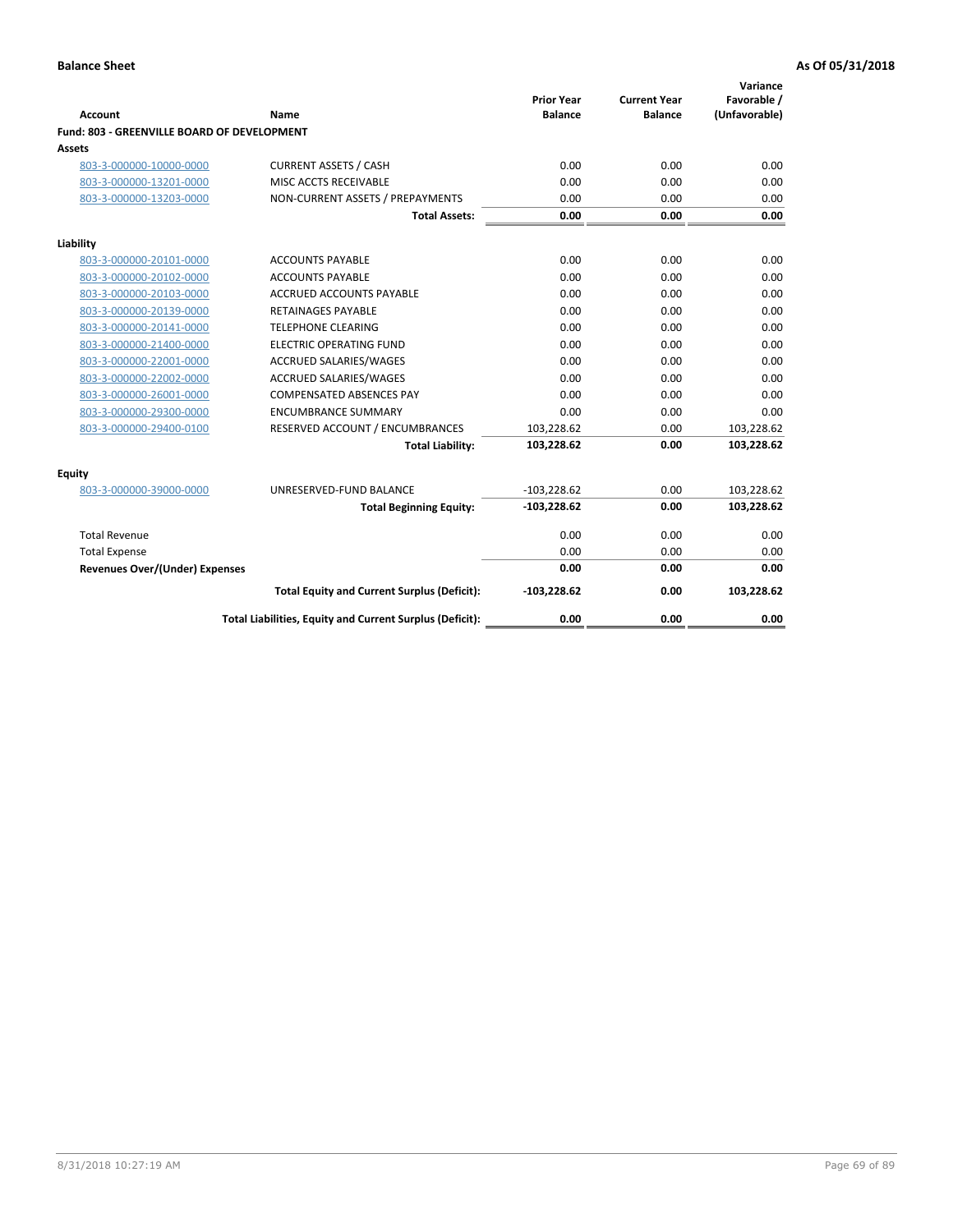| <b>Account</b>                        | Name                                                     | <b>Prior Year</b><br><b>Balance</b> | <b>Current Year</b><br><b>Balance</b> | Variance<br>Favorable /<br>(Unfavorable) |
|---------------------------------------|----------------------------------------------------------|-------------------------------------|---------------------------------------|------------------------------------------|
| <b>Fund: 807 - 4A-EDC</b>             |                                                          |                                     |                                       |                                          |
| <b>Assets</b>                         |                                                          |                                     |                                       |                                          |
| 807-3-000000-10000-0000               | <b>CURRENT ASSETS / CASH</b>                             | 0.00                                | 0.00                                  | 0.00                                     |
| 807-3-000000-13201-0000               | MISC ACCTS RECEIVABLE                                    | 0.00                                | 0.00                                  | 0.00                                     |
| 807-3-000000-16301-0000               | FIXED ASSETS / C W I P                                   | 0.00                                | 0.00                                  | 0.00                                     |
|                                       | <b>Total Assets:</b>                                     | 0.00                                | 0.00                                  | 0.00                                     |
| Liability                             |                                                          |                                     |                                       |                                          |
| 807-3-000000-20101-0000               | <b>ACCOUNTS PAYABLE</b>                                  | 0.00                                | 0.00                                  | 0.00                                     |
| 807-3-000000-20103-0000               | <b>ACCOUNTS PAYABLE</b>                                  | 0.00                                | 0.00                                  | 0.00                                     |
| 807-3-000000-20139-0000               | <b>RETAINAGES PAYABLE</b>                                | 0.00                                | 0.00                                  | 0.00                                     |
| 807-3-000000-26105-0000               | INV NET OF RELATED DEBT                                  | 305,846.00                          | 0.00                                  | 305,846.00                               |
| 807-3-000000-29300-0000               | <b>ENCUMBRANCE SUMMARY</b>                               | 0.00                                | 0.00                                  | 0.00                                     |
| 807-3-000000-29400-0100               | RESERVED ACCOUNT / ENCUMBRANCES                          | 18,078.76                           | 0.00                                  | 18,078.76                                |
| 807-3-495000-20180-0000               | <b>CURRENT DEBT</b>                                      | 0.00                                | 0.00                                  | 0.00                                     |
| 807-3-495000-26002-0000               | CA - LONG-TERM DEBT / AMT TO BE PROVIL                   | 0.00                                | 0.00                                  | 0.00                                     |
|                                       | <b>Total Liability:</b>                                  | 323,924.76                          | 0.00                                  | 323,924.76                               |
| Equity                                |                                                          |                                     |                                       |                                          |
| 807-3-000000-39000-0000               | UNRESERVED-FUND BALANCE                                  | $-323,924.76$                       | 0.00                                  | 323,924.76                               |
|                                       | <b>Total Beginning Equity:</b>                           | $-323,924.76$                       | 0.00                                  | 323,924.76                               |
| <b>Total Revenue</b>                  |                                                          | 0.00                                | 0.00                                  | 0.00                                     |
| <b>Total Expense</b>                  |                                                          | 0.00                                | 0.00                                  | 0.00                                     |
| <b>Revenues Over/(Under) Expenses</b> |                                                          | 0.00                                | 0.00                                  | 0.00                                     |
|                                       | <b>Total Equity and Current Surplus (Deficit):</b>       | $-323,924.76$                       | 0.00                                  | 323,924.76                               |
|                                       | Total Liabilities, Equity and Current Surplus (Deficit): | 0.00                                | 0.00                                  | 0.00                                     |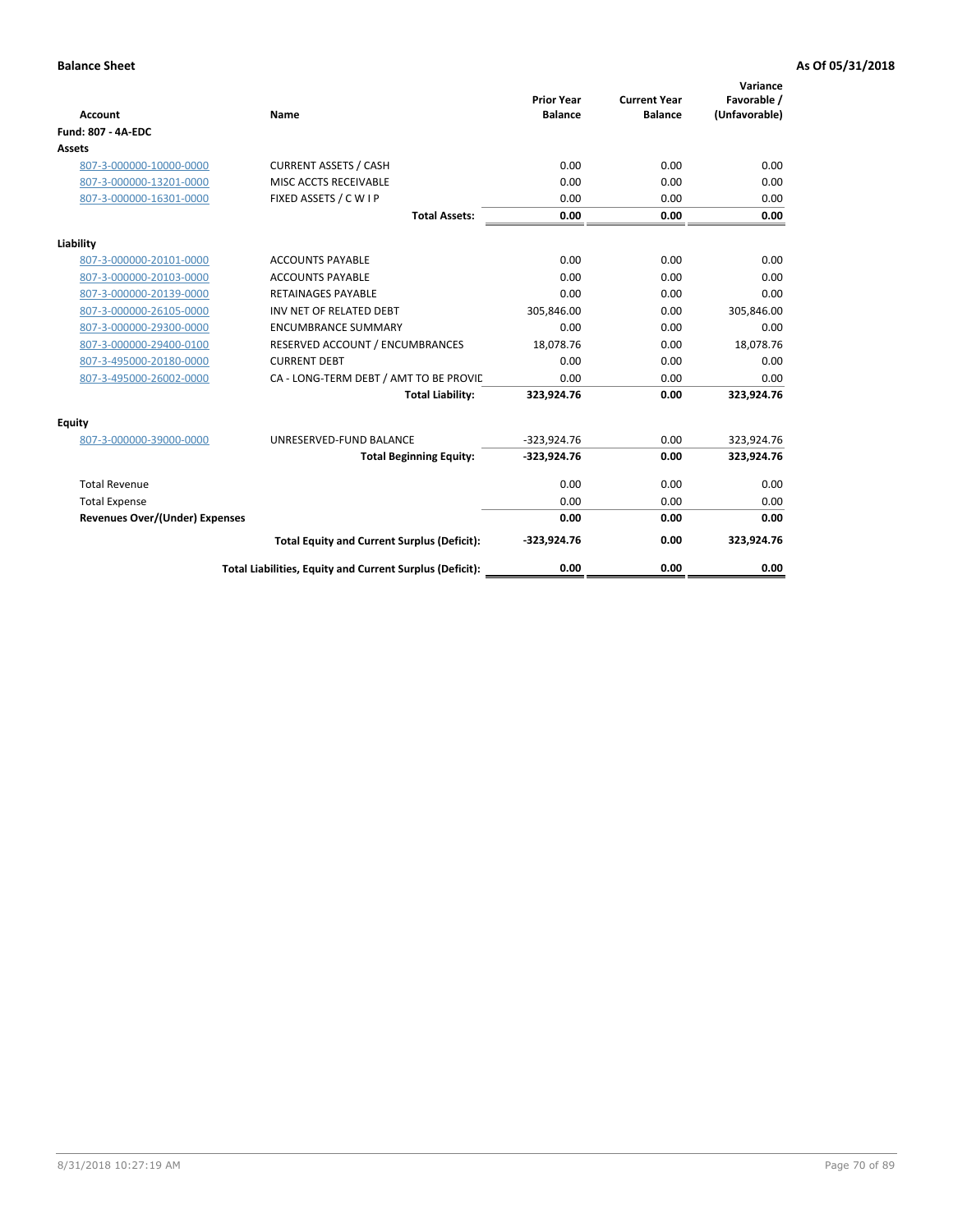| <b>Account</b>                        | Name                                                     | <b>Prior Year</b><br><b>Balance</b> | <b>Current Year</b><br><b>Balance</b> | Variance<br>Favorable /<br>(Unfavorable) |
|---------------------------------------|----------------------------------------------------------|-------------------------------------|---------------------------------------|------------------------------------------|
| Fund: 809 - GREENVILLE IDC (L-3)      |                                                          |                                     |                                       |                                          |
| Assets                                |                                                          |                                     |                                       |                                          |
| 809-3-000000-10000-0000               | <b>CURRENT ASSETS / CASH</b>                             | 274,366.91                          | 0.40                                  | $-274,366.51$                            |
| 809-3-000000-13201-0000               | MISC ACCTS RECEIVABLE                                    | 0.00                                | 0.00                                  | 0.00                                     |
|                                       | <b>Total Assets:</b>                                     | 274,366.91                          | 0.40                                  | $-274,366.51$                            |
| Liability                             |                                                          |                                     |                                       |                                          |
| 809-3-000000-20101-0000               | <b>ACCOUNTS PAYABLE</b>                                  | 0.00                                | 0.00                                  | 0.00                                     |
| 809-3-000000-20103-0000               | <b>ACCRUED ACCOUNTS PAYABLE</b>                          | 684.20                              | $-787.94$                             | 1,472.14                                 |
| 809-3-000000-21001-0000               | <b>GENERAL FUND / GENERAL FUND</b>                       | 0.00                                | 0.00                                  | 0.00                                     |
|                                       | <b>Total Liability:</b>                                  | 684.20                              | $-787.94$                             | 1,472.14                                 |
| Equity                                |                                                          |                                     |                                       |                                          |
| 809-3-000000-39000-0000               | UNRESERVED-FUND BALANCE                                  | 0.40                                | 0.40                                  | 0.00                                     |
| 809-3-000000-39100-0000               | UNRESERVED-RET. EARNINGS                                 | 0.00                                | 0.00                                  | 0.00                                     |
| 809-3-000000-39150-0000               | RESERVED-RET. EARNINGS                                   | 0.00                                | 0.00                                  | 0.00                                     |
|                                       | <b>Total Beginning Equity:</b>                           | 0.40                                | 0.40                                  | 0.00                                     |
| <b>Total Revenue</b>                  |                                                          | 2,564,481.05                        | 4,577,937.07                          | 2,013,456.02                             |
| <b>Total Expense</b>                  |                                                          | 2,290,798.74                        | 4,577,149.13                          | $-2,286,350.39$                          |
| <b>Revenues Over/(Under) Expenses</b> |                                                          | 273,682.31                          | 787.94                                | $-272,894.37$                            |
|                                       | <b>Total Equity and Current Surplus (Deficit):</b>       | 273,682.71                          | 788.34                                | $-272,894.37$                            |
|                                       | Total Liabilities, Equity and Current Surplus (Deficit): | 274,366.91                          | 0.40                                  | $-274,366.51$                            |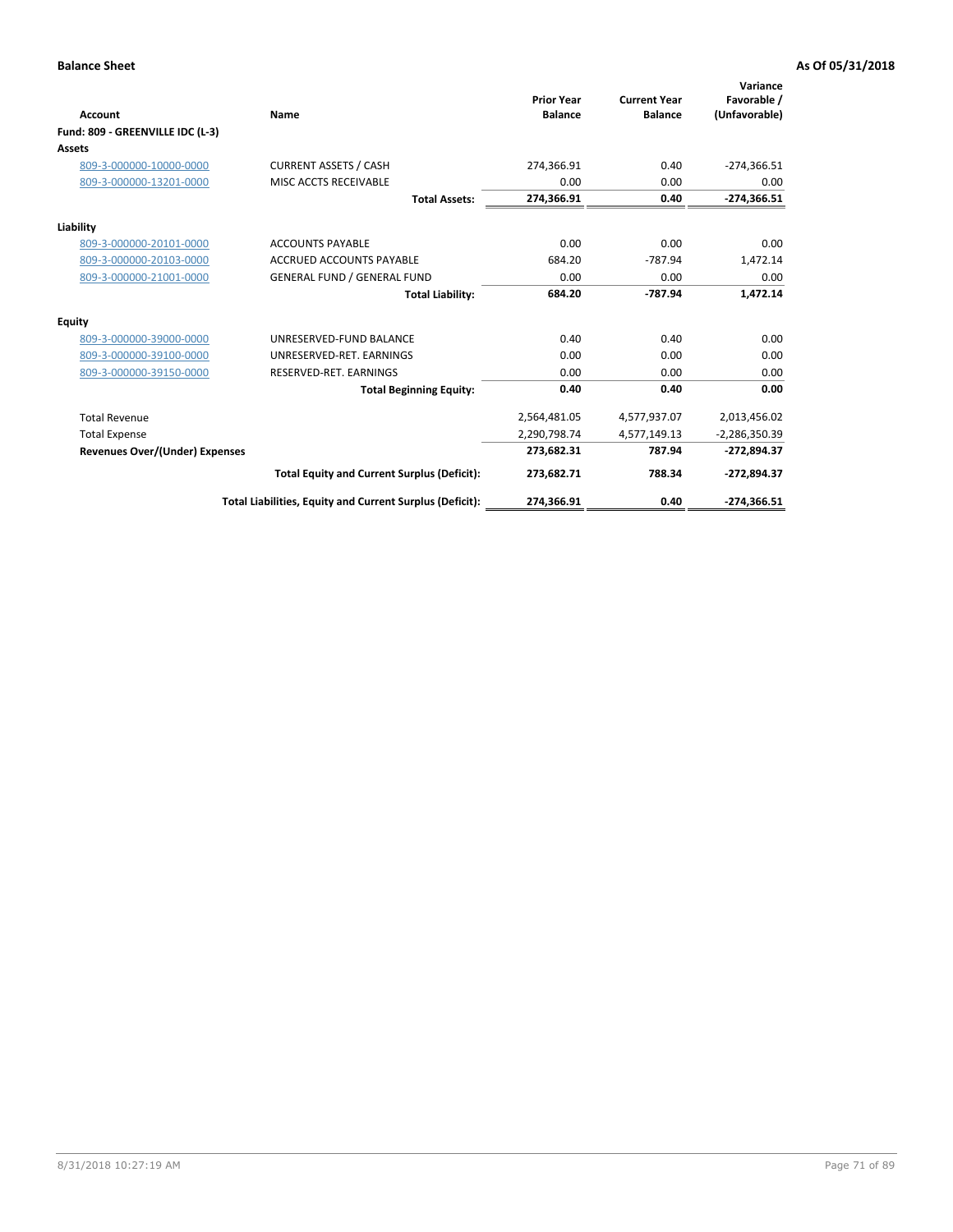| <b>Account</b>                                 | Name                                                     | <b>Prior Year</b><br><b>Balance</b> | <b>Current Year</b><br><b>Balance</b> | Variance<br>Favorable /<br>(Unfavorable) |
|------------------------------------------------|----------------------------------------------------------|-------------------------------------|---------------------------------------|------------------------------------------|
| <b>Fund: 810 - SEIZURE FUNDS - STATE RULES</b> |                                                          |                                     |                                       |                                          |
| Assets                                         |                                                          |                                     |                                       |                                          |
| 810-3-000000-10000-0000                        | <b>CURRENT ASSETS / CASH</b>                             | 255,983.21                          | 264,273.50                            | 8,290.29                                 |
| 810-3-000000-13201-0000                        | MISC ACCTS RECEIVABLE                                    | 0.00                                | 0.00                                  | 0.00                                     |
| 810-3-000000-13202-1400                        | <b>EMPLOYEE ADVANCES</b>                                 | 0.00                                | 0.00                                  | 0.00                                     |
| 810-3-000000-13205-0000                        | <b>INTEREST RECEIVABLE</b>                               | 0.00                                | 0.00                                  | 0.00                                     |
| 810-3-000000-16201-0000                        | <b>MACHINERY AND EQUIPMENT</b>                           | 0.00                                | 0.00                                  | 0.00                                     |
| 810-3-000000-16202-0000                        | ACCUMULATED DEPRECATION                                  | 0.00                                | 0.00                                  | 0.00                                     |
|                                                | <b>Total Assets:</b>                                     | 255,983.21                          | 264,273.50                            | 8,290.29                                 |
|                                                |                                                          |                                     |                                       |                                          |
| Liability                                      |                                                          |                                     |                                       |                                          |
| 810-3-000000-20101-0000                        | <b>ACCOUNTS PAYABLE</b>                                  | 0.00                                | 0.00                                  | 0.00                                     |
| 810-3-000000-20102-0000                        | <b>CREDIT CARD PAYABLE</b>                               | 0.00                                | 0.00                                  | 0.00                                     |
| 810-3-000000-20103-0000                        | <b>ACCRUED ACCOUNTS PAYABLE</b>                          | 0.00                                | 0.00                                  | 0.00                                     |
| 810-3-000000-29300-0000                        | <b>ENCUMBRANCE SUMMARY</b>                               | 0.00                                | 0.00                                  | 0.00                                     |
| 810-3-000000-29400-0100                        | RESERVED ACCOUNT / ENCUMBRANCES                          | 0.00                                | 0.00                                  | 0.00                                     |
| 810-3-000000-92520-0600                        | RESERVED ACCOUNT/HB65 SIEZURES                           | 0.00                                | 0.00                                  | 0.00                                     |
|                                                | <b>Total Liability:</b>                                  | 0.00                                | 0.00                                  | 0.00                                     |
| <b>Equity</b>                                  |                                                          |                                     |                                       |                                          |
| 810-3-000000-39000-0000                        | UNRESERVED-FUND BALANCE                                  | 328,736.81                          | 262,591.46                            | $-66, 145.35$                            |
|                                                | <b>Total Beginning Equity:</b>                           | 328,736.81                          | 262,591.46                            | $-66, 145.35$                            |
| <b>Total Revenue</b>                           |                                                          | 3,144.64                            | 1,814.80                              | $-1,329.84$                              |
| <b>Total Expense</b>                           |                                                          | 75,898.24                           | 132.76                                | 75,765.48                                |
| Revenues Over/(Under) Expenses                 |                                                          | $-72,753.60$                        | 1,682.04                              | 74,435.64                                |
|                                                | <b>Total Equity and Current Surplus (Deficit):</b>       | 255,983.21                          | 264,273.50                            | 8,290.29                                 |
|                                                | Total Liabilities, Equity and Current Surplus (Deficit): | 255,983.21                          | 264,273.50                            | 8,290.29                                 |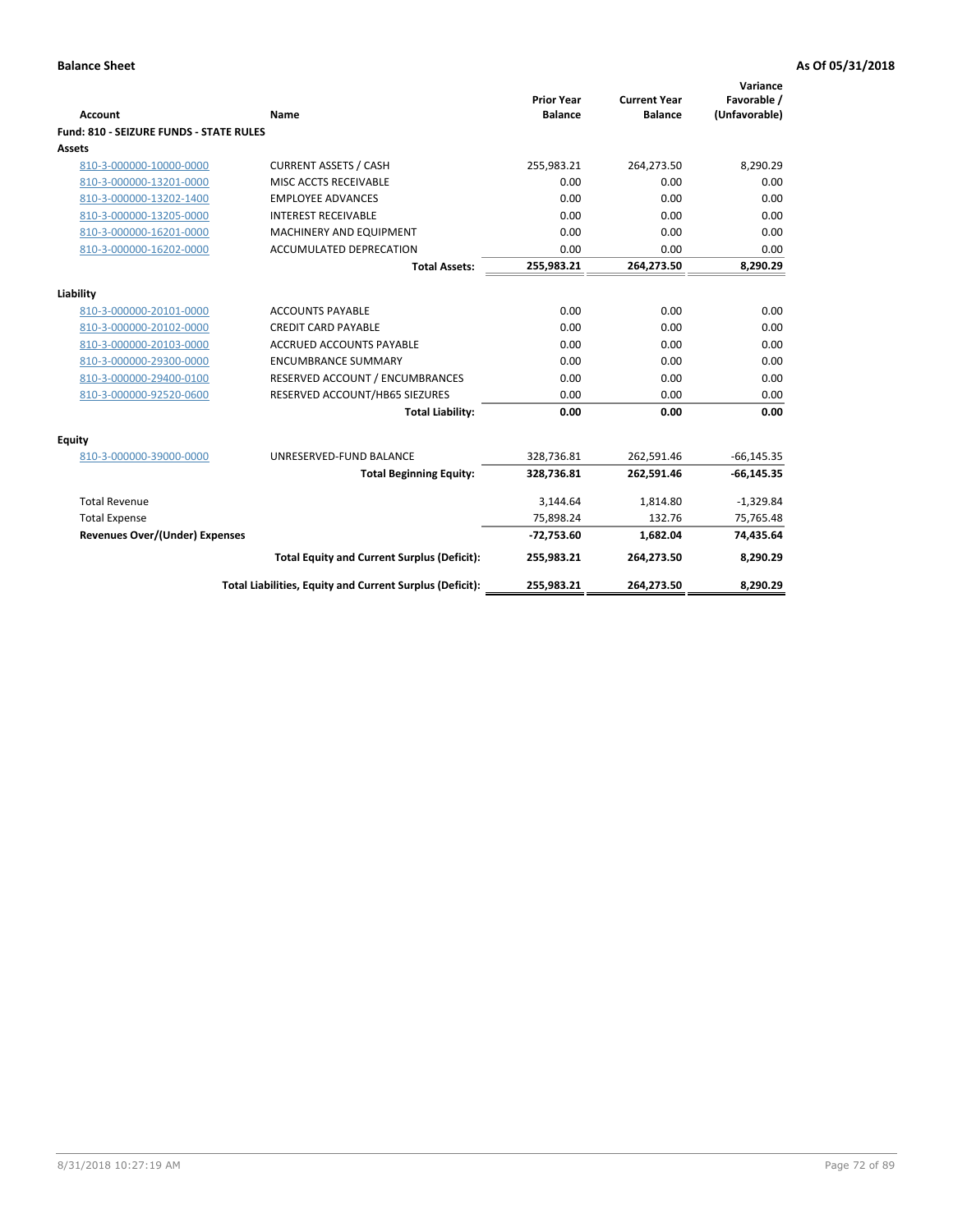| <b>Account</b>                        | Name                                                     | <b>Prior Year</b><br><b>Balance</b> | <b>Current Year</b><br><b>Balance</b> | Variance<br>Favorable /<br>(Unfavorable) |
|---------------------------------------|----------------------------------------------------------|-------------------------------------|---------------------------------------|------------------------------------------|
| Fund: 811 - SEIZURE FUNDS - FED RULES |                                                          |                                     |                                       |                                          |
| <b>Assets</b>                         |                                                          |                                     |                                       |                                          |
| 811-3-000000-10000-0000               | <b>CURRENT ASSETS / CASH</b>                             | 147,805.78                          | 297,719.48                            | 149,913.70                               |
| 811-3-000000-13201-0000               | MISC ACCTS RECEIVABLE                                    | 0.00                                | 0.00                                  | 0.00                                     |
| 811-3-000000-13205-0000               | <b>INTEREST RECEIVABLE</b>                               | 0.00                                | 0.00                                  | 0.00                                     |
| 811-3-000000-16201-0000               | <b>MACHINERY AND EQUIPMENT</b>                           | 0.00                                | 0.00                                  | 0.00                                     |
| 811-3-000000-16202-0000               | <b>ACCUMULATED DEPRECATION</b>                           | 0.00                                | 0.00                                  | 0.00                                     |
|                                       | <b>Total Assets:</b>                                     | 147,805.78                          | 297,719.48                            | 149,913.70                               |
| Liability                             |                                                          |                                     |                                       |                                          |
| 811-3-000000-20101-0000               | <b>ACCOUNTS PAYABLE</b>                                  | 0.00                                | 0.00                                  | 0.00                                     |
| 811-3-000000-20102-0000               | <b>CREDIT CARD PAYABLE</b>                               | 0.00                                | 0.00                                  | 0.00                                     |
| 811-3-000000-20103-0000               | <b>ACCRUED ACCOUNTS PAYABLE</b>                          | 0.00                                | 0.00                                  | 0.00                                     |
| 811-3-000000-29300-0000               | <b>ENCUMBRANCE SUMMARY</b>                               | 0.00                                | 0.00                                  | 0.00                                     |
| 811-3-000000-29400-0100               | RESERVED ACCOUNT / ENCUMBRANCES                          | 0.00                                | 0.00                                  | 0.00                                     |
| 811-3-000000-92521-0700               | RESERVED ACCOUNT/FED SIEZURES                            | 0.00                                | 0.00                                  | 0.00                                     |
|                                       | <b>Total Liability:</b>                                  | 0.00                                | 0.00                                  | 0.00                                     |
|                                       |                                                          |                                     |                                       |                                          |
| Equity<br>811-3-000000-39000-0000     | UNRESERVED-FUND BALANCE                                  | 139,835.09                          | 156,639.33                            | 16,804.24                                |
|                                       | <b>Total Beginning Equity:</b>                           | 139,835.09                          | 156,639.33                            | 16,804.24                                |
|                                       |                                                          |                                     |                                       |                                          |
| <b>Total Revenue</b>                  |                                                          | 9,628.61                            | 141,124.49                            | 131,495.88                               |
| <b>Total Expense</b>                  |                                                          | 1,657.92                            | 44.34                                 | 1,613.58                                 |
| Revenues Over/(Under) Expenses        |                                                          | 7,970.69                            | 141,080.15                            | 133,109.46                               |
|                                       | <b>Total Equity and Current Surplus (Deficit):</b>       | 147,805.78                          | 297,719.48                            | 149,913.70                               |
|                                       | Total Liabilities, Equity and Current Surplus (Deficit): | 147,805.78                          | 297,719.48                            | 149.913.70                               |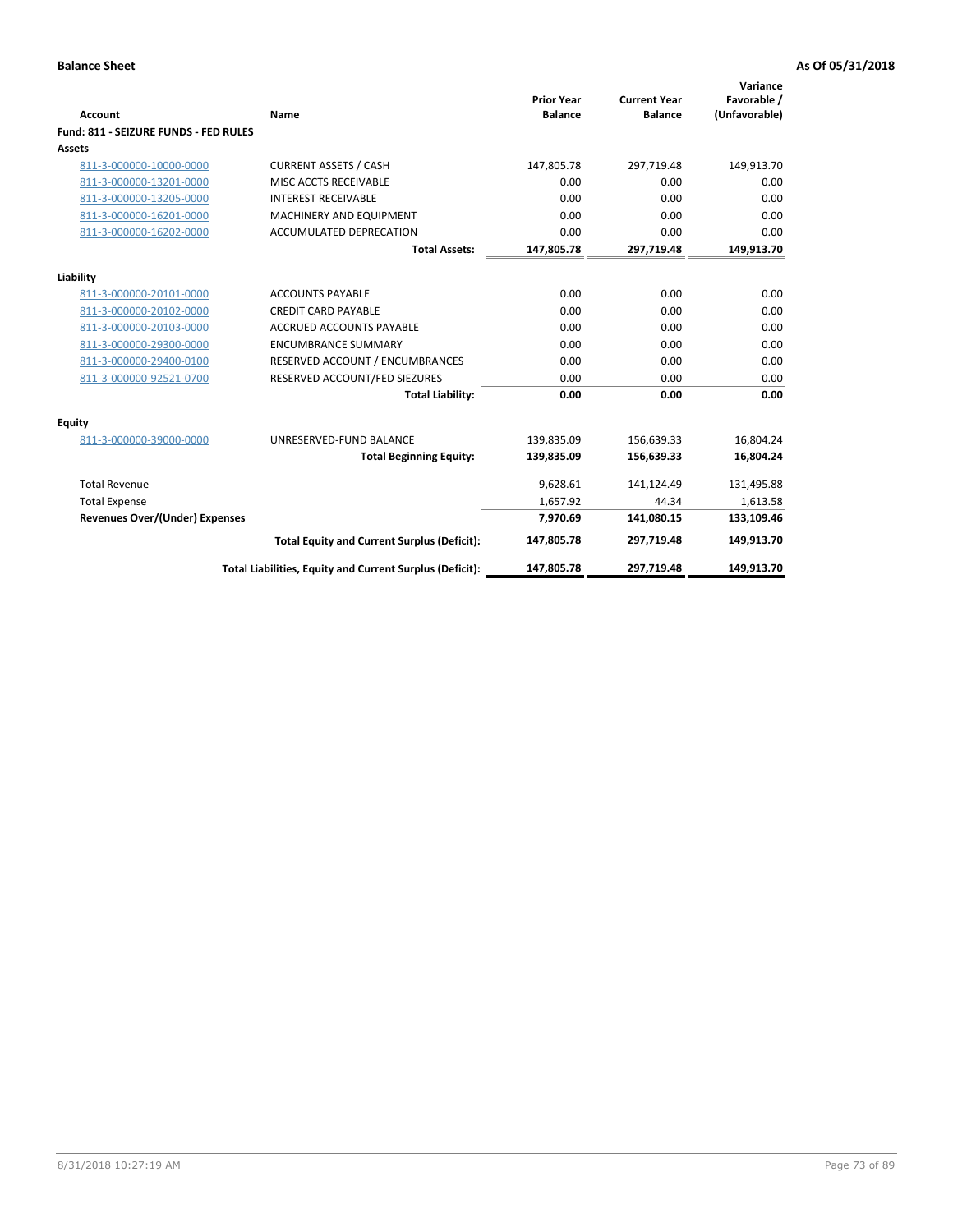| Account                                                 | Name                                                     | <b>Prior Year</b><br><b>Balance</b> | <b>Current Year</b><br><b>Balance</b> | Variance<br>Favorable /<br>(Unfavorable) |
|---------------------------------------------------------|----------------------------------------------------------|-------------------------------------|---------------------------------------|------------------------------------------|
| Fund: 820 - TIRZ FUND (Tax Increment Reinvestment Zone) |                                                          |                                     |                                       |                                          |
| Assets                                                  |                                                          |                                     |                                       |                                          |
| 820-3-000000-10000-0000                                 | <b>CURRENT ASSETS / CASH</b>                             | 1,114,486.88                        | 1,833,338.66                          | 718,851.78                               |
| 820-3-000000-13101-0000                                 | <b>TAX RECEIVABLE-CURRENT</b>                            | 19,655.40                           | $-352,131.94$                         | $-371,787.34$                            |
| 820-3-000000-13102-0000                                 | <b>TAXES REC-DELINQUENT</b>                              | 2,316.47                            | $-915.35$                             | $-3,231.82$                              |
| 820-3-000000-13103-0000                                 | ALLOW FOR UNCOLLECT TAXES                                | $-524.83$                           | $-1,375.55$                           | $-850.72$                                |
| 820-3-000000-13201-0000                                 | MISC ACCTS RECEIVABLE                                    | 0.00                                | 0.00                                  | 0.00                                     |
| 820-3-000000-13205-0000                                 | <b>INTEREST RECEIVABLE</b>                               | 0.00                                | 0.00                                  | 0.00                                     |
| 820-3-000000-13221-0000                                 | MISC A/R - PROPERTY TAXES                                | 436.53                              | 100.38                                | $-336.15$                                |
|                                                         | <b>Total Assets:</b>                                     | 1,136,370.45                        | 1,479,016.20                          | 342,645.75                               |
| Liability                                               |                                                          |                                     |                                       |                                          |
| 820-3-000000-20101-0000                                 | <b>ACCOUNTS PAYABLE</b>                                  | 0.00                                | 0.00                                  | 0.00                                     |
| 820-3-000000-20103-0000                                 | <b>ACCRUED ACCOUNTS PAYABLE</b>                          | 0.00                                | 0.00                                  | 0.00                                     |
| 820-3-000000-20203-0000                                 | <b>DEFERRED TAX REVENUE</b>                              | 22,870.88                           | $-352,878.57$                         | 375,749.45                               |
| 820-3-000000-29300-0000                                 | <b>ENCUMBRANCE SUMMARY</b>                               | 0.00                                | 0.00                                  | 0.00                                     |
| 820-3-000000-29400-0100                                 | RESERVED ACCOUNT / ENCUMBRANCES                          | 0.00                                | 0.00                                  | 0.00                                     |
|                                                         | <b>Total Liability:</b>                                  | 22,870.88                           | $-352,878.57$                         | 375,749.45                               |
| Equity                                                  |                                                          |                                     |                                       |                                          |
| 820-3-000000-39000-0000                                 | UNRESERVED-FUND BALANCE                                  | 1,070,780.75                        | 1,268,317.16                          | 197,536.41                               |
| 820-3-000000-39100-0000                                 | UNRESERVED-RET. EARNINGS                                 | 0.00                                | 0.00                                  | 0.00                                     |
|                                                         | <b>Total Beginning Equity:</b>                           | 1,070,780.75                        | 1,268,317.16                          | 197,536.41                               |
| <b>Total Revenue</b>                                    |                                                          | 303,780.46                          | 570,604.83                            | 266,824.37                               |
| <b>Total Expense</b>                                    |                                                          | 261,061.64                          | 7,027.22                              | 254,034.42                               |
| <b>Revenues Over/(Under) Expenses</b>                   |                                                          | 42,718.82                           | 563,577.61                            | 520,858.79                               |
|                                                         | <b>Total Equity and Current Surplus (Deficit):</b>       | 1,113,499.57                        | 1,831,894.77                          | 718,395.20                               |
|                                                         | Total Liabilities, Equity and Current Surplus (Deficit): | 1,136,370.45                        | 1,479,016.20                          | 342,645.75                               |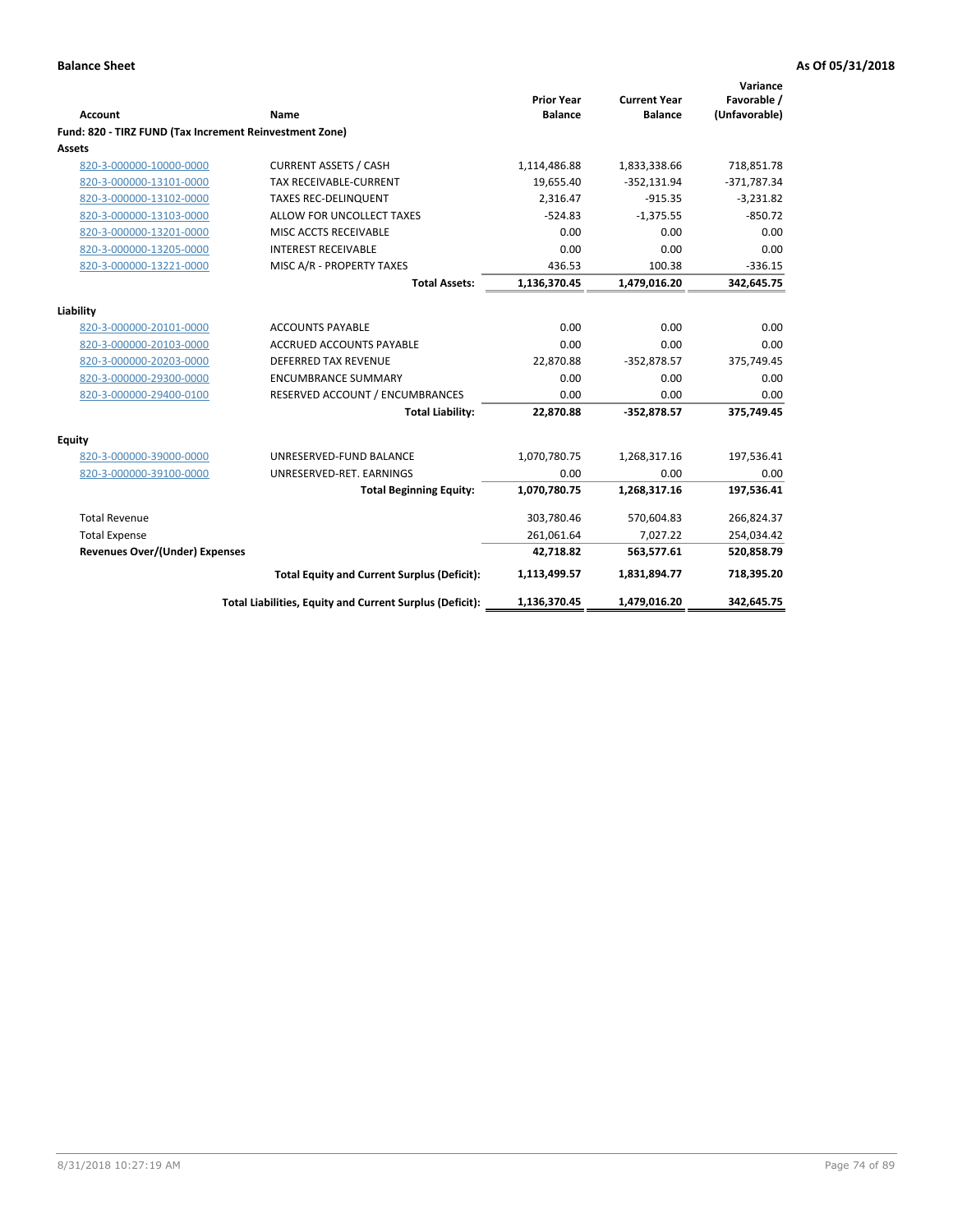| <b>Account</b>                           | Name                                                     | <b>Prior Year</b><br><b>Balance</b> | <b>Current Year</b><br><b>Balance</b> | Variance<br>Favorable /<br>(Unfavorable) |
|------------------------------------------|----------------------------------------------------------|-------------------------------------|---------------------------------------|------------------------------------------|
| Fund: 890 - GRNVL IDC (L-3) FIXED ASSETS |                                                          |                                     |                                       |                                          |
| <b>Assets</b>                            |                                                          |                                     |                                       |                                          |
| 890-3-000000-10000-0000                  | <b>CURRENT ASSETS / CASH</b>                             | $-0.18$                             | $-0.18$                               | 0.00                                     |
| 890-3-000000-16004-0000                  | FIXED ASSETS / BUILDINGS                                 | 0.00                                | 0.00                                  | 0.00                                     |
| 890-3-000000-16005-0000                  | <b>ACCUMULATED DEPRECIATION</b>                          | 0.00                                | 0.00                                  | 0.00                                     |
| 890-3-000000-16301-0000                  | FIXED ASSETS / C W I P                                   | 0.25                                | 0.25                                  | 0.00                                     |
|                                          | <b>Total Assets:</b>                                     | 0.07                                | 0.07                                  | 0.00                                     |
| Liability                                |                                                          |                                     |                                       |                                          |
| 890-3-000000-20101-0000                  | <b>ACCOUNTS PAYABLE</b>                                  | 0.00                                | 0.00                                  | 0.00                                     |
| 890-3-000000-27001-0000                  | <b>CONTRIBUTED CAPITAL</b>                               | 0.00                                | 0.00                                  | 0.00                                     |
| 890-3-000000-27101-0000                  | INVESTMENT IN GFA / GENERAL FUND                         | 0.00                                | 0.00                                  | 0.00                                     |
| 890-3-000000-27102-0000                  | SPECIAL REVENUE FUNDS                                    | 0.00                                | 0.00                                  | 0.00                                     |
| 890-3-000000-27103-0000                  | <b>GENERAL CIP FUND</b>                                  | 0.00                                | 0.00                                  | 0.00                                     |
| 890-3-000000-27104-0000                  | PROPRIETARY FUNDS                                        | 0.07                                | 0.07                                  | 0.00                                     |
| 890-3-000000-27201-0000                  | CAFR USE / MUNICIPAL BUILDINGS                           | 0.00                                | 0.00                                  | 0.00                                     |
| 890-3-000000-27202-0000                  | CAFR USE / OTHER GENERAL GOVERNMEN                       | 0.00                                | 0.00                                  | 0.00                                     |
| 890-3-000000-27205-0000                  | CAFR USE / PUBLIC WORKS                                  | 0.00                                | 0.00                                  | 0.00                                     |
| 890-3-000000-27210-0000                  | CAFR USE / INVESTMENT IN GFA                             | 0.00                                | 0.00                                  | 0.00                                     |
| 890-3-000000-27301-0000                  | DONATIONS/GRANTS                                         | 0.00                                | 0.00                                  | 0.00                                     |
|                                          | <b>Total Liability:</b>                                  | 0.07                                | 0.07                                  | 0.00                                     |
| Equity                                   |                                                          |                                     |                                       |                                          |
| 890-3-000000-39000-0000                  | UNRESERVED-FUND BALANCE                                  | 0.00                                | 0.00                                  | 0.00                                     |
|                                          | <b>Total Beginning Equity:</b>                           | 0.00                                | 0.00                                  | 0.00                                     |
| <b>Total Expense</b>                     |                                                          | 0.00                                | 0.00                                  | 0.00                                     |
| Revenues Over/(Under) Expenses           |                                                          | 0.00                                | 0.00                                  | 0.00                                     |
|                                          | <b>Total Equity and Current Surplus (Deficit):</b>       | 0.00                                | 0.00                                  | 0.00                                     |
|                                          | Total Liabilities, Equity and Current Surplus (Deficit): | 0.07                                | 0.07                                  | 0.00                                     |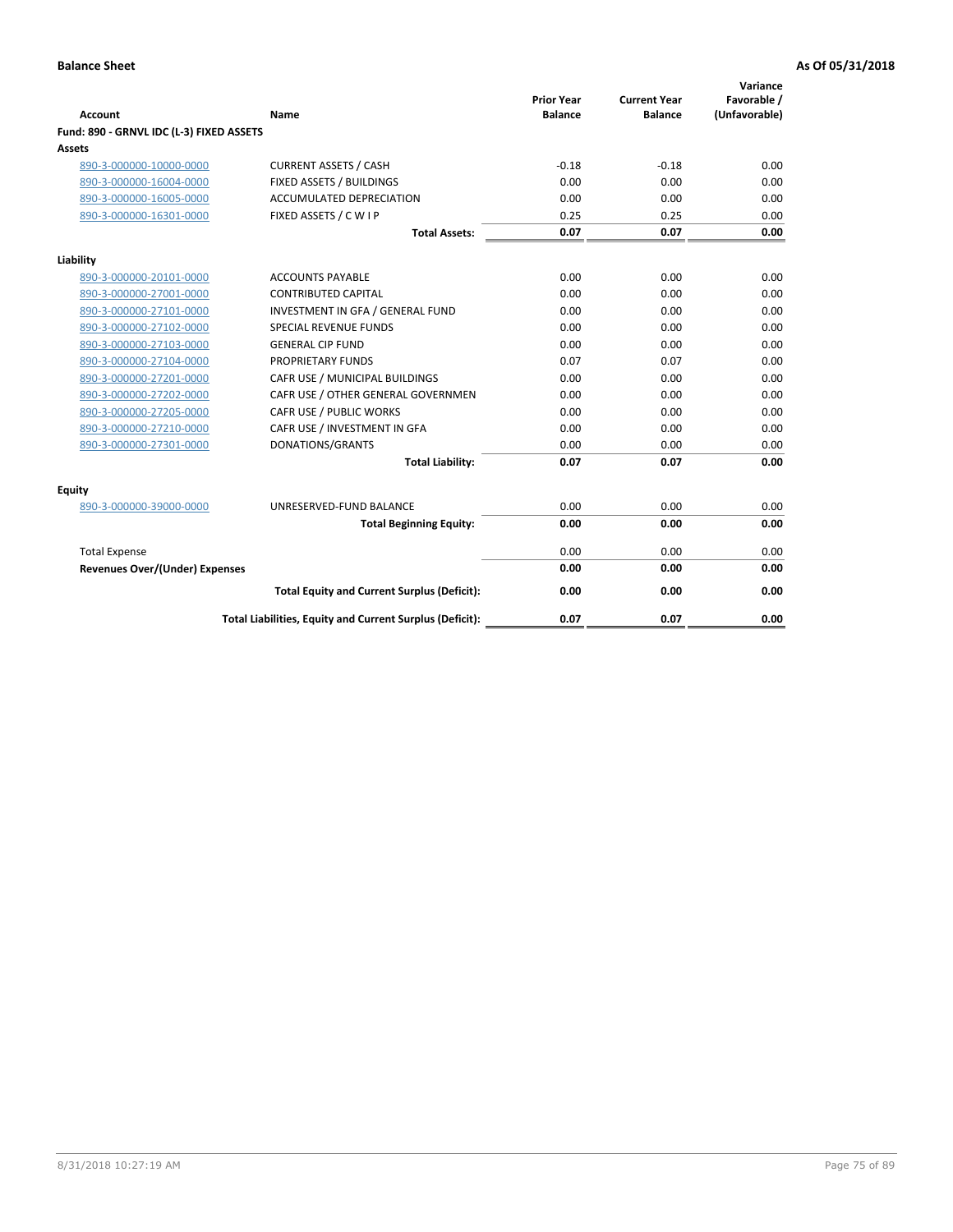|                                                    |                                                         |                                     |                                       | Variance                     |
|----------------------------------------------------|---------------------------------------------------------|-------------------------------------|---------------------------------------|------------------------------|
| <b>Account</b>                                     | Name                                                    | <b>Prior Year</b><br><b>Balance</b> | <b>Current Year</b><br><b>Balance</b> | Favorable /<br>(Unfavorable) |
| Fund: 899 - POOLED CASH                            |                                                         |                                     |                                       |                              |
| Assets                                             |                                                         |                                     |                                       |                              |
| 899-8-000000-10000-0000                            | <b>CURRENT ASSETS / CASH</b>                            | 0.00                                | 0.00                                  | 0.00                         |
| 899-8-000000-10101-0000                            | CHASE OUTBOUND OPERATING                                | $-642, 105.37$                      | -755,068.54                           | $-112,963.17$                |
| 899-8-000000-10102-0000                            | <b>CHASE INBOUND OPERATING</b>                          | 20,575,541.83                       | 7,296,030.81                          | -13,279,511.02               |
| 899-8-000000-10103-0000                            | OPERATING ACCOUNT / CLAIMS ACCOUNT                      | 0.00                                | 0.00                                  | 0.00                         |
| 899-8-000000-10105-0000                            | CHASE BANK / SAVINGS - 3003113077                       | 1,539,808.88                        | 1,542,581.98                          | 2,773.10                     |
| 899-8-000000-10106-0000                            | CHASE BANK / SAVINGS - 2911913371                       | 1,614,364.21                        | 1,617,404.49                          | 3,040.28                     |
| 899-8-000000-10107-0000                            | CHASE TASC FLEX SPENDING                                | 8,128.66                            | 0.00                                  | $-8,128.66$                  |
| 899-8-000000-10401-0000                            | <b>CURRENT ASSETS / INTERNAL CLEARING</b>               | 0.00                                | 0.00                                  | 0.00                         |
| 899-8-000000-10402-0000                            | <b>CREDIT CARD CLEARING</b><br><b>NET BILL PAYMENTS</b> | 0.00<br>0.00                        | 0.00<br>0.00                          | 0.00<br>0.00                 |
| 899-8-000000-10403-0000<br>899-8-000000-11101-0000 | TX CLASS / OPERATING                                    | 0.00                                | 1,010,713.65                          | 1,010,713.65                 |
| 899-8-000000-11201-0000                            | LOGIC INVESTMENTS / OPERATING                           | 1,013,242.96                        | 1,028,259.51                          | 15,016.55                    |
| 899-8-000000-11401-0000                            | <b>TEXSTAR ACCT - OPERATING</b>                         | 0.01                                | 0.01                                  | 0.00                         |
| 899-8-000000-11601-0000                            | TEXPOOL ACCT - OPERATING                                | 1,008,629.24                        | 1,022,084.98                          | 13,455.74                    |
| 899-8-000000-11801-0000                            | TX GEN TERM OPERATING                                   | 0.00                                | 19,792,501.80                         | 19,792,501.80                |
| 899-8-000000-12001-0000                            | AMERICAN NATIONAL OPERATING                             | 0.00                                | 0.00                                  | 0.00                         |
| 899-8-000000-12002-0000                            | PFM ACCT OPERATING                                      | 18,156,125.02                       | 16,157,539.11                         | $-1,998,585.91$              |
| 899-8-000000-12003-0000                            | TREASURIES - CITY ONLY                                  | 0.00                                | 0.00                                  | 0.00                         |
| 899-8-000000-12301-0000                            | <b>BOND PROCEEDS / PURCHASED INTEREST</b>               | 0.00                                | 0.00                                  | 0.00                         |
| 899-8-000000-13205-0000                            | <b>INTEREST RECEIVABLE</b>                              | 52,631.12                           | 59,975.91                             | 7,344.79                     |
| 899-8-000000-14100-0000                            | DUE FROM FUND 100                                       | 0.00                                | 390.00                                | 390.00                       |
| 899-8-000000-14101-0000                            | DUE FROM FUND 101                                       | 0.00                                | 0.00                                  | 0.00                         |
| 899-8-000000-14102-0000                            | DUE FROM FUND 102                                       | 0.00                                | 0.00                                  | 0.00                         |
| 899-8-000000-14103-0000                            | DUE FROM FUND 103                                       | 0.00                                | 0.00                                  | 0.00                         |
| 899-8-000000-14110-0000                            | DUE FROM FUND 110                                       | 0.00                                | 0.00                                  | 0.00                         |
| 899-8-000000-14111-0000                            | DUE FROM FUND 111                                       | 0.00                                | 0.00                                  | 0.00                         |
| 899-8-000000-14112-0000<br>899-8-000000-14113-0000 | DUE FROM FUND 112<br>DUE FROM FUND 113                  | 0.00<br>0.00                        | 0.00<br>0.00                          | 0.00<br>0.00                 |
| 899-8-000000-14114-0000                            | DUE FROM FUND 114                                       | 0.00                                | 0.00                                  | 0.00                         |
| 899-8-000000-14115-0000                            | DUE FROM FUND 115                                       | 0.00                                | 0.00                                  | 0.00                         |
| 899-8-000000-14116-0000                            | DUE FROM FUND 116                                       | 0.00                                | 0.00                                  | 0.00                         |
| 899-8-000000-14117-0000                            | DUE FROM FUND 117                                       | 0.00                                | 0.00                                  | 0.00                         |
| 899-8-000000-14118-0000                            | DUE FROM FUND 118                                       | 0.00                                | 0.00                                  | 0.00                         |
| 899-8-000000-14119-0000                            | DUE FROM FUND 119                                       | 0.00                                | 0.00                                  | 0.00                         |
| 899-8-000000-14120-0000                            | DUE FROM FUND 120                                       | 0.00                                | 0.00                                  | 0.00                         |
| 899-8-000000-14121-0000                            | DUE FROM FUND 121                                       | 0.00                                | 0.00                                  | 0.00                         |
| 899-8-000000-14122-0000                            | DUE FROM FUND 122                                       | 0.00                                | 0.00                                  | 0.00                         |
| 899-8-000000-14123-0000                            | DUE FROM FUND 123                                       | 0.00                                | 120.00                                | 120.00                       |
| 899-8-000000-14124-0000                            | DUE FROM FUND 124                                       | 0.00                                | 0.00                                  | 0.00                         |
| 899-8-000000-14125-0000                            | DUE FROM FUND 125                                       | 0.00                                | 0.00                                  | 0.00                         |
| 899-8-000000-14126-0000                            | DUE FROM FUND 126                                       | 0.00                                | 0.00                                  | 0.00                         |
| 899-8-000000-14140-0000                            | DUE FROM FUND 140                                       | 0.00                                | 0.00                                  | 0.00                         |
| 899-8-000000-14160-0000                            | DUE FROM FUND 160                                       | 0.00                                | 0.00                                  | 0.00                         |
| 899-8-000000-14161-0000<br>899-8-000000-14162-0000 | DUE FROM FUND 161<br>DUE FROM FUND 162                  | 0.00<br>0.00                        | 0.00<br>0.00                          | 0.00<br>0.00                 |
| 899-8-000000-14163-0000                            | DUE FROM FUND 163                                       | 0.00                                | 0.00                                  | 0.00                         |
| 899-8-000000-14164-0000                            | DUE FROM FUND 164                                       | 0.00                                | 0.00                                  | 0.00                         |
| 899-8-000000-14165-0000                            | DUE FROM FUND 165                                       | 0.00                                | 0.00                                  | 0.00                         |
| 899-8-000000-14170-0000                            | DUE FROM FUND 170                                       | 0.00                                | 0.00                                  | 0.00                         |
| 899-8-000000-14171-0000                            | DUE FROM FUND 171                                       | 0.00                                | 0.00                                  | 0.00                         |
| 899-8-000000-14172-0000                            | DUE FROM FUND 172                                       | 0.00                                | 2,838.00                              | 2,838.00                     |
| 899-8-000000-14173-0000                            | DUE FROM FUND 173                                       | 0.00                                | 0.00                                  | 0.00                         |
| 899-8-000000-14174-0000                            | DUE FROM FUND 174                                       | 0.00                                | 0.00                                  | 0.00                         |
| 899-8-000000-14175-0000                            | DUE FROM FUND 175                                       | 0.00                                | 0.00                                  | 0.00                         |
| 899-8-000000-14176-0000                            | DUE FROM FUND 176                                       | 0.00                                | 0.00                                  | 0.00                         |
| 899-8-000000-14177-0000                            | DUE FROM FUND 177                                       | 0.00                                | 0.00                                  | 0.00                         |
| 899-8-000000-14190-0000                            | DUE FROM FUND 190                                       | 0.00                                | 0.00                                  | 0.00                         |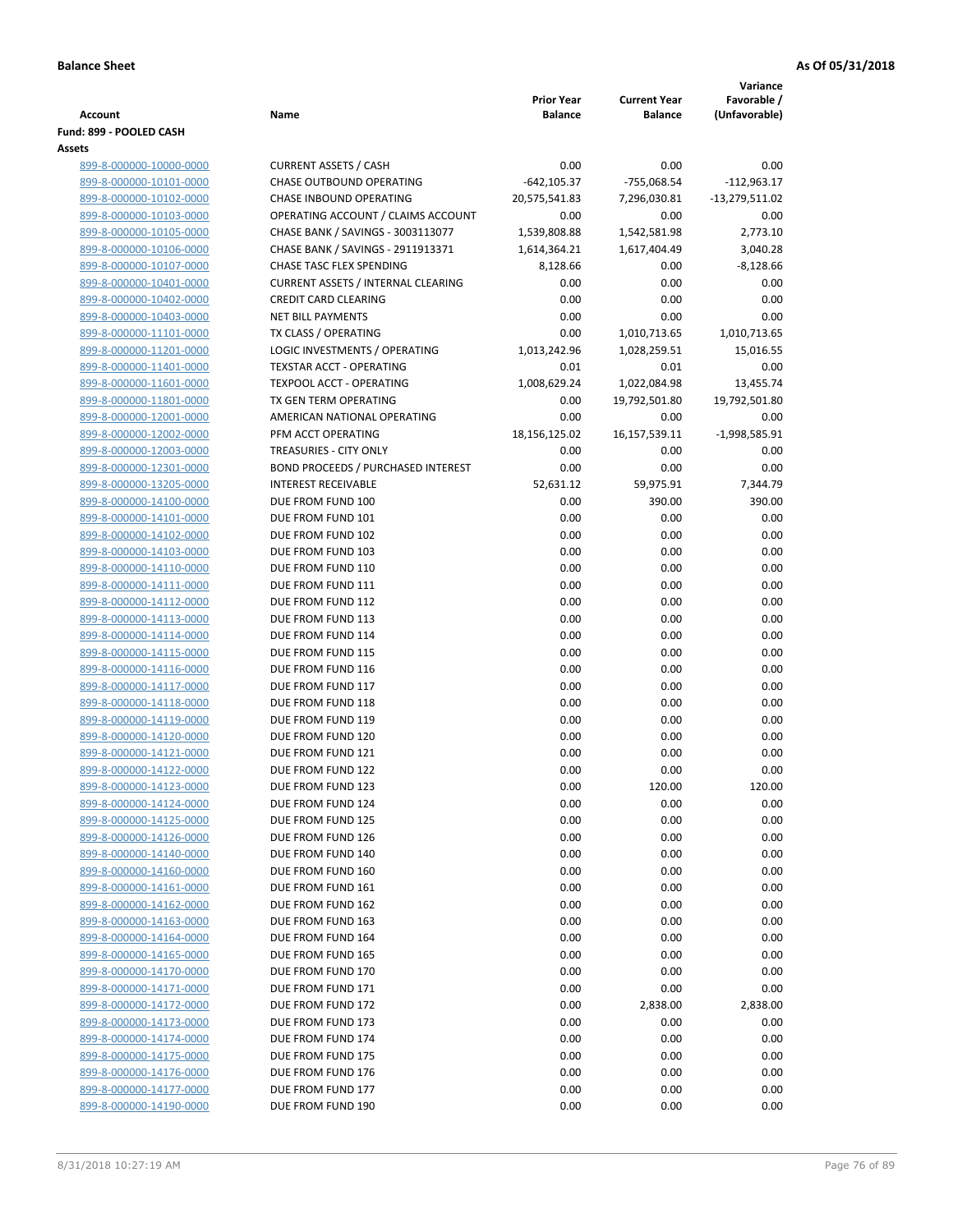|                         |                                       |                   |                     | Variance       |
|-------------------------|---------------------------------------|-------------------|---------------------|----------------|
|                         |                                       | <b>Prior Year</b> | <b>Current Year</b> | Favorable /    |
| <b>Account</b>          | Name                                  | <b>Balance</b>    | <b>Balance</b>      | (Unfavorable)  |
| 899-8-000000-14192-0000 | DUE FROM FUND 192                     | 0.00              | 0.00                | 0.00           |
| 899-8-000000-14200-0000 | DUE FROM FUND 200                     | 0.00              | $-334.45$           | $-334.45$      |
| 899-8-000000-14210-0000 | DUE FROM FUND 210                     | 0.00              | 0.00                | 0.00           |
| 899-8-000000-14211-0000 | DUE FROM FUND 211                     | 0.00              | 0.00                | 0.00           |
| 899-8-000000-14212-0000 | DUE FROM FUND 212                     | 0.00              | 0.00                | 0.00           |
| 899-8-000000-14216-0000 | DUE FROM FUND 216                     | 0.00              | 0.00                | 0.00           |
| 899-8-000000-14217-0000 | DUE FROM FUND 217                     | 0.00              | 0.00                | 0.00           |
| 899-8-000000-14300-0000 | DUE FROM FUND 300                     | 0.00              | 0.00                | 0.00           |
| 899-8-000000-14320-0000 | DUE FROM FUND 320                     | 0.00              | 0.00                | 0.00           |
| 899-8-000000-14360-0000 | DUE FROM FUND 360                     | 0.00              | 0.00                | 0.00           |
| 899-8-000000-14361-0000 | DUE FROM FUND 361                     | 0.00              | 0.00                | 0.00           |
| 899-8-000000-14400-0000 | DUE FROM FUND 400                     | 0.00              | 0.00                | 0.00           |
| 899-8-000000-14500-0000 | DUE FROM FUND 500                     | 0.00              | 0.00                | 0.00           |
| 899-8-000000-14561-0000 | DUE FROM FUND 561                     | 0.00              | 0.00                | 0.00           |
| 899-8-000000-14601-0000 | DUE FROM FUND 601                     | 0.00              | 0.00                | 0.00           |
| 899-8-000000-14602-0000 | DUE FROM FUND 602                     | $-2.508.77$       | $-0.09$             | 2,508.68       |
| 899-8-000000-14604-0000 | DUE FROM FUND 604                     | 0.00              | 0.00                | 0.00           |
| 899-8-000000-14660-0000 | DUE FROM FUND 660                     | 0.00              | 0.00                | 0.00           |
| 899-8-000000-14800-0000 | DUE FROM FUND 800                     | 0.00              | 0.00                | 0.00           |
| 899-8-000000-14801-0000 | DUE FROM FUND 801                     | 0.00              | 0.00                | 0.00           |
| 899-8-000000-14802-0000 | DUE FROM FUND 802                     | 0.00              | 0.00                | 0.00           |
| 899-8-000000-14803-0000 | DUE FROM FUND 803                     | 0.00              | 0.00                | 0.00           |
| 899-8-000000-14807-0000 | DUE FROM FUND 807                     | 0.00              | 0.00                | 0.00           |
| 899-8-000000-14809-0000 | DUE FROM FUND 809                     | 0.00              | 0.00                | 0.00           |
| 899-8-000000-14810-0000 | DUE FROM FUND 810                     | 0.00              | 0.00                | 0.00           |
| 899-8-000000-14811-0000 | DUE FROM FUND 811                     | 0.00              | 0.00                | 0.00           |
| 899-8-000000-14820-0000 | DUE FROM TIRZ FUND                    | 0.00              | 0.00                | 0.00           |
| 899-8-000000-14890-0000 | DUE FROM GRNVL IDC (L-3) FIXED ASSETS | 0.00              | 0.00                | 0.00           |
| 899-8-000000-14910-0000 | DUE FROM FUND 910                     | 157.00            | 691,686.57          | 691,529.57     |
| 899-8-000000-14911-0000 | DUE FROM FUND 911                     | 0.00              | 0.00                | 0.00           |
| 899-8-000000-14912-0000 | DUE FROM FUND 912                     | 0.00              | 0.00                | 0.00           |
| 899-8-000000-14913-0000 | DUE FROM FUND 913                     | 0.00              | 0.00                | 0.00           |
| 899-8-000000-14916-0000 | DUE FROM FUND 916                     | 0.00              | 0.00                | 0.00           |
| 899-8-000000-14950-0000 | DUE FROM FUND 950                     | 3,927.02          | 0.00                | $-3,927.02$    |
| 899-8-000000-91011-1001 | <b>BANK OF AMERICA</b>                | 0.00              | 0.00                | 0.00           |
|                         | <b>Total Assets:</b>                  | 43,327,941.81     | 49,466,723.74       | 6,138,781.93   |
|                         |                                       |                   |                     |                |
| Liability               |                                       |                   |                     |                |
| 899-8-000000-20101-0000 | <b>ACCOUNTS PAYABLE</b>               | 1,575.25          | 694,700.03          | $-693, 124.78$ |
| 899-8-000000-20102-0000 | <b>CREDIT CARD PAYABLE</b>            | 0.00              | 0.00                | 0.00           |
| 899-8-000000-21040-0000 | DUE TO OTHER FUNDS                    | 43,326,366.58     | 48,772,024.77       | -5,445,658.19  |
|                         | <b>Total Liability:</b>               | 43,327,941.83     | 49,466,724.80       | -6,138,782.97  |
|                         |                                       |                   |                     |                |
| <b>Equity</b>           |                                       |                   |                     |                |
| 899-3-000000-39000-0000 | UNRESERVED-FUND BALANCE               | $-0.02$           | $-0.04$             | $-0.02$        |
| 899-8-000000-14362-0000 | DUE FROM FUND 362                     | 0.00              | 0.00                | 0.00           |
| 899-8-000000-39200-0101 | EQUITY IN POOLED CASH                 | 0.00              | 0.00                | 0.00           |
| 899-8-000000-39200-0110 | EQUITY IN POOLED CASH                 | 0.00              | 0.00                | 0.00           |
| 899-8-000000-39200-0111 | EQUITY IN POOLED CASH                 | 0.00              | 0.00                | 0.00           |
| 899-8-000000-39200-0112 | EQUITY IN POOLED CASH                 | 0.00              | 0.00                | 0.00           |
| 899-8-000000-39200-0190 | EQUITY IN POOLED CASH                 | 0.00              | 0.00                | 0.00           |
| 899-8-000000-39200-0201 | EQUITY IN POOLED CASH                 | 0.00              | 0.00                | 0.00           |
| 899-8-000000-39200-0202 | EQUITY IN POOLED CASH                 | 0.00              | 0.00                | 0.00           |
| 899-8-000000-39200-0203 | EQUITY IN POOLED CASH                 | 0.00              | 0.00                | 0.00           |
| 899-8-000000-39200-0204 | EQUITY IN POOLED CASH                 | 0.00              | 0.00                | 0.00           |
| 899-8-000000-39200-0205 | EQUITY IN POOLED CASH                 | 0.00              | 0.00                | 0.00           |
| 899-8-000000-39200-0206 | EQUITY IN POOLED CASH                 | 0.00              | 0.00                | 0.00           |
| 899-8-000000-39200-0207 | EQUITY IN POOLED CASH                 | 0.00              | 0.00                | 0.00           |
| 899-8-000000-39200-0208 | EQUITY IN POOLED CASH                 | 0.00              | 0.00                | 0.00           |
| 899-8-000000-39200-0209 | EQUITY IN POOLED CASH                 | 0.00              | 0.00                | 0.00           |
|                         |                                       |                   |                     |                |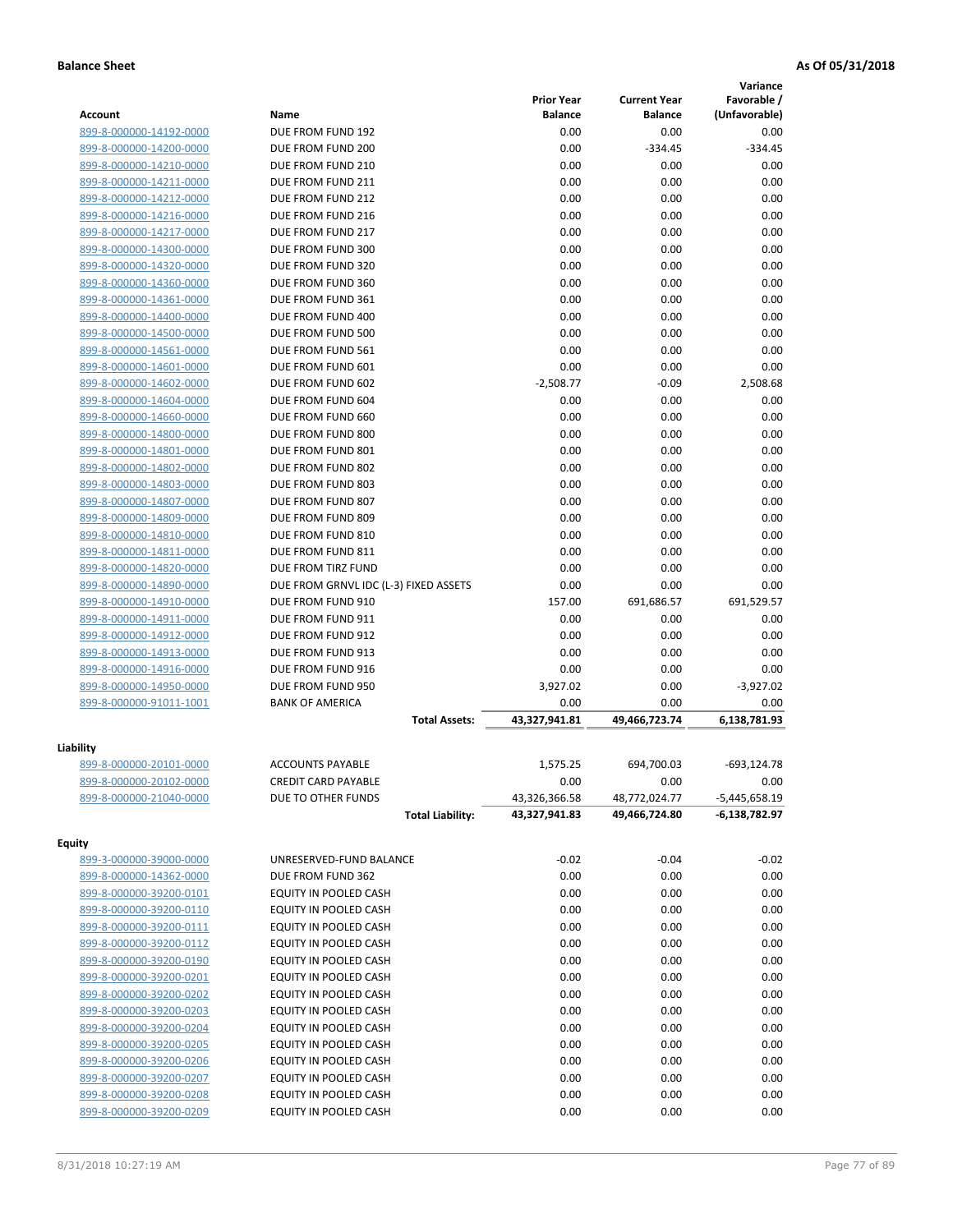**Variance**

| Account                                            | Name                                           | <b>Prior Year</b><br><b>Balance</b> | <b>Current Year</b><br><b>Balance</b> | Favorable /<br>(Unfavorable) |
|----------------------------------------------------|------------------------------------------------|-------------------------------------|---------------------------------------|------------------------------|
| 899-8-000000-39200-0210                            | EQUITY IN POOLED CASH                          | 0.00                                | 0.00                                  | 0.00                         |
| 899-8-000000-39200-0211                            | EQUITY IN POOLED CASH                          | 0.00                                | 0.00                                  | 0.00                         |
| 899-8-000000-39200-0212                            | EQUITY IN POOLED CASH                          | 0.00                                | 0.00                                  | 0.00                         |
| 899-8-000000-39200-0213                            | EQUITY IN POOLED CASH                          | 0.00                                | 0.00                                  | 0.00                         |
| 899-8-000000-39200-0214                            | <b>EQUITY IN POOLED CASH</b>                   | 0.00                                | 0.00                                  | 0.00                         |
| 899-8-000000-39200-0215                            | EQUITY IN POOLED CASH                          | 0.00                                | 0.00                                  | 0.00                         |
| 899-8-000000-39200-0216                            | EQUITY IN POOLED CASH                          | 0.00                                | 0.00                                  | 0.00                         |
| 899-8-000000-39200-0217                            | EQUITY IN POOLED CASH                          | 0.00                                | 0.00                                  | 0.00                         |
| 899-8-000000-39200-0218                            | EQUITY IN POOLED CASH                          | 0.00                                | 0.00                                  | 0.00                         |
| 899-8-000000-39200-0219                            | EQUITY IN POOLED CASH                          | 0.00                                | 0.00                                  | 0.00                         |
| 899-8-000000-39200-0220                            | EQUITY IN POOLED CASH                          | 0.00                                | 0.00                                  | 0.00                         |
| 899-8-000000-39200-0221                            | EQUITY IN POOLED CASH                          | 0.00                                | 0.00                                  | 0.00                         |
| 899-8-000000-39200-0222                            | EQUITY IN POOLED CASH                          | 0.00                                | 0.00                                  | 0.00                         |
| 899-8-000000-39200-0223                            | EQUITY IN POOLED CASH                          | 0.00                                | 0.00                                  | 0.00                         |
| 899-8-000000-39200-0224                            | EQUITY IN POOLED CASH                          | 0.00                                | 0.00                                  | 0.00                         |
| 899-8-000000-39200-0225                            | EQUITY IN POOLED CASH                          | 0.00                                | 0.00                                  | 0.00                         |
| 899-8-000000-39200-0226                            | EQUITY IN POOLED CASH                          | 0.00                                | 0.00                                  | 0.00                         |
| 899-8-000000-39200-0227                            | EQUITY IN POOLED CASH                          | 0.00                                | 0.00                                  | 0.00                         |
| 899-8-000000-39200-0228                            | EQUITY IN POOLED CASH                          | 0.00                                | 0.00                                  | 0.00                         |
| 899-8-000000-39200-0229                            | <b>EQUITY IN POOLED CASH</b>                   | 0.00                                | 0.00                                  | 0.00                         |
| 899-8-000000-39200-0231                            | <b>EQUITY IN POOLED CASH</b>                   | 0.00                                | 0.00                                  | 0.00                         |
| 899-8-000000-39200-0232                            | EQUITY IN POOLED CASH                          | 0.00                                | 0.00                                  | 0.00                         |
| 899-8-000000-39200-0233                            | <b>EQUITY IN POOLED CASH</b>                   | 0.00                                | 0.00                                  | 0.00                         |
| 899-8-000000-39200-0234                            | EQUITY IN POOLED CASH                          | 0.00                                | 0.00                                  | 0.00                         |
| 899-8-000000-39200-0235                            | EQUITY IN POOLED CASH                          | 0.00                                | 0.00                                  | 0.00                         |
| 899-8-000000-39200-0236                            | EQUITY IN POOLED CASH                          | 0.00                                | 0.00                                  | 0.00                         |
| 899-8-000000-39200-0241                            | EQUITY IN POOLED CASH                          | 0.00                                | 0.00                                  | 0.00                         |
| 899-8-000000-39200-0247                            | EQUITY IN POOLED CASH                          | 0.00                                | 0.00                                  | 0.00                         |
| 899-8-000000-39200-0250                            | EQUITY IN POOLED CASH                          | 0.00                                | 0.00                                  | 0.00                         |
| 899-8-000000-39200-0251                            | EQUITY IN POOLED CASH                          | 0.00                                | 0.00                                  | 0.00                         |
| 899-8-000000-39200-0252                            | EQUITY IN POOLED CASH                          | 0.00                                | 0.00                                  | 0.00                         |
| 899-8-000000-39200-0253                            | EQUITY IN POOLED CASH                          | 0.00                                | 0.00                                  | 0.00                         |
| 899-8-000000-39200-0254                            | EQUITY IN POOLED CASH                          | 0.00                                | 0.00                                  | 0.00                         |
| 899-8-000000-39200-0301<br>899-8-000000-39200-0302 | EQUITY IN POOLED CASH                          | 0.00<br>0.00                        | 0.00                                  | 0.00                         |
| 899-8-000000-39200-0401                            | EQUITY IN POOLED CASH<br>EQUITY IN POOLED CASH | 0.00                                | 0.00<br>0.00                          | 0.00<br>0.00                 |
| 899-8-000000-39200-0402                            | EQUITY IN POOLED CASH                          | 0.00                                | 0.00                                  | 0.00                         |
| 899-8-000000-39200-0403                            | EQUITY IN POOLED CASH                          | 0.00                                | 0.00                                  | 0.00                         |
| 899-8-000000-39200-0405                            | <b>EQUITY IN POOLED CASH</b>                   | 0.00                                | 0.00                                  | 0.00                         |
| 899-8-000000-39200-0406                            | EQUITY IN POOLED CASH                          | 0.00                                | 0.00                                  | 0.00                         |
| 899-8-000000-39200-0410                            | <b>EQUITY IN POOLED CASH</b>                   | 0.00                                | 0.00                                  | 0.00                         |
| 899-8-000000-39200-0411                            | EQUITY IN POOLED CASH                          | 0.00                                | 0.00                                  | 0.00                         |
| 899-8-000000-39200-0501                            | EQUITY IN POOLED CASH                          | 0.00                                | 0.00                                  | 0.00                         |
| 899-8-000000-39200-0502                            | EQUITY IN POOLED CASH                          | 0.00                                | 0.00                                  | 0.00                         |
| 899-8-000000-39200-0503                            | EQUITY IN POOLED CASH                          | 0.00                                | 0.00                                  | 0.00                         |
| 899-8-000000-39200-0504                            | <b>EQUITY IN POOLED CASH</b>                   | 0.00                                | 0.00                                  | 0.00                         |
| 899-8-000000-39200-0505                            | EQUITY IN POOLED CASH                          | 0.00                                | 0.00                                  | 0.00                         |
| 899-8-000000-39200-0506                            | EQUITY IN POOLED CASH                          | 0.00                                | 0.00                                  | 0.00                         |
| 899-8-000000-39200-0507                            | EQUITY IN POOLED CASH                          | 0.00                                | 0.00                                  | 0.00                         |
| 899-8-000000-39200-0511                            | <b>EQUITY IN POOLED CASH</b>                   | 0.00                                | 0.00                                  | 0.00                         |
| 899-8-000000-39200-0513                            | EQUITY IN POOLED CASH                          | 0.00                                | 0.00                                  | 0.00                         |
| 899-8-000000-39200-0521                            | EQUITY IN POOLED CASH                          | 0.00                                | 0.00                                  | 0.00                         |
| 899-8-000000-39200-0522                            | EQUITY IN POOLED CASH                          | 0.00                                | 0.00                                  | 0.00                         |
| 899-8-000000-39200-0523                            | EQUITY IN POOLED CASH                          | 0.00                                | 0.00                                  | 0.00                         |
| 899-8-000000-39200-0601                            | EQUITY IN POOLED CASH                          | 0.00                                | 0.00                                  | 0.00                         |
| 899-8-000000-39200-0602                            | EQUITY IN POOLED CASH                          | 0.00                                | 0.00                                  | 0.00                         |
| 899-8-000000-39200-0603                            | EQUITY IN POOLED CASH                          | 0.00                                | 0.00                                  | 0.00                         |
| 899-8-000000-39200-0604                            | EQUITY IN POOLED CASH                          | 0.00                                | 0.00                                  | 0.00                         |
| 899-8-000000-39200-0702                            | EQUITY IN POOLED CASH                          | 0.00                                | 0.00                                  | 0.00                         |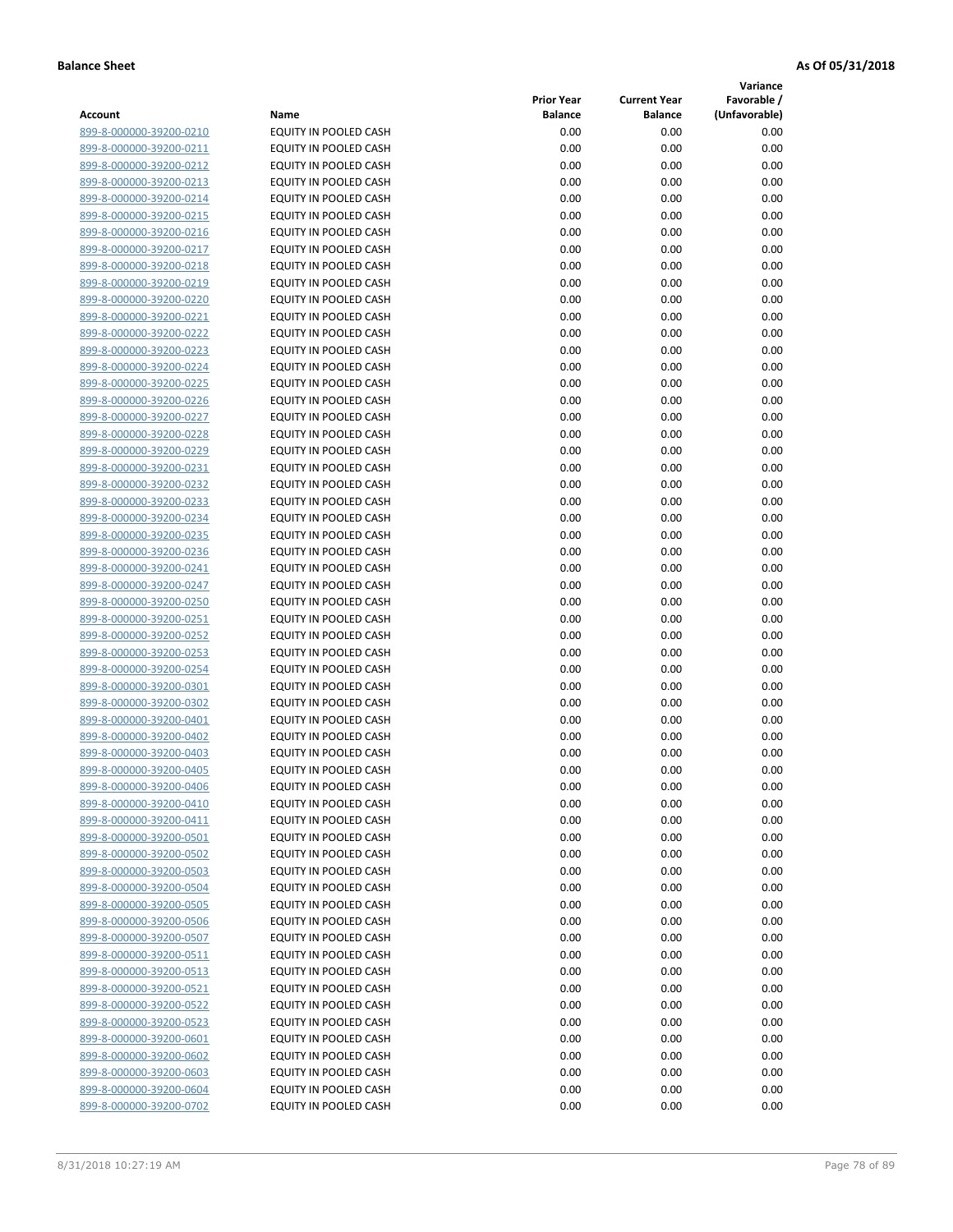|                                       |                                                          |                   |                     | Variance      |
|---------------------------------------|----------------------------------------------------------|-------------------|---------------------|---------------|
|                                       |                                                          | <b>Prior Year</b> | <b>Current Year</b> | Favorable /   |
| <b>Account</b>                        | <b>Name</b>                                              | <b>Balance</b>    | <b>Balance</b>      | (Unfavorable) |
| 899-8-000000-39200-0703               | EQUITY IN POOLED CASH                                    | 0.00              | 0.00                | 0.00          |
| 899-8-000000-39200-0704               | EQUITY IN POOLED CASH                                    | 0.00              | 0.00                | 0.00          |
| 899-8-000000-39200-0705               | <b>EQUITY IN POOLED CASH</b>                             | 0.00              | 0.00                | 0.00          |
| 899-8-000000-39200-0706               | <b>EQUITY IN POOLED CASH</b>                             | 0.00              | 0.00                | 0.00          |
| 899-8-000000-39200-0707               | <b>EQUITY IN POOLED CASH</b>                             | 0.00              | 0.00                | 0.00          |
| 899-8-000000-39200-0708               | <b>EQUITY IN POOLED CASH</b>                             | 0.00              | 0.00                | 0.00          |
| 899-8-000000-39200-0710               | <b>EQUITY IN POOLED CASH</b>                             | 0.00              | 0.00                | 0.00          |
| 899-8-000000-39200-0721               | <b>EQUITY IN POOLED CASH</b>                             | 0.00              | 0.00                | 0.00          |
| 899-8-000000-39200-0722               | <b>EQUITY IN POOLED CASH</b>                             | 0.00              | 0.00                | 0.00          |
| 899-8-000000-39200-0723               | <b>EQUITY IN POOLED CASH</b>                             | 0.00              | 0.00                | 0.00          |
| 899-8-000000-39200-0731               | <b>EQUITY IN POOLED CASH</b>                             | 0.00              | 0.00                | 0.00          |
| 899-8-000000-39200-0825               | EQUITY IN POOLED CASH                                    | 0.00              | 0.00                | 0.00          |
| 899-8-000000-39200-0901               | EQUITY IN POOLED CASH                                    | 0.00              | 0.00                | 0.00          |
| 899-8-000000-39200-0902               | <b>EQUITY IN POOLED CASH</b>                             | 0.00              | 0.00                | 0.00          |
| 899-8-000000-39200-0903               | <b>EQUITY IN POOLED CASH</b>                             | 0.00              | 0.00                | 0.00          |
| 899-8-000000-39200-0904               | <b>EQUITY IN POOLED CASH</b>                             | 0.00              | 0.00                | 0.00          |
| 899-8-000000-39200-0905               | EQUITY IN POOLED CASH                                    | 0.00              | 0.00                | 0.00          |
| 899-8-000000-39200-0909               | EQUITY IN POOLED CASH                                    | 0.00              | 0.00                | 0.00          |
| 899-8-000000-39200-0910               | <b>EQUITY IN POOLED CASH</b>                             | 0.00              | 0.00                | 0.00          |
| 899-8-000000-39200-0960               | <b>EQUITY IN POOLED CASH</b>                             | 0.00              | 0.00                | 0.00          |
| 899-8-000000-39200-9999               | EQUITY IN POOLED CASH                                    | 0.00              | 0.00                | 0.00          |
|                                       | <b>Total Beginning Equity:</b>                           | $-0.02$           | $-0.04$             | $-0.02$       |
| <b>Total Revenue</b>                  |                                                          | 0.00              | $-1.02$             | $-1.02$       |
| <b>Revenues Over/(Under) Expenses</b> |                                                          | 0.00              | $-1.02$             | $-1.02$       |
|                                       | <b>Total Equity and Current Surplus (Deficit):</b>       | $-0.02$           | $-1.06$             | $-1.04$       |
|                                       | Total Liabilities, Equity and Current Surplus (Deficit): | 43,327,941.81     | 49,466,723.74       | 6,138,781.93  |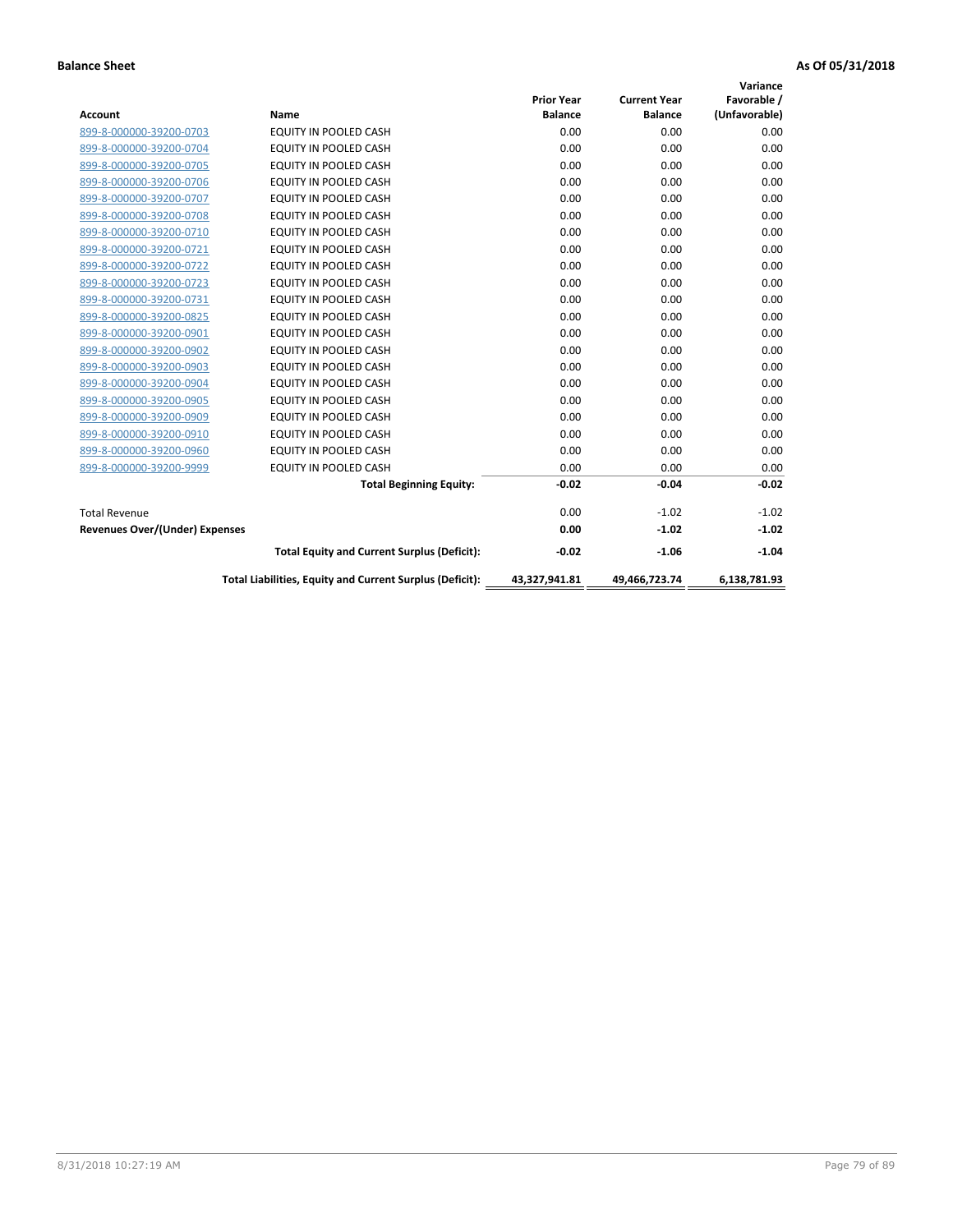| <b>Account</b>                                     | Name                                         | <b>Prior Year</b><br><b>Balance</b> | <b>Current Year</b><br><b>Balance</b> | Variance<br>Favorable /<br>(Unfavorable) |
|----------------------------------------------------|----------------------------------------------|-------------------------------------|---------------------------------------|------------------------------------------|
| <b>Fund: 910 - ELECTRIC OPERATING FUND</b>         |                                              |                                     |                                       |                                          |
| Assets                                             |                                              |                                     |                                       |                                          |
| 910-9-000000-10000-1300                            | CASH                                         | 10,554,480.80                       | 11,503,577.99                         | 949,097.19                               |
| 910-9-000000-10209-1300                            | <b>ADMIN PETTY CASH</b>                      | 658.89                              | 658.89                                | 0.00                                     |
| 910-9-000000-10308-1300                            | <b>GEUS SERVICE CENTER CHANGE</b>            | 849.90                              | 849.90                                | 0.00                                     |
| 910-9-000000-10309-1300                            | <b>GEUS DOWNTOWN CHANGE</b>                  | 1,650.00                            | 1,650.00                              | 0.00                                     |
| 910-9-000000-12190-1810                            | DEFERRED ISSUANCE COSTS 2001                 | 0.00                                | 0.00                                  | 0.00                                     |
| 910-9-000000-12191-1810                            | DEFERRED ISSUANCE COST 2008 ENGINE PR        | 0.00                                | 0.00                                  | 0.00                                     |
| 910-9-000000-12192-1810                            | DEFERRED ISSUANCE COSTS 2010 BOA ENGI        | 0.00                                | 0.00                                  | 0.00                                     |
| 910-9-000000-12193-1810                            | DEFERRED ISSUANCE COSTS 2010 SCRUBBEH        | 0.00                                | 0.00                                  | 0.00                                     |
| 910-9-000000-12194-1810                            | DEFERRED ISSUANCE COSTS 2010 TMPA DEI        | 0.00                                | 0.00                                  | 0.00                                     |
| 910-9-000000-12201-1810                            | <b>BOND DISCOUNT</b>                         | 124,995.74                          | 113,851.33                            | $-11,144.41$                             |
| 910-9-000000-13000-1420                            | <b>CUSTOMER ACCOUNTS RECEIVABLE</b>          | 1,034,959.60                        | 1,373,274.92                          | 338,315.32                               |
| 910-9-000000-13001-1420                            | NON CURRENT CUSTOMER ACCTS RECEIVAE          | 465,557.07                          | 517,068.78                            | 51,511.71                                |
| 910-9-000000-13002-1440                            | ALLOWANCE FOR UNCOLLECTABLE                  | $-486,011.78$                       | $-554,203.11$                         | $-68,191.33$                             |
| 910-9-000000-13003-1422                            | UNBILLED YEAR-END ACCRUAL                    | 3,919,838.73                        | 4,061,587.22                          | 141,748.49                               |
| 910-9-000000-13009-1423                            | FUEL ADJUSTMENT - UNDER/OVER                 | $-240,024.36$                       | 630,529.35                            | 870,553.71                               |
| 910-9-000000-13011-1420                            | AMP RECEIVABLE                               | 43,439.87                           | 8,831.93                              | $-34,607.94$                             |
| 910-9-000000-13066-1421                            | AMPY CUSTOMER ACCOUNTS RECEIVABLE            | 0.00                                | 0.00                                  | 0.00                                     |
| 910-9-000000-13067-1421                            | AMPY ARREARS ACCOUNTS RECEIVABLE             | $-4,864.34$                         | $-4,938.41$                           | $-74.07$                                 |
| 910-9-000000-13068-1421                            | AMPY Customers Left With Balance A/R         | 43,489.23                           | 51,370.42                             | 7,881.19                                 |
| 910-9-000000-13201-1430                            | MISCELLANEOUS ACCOUNTS RECEIVABLE            | 0.00                                | 0.00                                  | 0.00                                     |
| 910-9-000000-13205-1710                            | <b>INTEREST RECEIVABLE</b>                   | 0.00                                | 0.00                                  | 0.00                                     |
| 910-9-000000-13290-1650                            | PREPAYMENTS<br>TMPA SCRUBBER PREPAYMENT      | 0.00                                | 0.00                                  | 0.00                                     |
| 910-9-000000-13291-1651<br>910-9-000000-13293-1653 | TMPA FIXED COSTS PREPAYMENT                  | 7,413,978.08<br>28,745,594.30       | 7,096,236.08                          | $-317,742.00$                            |
| 910-9-000000-13294-1654                            | TMPA DEMAND COSTS ESCROW                     | 0.00                                | 27,513,440.64<br>0.00                 | $-1,232,153.66$<br>0.00                  |
| 910-9-000000-13297-1657                            | <b>ERCOT CRR PREPAYMENTS</b>                 | 96,597.64                           | 38,818.97                             | $-57,778.67$                             |
| 910-9-000000-13299-1655                            | <b>ERCOT COLLATERAL</b>                      | 111,550.00                          | 111,550.00                            | 0.00                                     |
| 910-9-000000-14001-1461                            | DUE FROM COG - GENERAL FUND                  | 0.00                                | 0.00                                  | 0.00                                     |
| 910-9-000000-14402-1469                            | DUE FROM DEBT SERVICE FUND                   | 4,625,445.97                        | 4,625,445.97                          | 0.00                                     |
| 910-9-000000-14501-1467                            | DUE FROM GBOD                                | 0.00                                | 0.00                                  | 0.00                                     |
| 910-9-000000-14916-1469                            | DUE FROM FUND 916                            | 0.00                                | 0.00                                  | 0.00                                     |
| 910-9-000000-14999-1910                            | DUE FROM 906                                 | 0.00                                | 0.00                                  | 0.00                                     |
| 910-9-000000-15900-1540                            | <b>INVENTORY</b>                             | 2,691,104.13                        | 2,592,168.51                          | $-98,935.62$                             |
| 910-9-000000-15901-1541                            | GEUS UNLEADED GASOLINE                       | $-570.64$                           | $-363.77$                             | 206.87                                   |
| 910-9-000000-15902-1542                            | <b>GEUS DIESEL GASOLINE</b>                  | 1,747.22                            | 1,983.62                              | 236.40                                   |
| 910-9-000000-15903-1543                            | <b>INVENTORY - SUBSTATION</b>                | 7,771.80                            | 7,771.80                              | 0.00                                     |
| 910-9-000000-15909-1510                            | STEAM PLANT FUEL OIL INVENTORY               | 580,534.26                          | 579,780.55                            | $-753.71$                                |
| 910-9-000000-16301-1070                            | <b>CWIP</b>                                  | 0.00                                | 72,260.35                             | 72,260.35                                |
| 910-9-000000-17501-1860                            | <b>EMPLOYEE CONTRIBUTIONS</b>                | 457,380.00                          | 457,380.00                            | 0.00                                     |
| 910-9-000000-17504-1860                            | <b>INVESTMENT RETURN</b>                     | 2,134,124.00                        | 2,134,124.00                          | 0.00                                     |
| 910-9-000000-17508-1860                            | EXPERIENCE DIFFERENCE- OUTFLOW               | 43,240.00                           | 43,240.00                             | 0.00                                     |
| 910-9-000000-17509-1860                            | <b>EXPERIENCE DIFFERENCE - INFLOW</b>        | 0.00                                | 0.00                                  | 0.00                                     |
| 910-9-000000-17520-1860                            | <b>ASSUMPTION CHANGES</b>                    | 567,066.00                          | 567,066.00                            | 0.00                                     |
| 910-9-000000-19000-3100                            | STEAM - LAND                                 | 117,340.90                          | 117,340.90                            | 0.00                                     |
| 910-9-000000-19001-3110                            | STEAM PLANT - STRUCTURES                     | 1,082,096.04                        | 1,082,096.04                          | 0.00                                     |
| 910-9-000000-19002-3120                            | STEAM PLANT - BOILER PLANT EQUIPMENT         | 4,865,386.86                        | 4,886,434.29                          | 21,047.43                                |
| 910-9-000000-19003-3130                            | STEAM PLANT - ENGINES                        | 0.00                                | 0.00                                  | 0.00                                     |
| 910-9-000000-19004-3140                            | <b>STEAM PLANT - GENERATORS</b>              | 9,067,106.70                        | 9,067,106.70                          | 0.00                                     |
| 910-9-000000-19005-3150                            | STEAM PLANT - ACCESSORY ELECTRIC EQUIF       | 1,066,062.56                        | 990,833.75                            | $-75,228.81$                             |
| 910-9-000000-19006-3160                            | STEAM PLANT - MISC POWER PLANT EQUIPI        | 12,912.88                           | 12,912.88                             | 0.00                                     |
| 910-9-000000-19100-3400                            | <b>ENGINE PLANT - LAND</b>                   | 43,850.00                           | 43,850.00                             | 0.00                                     |
| 910-9-000000-19101-3410                            | <b>ENGINE PLANT - STRUCTURES</b>             | 4,655,874.20                        | 4,655,874.20                          | 0.00                                     |
| 910-9-000000-19101-3411                            | <b>ENGINE PLANT - STRUCTURES</b>             | 0.00                                | 0.00                                  | 0.00                                     |
| 910-9-000000-19104-3440                            | <b>ENGINE PLANT - ENGINE PLANT GENERATOF</b> | 28,654,263.02                       | 28,633,940.73                         | $-20,322.29$                             |
| 910-9-000000-19105-3450                            | ENGINE PLANT - ACCESSORY ELECTRIC EQUI       | 216,217.48                          | 216,217.48                            | 0.00                                     |
| 910-9-000000-19106-3460                            | ENGINE PLANT - MISCELLANEOUS POWER P         | 24,458.10                           | 24,458.10                             | 0.00                                     |
| 910-9-000000-19204-3442                            | ENGINE PLANT - RENEWABLE GENERATORS          | 245,000.01                          | 245,000.01                            | 0.00                                     |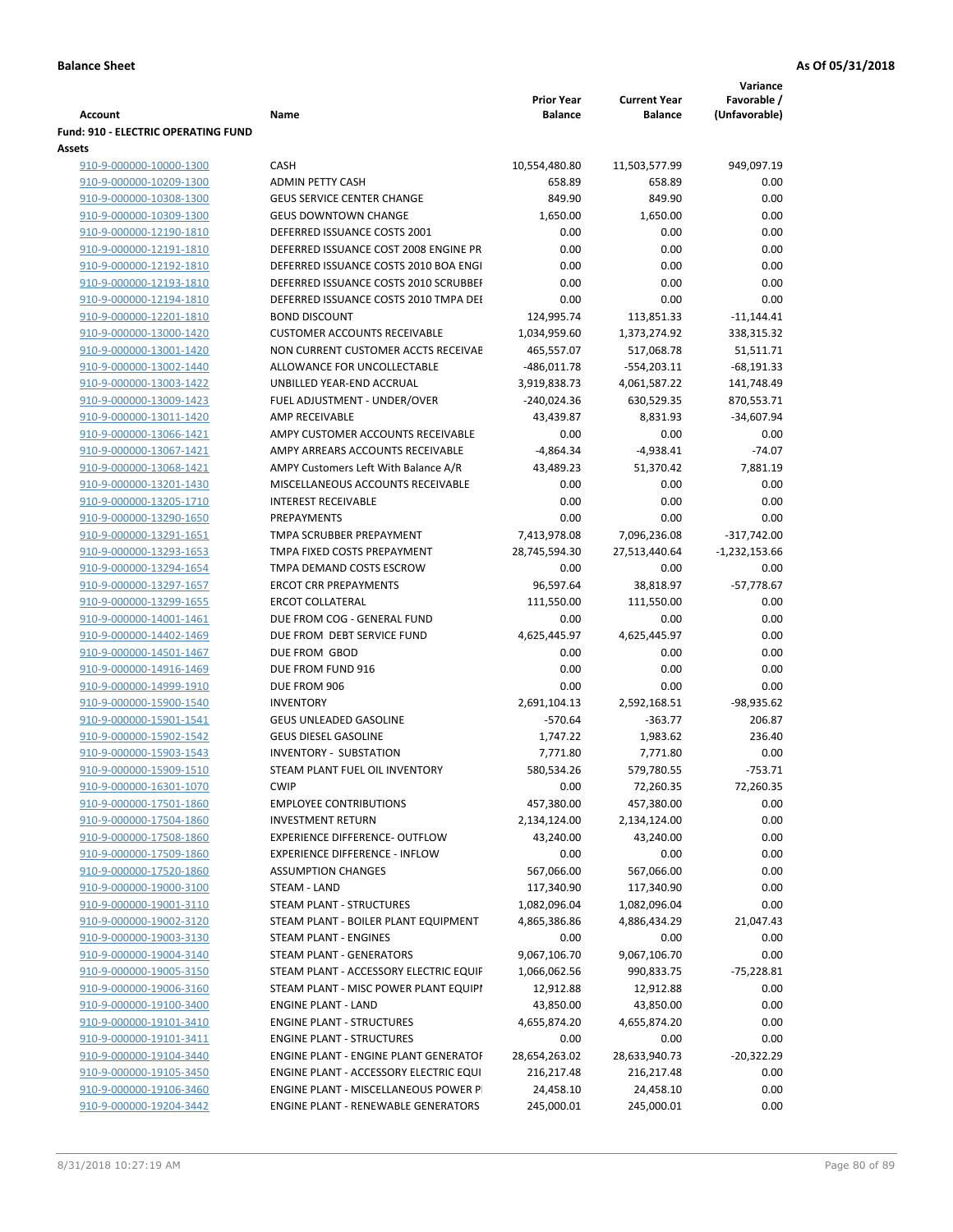**Variance**

|                         |                                                  | <b>Prior Year</b> | <b>Current Year</b> | Favorable /      |
|-------------------------|--------------------------------------------------|-------------------|---------------------|------------------|
| Account                 | Name                                             | <b>Balance</b>    | <b>Balance</b>      | (Unfavorable)    |
| 910-9-000000-19301-3500 | TRANSMISSION - LAND                              | 53,501.21         | 53,501.21           | 0.00             |
| 910-9-000000-19302-3530 | TRANSMISSION - SUBSTATIONS                       | 5,699,742.99      | 5,714,413.54        | 14,670.55        |
| 910-9-000000-19303-3572 | TRANSMISSION - TMPA LINES                        | 1,156,631.80      | 1,156,631.80        | 0.00             |
| 910-9-000000-19304-3571 | <b>TRANSMISSION - GEUS LINES</b>                 | 3,661,064.79      | 3,709,927.39        | 48,862.60        |
| 910-9-000000-19401-3600 | <b>DISTRIBUTION - LAND</b>                       | 218,418.15        | 218,418.15          | 0.00             |
| 910-9-000000-19402-3620 | DISTRIBUTION - SUBSTATIONS                       | 6,010,987.00      | 6,166,201.55        | 155,214.55       |
| 910-9-000000-19403-3640 | <b>DISTRIBUTION - POLES</b>                      | 4,360,010.49      | 4,441,832.25        | 81,821.76        |
| 910-9-000000-19404-3650 | DISTRIBUTION - OH CONDUCTOR & DEVICES            | 3,596,762.98      | 3,789,682.68        | 192,919.70       |
| 910-9-000000-19405-3660 | DISTRIBUTION - UNDERGROUND CONDUIT               | 1,515,741.11      | 1,627,405.55        | 111,664.44       |
| 910-9-000000-19406-3670 | DISTRIBUTION - UG CONDUCTOR & DEVICES            | 2,942,593.48      | 2,988,077.35        | 45,483.87        |
| 910-9-000000-19407-3680 | <b>DISTRIBUTION - TRANSFORMERS</b>               | 4,349,000.32      | 4,298,515.53        | $-50,484.79$     |
| 910-9-000000-19408-3690 | DISTRIBUTION - SERVICE CONNECTIONS               | 601,984.40        | 588,547.03          | $-13,437.37$     |
| 910-9-000000-19409-3700 | <b>DISTRIBUTION - METERS</b>                     | 1,873,933.82      | 1,892,735.62        | 18,801.80        |
| 910-9-000000-19410-3710 | <b>DISTRIBUTION - VAPOR LIGHTS</b>               | 86,117.21         | 87,306.38           | 1,189.17         |
| 910-9-000000-19411-3750 | DISTRIBUTION - STREET LIGHTS & SIGNALS           | 92,156.68         | 93,927.69           | 1,771.01         |
| 910-9-000000-19501-3890 | <b>GENERAL - LAND</b>                            | 110,503.10        | 110,503.10          | 0.00             |
| 910-9-000000-19502-3900 | <b>GENERAL - STRUCTURES</b>                      | 5,945,156.47      | 5,945,156.47        | 0.00             |
| 910-9-000000-19503-3910 | <b>GENERAL - FURNITURE &amp; OFFICE EQUIPMEN</b> | 583,464.65        | 540,997.72          | $-42,466.93$     |
| 910-9-000000-19504-3941 | <b>GENERAL - METER READING ASSETS</b>            | 38,482.00         | 38,482.00           | 0.00             |
| 910-9-000000-19505-3911 | GENERAL - CUSTOMER SERVICE EQUIPMENT             | 11,750.00         | 11,750.00           | 0.00             |
| 910-9-000000-19506-3914 | <b>GENERAL - BILLING EQUIPMENT</b>               | 0.00              | 0.00                | 0.00             |
| 910-9-000000-19507-3915 | <b>GENERAL - CASHIERING EQUIPMENT</b>            | 7,033.54          | 7,033.54            | 0.00             |
| 910-9-000000-19508-3920 | <b>GENERAL - TRANSPORTATION EQUIPMENT</b>        | 2,472,187.38      | 2,561,103.63        | 88,916.25        |
| 910-9-000000-19509-3930 | <b>GENERAL - WAREHOUSE EQUIPMENT</b>             | 69,324.02         | 69,324.02           | 0.00             |
| 910-9-000000-19510-3940 | <b>GENERAL - TOOLS</b>                           | 13,918.37         | 13,918.37           | 0.00             |
| 910-9-000000-19511-3950 | <b>GENERAL - LABORATORY EQUIPMENT</b>            |                   |                     |                  |
|                         |                                                  | 336,291.99        | 336,291.99          | 0.00<br>6,006.25 |
| 910-9-000000-19512-3960 | <b>GENERAL - POWER OPERATED EQUIPMENT</b>        | 343,749.03        | 349,755.28          |                  |
| 910-9-000000-19513-3970 | GENERAL - COMMUNICATIONS EQUIPMENT               | 47,808.65         | 47,808.65           | 0.00             |
| 910-9-000000-19514-3980 | <b>GENERAL - MISCELLANEOUS EQUIPMENT</b>         | 0.00              | 0.00                | 0.00             |
| 910-9-000000-19999-1080 | ACCUMULATED DEPRECIATION                         | $-40,514,857.61$  | -42,390,504.18      | $-1,875,646.57$  |
|                         | <b>Total Assets:</b>                             | 118,668,608.88    | 117,989,821.32      | -678,787.56      |
| Liability               |                                                  |                   |                     |                  |
| 910-9-000000-20101-2320 | <b>ACCOUNTS PAYABLE</b>                          | 157.00            | 691,686.57          | $-691,529.57$    |
| 910-9-000000-20102-2321 | <b>CREDIT CARD PAYABLE</b>                       | $-7,272.36$       | $-7,886.41$         | 614.05           |
| 910-9-000000-20103-2322 | ACCRUED ACCOUNTS PAYABLE                         | 0.00              | 1,501,205.57        | $-1,501,205.57$  |
| 910-9-000000-20139-2323 | RETAINAGES PAYABLE                               | 0.00              | 0.00                | 0.00             |
| 910-9-000000-20141-0000 | <b>TELEPHONE CLEARING</b>                        | 0.00              | 0.00                | 0.00             |
| 910-9-000000-20142-0000 | <b>ESCROW</b>                                    | 0.00              | 0.00                | 0.00             |
| 910-9-000000-20815-2410 | SALES TAX PAYABLE - IN THE CITY                  | 73,174.00         | 62,506.75           | 10,667.25        |
| 910-9-000000-20816-2411 | SALES TAX PAYABLE - OUT OF CITY                  | 2,853.90          | 3,097.12            | $-243.22$        |
| 910-9-000000-21001-2341 | DUE TO COG - GEN FUND                            | 0.00              | 0.00                | 0.00             |
| 910-9-000000-21406-2329 | <b>DUE TO 906</b>                                | 0.00              | 0.00                | 0.00             |
|                         | DUE TO GBOD                                      | 0.00              | 0.00                | 0.00             |
| 910-9-000000-21507-2347 |                                                  |                   |                     | $-18,503.99$     |
| 910-9-000000-22001-2327 | SALARIES PAYABLE                                 | 293,173.93        | 311,677.92          |                  |
| 910-9-000000-22002-2328 | PTO PAYABLE                                      | 448,558.72        | 488,765.12          | $-40,206.40$     |
| 910-9-000000-23011-2211 | <b>REVENUE BONDS</b>                             | 475,000.00        | 490,000.00          | $-15,000.00$     |
| 910-9-000000-24000-2350 | <b>CUSTOMER DEPOSITS</b>                         | 2,279,032.87      | 2,440,767.51        | $-161,734.64$    |
| 910-9-000000-24014-2359 | <b>CUSTOMER DEPOSITS / AMPY EQUIPMENT</b>        | 102,427.53        | 108,559.23          | $-6,131.70$      |
| 910-9-000000-24015-2350 | <b>AMP RESERVE</b>                               | 43,439.87         | 8,831.93            | 34,607.94        |
| 910-9-000000-25069-2530 | PREPAID ELECTRICITY - AMPY                       | $-31,447.07$      | $-52,986.09$        | 21,539.02        |
| 910-9-000000-26001-2283 | <b>OBLIGATION FOR COMPENSATED ABSENCES</b>       | 404,816.69        | 448,710.12          | -43,893.43       |
| 910-9-000000-26102-2210 | REVENUE BONDS PAYABLE                            | 38,288,000.00     | 37,798,000.00       | 490,000.00       |
| 910-9-000000-26107-2250 | PREMIUM ON 2010 ISSUE                            | 203,298.46        | 188,365.62          | 14,932.84        |
| 910-9-000000-26108-2250 | <b>SCRUBBER DEBT - 2010</b>                      | 10,395,000.00     | 10,395,000.00       | 0.00             |
| 910-9-000000-26109-2250 | PREMIUM ON SCRUBBER                              | 172,831.89        | 160,136.91          | 12,694.98        |
| 910-9-000000-26110-2250 | TMPA DEBT - 2010                                 | 20,640,000.00     | 20,640,000.00       | 0.00             |
| 910-9-000000-26111-2250 | PREMIUM ON TMPA DEBT                             | 342,781.61        | 317,603.37          | 25,178.24        |
| 910-9-000000-29300-0000 | <b>ENCUMBRANCE SUMMARY</b>                       | 0.00              | 0.00                | 0.00             |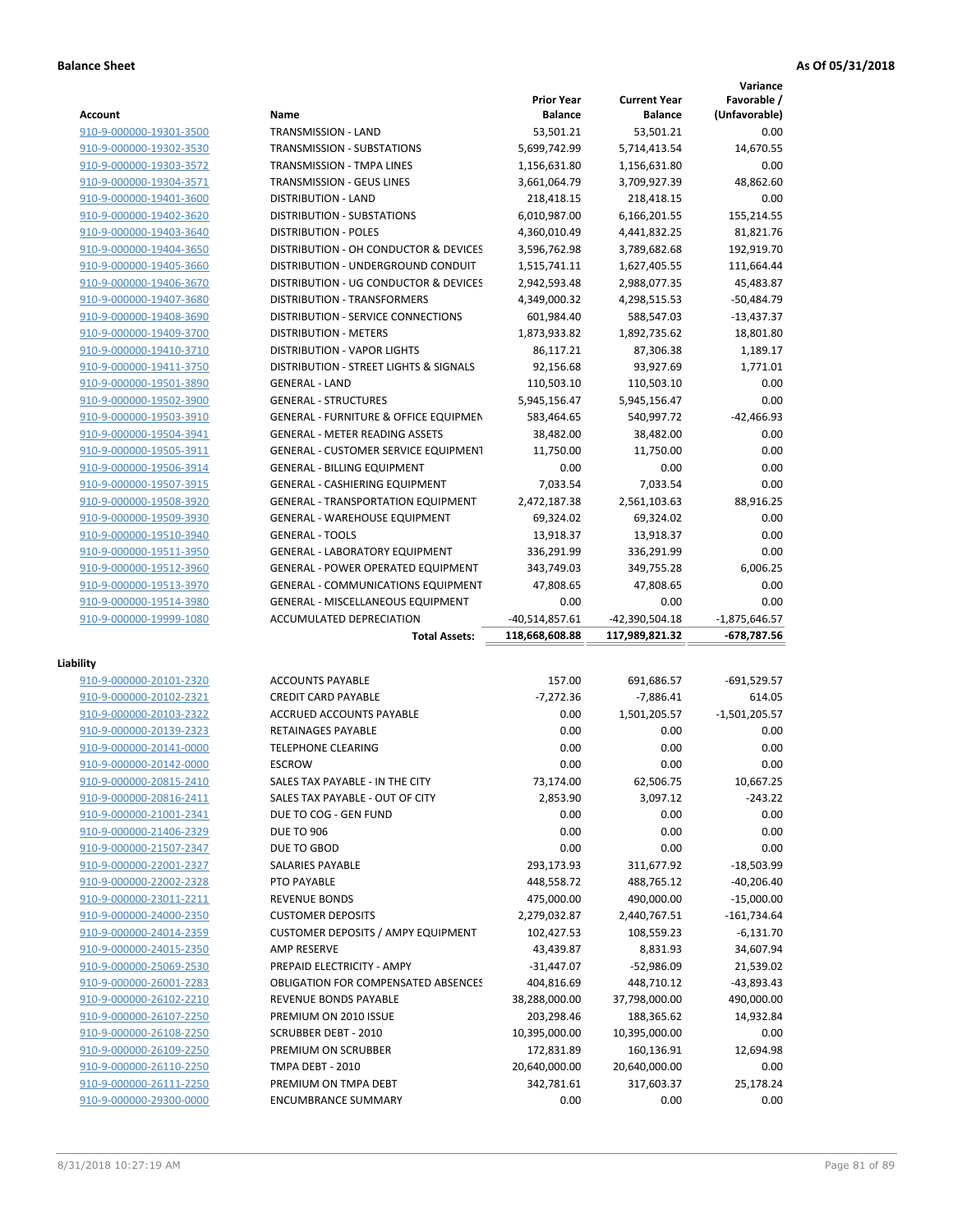| <b>Account</b>                        | Name                                                     | <b>Prior Year</b><br><b>Balance</b> | <b>Current Year</b><br><b>Balance</b> | Variance<br>Favorable /<br>(Unfavorable) |
|---------------------------------------|----------------------------------------------------------|-------------------------------------|---------------------------------------|------------------------------------------|
| 910-9-000000-29400-0100               | RESERVED ACCOUNT / ENCUMBRANCES                          | 0.00                                | 0.00                                  | 0.00                                     |
| 910-9-000000-29999-2283               | <b>NET PENSION LIABILITY</b>                             | 3,606,302.00                        | 3,606,302.00                          | 0.00                                     |
|                                       | <b>Total Liability:</b>                                  | 77,732,129.04                       | 79,600,343.24                         | $-1,868,214.20$                          |
| <b>Equity</b>                         |                                                          |                                     |                                       |                                          |
| 910-9-000000-39100-2160               | UNRESERVED RETAINED EARNINGS                             | 43,006,089.64                       | 40,416,193.05                         | $-2,589,896.59$                          |
| 910-9-000000-39500-4210               | <b>NET POSITION - PENSION</b>                            | $-3,070.00$                         | $-3,070.00$                           | 0.00                                     |
|                                       | <b>Total Beginning Equity:</b>                           | 43,003,019.64                       | 40,413,123.05                         | $-2,589,896.59$                          |
| <b>Total Revenue</b>                  |                                                          | 30,022,078.73                       | 35,237,120.35                         | 5,215,041.62                             |
| <b>Total Expense</b>                  |                                                          | 32,088,618.53                       | 37,260,765.32                         | -5,172,146.79                            |
| <b>Revenues Over/(Under) Expenses</b> |                                                          | $-2,066,539.80$                     | $-2,023,644.97$                       | 42,894.83                                |
|                                       | <b>Total Equity and Current Surplus (Deficit):</b>       | 40,936,479.84                       | 38,389,478.08                         | $-2,547,001.76$                          |
|                                       | Total Liabilities, Equity and Current Surplus (Deficit): | 118.668.608.88                      | 117,989,821.32                        | -678,787.56                              |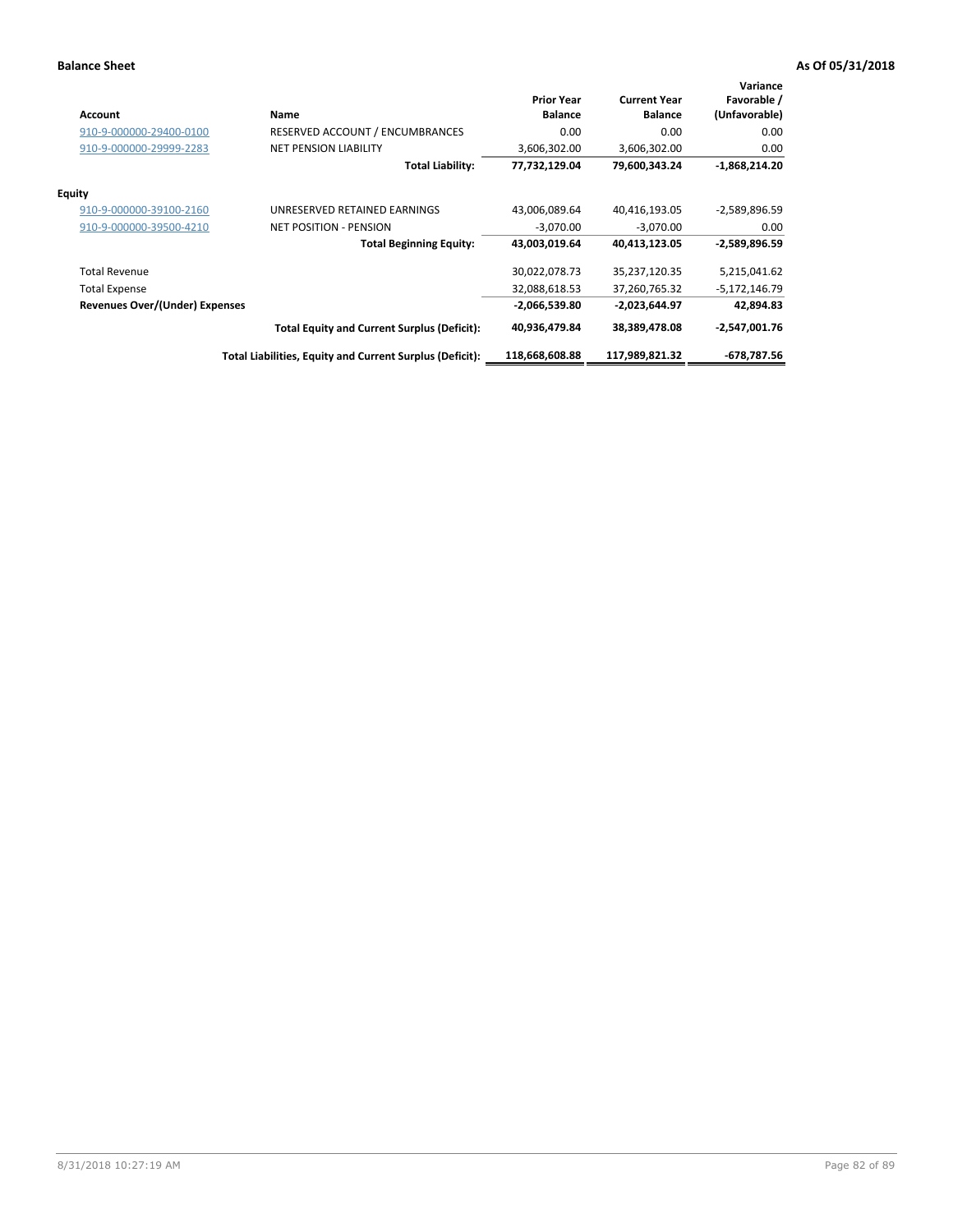| Account                                    | Name                                                     | <b>Prior Year</b><br><b>Balance</b> | <b>Current Year</b><br><b>Balance</b> | Variance<br>Favorable /<br>(Unfavorable) |
|--------------------------------------------|----------------------------------------------------------|-------------------------------------|---------------------------------------|------------------------------------------|
| <b>Fund: 911 - ELECTRIC DEBT REDUCTION</b> |                                                          |                                     |                                       |                                          |
| <b>Assets</b>                              |                                                          |                                     |                                       |                                          |
| 911-9-000000-10000-1300                    | CASH                                                     | 3,026,286.92                        | 3,036,898.42                          | 10,611.50                                |
| 911-9-000000-12002-0000                    | <b>GOVERNMENT OBLIGATIONS / AGENCIES</b>                 | 0.00                                | 0.00                                  | 0.00                                     |
| 911-9-000000-13201-1430                    | MISCELLANEOUS ACCOUNTS RECEIVABLE                        | 0.00                                | 0.00                                  | 0.00                                     |
| 911-9-000000-13205-1710                    | <b>INTEREST RECEIVABLE</b>                               | 0.00                                | 0.00                                  | 0.00                                     |
|                                            | <b>Total Assets:</b>                                     | 3,026,286.92                        | 3,036,898.42                          | 10,611.50                                |
| Liability                                  |                                                          |                                     |                                       |                                          |
| 911-9-000000-20101-0000                    | <b>ACCOUNTS PAYABLE</b>                                  | 0.00                                | 0.00                                  | 0.00                                     |
| 911-9-000000-20103-0100                    | <b>ACCRUED ACCOUNTS PAYABLE</b>                          | 0.00                                | 0.00                                  | 0.00                                     |
| 911-9-000000-Z2430-0000                    | RESERVED ACCOUNT / ENCUMBRANCE SUM                       | 0.00                                | 0.00                                  | 0.00                                     |
| 911-9-000000-Z2520-0100                    | RESERVED ACCOUNT / ENCUMBRANCES                          | 0.00                                | 0.00                                  | 0.00                                     |
|                                            | <b>Total Liability:</b>                                  | 0.00                                | 0.00                                  | 0.00                                     |
|                                            |                                                          |                                     |                                       |                                          |
| <b>Equity</b><br>911-9-000000-39100-2160   | UNRESERVED RETAINED EARNINGS                             | 3,024,538.46                        | 3,027,912.28                          | 3,373.82                                 |
|                                            |                                                          |                                     |                                       |                                          |
|                                            | <b>Total Beginning Equity:</b>                           | 3,024,538.46                        | 3,027,912.28                          | 3,373.82                                 |
| <b>Total Revenue</b>                       |                                                          | 1,748.46                            | 8,986.14                              | 7,237.68                                 |
| <b>Total Expense</b>                       |                                                          | 0.00                                | 0.00                                  | 0.00                                     |
| <b>Revenues Over/(Under) Expenses</b>      |                                                          | 1,748.46                            | 8,986.14                              | 7,237.68                                 |
|                                            | <b>Total Equity and Current Surplus (Deficit):</b>       | 3,026,286.92                        | 3,036,898.42                          | 10,611.50                                |
|                                            | Total Liabilities, Equity and Current Surplus (Deficit): | 3,026,286.92                        | 3,036,898.42                          | 10,611.50                                |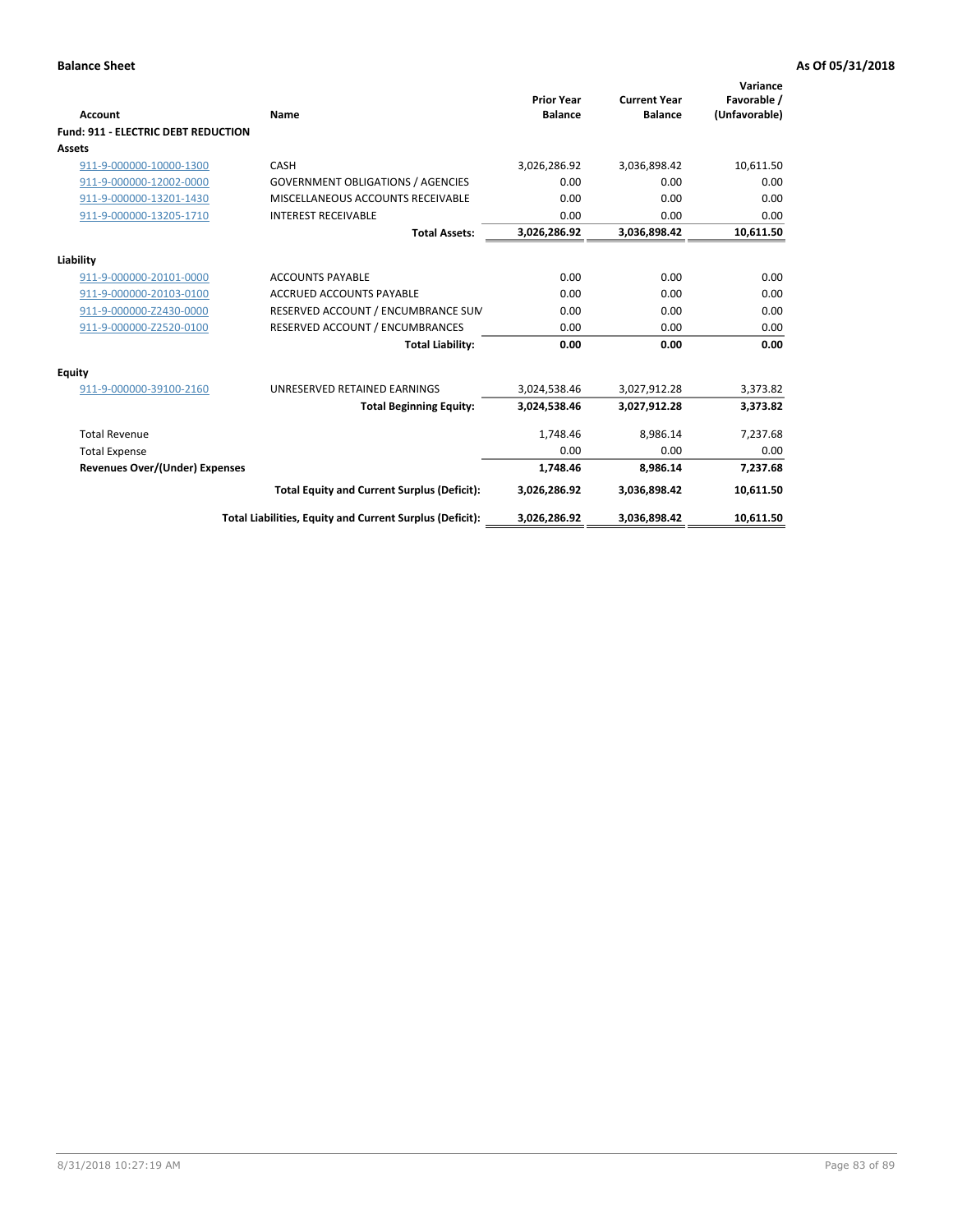| Account                                  | Name                                                     | <b>Prior Year</b><br><b>Balance</b> | <b>Current Year</b><br><b>Balance</b> | Variance<br>Favorable /<br>(Unfavorable) |
|------------------------------------------|----------------------------------------------------------|-------------------------------------|---------------------------------------|------------------------------------------|
| <b>Fund: 912 - ELECTRIC DEBT SERVICE</b> |                                                          |                                     |                                       |                                          |
| <b>Assets</b>                            |                                                          |                                     |                                       |                                          |
| 912-9-000000-10000-1300                  | CASH                                                     | 2,449,410.56                        | 2,463,231.53                          | 13,820.97                                |
| 912-9-000000-11504-1301                  | RESERVE FUND - 2008 BOND ISSUE                           | 1,143,022.68                        | 1,155,659.76                          | 12,637.08                                |
| 912-9-000000-11506-1301                  | RESERVE FUND - 2010 BOND ISSUE                           | 3,340,308.12                        | 3,377,117.27                          | 36,809.15                                |
| 912-9-000000-11515-1301                  | RESERVE FUND - 2015 BOND ISSUE                           | 137,185.73                          | 138,889.05                            | 1,703.32                                 |
| 912-9-000000-11516-1301                  | <b>RESERVE FUND - 2015 TAXABLE BONDS</b>                 | 44,626.02                           | 45,180.10                             | 554.08                                   |
| 912-9-000000-13205-1710                  | <b>INTEREST RECEIVABLE</b>                               | 0.00                                | 0.00                                  | 0.00                                     |
|                                          | <b>Total Assets:</b>                                     | 7,114,553.11                        | 7,180,077.71                          | 65,524.60                                |
| Liability                                |                                                          |                                     |                                       |                                          |
| 912-9-000000-20101-2320                  | <b>ACCOUNTS PAYABLE</b>                                  | 0.00                                | 0.00                                  | 0.00                                     |
| 912-9-000000-20107-2370                  | <b>ACCRUED INTEREST PAYABLE</b>                          | 469,995.58                          | 521,699.21                            | $-51,703.63$                             |
| 912-9-000000-21400-2999                  | DUE TO GEUS 910 - ELECTRIC OPERATING                     | 4,625,445.97                        | 4,625,445.97                          | 0.00                                     |
| 912-9-000000-Z2430-0000                  | <b>ENCUMBRANCE SUMMARY</b>                               | 0.00                                | 0.00                                  | 0.00                                     |
| 912-9-000000-Z2520-0100                  | RESERVED ACCOUNT / ENCUMBRANCES                          | 0.00                                | 0.00                                  | 0.00                                     |
|                                          | <b>Total Liability:</b>                                  | 5,095,441.55                        | 5,147,145.18                          | $-51,703.63$                             |
| Equity                                   |                                                          |                                     |                                       |                                          |
| 912-9-000000-39100-2150                  | SEMI RESERVED RETAINED EARNINGS                          | 1,613,381.08                        | 1,633,772.04                          | 20,390.96                                |
|                                          | <b>Total Beginning Equity:</b>                           | 1,613,381.08                        | 1,633,772.04                          | 20,390.96                                |
| <b>Total Revenue</b>                     |                                                          | 2,560,000.00                        | 2,560,000.00                          | 0.00                                     |
| <b>Total Expense</b>                     |                                                          | 2,154,269.52                        | 2,160,839.51                          | $-6,569.99$                              |
| Revenues Over/(Under) Expenses           |                                                          | 405,730.48                          | 399,160.49                            | $-6,569.99$                              |
|                                          | <b>Total Equity and Current Surplus (Deficit):</b>       | 2,019,111.56                        | 2,032,932.53                          | 13,820.97                                |
|                                          | Total Liabilities, Equity and Current Surplus (Deficit): | 7,114,553.11                        | 7,180,077.71                          | 65.524.60                                |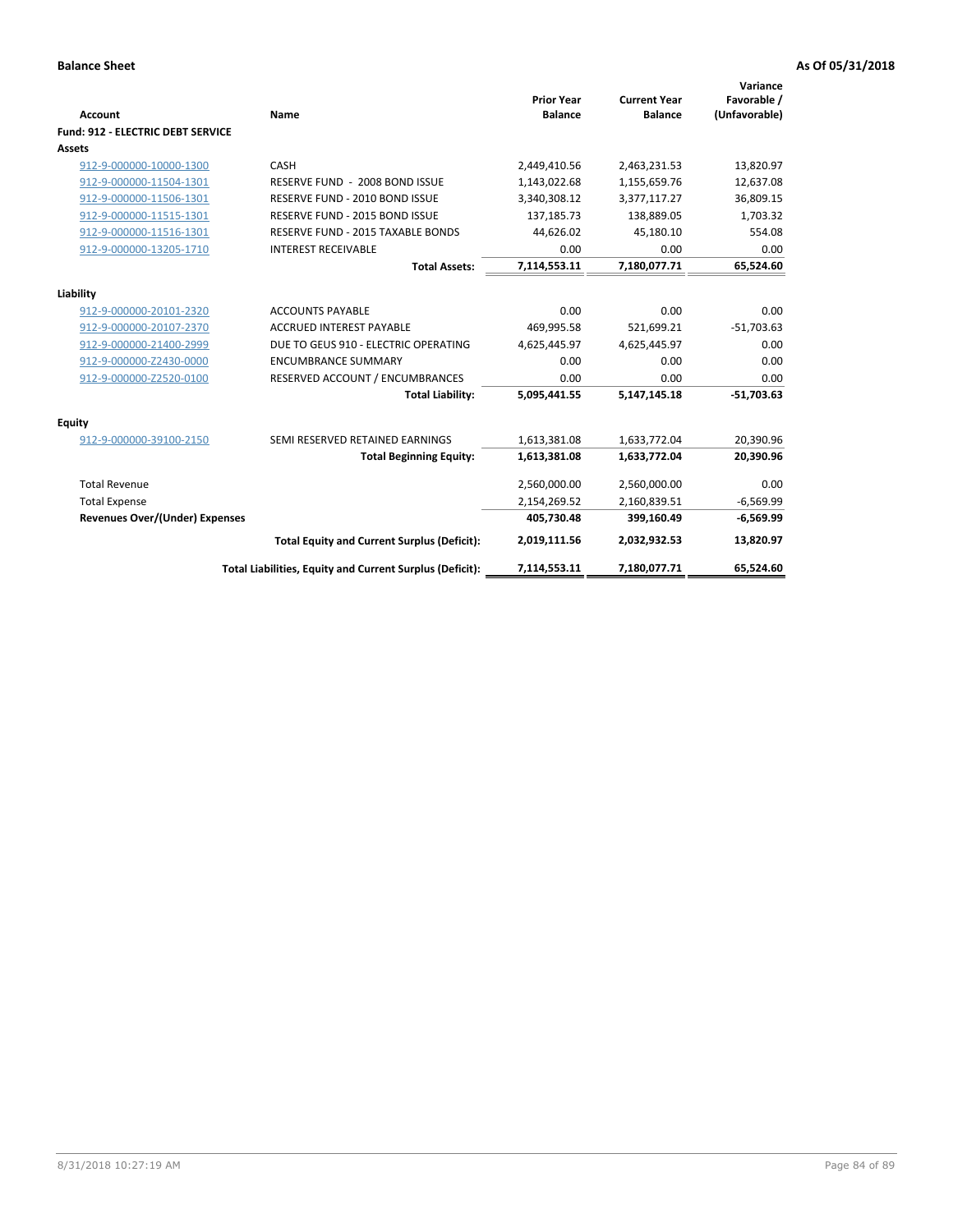| Account                                       | Name                                                     | <b>Prior Year</b><br><b>Balance</b> | <b>Current Year</b><br><b>Balance</b> | Variance<br>Favorable /<br>(Unfavorable) |
|-----------------------------------------------|----------------------------------------------------------|-------------------------------------|---------------------------------------|------------------------------------------|
| <b>Fund: 913 - ELECTRIC CONSTRUCTION FUND</b> |                                                          |                                     |                                       |                                          |
| <b>Assets</b>                                 |                                                          |                                     |                                       |                                          |
| 913-9-000000-10000-1300                       | CASH                                                     | 100,984.34                          | 101,338.47                            | 354.13                                   |
| 913-9-000000-13201-1430                       | MISCELLANEOUS ACCOUNTS RECEIVABLE                        | 0.00                                | 0.00                                  | 0.00                                     |
| 913-9-000000-13205-1710                       | <b>INTEREST RECEIVABLE</b>                               | 0.00                                | 0.00                                  | 0.00                                     |
|                                               | <b>Total Assets:</b>                                     | 100,984.34                          | 101,338.47                            | 354.13                                   |
| Liability                                     |                                                          |                                     |                                       |                                          |
| 913-9-000000-20101-2320                       | <b>ACCOUNTS PAYABLE</b>                                  | 0.00                                | 0.00                                  | 0.00                                     |
| 913-9-000000-20102-2321                       | <b>CREDIT CARD PAYABLE</b>                               | 0.00                                | 0.00                                  | 0.00                                     |
| 913-9-000000-20103-0000                       | <b>ACCRUED ACCOUNTS PAYABLE</b>                          | 0.00                                | 0.00                                  | 0.00                                     |
| 913-9-000000-29300-0000                       | <b>ENCUMBRANCE SUMMARY</b>                               | 0.00                                | 0.00                                  | 0.00                                     |
| 913-9-000000-29400-0100                       | RESERVED ACCOUNT / ENCUMBRANCES                          | 0.00                                | 0.00                                  | 0.00                                     |
|                                               | <b>Total Liability:</b>                                  | 0.00                                | 0.00                                  | 0.00                                     |
| Equity                                        |                                                          |                                     |                                       |                                          |
| 913-9-000000-39100-2160                       | SEMI RESERVED RETAINED EARNINGS                          | 100,926.02                          | 101,038.59                            | 112.57                                   |
|                                               | <b>Total Beginning Equity:</b>                           | 100,926.02                          | 101,038.59                            | 112.57                                   |
| <b>Total Revenue</b>                          |                                                          | 58.32                               | 299.88                                | 241.56                                   |
| <b>Total Expense</b>                          |                                                          | 0.00                                | 0.00                                  | 0.00                                     |
| Revenues Over/(Under) Expenses                |                                                          | 58.32                               | 299.88                                | 241.56                                   |
|                                               | <b>Total Equity and Current Surplus (Deficit):</b>       | 100,984.34                          | 101,338.47                            | 354.13                                   |
|                                               | Total Liabilities, Equity and Current Surplus (Deficit): | 100,984.34                          | 101,338.47                            | 354.13                                   |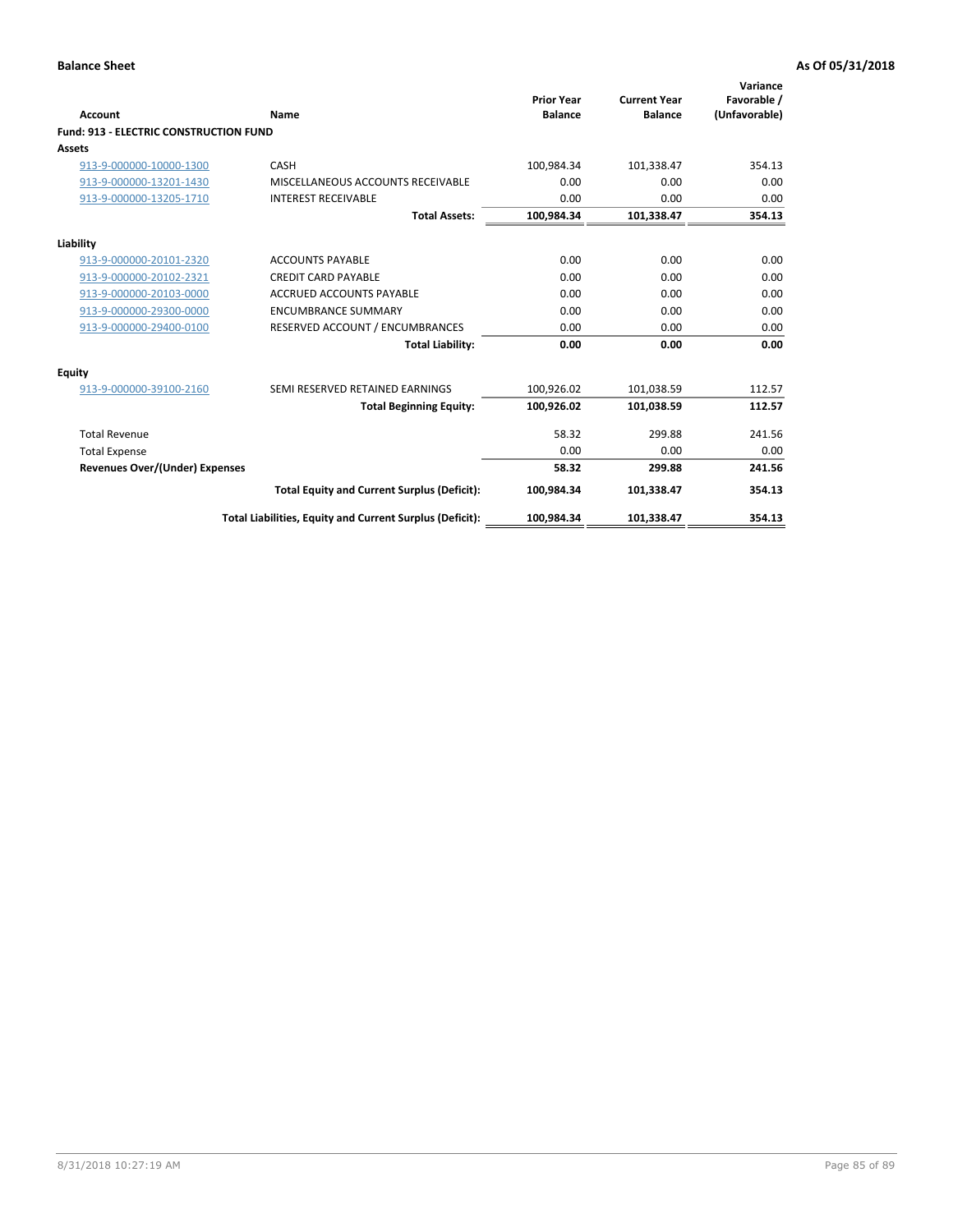| <b>Account</b>                        | Name                                                     | <b>Prior Year</b><br><b>Balance</b> | <b>Current Year</b><br><b>Balance</b> | Variance<br>Favorable /<br>(Unfavorable) |
|---------------------------------------|----------------------------------------------------------|-------------------------------------|---------------------------------------|------------------------------------------|
| Fund: 916 - 08 ENGINE BOND PROCEEDS   |                                                          |                                     |                                       |                                          |
| Assets                                |                                                          |                                     |                                       |                                          |
| 916-9-000000-10000-1300               | CASH                                                     | 0.00                                | 0.00                                  | 0.00                                     |
| 916-9-000000-12189-0000               | 08 ENGINE BOND PROCEEDS                                  | 0.00                                | 0.00                                  | 0.00                                     |
| 916-9-000000-13201-1430               | MISCELLANOEUS ACCOUNTS RECEIVABLE                        | 0.00                                | 0.00                                  | 0.00                                     |
| 916-9-000000-13205-1710               | <b>INTEREST RECEIVABLE</b>                               | 0.00                                | 0.00                                  | 0.00                                     |
| 916-9-000000-Z1030-1202               | 2008 GEUS REVENUE BOND - TEXAS TERM                      | 0.00                                | 0.00                                  | 0.00                                     |
| 916-9-000000-Z1030-1401               | 2008 GEUS REVENUE BOND - PFM                             | 0.00                                | 0.00                                  | 0.00                                     |
| 916-9-000000-Z1030-1402               | 2009 GEUS REVENUE BOND - PFM                             | 0.00                                | 0.00                                  | 0.00                                     |
| 916-9-000000-Z1030-3123               | 2009 GEUS REVENUE BOND - TEXAS TERM                      | 0.00                                | 0.00                                  | 0.00                                     |
|                                       | <b>Total Assets:</b>                                     | 0.00                                | 0.00                                  | 0.00                                     |
| Liability                             |                                                          |                                     |                                       |                                          |
| 916-9-000000-20101-2320               | <b>ACCOUNTS PAYABLE</b>                                  | 0.00                                | 0.00                                  | 0.00                                     |
| 916-9-000000-20139-2323               | <b>RETAINAGES PAYABLE</b>                                | 0.00                                | 0.00                                  | 0.00                                     |
| 916-9-000000-21401-2330               | DUE TO ELECTRIC OPERATING                                | 0.00                                | 0.00                                  | 0.00                                     |
| 916-9-000000-29300-0000               | <b>ENCUMBRANCE SUMMARY</b>                               | 0.00                                | 0.00                                  | 0.00                                     |
| 916-9-000000-29400-0100               | RESERVED ACCOUNT / ENCUMBRANCES                          | 0.00                                | 0.00                                  | 0.00                                     |
|                                       | <b>Total Liability:</b>                                  | 0.00                                | 0.00                                  | 0.00                                     |
| Equity                                |                                                          |                                     |                                       |                                          |
| 916-9-000000-39100-2150               | <b>RESERVED RETAINED EARNINGS</b>                        | 0.00                                | 0.00                                  | 0.00                                     |
|                                       | <b>Total Beginning Equity:</b>                           | 0.00                                | 0.00                                  | 0.00                                     |
| <b>Total Revenue</b>                  |                                                          | 0.00                                | 0.00                                  | 0.00                                     |
| <b>Total Expense</b>                  |                                                          | 0.00                                | 0.00                                  | 0.00                                     |
| <b>Revenues Over/(Under) Expenses</b> |                                                          | 0.00                                | 0.00                                  | 0.00                                     |
|                                       | <b>Total Equity and Current Surplus (Deficit):</b>       | 0.00                                | 0.00                                  | 0.00                                     |
|                                       | Total Liabilities, Equity and Current Surplus (Deficit): | 0.00                                | 0.00                                  | 0.00                                     |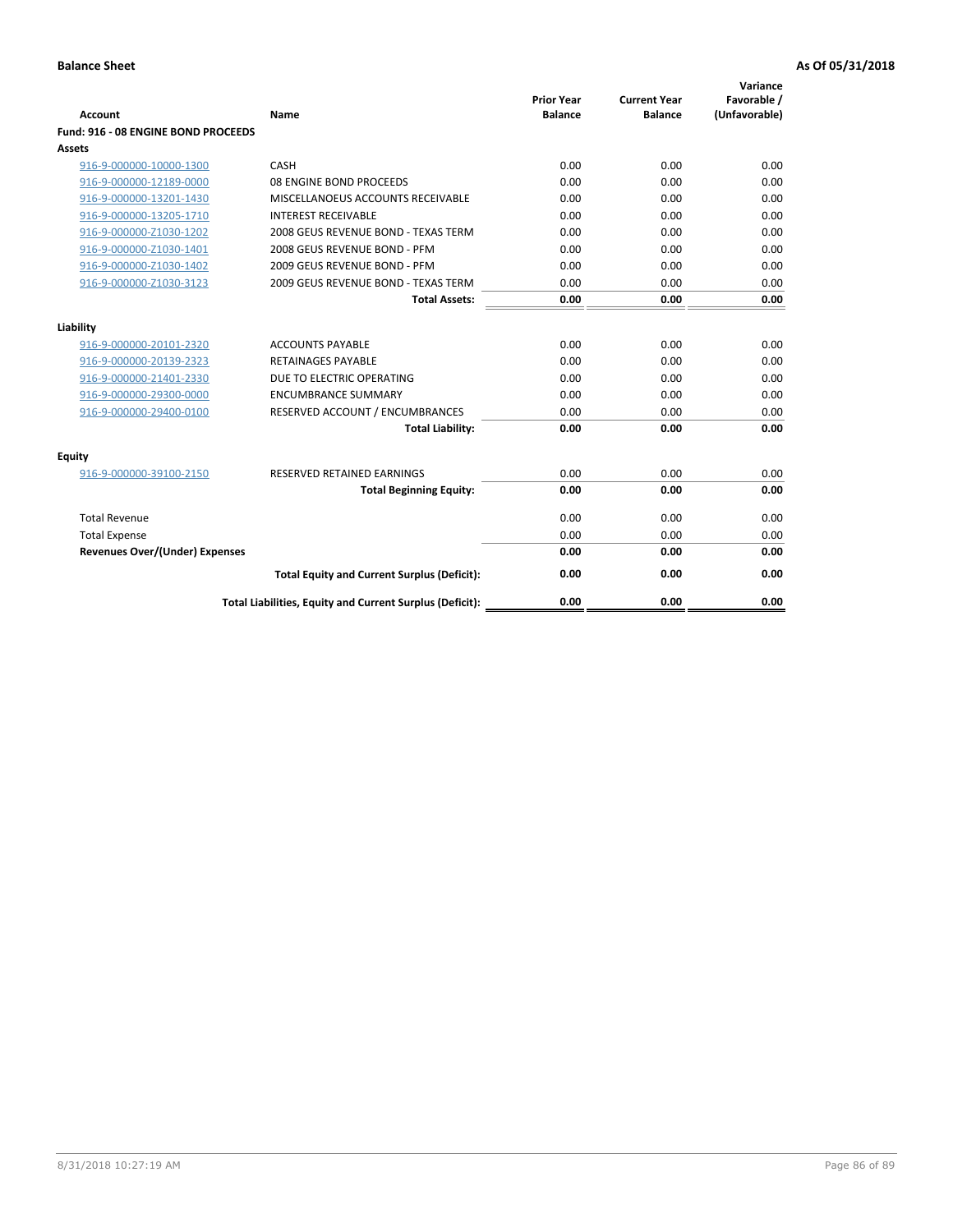| <b>Account</b>                                     | Name                                                          | <b>Prior Year</b><br><b>Balance</b> | <b>Current Year</b><br><b>Balance</b> | Variance<br>Favorable /<br>(Unfavorable) |
|----------------------------------------------------|---------------------------------------------------------------|-------------------------------------|---------------------------------------|------------------------------------------|
| Fund: 950 - CABLE / INTERNET                       |                                                               |                                     |                                       |                                          |
| Assets                                             |                                                               |                                     |                                       |                                          |
| 950-9-000000-10000-1300                            | CASH                                                          | 1,245,641.58                        | 1,165,042.85                          | $-80,598.73$                             |
| 950-9-000000-13000-1420                            | <b>CUSTOMER ACCOUNTS RECEIVABLE</b>                           | 198,338.29                          | 194,163.83                            | $-4,174.46$                              |
| 950-9-000000-13001-1420                            | NON CURRENT CUSTOMER ACCTS RECEIVAE                           | 226,938.64                          | 271,679.76                            | 44,741.12                                |
| 950-9-000000-13002-1440                            | ALLOWANCE FOR UNCOLLECTABLE                                   | $-173,526.51$                       | $-186,953.66$                         | $-13,427.15$                             |
| 950-9-000000-13003-1421                            | UNBILLED YEAR-END ACCRUAL                                     | 453,890.27                          | 444,091.98                            | $-9,798.29$                              |
| 950-9-000000-13201-1430                            | MISCELLANEOUS ACCOUNTS RECEIVABLE                             | 0.00                                | 0.00                                  | 0.00                                     |
| 950-9-000000-13205-1710                            | <b>INTEREST RECEIVABLE</b>                                    | 0.00                                | 0.00                                  | 0.00                                     |
| 950-9-000000-15801-1540                            | <b>INVENTORY</b><br><b>CWIP</b>                               | 200,598.06                          | 202,090.75                            | 1,492.69                                 |
| 950-9-000000-16301-1070<br>950-9-000000-17501-1860 | <b>EMPLOYEE CONTRIBUTIONS</b>                                 | 0.00<br>65,340.00                   | 13,937.94                             | 13,937.94<br>0.00                        |
|                                                    | <b>INVESTMENT RETURN</b>                                      |                                     | 65,340.00                             |                                          |
| 950-9-000000-17504-1860<br>950-9-000000-17508-1860 | <b>EXPERIENCE DIFFERENCE- OUTFLOW</b>                         | 304,875.00<br>6,177.00              | 304,875.00<br>6,177.00                | 0.00<br>0.00                             |
| 950-9-000000-17509-1860                            | <b>EXPERIENCE DIFFERENCE - INFLOW</b>                         | 0.00                                | 0.00                                  | 0.00                                     |
| 950-9-000000-17520-1860                            | <b>ASSUMPTION CHANGES</b>                                     | 81,009.00                           | 81,009.00                             | 0.00                                     |
| 950-9-000000-18001-5110                            | HEADEND, TRUNK & DISTRIBUTION SYSTEM                          | 9,813,629.64                        | 9,898,485.39                          | 84,855.75                                |
| 950-9-000000-18002-5111                            | <b>HEADEND EQUIPMENT</b>                                      | 1,290,975.52                        | 1,339,980.56                          | 49,005.04                                |
| 950-9-000000-18003-5120                            | <b>DROPS</b>                                                  | 3,201,165.34                        | 2,810,572.22                          | -390,593.12                              |
| 950-9-000000-18101-5130                            | <b>CUSTOMER PREMISES EQUIPMENT</b>                            | 1,234,540.00                        | 1,267,770.00                          | 33,230.00                                |
| 950-9-000000-18102-5140                            | PRODUCTION EQUIPMENT                                          | 69,984.90                           | 69,984.90                             | 0.00                                     |
| 950-9-000000-18201-5210                            | CENTRAL INTERNET EQUIPMENT                                    | 422,769.46                          | 422,769.46                            | 0.00                                     |
| 950-9-000000-18202-5220                            | <b>CUSTOMER INTERFACE EQUIPMENT</b>                           | 230,582.09                          | 256,575.29                            | 25,993.20                                |
| 950-9-000000-18301-5000                            | <b>FIBER OPTICS</b>                                           | 744,208.60                          | 744,208.60                            | 0.00                                     |
| 950-9-000000-18501-5901                            | <b>STRUCTURES &amp; IMPROVEMENTS</b>                          | 608,729.19                          | 608,729.19                            | 0.00                                     |
| 950-9-000000-18502-5910                            | <b>FURNITURE &amp; OFFICE EQUIPMENT</b>                       | 137,419.19                          | 137,419.19                            | 0.00                                     |
| 950-9-000000-18503-5920                            | <b>TRANSPORTATION EQUIPMENT</b>                               | 373,895.50                          | 373,895.50                            | 0.00                                     |
| 950-9-000000-18504-5950                            | LABORATORY EQUIPMENT                                          | 163,348.67                          | 163,348.67                            | 0.00                                     |
| 950-9-000000-18505-5960                            | POWER OPERATED EQUIPMENT                                      | 5,500.00                            | 5,500.00                              | 0.00                                     |
| 950-9-000000-18506-5980                            | MISCELLANEOUS EQUIPMENT                                       | 0.00                                | 0.00                                  | 0.00                                     |
| 950-9-000000-18999-1080                            | ACCUMULATED DEPRECIATION                                      | -10,600,059.27                      | -10,996,400.95                        | $-396,341.68$                            |
|                                                    | <b>Total Assets:</b>                                          | 10,305,970.16                       | 9,664,292.47                          | -641,677.69                              |
|                                                    |                                                               |                                     |                                       |                                          |
| Liability<br>950-9-000000-20101-2320               | <b>ACCOUNTS PAYABLE</b>                                       | 3,927.02                            | 0.00                                  | 3,927.02                                 |
| 950-9-000000-20102-2321                            | <b>CREDIT CARD PAYABLE</b>                                    | 7,272.36                            | 7,886.41                              | $-614.05$                                |
| 950-9-000000-20103-2322                            | ACCRUED ACCOUNTS PAYABLE                                      | 0.00                                | 0.00                                  | 0.00                                     |
| 950-9-000000-20815-2410                            | SALES TAX PAYABLE - IN THE CITY                               | 32,533.93                           | 31,556.87                             | 977.06                                   |
| 950-9-000000-20816-2411                            | SALES TAX PAYABLE - OUT OF CITY                               | 0.00                                | 0.00                                  | 0.00                                     |
| 950-9-000000-21001-1101                            | DUE TO COG - GEN FUND                                         | 0.00                                | 0.00                                  | 0.00                                     |
| 950-9-000000-21507-2347                            | DUE TO GBOD                                                   | 0.00                                | 0.00                                  | 0.00                                     |
| 950-9-000000-22001-2327                            | SALARIES PAYABLE                                              | 43,791.74                           | 45,167.97                             | -1,376.23                                |
| 950-9-000000-22002-2328                            | PTO PAYABLE                                                   | 58,535.74                           | 59,949.64                             | $-1,413.90$                              |
| 950-9-000000-24000-2350                            | <b>CUSTOMER DEPOSITS</b>                                      | 12,877.27                           | 11,285.18                             | 1,592.09                                 |
| 950-9-000000-26001-2283                            | <b>OBLIGATION FOR COMPENSATED ABSENCES</b>                    | 13,908.37                           | 20,920.81                             | $-7,012.44$                              |
| 950-9-000000-29300-0000                            | <b>ENCUMBRANCE SUMMARY</b>                                    | 0.00                                | 0.00                                  | 0.00                                     |
|                                                    | RESERVED ACCOUNT / ENCUMBRANCES                               | 0.00                                | 0.00                                  | 0.00                                     |
| 950-9-000000-29400-0100<br>950-9-000000-29999-2283 | <b>NET PENSION LIABILITY</b>                                  | 515,186.00                          | 515,186.00                            | 0.00                                     |
|                                                    | <b>Total Liability:</b>                                       | 688,032.43                          | 691,952.88                            | -3,920.45                                |
|                                                    |                                                               |                                     |                                       |                                          |
| Equity                                             |                                                               |                                     |                                       |                                          |
| 950-9-000000-39100-2160<br>950-9-000000-39500-4210 | UNRESERVED RETAINED EARNINGS<br><b>NET POSITION - PENSION</b> | 9,128,980.69<br>$-438.00$           | 8,586,520.47<br>$-438.00$             | -542,460.22<br>0.00                      |
|                                                    | <b>Total Beginning Equity:</b>                                | 9,128,542.69                        | 8,586,082.47                          | -542,460.22                              |
|                                                    |                                                               |                                     |                                       |                                          |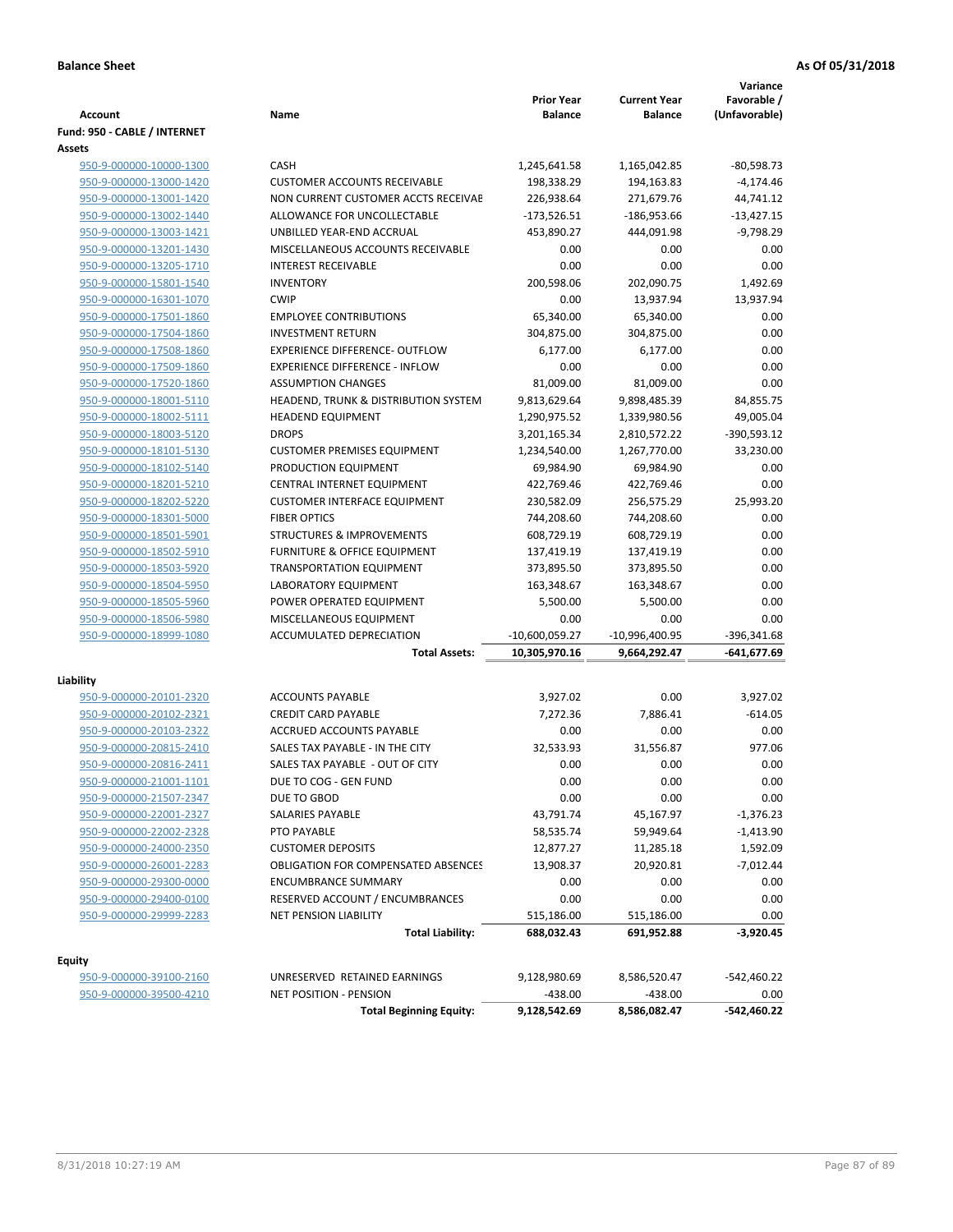| Account                        | Name                                                     | <b>Prior Year</b><br><b>Balance</b> | <b>Current Year</b><br><b>Balance</b> | Variance<br>Favorable /<br>(Unfavorable) |
|--------------------------------|----------------------------------------------------------|-------------------------------------|---------------------------------------|------------------------------------------|
| <b>Total Revenue</b>           |                                                          | 4,334,348.12                        | 4,278,949.87                          | $-55,398.25$                             |
| <b>Total Expense</b>           |                                                          | 3,844,953.08                        | 3,892,692.75                          | $-47,739.67$                             |
| Revenues Over/(Under) Expenses |                                                          | 489.395.04                          | 386.257.12                            | $-103.137.92$                            |
|                                | <b>Total Equity and Current Surplus (Deficit):</b>       | 9,617,937.73                        | 8,972,339.59                          | $-645.598.14$                            |
|                                | Total Liabilities, Equity and Current Surplus (Deficit): | 10,305,970.16                       | 9,664,292.47                          | $-641.677.69$                            |